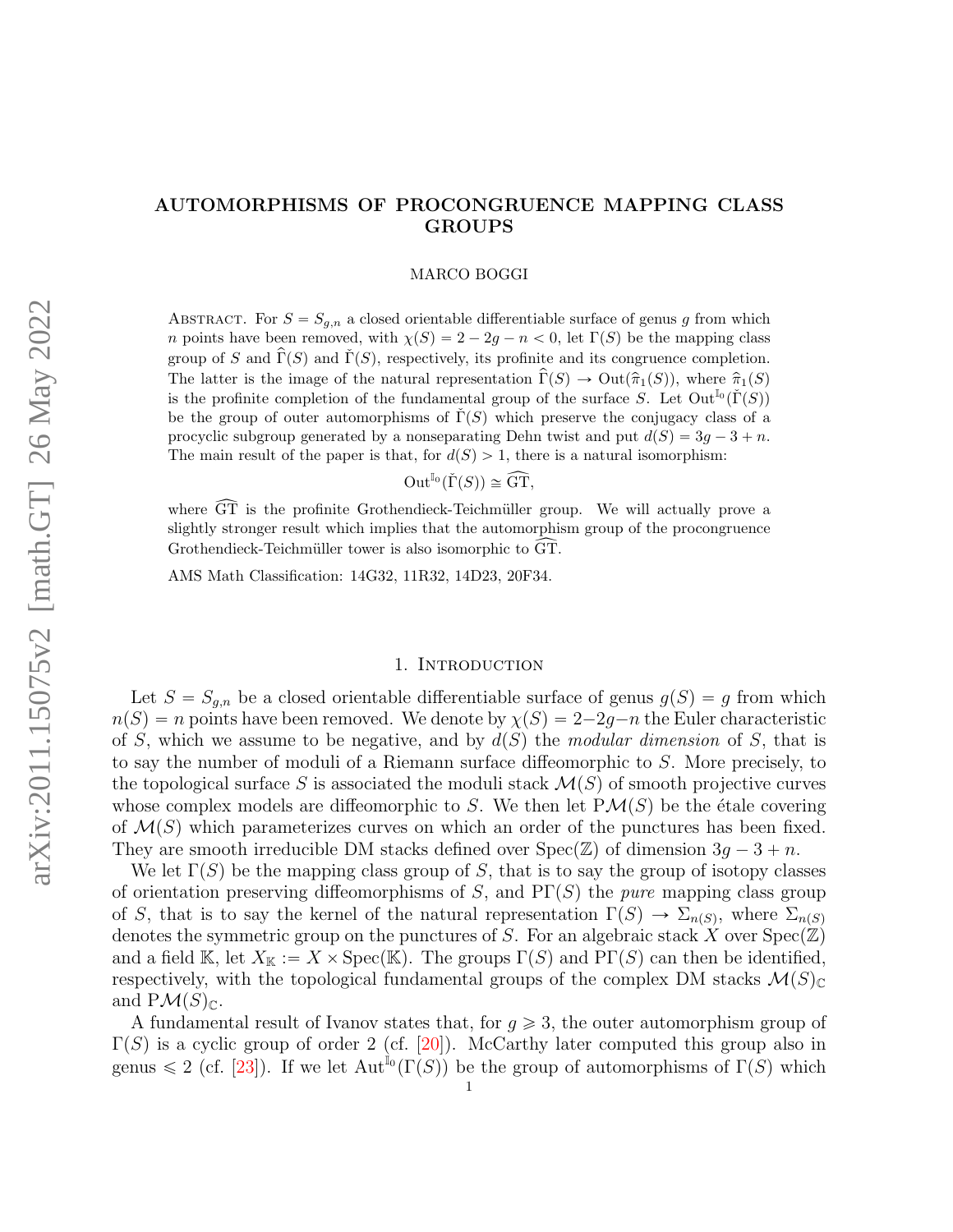<span id="page-1-0"></span>preserve the conjugacy class of a cyclic subgroup generated by a nonseparating Dehn twist and  $\text{Out}^{\mathbb{I}_0}(\Gamma(S))$  be its quotient by the group of inner automorphisms, all the previous results can be stated in a uniform way by saying that there are, for  $d(S) > 1$ , a natural isomorphism:

$$
\operatorname{Out}^{\mathbb{I}_0}(\Gamma(S)) \cong \{\pm 1\};
$$

and, for  $d(S) > 1$  and  $S \neq S_{1,2}$ , a natural isomorphism:

$$
\operatorname{Out}^{\mathbb{I}_0}(\mathrm{P}\Gamma(S)) \cong \Sigma_{n(S)} \times \{\pm 1\},\
$$

where the symmetric group  $\Sigma_{n(S)}$  identifies with  $\text{Inn}(\Gamma(S))/\text{Inn}(\text{PT}(S))$  and  $\{\pm 1\}$  with its centralizer in  $\mathrm{Out}^{\mathbb{I}_0}(\mathrm{P}\Gamma(S)).$ 

Note that, for  $d(S) > 1$  and  $Z(\Gamma(S)) = \{1\}$ , namely for  $(q, n) \neq (0, 4), (1, 1), (1, 2)$  and  $(2, 0)$ , the I<sub>0</sub>-condition is automatically satisfied. However, for  $Z(\Gamma(S)) \neq \{1\}$ , for instance, we have that  $\mathrm{Aut}^{\mathbb{I}_0}(\Gamma(S)) \subsetneq \mathrm{Aut}(\Gamma(S))$  (cf. (3) of Theorem 1 in [\[23\]](#page-51-1)).

The profinite mapping class group  $\widehat{\Gamma}(S)$  and the pure profinite mapping class group  $\widehat{\Gamma}(S)$ are, respectively, the profinite completions of  $\Gamma(S)$  and  $\text{PT}(S)$ . The procongruence mapping class group  $\Gamma(S)$  and the pure procongruence mapping class group  $\Pr(S)$  are, respectively, the images of  $\Gamma(S)$  and  $\text{PT}(S)$  in the profinite group  $\text{Out}(\hat{\pi}_1(S))$ .

Let  $\mathcal{C}(S) \to \mathcal{M}(S)$  and  $P\mathcal{C}(S) \to P\mathcal{M}(S)$  be the universal punctured curves. The profinite mapping class groups  $\widehat{\Gamma}(S)$  and  $\widehat{\Gamma}(S)$  then identify, respectively, with the étale fundamental groups of  $\mathcal{M}(S)_{\overline{\mathbb{Q}}}$  and  $\mathrm{P}\mathcal{M}(S)_{\overline{\mathbb{Q}}}$ , while the procongruence mapping class groups  $\Gamma(S)$  and P $\Gamma(S)$  identify, respectively, with the images of the universal monodromy representations associated to the curves  $\mathscr{C}(S)_{\overline{\mathbb{Q}}}\to \mathcal{M}(S)_{\overline{\mathbb{Q}}}$  and  $P\mathscr{C}(S)_{\overline{\mathbb{Q}}}\to P\mathcal{M}(S)_{\overline{\mathbb{Q}}}$ .

The *congruence subgroup problem* for mapping class groups asks whether the natural epimorphism  $\widehat{\Gamma}(S) \to \widecheck{\Gamma}(S)$ , or equivalently  $\widehat{\Gamma}(S) \to \widecheck{\Gamma}(S)$ , is an isomorphism. This is known to be true only for  $g(S) \leq 2$  (cf. [\[2\]](#page-50-0) and [\[5\]](#page-51-2)).

The interest in these groups comes from the observation, made by Grothendieck in the Esquisse d'un Programme  $[12]$ , that, by Belyĭ theorem, their outer automorphism groups contain a copy of the absolute Galois group of the rationals  $G_{\mathbb{Q}}$ . Grothendieck suggested that the étale fundamental groups of the moduli stacks  $P\mathcal{M}(S)$  should be assembled together in what he called the *Teichmüller tower* and that the automorphism group of this tower should be already determined by its truncation at modular dimension 2. He did not give many details on how to proceed in what was and remained the sketch of a research plan. It was not even clear what should be done with this automorphism group but a reasonable guess is that he hoped that it would provide a combinatorial description of the absolute Galois group  $G_{\mathbb{Q}}$  (cf. Conjecture [2.10\)](#page-10-0).

In the paper [\[9\]](#page-51-4), Drinfeld initiated the study of the genus 0 stage of the Grothendieck-Teichmüller tower and, to this end, he introduced the *Grothendieck-Teichmüller group* GT. From the point of view which is relevant here, this can be described as the group of automorphisms of the first two levels (modular dimensions 1 and 2) of the genus 0 stage of the Teichmüller tower which respect suitable inertia conditions (cf.  $[30]$  and  $[13]$ ).

Drinfeld then speculated, following Grothendieck, that  $\widetilde{GT}$  should be the automorphism group of the Teichmüller tower sketched by Grothendieck but he did not give many details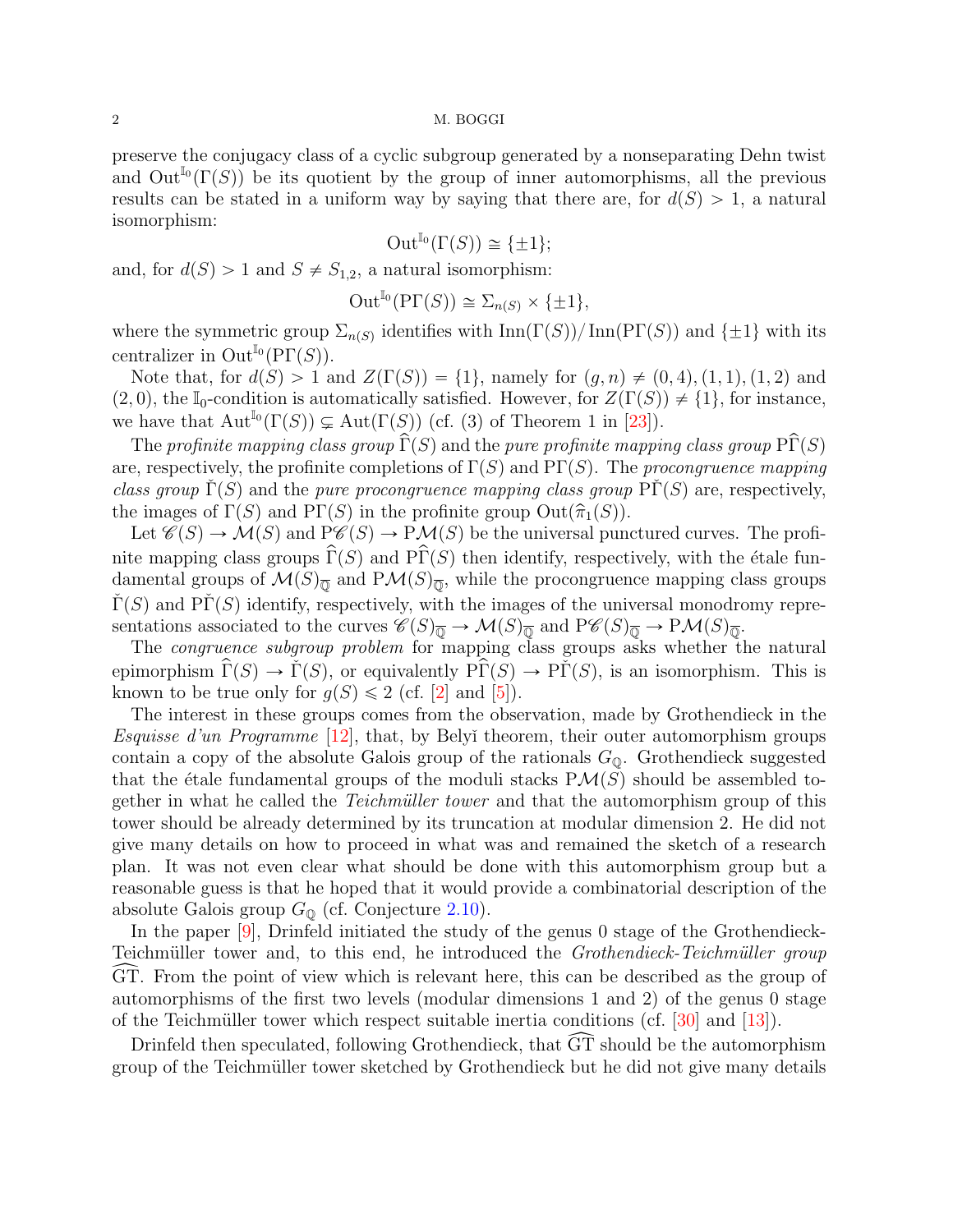<span id="page-2-1"></span>on how the tower should, in a precise way, be defined and such statement proved. In this paper, we will adopt the definition of the Teichmüller tower (cf. Section [2.8\)](#page-9-0) proposed by Hatcher, Lochak and Schneps in [\[14\]](#page-51-6).

The study of the genus 0 case was essentially completed by Harbater and Schneps in [\[13\]](#page-51-5) (cf. Main Theorem ibid.). More recently, Hoshi, Minamide and Mochizuki have improved this result by showing that the so called "inertia conditions" are in fact automatically satisfied (cf. Corollary C in  $[16]$ ). Putting everything together, the conclusion is that, for  $g(S) = 0$ , there is a natural isomorphism:

<span id="page-2-0"></span>(1) 
$$
\operatorname{Out}(\widehat{\operatorname{Pr}(S)}) \cong \Sigma_{n(S)} \times \widehat{\operatorname{GT}},
$$

where the symmetric group  $\Sigma_{n(S)}$  identifies with the subgroup  $\text{Inn}(\widehat{\Gamma}(S))/\text{Inn}(\widehat{\Gamma}(S))$  of  $Out(P\hat{\Gamma}(S))$  and  $\widehat{GT}$  with the centralizer of this subgroup.

In this paper, we generalize these results to higher genus in the procongruence setting. A basic advantage in dealing with procongruence mapping class groups is that they have a well developed combinatorial theory (cf. [\[3\]](#page-50-1), [\[4\]](#page-51-8) and [\[5\]](#page-51-2)).

By a classical result of Grossman the natural homomorphism  $\Gamma(S) \to \Gamma(S)$  is injective and so, in particular, we also have an embedding  $\Gamma(S) \hookrightarrow \widehat{\Gamma}(S)$ . We then identify  $\Gamma(S)$ with its image in  $\tilde{\Gamma}(S)$  (resp.  $\hat{\Gamma}(S)$ ). Hence, we associate to a simple closed curve  $\gamma$  on S the Dehn twist  $\tau_{\gamma} \in \Gamma(S) \subset \check{\Gamma}(S)$  (resp.  $\subset \hat{\Gamma}(S)$ ). The set of profinite Dehn twists in  $\tilde{\Gamma}(S)$  (resp.  $\hat{\Gamma}(S)$ ) is the closure of the set of Dehn twist. For the procongruence mapping class group  $\Gamma(S)$ , there is a more intrinsic description of profinite Dehn twists in terms of profinite simple closed curves on S (cf. Section [2.6](#page-6-0) and Section 4 in [\[3\]](#page-50-1)).

Let Aut<sup>I<sub>0</sub></sub>  $(\check{\Gamma}(S))$  (resp. Aut<sup>I<sub>0</sub></sub> (P $\check{\Gamma}(S)$ )) be the group of automorphisms of  $\check{\Gamma}(S)$  (resp.</sup></sup>  $\tilde{\text{PT}}(S)$ ) which preserve the conjugacy class of a procyclic subgroup generated by a nonseparating Dehn twist and let  $\text{Out}^{\mathbb{I}_0}(\check{\Gamma}(S))$ ,  $\text{Out}^{\mathbb{I}_0}(\check{\Gamma}(S))$  be the corresponding outer automorphism groups. The main result of this paper can then be formulated as follows (cf. Theorem [5.5,](#page-30-0) for a more general statement):

**Theorem A.** (i) For  $d(S) > 1$ , there is a natural isomorphism:

$$
\operatorname{Out}^{\mathbb{I}_0}(\check{\Gamma}(S)) \cong \widehat{\operatorname{GT}}.
$$

(ii) For  $d(S) > 1$  and  $S \neq S_{1,2}$ , there is a natural isomorphism:

$$
\operatorname{Out}^{\mathbb{I}_0}(\mathrm{P}\check{\Gamma}(S)) \cong \Sigma_{n(S)} \times \widehat{\operatorname{GT}},
$$

where the symmetric group  $\Sigma_{n(S)}$  identifies with  $\text{Inn}(\check{\Gamma}(S))/\text{Inn}(\check{\Gamma}(S))$  and  $\widehat{\text{GT}}$ with the centralizer of this subgroup.

The proof of Theorem A consists of two steps. In the first one, for  $S$  and  $S'$  hyperbolic surfaces such that  $g(S) \geq g(S')$  and  $\chi(S) \leq \chi(S') < 0$ , we construct a natural homomorphism

$$
\mu_{S,S'}\colon \operatorname{Out}^{\mathbb{I}_0}({\check\Gamma}(S))\to\operatorname{Out}^{\mathbb{I}_0}({\check\Gamma}(S'))
$$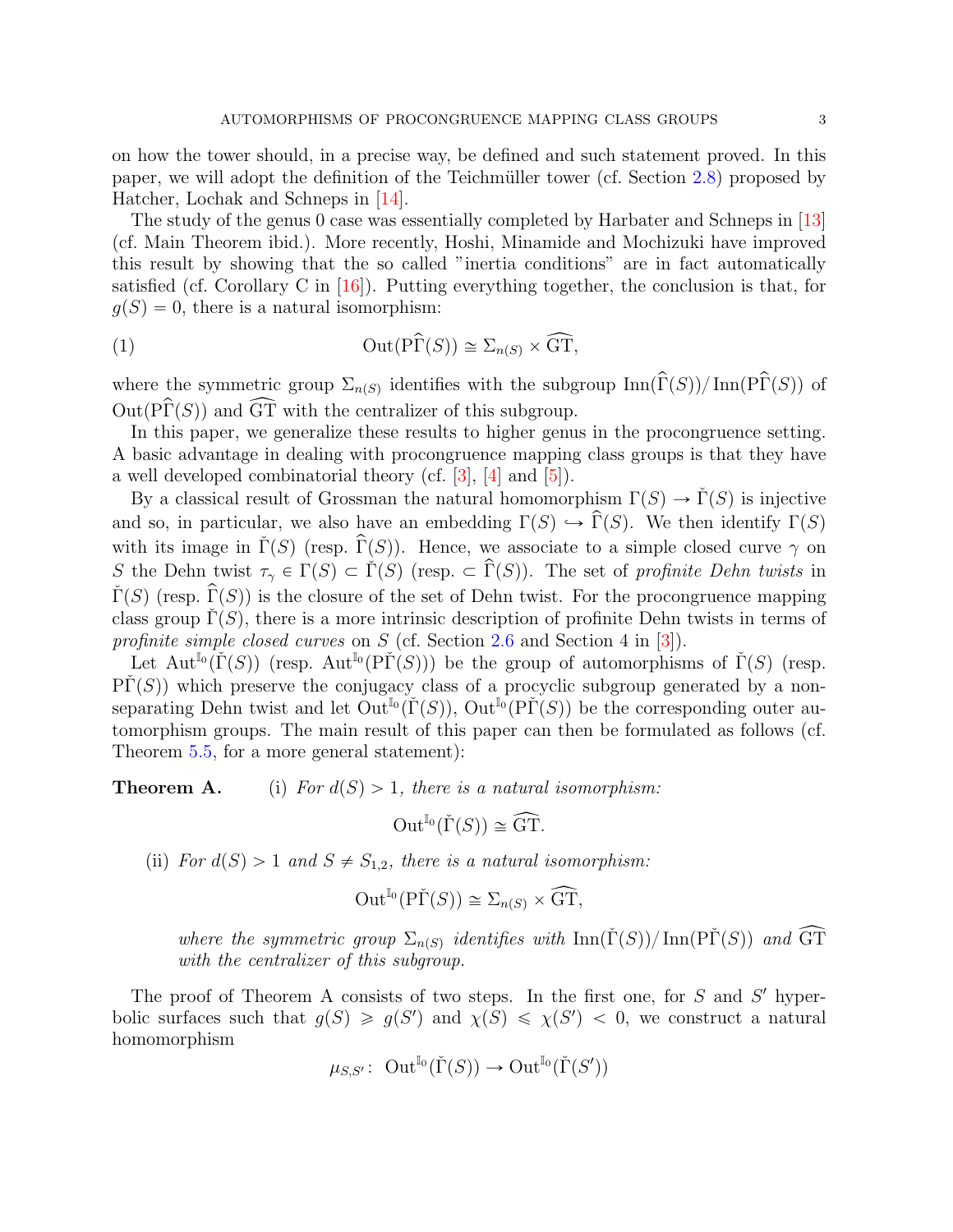<span id="page-3-1"></span>and we show that, as a consequence of Theorem 8.1 in [\[6\]](#page-51-9),  $\mu_{S,S'}$  is injective. In particular, by the isomorphism [\(1\)](#page-2-0) (cf. Proposition [3.8\)](#page-14-0), we get a natural monomorphism:

$$
\mu_S\colon \operatorname{Out}^{\mathbb{I}_0}({\check\Gamma}(S))\hookrightarrow \widehat{\operatorname{GT}}.
$$

The second step then consists in showing that there is a natural (e.g. compatible with the homomorphism  $\mu_S$ ) representation  $\Psi_S : \widehat{GT} \to \mathrm{Out}^{\mathbb{I}_0}(\check{\Gamma}(S)).$ 

In order to construct the representation  $\Psi_S$ , we first prove what is in its own right one of the most important result of the paper (cf. Theorem [5.8\)](#page-32-0):

**Theorem B.** For a hyperbolic surface S, there is a natural faithful representation:

$$
\hat{\rho}_{\widehat{\mathrm{GT}}} \colon \widehat{\mathrm{GT}} \hookrightarrow \mathrm{Out}^{\mathbb{I}_0}(\mathrm{P}\widehat{\Gamma}(S)),
$$

where we denote by  $\text{Out}^{\mathbb{I}_0}(\widehat{P}\widehat{\Gamma}(S))$  the group of outer automorphisms of  $\widehat{P}\widehat{\Gamma}(S)$  which preserve the conjugacy class of the procyclic subgroup generated by a nonseparating Dehn twist.

The proof of Theorem B can also be split in two steps. In the first one, we use the theory of profinite hyperelliptic mapping class groups to reduce the cases of genus  $\leq 2$  to those of genus 0 (cf. Section [5.11\)](#page-38-0). In the second step, thanks to a profinite version (cf. Corollary  $5.17$ ) of a presentation given by Gervais in [\[11\]](#page-51-10) for pure mapping class groups, we are able to extend the  $\widehat{GT}$ -action on profinite pure mapping class groups from genus  $\leq 2$  to higher genus. The representation  $\Psi_S$  is obtained observing that the representation  $\rho_{\widehat{GT}}$  preserves the congruence kernel and then composing with the natural homomorphism  $\text{Out}^{\mathbb{I}_0}(\text{P}\check{\Gamma}(S)) \to \text{Out}^{\mathbb{I}_0}(\check{\Gamma}(S))$  (cf. Corollary [3.20\)](#page-0-0).

Some partial results in the direction of Theorem B had been obtained by Lochak, Nakamura and Schneps (cf. [\[14\]](#page-51-6) and  $[26]$ )<sup>[1](#page-3-0)</sup>, who constructed a faithful representation to Out<sup>I<sub>0</sub></sup>(P $\widehat{\Gamma}(S)$ ) from a subgroup of  $\widehat{\text{GT}}$  (the so called "new" Grothendieck-Teichmüller group) obtained adding one more equation to those which define GT.

We then apply the previous results to the study of the Grothendieck-Teichmüller tower. For the precise definition of the profinite and the procongruence Grothendieck-Teichmüller towers  $\hat{\mathfrak{X}}^{\text{out}}$  and  $\check{\mathfrak{X}}^{\text{out}}$ , we refer the reader to Section [2.8.](#page-9-0) Here it suffices to say that, in order to get enough morphisms between objects, it is necessary to consider also relative mapping class groups of surfaces with boundary. An almost immediate consequence of the general version of Theorem A (cf. Theorem [5.5\)](#page-30-0) is then the procongruence version of the Drinfeld-Grothendieck conjecture:

**Theorem C.** There is a natural isomorphism  $\widehat{GT} \cong Aut(\check{\mathfrak{T}}^{out})$ .

From the more general version of Theorem B (cf. Theorem [5.8\)](#page-32-0), it also follows that there is a natural faithful representation (cf. Theorem [5.4\)](#page-30-1):

$$
\hat{\rho}_{\widehat{\mathrm{GT}}} \colon \widehat{\mathrm{GT}} \hookrightarrow \mathrm{Aut}(\hat{\mathfrak{T}}^{\mathrm{out}}).
$$

<span id="page-3-0"></span><sup>&</sup>lt;sup>1</sup>In [\[22\]](#page-51-11) (cf. (ii) Théorème Principal), a claim similar to Theorem B was made for the case  $S = S_{g,1}$ . Even though this is never stated in the follow-up papers [\[14\]](#page-51-6) and [\[26\]](#page-52-1) by the same authors, the claim was apparently withdrawn, as it can be extrapolated from Section 1.1 of [\[8\]](#page-51-12).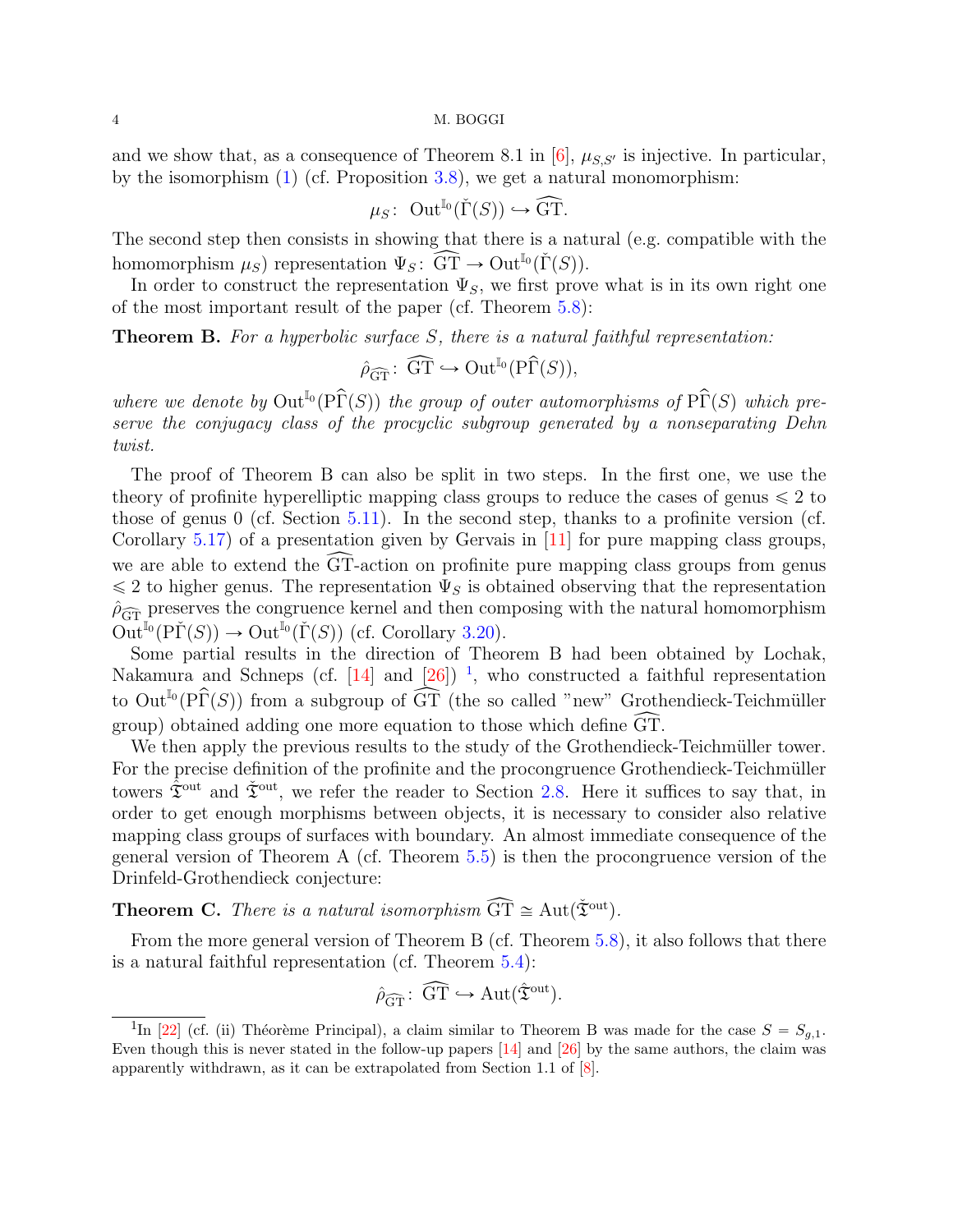<span id="page-4-1"></span>This last result shows that, even if the congruence subgroup problem had a negative answer, there are no extra restrictions on Galois actions coming from the profinite rather than the procongruence Grothendieck-Teichmüller tower.

Acknowledgements. I thank Louis Funar for his comments on a preliminary version of this manuscript.

## 2. Notations, definitions and preliminary results

<span id="page-4-0"></span>2.1. Surfaces. In this paper, a hyperbolic surface is a connected orientable differentiable surface of negative Euler characteristic. We denote by  $S = S_{g,n}^k$  a closed oriented surface of genus  $g(S) = g$  from which  $n(S) = n$  points and  $k(S) = k$  open discs have been removed. The modular dimension of S is defined to be  $d(S) := 3q - 3 + n + k$ .

For  $k = 0$  (resp.  $n = 0$ ), we let  $S_{g,n} := S_{g,n}^0$  (resp.  $S_g^k := S_{g,0}^k$ ). Also, we let  $S_g := S_{g,0}$ . The boundary of S is denoted by  $\partial S$  and we let  $\mathring{S} := \mathring{S} \setminus \partial S$ , so that  $\mathring{S} \cong \mathring{S}_{g,n+k}$ .

Let then  $S$  be the category with objetcs hyperbolic surfaces and maps embeddings of surfaces  $S \hookrightarrow S'$  such that a 1-punctured disc of S is mapped either to another 1-punctured disc or to a closed disc.

2.2. Profinite and procongruence mapping class groups. For  $S = S_{g,n}^k$  a hyperbolic surface, we let  $\Gamma(S)$  and  $\text{PT}(S)$  be respectively the mapping class group and the pure mapping class group associated to S. Note that the inclusion  $\mathring{S} \hookrightarrow S$  induces, by restriction, a natural homomorphism  $\Gamma(S) \hookrightarrow \Gamma(\check{S})$  whose image is the stabilizer of the partition of the punctures of  $\mathring{S}$  into those which have a boundary in  $S$  and those which do not.

For  $S = S_{a,n}$ , sometimes, to simplify notation, we will denote the corresponding mapping and pure mapping class groups by  $\Gamma_{g,n}$  and  $\Gamma_{g,n}$ , respectively. These groups are then related by the short exact sequence  $1 \to \text{PT}(S) \to \Gamma(S) \to \Sigma_n \to 1$ , where  $\Sigma_n$  is the symmetric group on *n* letters.

The profinite and the pure profinite mapping class groups  $\widehat{\Gamma}(S)$  and  $\widehat{\Gamma}(S)$  are defined to be the profinite completions of the groups  $\Gamma(S)$  and  $\text{PT}(S)$ , respectively.

Let  $\Pi$  be the fundamental group of the surface S with respect to some base point and let  $\Pi$  be its profinite completion. Since  $\Pi$  is conjugacy separable and class automorphisms of  $\Pi$ are inner, the group  $Out(\Pi)$  naturally embeds in  $Out(\widehat{\Pi})$ . Moreover, since (topologically) finitely generated profinite groups are strongly complete,  $Out(\widehat{\Pi})$  is a profinite group.

Therefore, both groups  $\Gamma(S)$  and  $\text{PT}(S)$  naturally embed in the profinite group  $\text{Out}(\Pi)$ and inherit a profinite topology which is called the congruence topology. The completions of  $\Gamma(S)$  and PΓ(S) with respect to these topologies are denoted by  $\Gamma(S)$  and PΓ(S) and called the procongruence and the pure procongruence mapping class group, respectively. For surfaces with empty boundary, these groups are studied in detail in [\[3\]](#page-50-1) and [\[5\]](#page-51-2). In what follows, we will recall the basic properties we need and prove a few more for surfaces with boundary.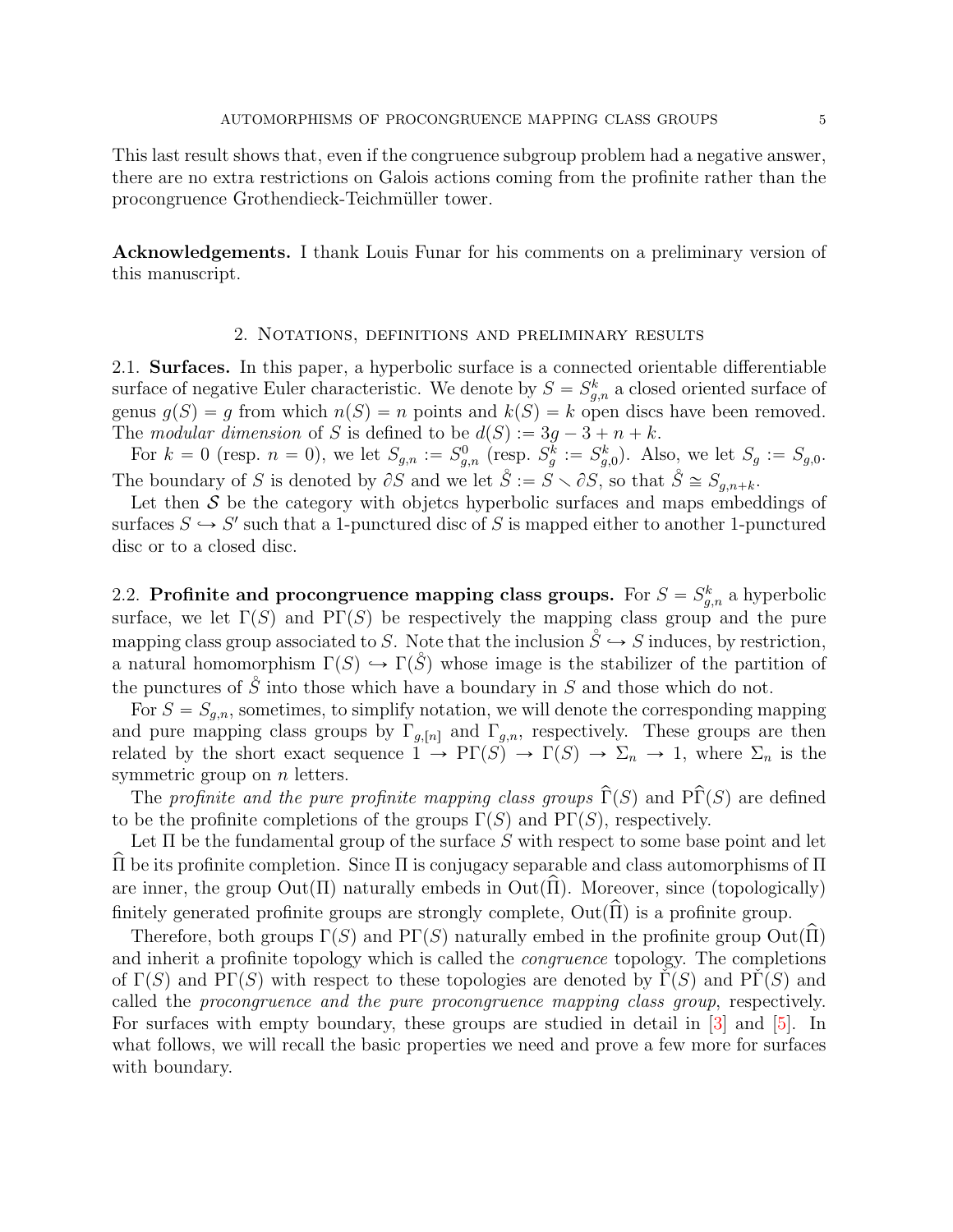<span id="page-5-1"></span>2.3. The congruence subgroup problem. The *congruence subgroup problem* asks if there is an isomorphism  $\Gamma(S) \cong \Gamma(S)$  (equiv.  $\overline{\Pr}(S) \cong \overline{\Pr}(S)$ ). This is known to be true only for  $g(S) \leq 2$  (cf. [\[1\]](#page-50-2), [\[2\]](#page-50-0) and [\[5\]](#page-51-2)). In the sequel, we will identify the profinite and the procongruence mapping class groups for  $g(S) \leq 2$ .

2.4. Profinite Dehn twists and profinite braid twists. Let  $\mathcal{L}(S)$  be the set of isotopy classes of simple closed curves on S. We then denote by  $\mathcal{L}(S)_0$  the subset of  $\mathcal{L}(S)$  consisting of nonperipheral curves. The set  $\mathcal{L}(S)_0$  parameterizes the set of Dehn twists in  $\Gamma(S)$  (cf. Section 3.1.1 in [\[10\]](#page-51-13) for the definition). For  $\gamma \in \mathcal{L}(S)_0$ , we denote by  $\tau_\gamma \in \mathrm{PT}(S) \subseteq \Gamma(S)$ the associated Dehn twist.

Let us denote by  $\mathcal{L}^b(S)$  the subset of  $\mathcal{L}(S)$  consisting of simple closed curves bounding a 2-punctured disc on S. For  $\gamma \in \mathcal{L}^b(S)$ , let D be the disc bounded by  $\gamma$ . Then, the braid twist  $b_{\gamma}$  about  $\gamma$  is the isotopy class of a self-homeomorphism of S which is the identity outside of D, swaps the punctures of B and satisfies the identity  $b_{\gamma}^2 = \tau_{\gamma}$ .

The mapping class groups  $\Pr(S)$  and  $\Gamma(S)$  are generated, respectively, by Dehn twists and by Dehn twists and braid twists (cf. Corollary 4.15 in [\[10\]](#page-51-13)).

A profinite Dehn twist (resp. profinite braid twist) of  $\Gamma(S)$  is an element which lies in the closure of the set of Dehn twists (resp. braid twists) inside the profinite group  $\Gamma(S)$ (where we identify  $\Gamma(S)$  with a subgroup of the latter group).

It is a remarkable and nontrivial fact that the profinite Dehn twists of  $\Gamma(S)$  are parameterized by the profinite set of nonperipheral profinite simple closed curves  $\mathcal{L}(S)_0$  (cf. Theorem 5.1 in [\[3\]](#page-50-1)). This set is realized, roughly speaking, as the closure of  $\mathcal{L}(S)$ <sub>0</sub> inside the profinite set of "unoriented" conjugacy classes in  $\hat{\Pi}$  (cf. Section 4 in [[3\]](#page-50-1) and Section 3.2 in [\[5\]](#page-51-2) for the precise definition). As above, we then denote by  $\tau_{\gamma} \in \tilde{\Gamma}(S)$ , for  $\gamma \in \hat{\mathcal{L}}(S)$ <sub>0</sub>, the associated profinite Dehn twist.

Let  $\hat{\mathcal{L}}^b(S)$  be the subset of  $\hat{\mathcal{L}}(S)$  consisting of profinite simple closed curves whose topological type (cf. Definition 4.6 in  $[6]$ ) is that of a simple closed curve bounding a 2-punctured disc. Then, the the profinite braid twists of the procongruence mapping class group  $\check{\Gamma}(S)$ are parameterized by this profinite set and are denoted by  $b_{\gamma}$ , for  $\gamma \in \widetilde{L}^b(S)$ .

2.5. Multicurves and their stabilizers. A multicurve  $\sigma$  on S is a set of isotopy classes of disjoint simple closed curves on S such that  $S \setminus \sigma$  does not contain a disc or a onepunctured disc. The topological type of  $\sigma$  is the topological type of the surface  $S \setminus \sigma$ . Multicurves parameterize sets of commuting Dehn twists or braid twists in  $\Gamma(S)$ . The complex of curves  $C(S)$  is the abstract simplicial complex whose simplices are multicurves on S. Its combinatorial dimension is  $d(S) - 1$ .

<span id="page-5-0"></span>**Definition 2.1.** For  $\sigma \in C(S)$ , we denote by  $I_{\sigma}$  the abelian subgroup of  $\Gamma(S)$  generated by the Dehn twists  $\tau_{\gamma}$ , for  $\gamma \in \sigma$ . For H a subgroup of  $\Gamma(S)$ , we then let  $I_{\sigma}(H) := I_{\sigma} \cap H$ . The topological type of  $I_{\sigma}$  is the topological type of  $\sigma$ .

There is a natural simplicial action of  $\Gamma(S)$  on  $C(S)$ . Let us describe the stabilizer of a There is a natural simplicial action of  $\Gamma(S)$  on  $C(S)$ . Let us describe the stabilizer of a<br>simplex  $\sigma \in C(S)$ . Let  $S \setminus \sigma = S_1 \coprod \ldots \coprod S_k$ , let  $B_i$  be the set of punctures of  $S_i$  bounded by a curve in  $\sigma$ , for  $i = 1, \ldots, k$ , and let  $\Sigma_{\sigma^{\pm}}$  be the symmetric group on the set of oriented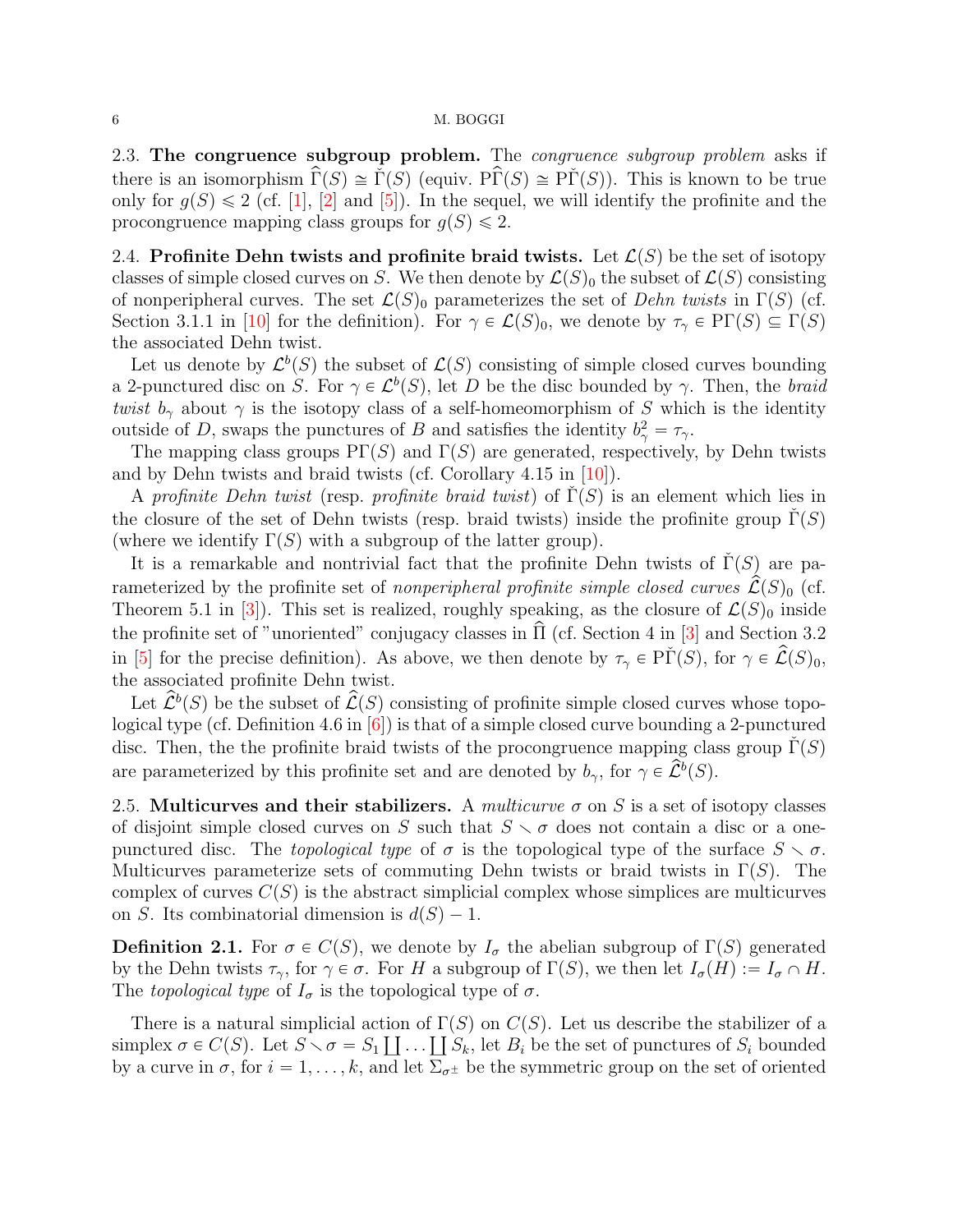<span id="page-6-2"></span>circles  $\sigma^{\pm} := \sigma^+ \cup \sigma^-$ . Let us also denote by  $\Gamma(S_i)_{B_i}$  the pointwise stabilizer of the subset of punctures  $B_i$  for the action of the mapping class group  $\Gamma(S_i)$ , for  $i = 1, \ldots, k$ . Then, the stabilizer  $\Gamma(S)_{\sigma}$  is described by the two exact sequences:

$$
1 \to \Gamma(S)_{\vec{\sigma}} \to \Gamma(S)_{\sigma} \to \Sigma_{\sigma^{\pm}},
$$

$$
1 \to I_{\sigma} \to \Gamma(S)_{\vec{\sigma}} \to \Gamma(S_1)_{B_1} \times \ldots \times \Gamma(S_k)_{B_k} \to 1.
$$

A similar description but simpler applies to the stabilizer  $\text{PT}(S)_{\sigma}$  for the action of the pure mapping class group  $\Pr(S)$  on  $C(S)$ :

$$
1 \to \text{PT}(S)_{\vec{\sigma}} \to \text{PT}(S)_{\sigma} \to \Sigma_{\sigma^{\pm}},
$$
  

$$
1 \to I_{\sigma} \to \text{PT}(S)_{\vec{\sigma}} \to \text{PT}(S_1) \times \ldots \times \text{PT}(S_k) \to 1.
$$

<span id="page-6-0"></span>2.6. The procongruence curve complex. A central object for the study of procongruence mapping class groups is a profinite version of the complex of curves. This can be defined in the following way. For every  $k \geq 0$ , there is a natural embedding  $C(S)_k \hookrightarrow$  $\mathcal{P}_{k+1}(\hat{\mathcal{L}}(S))$ , where  $\mathcal{P}_{k+1}(\hat{\mathcal{L}}(S))$  is the profinite set of unordered subsets of  $k + 1$  distinct elements in  $\widehat{\mathcal{L}}(S)$ .

**Definition 2.2.** The *complex of profinite curves*  $C(S)$  (cf. Section 4 in [\[3\]](#page-50-1), for more details) is the abstract simplicial profinite complex whose set  $\check{C}(S)_k$  of k-simplices is the closure of  $C(S)_k$  inside  $\mathcal{P}_{k+1}(\widehat{\mathcal{L}}(S))$ . In particular,  $\check{C}(S)_0 = \widehat{\mathcal{L}}(S)_0$ . A simplex  $\sigma$  of  $\check{C}(S)$  is also called a profinite multicurve. Its topological type is the topological type of a simplex in the intersection of the orbit  $\Gamma(S) \cdot \sigma$  with  $C(S) \subset C(S)$ .

There are continuous natural actions of the procongruence mapping class groups  $\Gamma(S)$ and PΓ $(S)$  on  $C(S)$ . Theorem 4.5 in [\[3\]](#page-50-1) describes the stabilizers for the action of PΓ $(S)$ . This result implies a similar description for the action of  $\Gamma(S)$  (cf. Theorem 4.9 in [\[6\]](#page-51-9)):

<span id="page-6-1"></span>**Theorem 2.3.** For  $\sigma \in C(S) \subset \check{C}(S)$ , let  $S \setminus \sigma = S_1$  $\coprod \ldots \coprod S_k$  and  $B_i$  be the set of punctures of  $S_i$  bounded by a curve in  $\sigma$ , for  $i = 1, \ldots, k$ . Then, we have:

(i) The stabilizer  $\Gamma(S)_{\sigma}$  is described by the two exact sequences:

$$
1 \to \check{\Gamma}(S)_{\vec{\sigma}} \to \check{\Gamma}(S)_{\sigma} \to \Sigma_{\sigma^{\pm}},
$$
  

$$
1 \to \hat{I}_{\sigma} \to \check{\Gamma}(S)_{\vec{\sigma}} \to \check{\Gamma}(S_1)_{B_1} \times \ldots \times \check{\Gamma}(S_k)_{B_k} \to 1,
$$

where  $\hat{I}_{\sigma}$  is the profinite completion of the free abelian group  $I_{\sigma}$  and  $\check{\Gamma}(S_i)_{B_i}$  is the pointwise stabilizer of the subset of punctures  $B_i$  in  $\check{\Gamma}(S_i)$ , for  $i = 1, \ldots, k$ .

(ii) The stabilizer  $\tilde{\Pr}(S)_{\sigma}$  is described by the two exact sequences:

$$
1 \to \tilde{\text{PT}}(S)_{\vec{\sigma}} \to \tilde{\text{PT}}(S)_{\sigma} \to \Sigma_{\sigma^{\pm}},
$$
  

$$
1 \to \hat{I}_{\sigma} \to \tilde{\text{PT}}(S)_{\vec{\sigma}} \to \tilde{\text{PT}}(S_1) \times \ldots \times \tilde{\text{PT}}(S_k) \to 1.
$$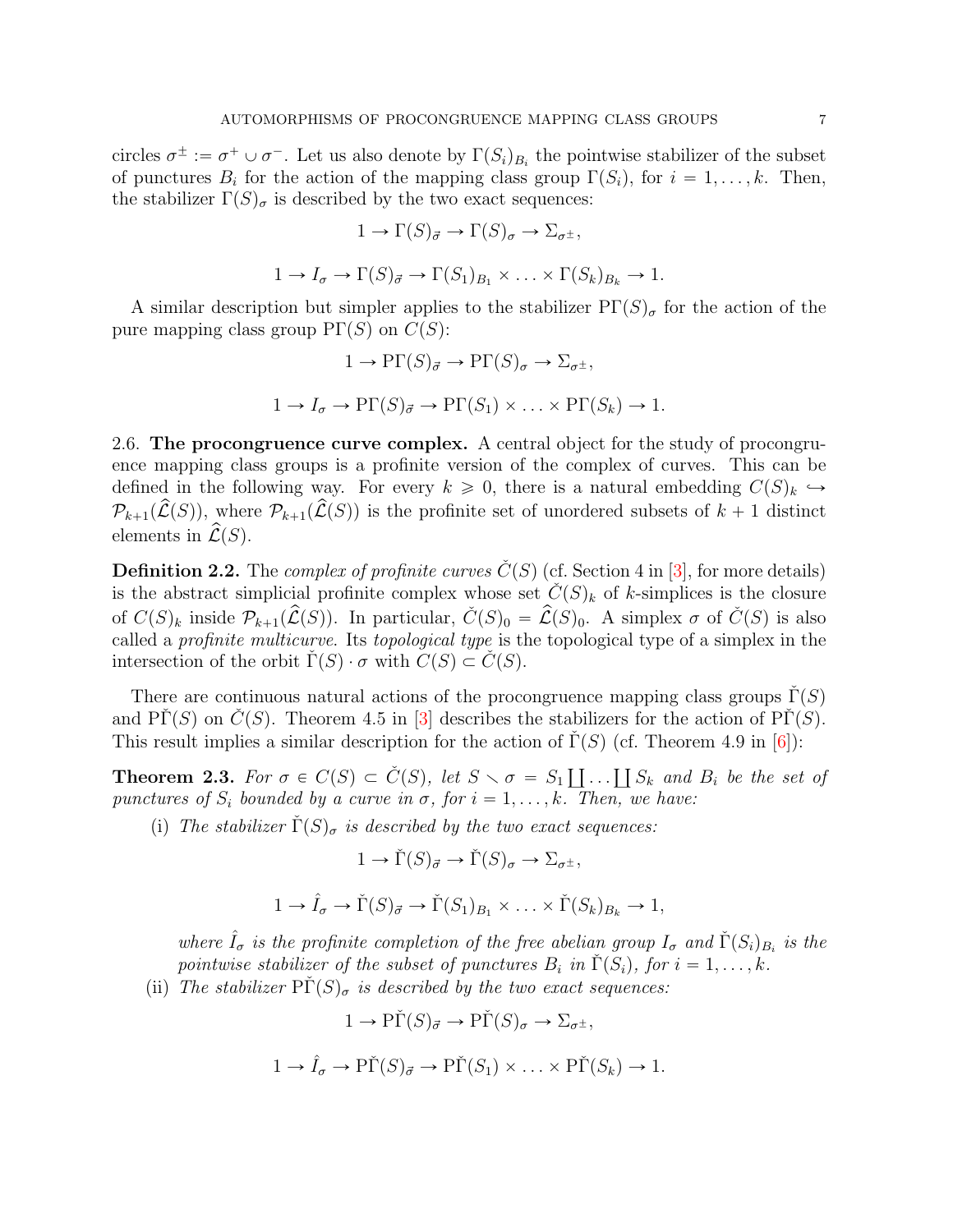<span id="page-7-3"></span>2.7. Profinite and procongruence relative mapping class groups. For a hyperbolic surface  $S = S_{g,n}^k$ , we let  $\Gamma(S, \partial S)$  be the relative mapping class group of the surface with boundary  $(S, \tilde{\partial}S)$ , that is to say the group of relative, with respect to the boundary  $\partial S$ , isotopy classes of orientation preserving diffeomorphisms of S. Let  $\delta_1, \ldots, \delta_k$  be the connected components of the boundary  $\partial S$ . Then, the group  $\Gamma(S, \partial S)$  is described by the natural short exact sequence:

$$
1 \to \prod_{i=1}^k \tau_{\delta_i}^{\mathbb{Z}} \to \Gamma(S, \partial S) \to \Gamma(S) \to 1.
$$

The relative pure mapping class group  $\Pr(S, \partial S)$  is the subgroup of  $\Gamma(S, \partial S)$  consisting of those elements which admit representatives fixing pointwise the punctures and the boundary of S. It is described by the short exact sequence:

$$
1 \to \text{P}\Gamma(S, \partial S) \to \Gamma(S, \partial S) \to \Sigma_n \times \Sigma_k \to 1.
$$

<span id="page-7-0"></span>**Remark 2.4.** Let  $\widetilde{S} = S_{g,n+2k}$ , with  $d(\widetilde{S}) > 1$  and  $\sigma = \{\delta_1, \ldots, \delta_k\} \in C(\widetilde{S})$ , where  $\delta_i$ is a simple closed curve bounding an open disc  $D_i$  containing the punctures indexed by  $n + 2i - 1$  and  $n + 2i$ , for  $i = 1, ..., k$ . Let  $S := \widetilde{S} \setminus \cup_{i=1}^k D_i \cong S_{g,n}^k$ .

Then, there is an isomorphism  $\Gamma(\widetilde{S})_{\sigma} \cong (\Sigma_2)^k \rtimes \Gamma(S, \partial S)$ , where  $\Gamma(S, \partial S)$  acts on the product  $(\Sigma_2)^k$  by permuting its factors through the natural representation  $\Gamma(S, \partial S) \to \Sigma_k$ , and a natural isomorphism  $\Pr(S, \partial S) \cong \Pr(\widetilde{S})_{\vec{\sigma}}$ .

The profinite (resp. profinite pure) relative mapping class group of the surface with boundary  $(S, \partial S)$  is defined to be the profinite completion  $\hat{\Gamma}(S, \partial S)$  (resp.  $\hat{\Pr}(S, \partial S)$ ) of  $\Gamma(S, \partial S)$ (resp. of PΓ $(S, \partial S)$ ). From (ii) of Theorem [2.3](#page-6-1) and Remark [2.4,](#page-7-0) it follows that these profinite groups are described by the short exact sequences:

<span id="page-7-1"></span>(2) 
$$
1 \to \prod_{i=1}^{k} \tau_{\delta_i}^{\widehat{\mathbb{Z}}} \to \widehat{\Gamma}(S, \partial S) \to \widehat{\Gamma}(S) \to 1
$$

$$
1 \to \widehat{\Gamma}(S, \partial S) \to \widehat{\Gamma}(S, \partial S) \to \Sigma_n \times \Sigma_k \to 1.
$$

<span id="page-7-2"></span>**Definition 2.5.** For a surface  $S = S_{g,n}^k$  with boundary  $\partial S = \bigcup_{i=1}^k \delta_i$ , we let  $\widetilde{S} \cong S_{g,n+2k}$  be the surface obtained from S glueing a 2-punctured disc over each boundary component  $\delta_i$ , for  $i = 1, \ldots, k$ .

By Remark [2.4,](#page-7-0) the embedding  $S \hookrightarrow \widetilde{S}$  induces a monomorphism of mapping class groups  $\Gamma(S, \partial S) \hookrightarrow \Gamma(\widetilde{S})$ , which identifies  $\Gamma(S, \partial S)$  with a subgroup of the stabilizer  $\Gamma(\widetilde{S})_{\sigma}$ .

The congruence topology on  $\Gamma(\widetilde{S})$  then induces a profinite topology on  $\Gamma(S, \partial S)$  which we call the *congruence topology on*  $\Gamma(S, \partial S)$ . This clearly also defines a profinite topology on  $\text{PT}(S, \partial S) \subseteq \Gamma(S, \partial S)$ , which we call the congruence topology on  $\text{PT}(S, \partial S)$ .

The completions of  $\Gamma(S, \partial S)$  and  $\text{PT}(S, \partial S)$  with respect to these congruence topologies are then denoted by  $\Gamma(S, \partial S)$  and  $\overline{\Pr}(S, \partial S)$ , respectively, and are called the procongruence (resp. pure) relative mapping class group of the surface with boundary  $(S, \partial S)$ .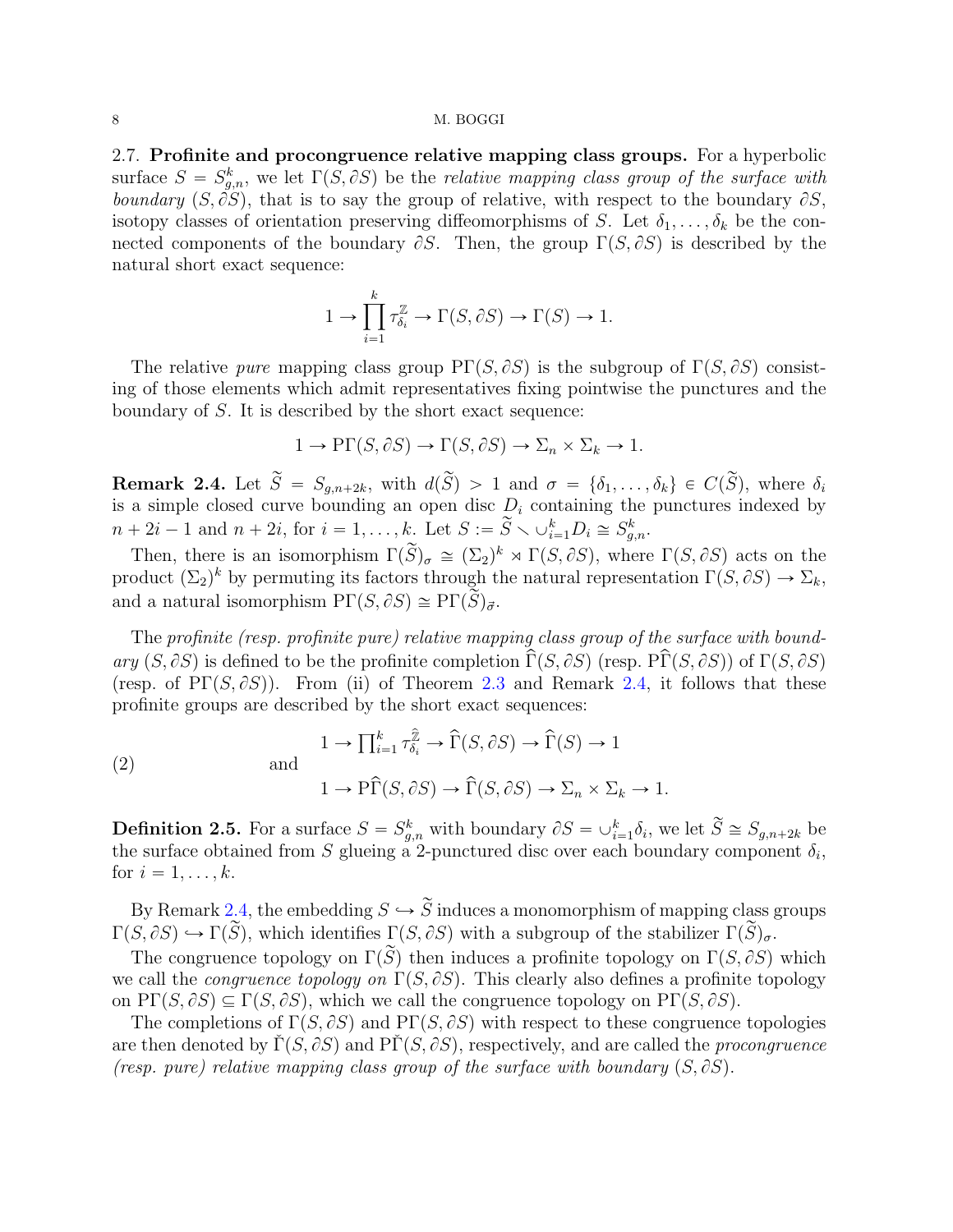<span id="page-8-3"></span>By Theorem [2.3,](#page-6-1) they fit in the short exact sequences:

$$
1 \to \prod_{i=1}^{k} \tau_{\delta_i}^{\hat{\mathbb{Z}}} \to \check{\Gamma}(S, \partial S) \to \check{\Gamma}(S) \to 1
$$

(3)

 $1 \to \tilde{\Pr}(S, \partial S) \to \tilde{\Gamma}(S, \partial S) \to \Sigma_n \times \Sigma_k \to 1.$ 

An immediate consequence is then:

<span id="page-8-0"></span>and

**Proposition 2.6.** (i) For  $g(S) \leq 2$ , we have  $\tilde{\Gamma}(S, \partial S) = \hat{\Gamma}(S, \partial S)$  and  $\tilde{\Gamma}(S, \partial S) =$  $\widehat{\Pr}(S, \partial S)$ .

- (ii) For  $S \neq S_2$ ,  $S_{1,2}$  and  $S_1^2$ , we have  $Z(\check{\Gamma}(S, \partial S)) = (\prod_{i=1}^k \tau_{\delta_i})^2$ . Otherwise, the center For  $S \neq S_2, S_{1,2}$  and  $S_1$ , we have<br> $Z(\check{\Gamma}(S, \partial S))$  is generated by  $(\prod_{i=1}^{k}S_i, \check{\Gamma}(S_i, \partial S))$  $\sum_{i=1}^k \tau_{\delta_i}$ )<sup> $\hat{\mathbb{Z}}$ </sup> and the hyperelliptic involution.
- (iii) For  $S \neq S_2, S_{1,2}, S_1^2$  and U an open subgroup of  $\widetilde{PT}(S, \partial S)$ , we have  $Z_{\widetilde{T}(S, \partial S)}(U)$  $\frac{1}{k}$  $\sum_{i=1}^k \tau_{\delta_i}^{\hat{\mathbb{Z}}}$  $\hat{\mathcal{L}}_{\delta_i}^{\hat{\mathbb{Z}}}$ . Otherwise,  $Z_{\check{\Gamma}(S,\partial S)}(U)$  is generated by  $\prod_{i=1}^k \tau_{\delta_i}^{\hat{\mathbb{Z}}}$  $\frac{\mathbb{Z}}{\delta_i}$  and the hyperelliptic involution.

*Proof.* The first item follows from the congruence subgroup property in genus  $\leq 2$  for surfaces without boundary and the short exact sequences [\(2\)](#page-7-1) and [\(3\)](#page-8-0). The second and the third item from the same exact sequences, Corollary 6.2 in [\[3\]](#page-50-1) and Theorem 4.13 in [\[6\]](#page-51-9).  $\square$ 

The procongruence (resp. pure) relative mapping class group  $\tilde{\Gamma}(S, \partial S)$  (resp.  $\tilde{\Gamma}(S, \partial S)$ ) acts on the procongruence curve complex  $C(S)$  through the natural homomorphism to  $\Gamma(S)$  (resp. P $\Gamma(S)$ ). For  $\sigma \in C(S)$ , let  $I_{\sigma}$  be the subgroup of  $\Gamma(S, \partial S)$  generated by the Dehn twists  $\tau_{\gamma}$ , for  $\gamma \in \sigma$  (cf. Definition [2.1\)](#page-5-0). Then, from Theorem [2.3,](#page-6-1) it easily follows:

<span id="page-8-1"></span>**Theorem 2.7.** For  $\sigma \in C(S) \subset \check{C}(S)$ , let  $S \setminus \sigma = S_1 \coprod ... \coprod S_k$  and  $B_i$  be the set of punctures of  $S_i$  bounded by a curve in  $\sigma$ , for  $i = 1, \ldots, k$ . Then, we have:

(i) The stabilizer  $\check{\Gamma}(S, \partial S)_{\sigma}$  is described by the two exact sequences:

$$
1 \to \check{\Gamma}(S, \partial S)_{\vec{\sigma}} \to \check{\Gamma}(S, \partial S)_{\sigma} \to \Sigma_{\sigma^{\pm}},
$$

$$
1 \to \hat{I}_{\sigma} \to \check{\Gamma}(S, \partial S)_{\vec{\sigma}} \to \check{\Gamma}(S_1, \partial S_1)_{B_1} \times \ldots \times \check{\Gamma}(S_k, \partial S_k)_{B_k} \to 1,
$$

where  $\hat{I}_{\sigma}$  is the profinite completion of the free abelian group  $I_{\sigma}$  and  $\check{\Gamma}(S_i, \partial S_i)_{B_i}$  is the pointwise stabilizer of the subset of punctures  $B_i$  in  $\check{\Gamma}(S_i, \partial S_i)$ , for  $i = 1, \ldots, k$ . (ii) The stabilizer  $\Pr(S, \partial S)_{\sigma}$  is described by the two exact sequences:

 $1 \to \tilde{\Gamma}(S, \partial S)_{\vec{\sigma}} \to \tilde{\Gamma}(S, \partial S)_{\sigma} \to \Sigma_{\sigma^{\pm}}$ ,

 $1 \rightarrow \hat{I}_{\sigma} \rightarrow P\check{\Gamma}(S, \partial S)_{\vec{\sigma}} \rightarrow P\check{\Gamma}(S_1, \partial S_1) \times \ldots \times P\check{\Gamma}(S_k, \partial S_k) \rightarrow 1.$ 

From the definition of the congruence topology and Corollary 4.11 in [\[6\]](#page-51-9), it then follows a description of the centralizers of profinite multitwists in procongruence relative mapping class groups:

<span id="page-8-2"></span>**Theorem 2.8.** For  $\sigma = \{\gamma_0, \ldots, \gamma_k\}$  a profinite multicurve on S and  $m \in \mathbb{Z}\setminus\{0\}$ , we have:

$$
Z_{\check{\Gamma}(S,\partial S)}(\tau_{\gamma_0}^m \cdots \tau_{\gamma_k}^m) = N_{\check{\Gamma}(S,\partial S)}((\tau_{\gamma_0}^m \cdots \tau_{\gamma_k}^m)^{\hat{\mathbb{Z}}}) = N_{\check{\Gamma}(S,\partial S)}(\langle \tau_{\gamma_0}^m, \ldots, \tau_{\gamma_k}^m \rangle) = \check{\Gamma}(S,\partial S)_{\sigma},
$$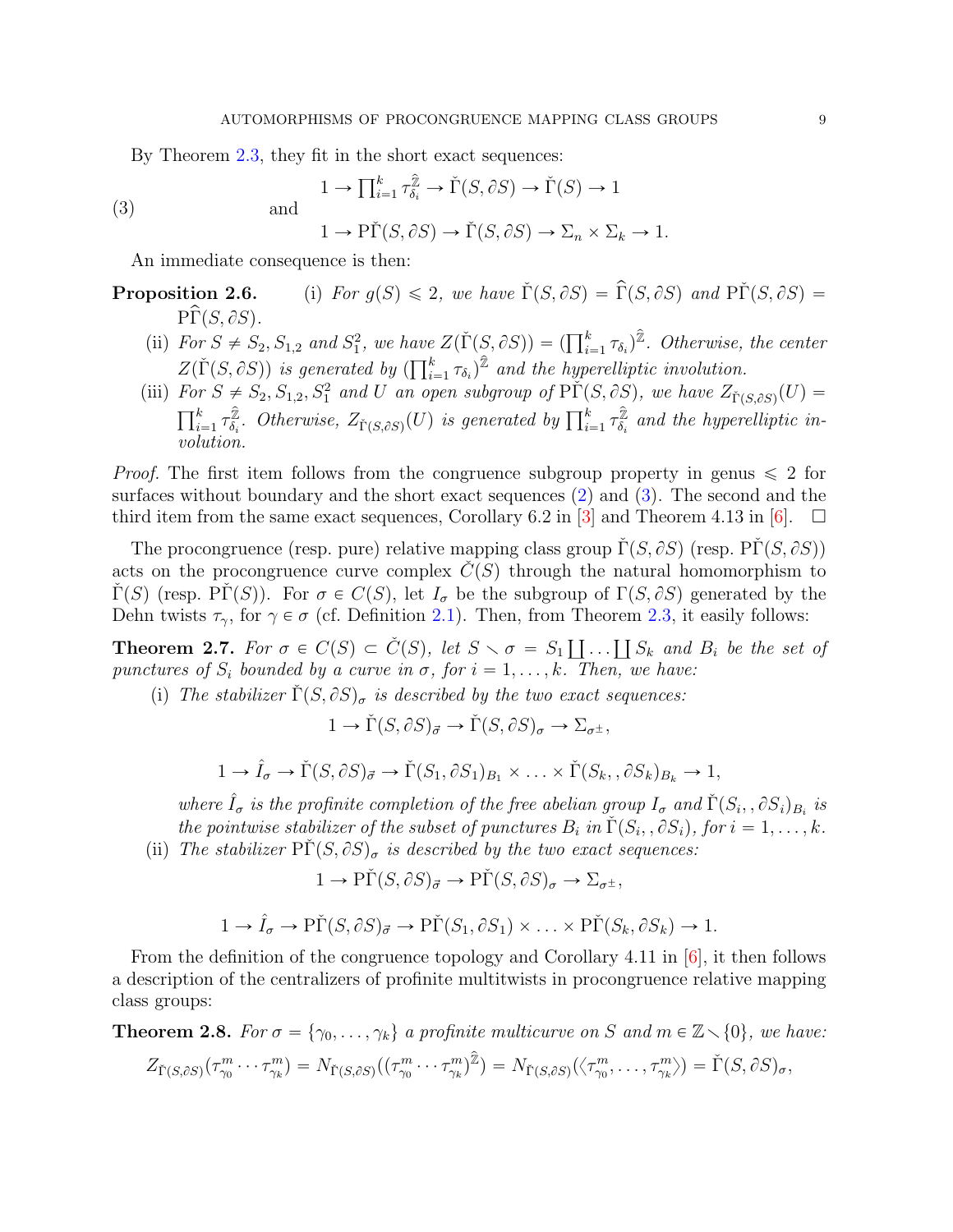where  $\tilde{\Gamma}(S, \partial S)_{\sigma}$  is the stabilizer of  $\sigma$  described in (i) of Theorem [2.7.](#page-8-1) A similar result holds for the procongruence pure relative mapping class group  $\tilde{\Gamma}(S, \partial S)$ .

<span id="page-9-0"></span>2.8. The Grothendieck-Teichmüller tower. Let  $\eta: S \hookrightarrow S'$  be a map in the category of surfaces S defined in Section [2.1.](#page-4-0) Then,  $\eta$  induces a homomorphism of pure relative mapping class groups  $\eta_*\colon \operatorname{PT}(S, \partial S) \to \operatorname{PT}(S', \partial S')$  and hence of profinite pure relative mapping class groups  $\hat{\eta}_*$ :  $\hat{\text{PP}(S, \partial S)} \rightarrow \hat{\text{PP}(S', \partial S')}$ . From Remark [2.4](#page-7-0) and (ii) of Theo-rem [2.3,](#page-6-1) it follows that  $\hat{\eta}_{*}$  also induces a homomorphism of procongruence pure relative mapping class groups  $\check{\eta}_*$ :  $\check{\mathrm{PI}}(S, \partial S) \to \check{\mathrm{PI}}(S', \partial S').$ 

Let  $G$  be the category of profinite groups and continuous homomorphisms. We have then defined two functors  $\tilde{\mathfrak{T}}$  and  $\tilde{\mathfrak{T}}$  from S to G. It is not difficult to see that the functor  $\mathfrak T$  factors through the functor  $\mathfrak T$ .

There is a natural way to realize the above profinite mapping class groups as geometric ´etale fundamental groups of suitable geometric objects. We will associate to a hyperbolic surface S a logarithmic formal D-M stack  $P\mathcal{M}(S)$ .

For a surface S with empty boundary, let  $P\mathcal{M}(S)$  be the D-M stack of smooth curves whose complex model is diffeomorphic to S with an order on the set of punctures and let  $P\overline{\mathcal{M}}(S)$  be the D-M compactification of  $P\mathcal{M}(S)$ . Let then  $P\overline{\mathcal{M}}(S)^{\log}$  be the log D-M stack with the logarithmic structure associated to the D-M boundary. There is a natural fully faithful functor from the category of D-M stacks to the category of formal D-M stacks. We then denote by  $P\overline{\mathcal{M}}(S,\varnothing)^{\log}$  the formal log D-M stack associated to the log D-M stack  $P\overline{\mathcal{M}}(S)^{\log}$  and assign this to the surface S. There is a series of isomorphisms:

$$
\pi_1^{\text{et}}(\mathrm{P}\overline{\mathcal{M}}(S,\varnothing)^{\log}_{\overline{\mathbb{Q}}})\cong \pi_1^{\text{et}}(\mathrm{P}\overline{\mathcal{M}}(S)^{\log}_{\overline{\mathbb{Q}}})\cong \pi_1^{\text{et}}(\mathrm{P}\mathcal{M}(S)_{\overline{\mathbb{Q}}})\cong \mathrm{P}\widehat{\Gamma}(S).
$$

For a surface S with nonempty boundary, let  $\widetilde{S} \cong S_{g,n+2k}$  be as in Definition [2.5.](#page-7-2) The simplex  $\sigma = \{\delta_1, \ldots, \delta_k\} \in C(\widetilde{S})$  determines a closed stratum  $\delta_{\sigma}$  in the boundary of  $P\overline{\mathcal{M}}(\widetilde{S})$ and we let  $P\mathcal{M}(S, \partial S)$  be the formal neighborhood of  $\delta_{\sigma}$  in  $P\overline{\mathcal{M}}(\widetilde{S})$ .

Let us then assign to S the formal logarithmic D-M stack  $P\mathcal{M}(S,\partial S)^{\log}$  obtained by pulling back to the formal D-M stack  $P\mathcal{M}(S, \partial S)$  the logarithmic structure of  $P\overline{\mathcal{M}}(\widetilde{S}, \varnothing)^{\log},$ via the natural morphism of formal D-M stacks  $P\mathcal{M}(S, \partial S) \to P\mathcal{M}(\widetilde{S}, \emptyset)$ . There is an isomorphism:

$$
\pi_1^{\text{et}}(\mathrm{P}\overline{\mathcal{M}}(S,\partial S)_{\overline{\mathbb{Q}}}^{\log}) \cong \mathrm{P}\widehat{\Gamma}(S,\partial S).
$$

From the canonical short exact sequence

$$
1 \to \pi_1^{\text{et}}(\mathrm{P}\overline{\mathcal{M}}(S, \partial S)^{\log}_{\overline{\mathbb{Q}}}) \to \pi_1^{\text{et}}(\mathrm{P}\overline{\mathcal{M}}(S, \partial S)^{\log}_{\mathbb{Q}}) \to G_{\mathbb{Q}} \to 1,
$$

we get a natural outer representation  $\hat{\rho}_S$ :  $G_{\mathbb{Q}} \to \text{Out}(\widehat{P}\widehat{\Gamma}(S, \partial S))$ . A (nontrivial) consequence of Belyĭ theorem is that this representation is faithful.

The Grothendieck-Teichmüller functor  $\hat{\mathfrak{T}}$  factors as the composition of the functor  $P\overline{\mathcal{M}}_0^{\log}$ , which assigns to the surface S the log formal D-M stack  $P\overline{\mathcal{M}}(S, \partial S)_{\mathbb{Q}}^{\log}$ , and the functor which assigns to a log formal D-M stack  $X^{\log}$  over the rationals its geometric étale fundamental group  $\pi_1^{\text{et}}(X_{\overline{0}}^{\log})$  $\frac{\log}{\overline{Q}}$ ).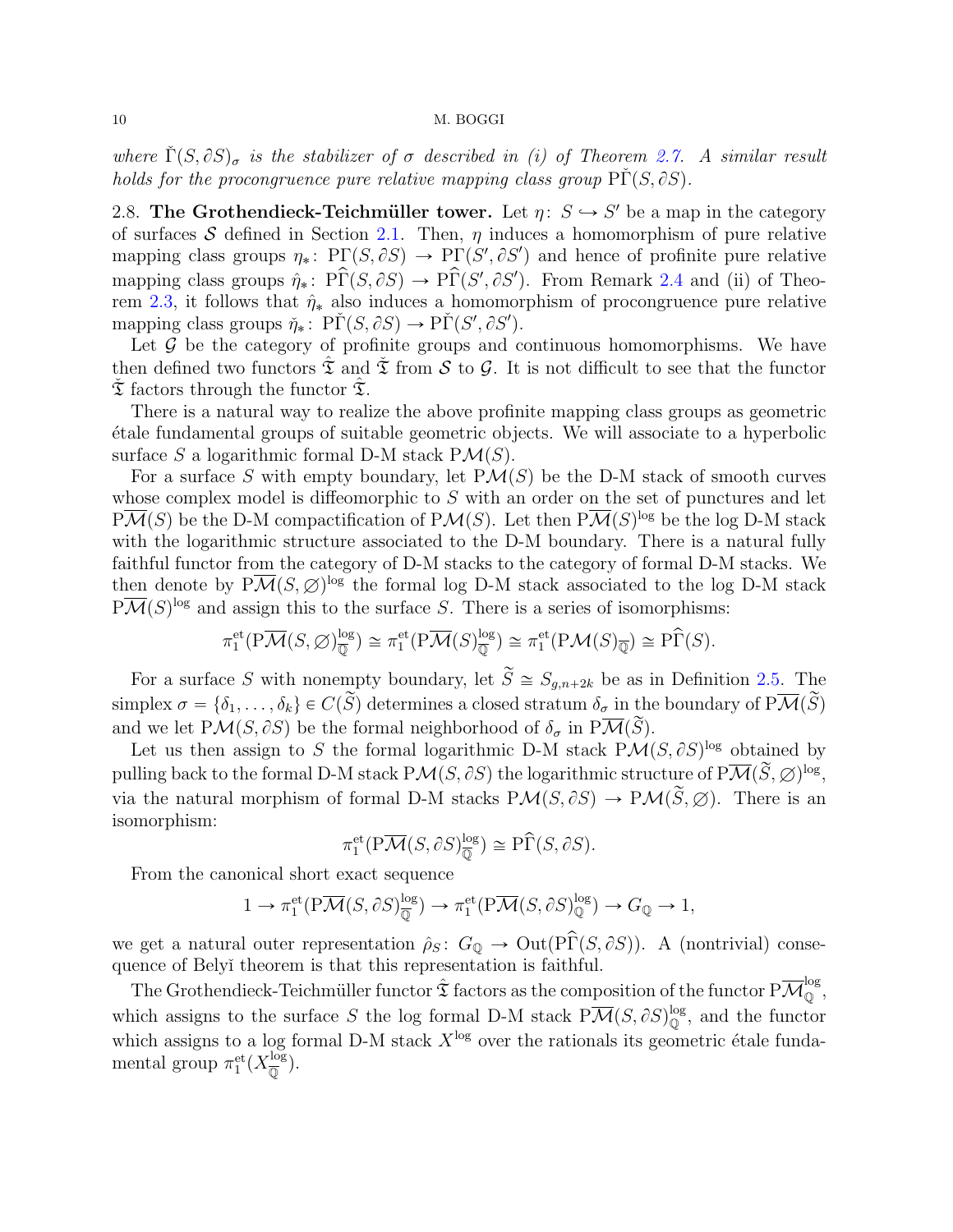<span id="page-10-1"></span>Note that the identification of topological fundamental groups with mapping class groups takes care of base points. However, in order to make keeping track of base points totally irrelevant, it is convenient to modify our definition of the functors  $\hat{\mathfrak{T}}$  and  $\check{\mathfrak{T}}$ . Let  $\mathcal{G}^{\text{out}}$  be the category with objects profinite groups and maps outer continuous homomorphisms. There is a natural functor  $\mathcal{G} \to \mathcal{G}^{out}$  and we define  $\hat{\mathfrak{T}}^{out}$  and  $\check{\mathfrak{T}}^{out}$  to be, respectively, the composition of  $\hat{\mathfrak{T}}$  and  $\check{\mathfrak{T}}$  with this functor.

**Definition 2.9.** The full images in  $\mathcal{G}^{\text{out}}$  of the functors  $\hat{\mathcal{X}}^{\text{out}}$  and  $\check{\mathcal{X}}^{\text{out}}$  are called the *(profi*nite) Grothendieck-Teichmüller tower and the procongruence Grothendieck-Teichmüller tower, respectively.

From the geometric description of the functor  $\hat{\mathfrak{T}}^{\text{out}}$ , it follows that there is a natural faithful representation:

$$
\rho_{\hat{\mathfrak{T}}}\colon G_{\mathbb{Q}} \hookrightarrow \mathrm{Aut}(\hat{\mathfrak{T}}^{\mathrm{out}}),
$$

defined by the assignment  $\alpha \mapsto {\hat{\rho}_S(\alpha)}_{S \in \mathcal{S}}$ . At the root of Grothendieck-Teichmüller theory, is the following apocryphal conjecture:

<span id="page-10-0"></span>**Conjecture 2.10** (Grothendieck?). The representation  $\rho_{\hat{\tau}}$  induces a natural isomorphism:

$$
G_{\mathbb{Q}} \cong \mathrm{Aut}(\hat{\mathfrak{T}}^{\mathrm{out}}).
$$

Somewhat in this spirit is the I/OM conjecture, which has been proved by Pop (cf.  $[27]$ ) and [\[28\]](#page-52-3) for details).

2.9. The Galois action on the procongruence Grothendieck-Teichmüller tower. For S a hyperbolic surface with empty boundary, let  $P\overline{\mathscr{C}}(S)^{\log} \to P\overline{\mathcal{M}}(S)^{\log}$  be the universal log stable curve (this is the universal stable curve endowed with the logarithmic structure associated to its D-M boundary). For  $\bar{\xi} \in P\overline{\mathcal{M}}(S)^{\log}$  a  $\overline{\mathbb{Q}}$ -point, there is an associated universal monodromy representation:

$$
\rho_{\bar{\xi}} \colon \pi_1^{\mathrm{et}}(\mathrm{P}\overline{\mathcal{M}}(S)_{\overline{\mathbb{Q}}}^{\log}) \to \mathrm{Out}(\mathrm{P}\overline{\mathscr{C}}(S)_{\bar{\xi}}^{\log}),
$$

where  $P\overline{\mathscr{C}}(S)^{\log}_{\overline{\mathscr{E}}}$  $\overline{\xi}$  is the fiber of the universal curve over  $\overline{\xi}$  endowed with the logarithmic structure induced by  $P\overline{\mathscr{C}}(S)^{log}$ . The isomorphism  $\pi_1^{\text{et}}(P\overline{\mathcal{M}}(S)^{log}_{\overline{0}})$  $\frac{\log p}{\overline{Q}} \cong \widehat{\text{P}\Gamma}(S)$  then induces an isomorphism  $\text{Im } \rho_{\bar{\varepsilon}} \cong \text{P}\check{\Gamma}(S)$ .

For  $\psi: S \hookrightarrow \tilde{S}$  the embedding considered in Remark [2.4,](#page-7-0) there is an induced homomorphism:

$$
\hat{\mathfrak{T}}(\psi) \colon \pi_1^{\text{et}}(\mathrm{P}\overline{\mathcal{M}}(S, \partial S)^{\log}_{\overline{\mathbb{Q}}}) \cong \mathrm{P}\widehat{\Gamma}(S, \partial S) \to \pi_1^{\text{et}}(\mathrm{P}\overline{\mathcal{M}}(\widetilde{S}, \varnothing)^{\log}_{\overline{\mathbb{Q}}}) \cong \pi_1^{\text{et}}(\mathrm{P}\overline{\mathcal{M}}(\widetilde{S})^{\log}_{\overline{\mathbb{Q}}}).
$$

We then have  $\rho_{\bar{\xi}} \circ \hat{\mathfrak{T}}(\psi) (\pi_1^{\text{et}}(P\overline{\mathcal{M}}(S, \partial S)^{\log}_{\overline{\mathbb{Q}}}$  $\frac{\log p}{\overline{p}}) \cong \overline{P}\check{\Gamma}(S, \partial S).$ 

The above procedure defines natural transformations of functors:

$$
\rho: \hat{\mathfrak{T}} \Rightarrow \check{\mathfrak{T}} \quad \text{and} \quad \rho^{\text{out}}: \hat{\mathfrak{T}}^{\text{out}} \Rightarrow \check{\mathfrak{T}}^{\text{out}}
$$

.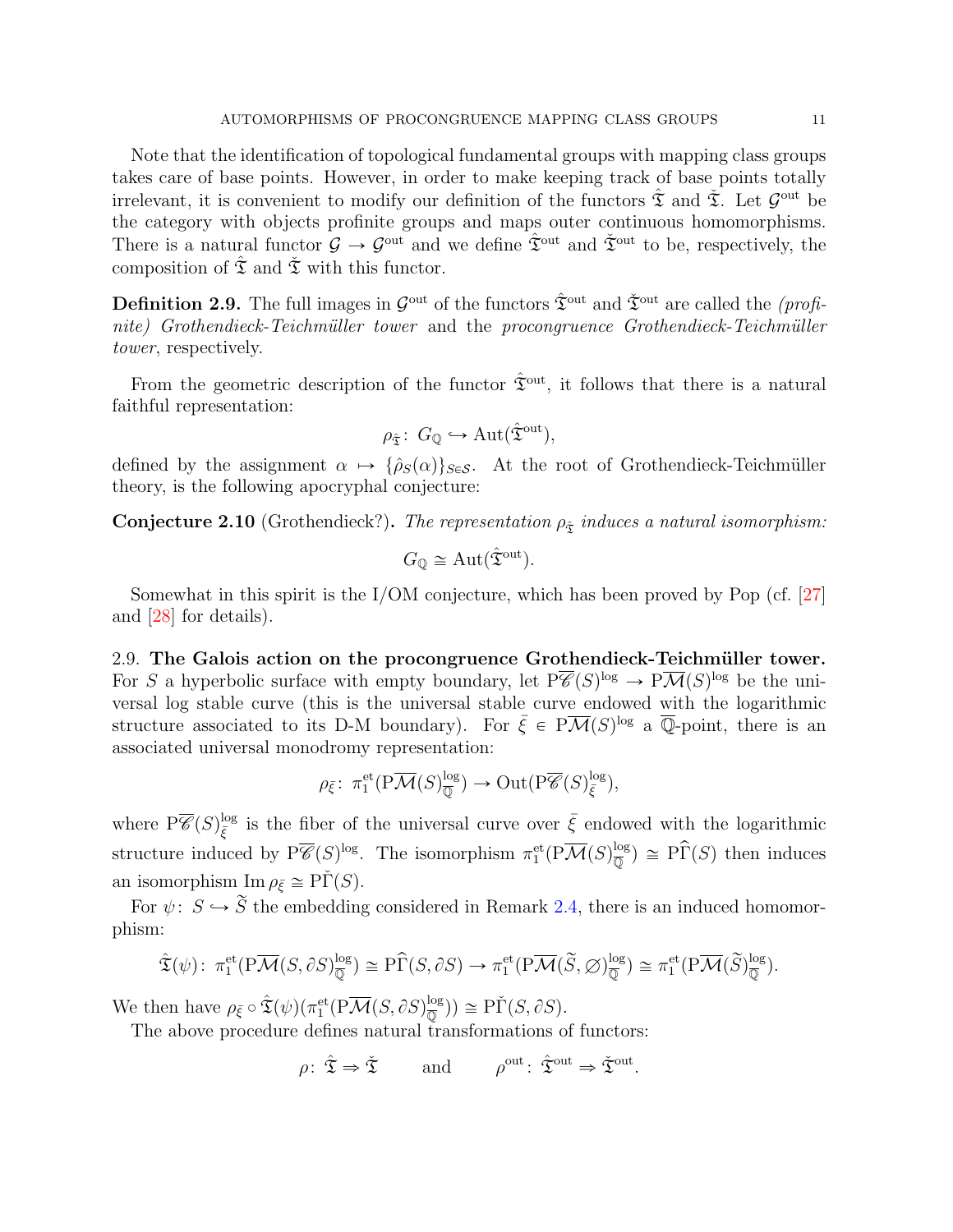<span id="page-11-1"></span>Since the universal monodromy representation  $\rho_{\bar{\varepsilon}}$  is compatible with the Galois actions, the natural transformation  $\rho^{\text{out}}$  is  $G_{\mathbb{Q}}$ -equivariant and there is a natural representation (again, Belyˇı theorem implies that this is a faithful one):

$$
\rho_{\tilde{\mathfrak{T}}}\colon G_{\mathbb{Q}} \hookrightarrow \mathrm{Aut}(\check{\mathfrak{T}}^{\mathrm{out}}).
$$

2.10. Levels and level structures. Let S be a hyperbolic surface with empty boundary. A finite index subgroup  $\Gamma^{\lambda}$  of  $\Gamma(S)$  is called a *level*. A *congruence* level is a level which is open for the congruence topology on  $\Gamma(S)$ . The étale covering  $\mathcal{M}^{\lambda}(S)$  of  $\mathcal{M}(S)$  associated to the level  $\Gamma^{\lambda}$  is called a *level structure* over  $\mathcal{M}(S)$ . The level is *representable* if the associated DM stack  $\mathcal{M}^{\lambda}(S)$  is representable.

In particular, to the pure mapping class group  $PT(S)$  is associated the level structure  $P\mathcal{M}(S)$ . This is the étale Galois covering of  $\mathcal{M}(S)$ , with Galois group the symmetric group  $\Sigma_n$ , which parameterizes smooth projective curves with an order on the set of punctures. For  $S = S_{g,n}$ , in order to simplify notations, the stacks  $\mathcal{M}(S)$  and P $\mathcal{M}(S)$  are sometimes simply denoted by  $\mathcal{M}_{g,[n]}$  and  $\mathcal{M}_{g,n}$ , respectively.

Let  $\overline{\mathcal{M}}(S)$  be the DM compactification of the moduli stack  $\mathcal{M}(S)$ . This is a DM stack defined over  $\mathbb Z$  which parameterizes stable *n*-punctured, genus g curves. A level structure over  $\overline{\mathcal{M}}(S)$  is the compactification  $\overline{\mathcal{M}}^{\lambda}(S)$  of a level structure  $\mathcal{M}^{\lambda}(S)$  over  $\mathcal{M}(S)$  obtained taking the "normalization of the DM stack  $\overline{\mathcal{M}}(S)$  in the function field of  $\mathcal{M}^{\lambda}(S)$ ". In general, the level structure  $\overline{\mathcal{M}}^{\lambda}(S)$  is also just a DM stack but, if the level  $\Gamma^{\lambda}$  is contained in an abelian level of order  $\geq 3$ , then  $\overline{\mathcal{M}}^{\lambda}(S)$  is representable.

<span id="page-11-0"></span>2.11. The procongruence pants graph. The Fulton curve  $\mathcal{F}(S)$  is the 1-dimensional closed substack of the moduli stack  $\overline{\mathcal{M}}(S)$  which parameterizes curves with at least  $d - 1$ singular points. More generally, for a level structure  $\overline{\mathcal{M}}^{\lambda}(S)$  over  $\overline{\mathcal{M}}(S)$ , the Fulton curve  $\mathcal{F}^{\lambda}(S)$  is the inverse image of  $\mathcal{F}(S)$  via the natural morphism  $\overline{\mathcal{M}}^{\lambda}(S) \to \overline{\mathcal{M}}(S)$ .

Let  $\Gamma^{\lambda}$  be a representable level of  $\Gamma(S)$  contained in an abelian level of order  $m \geq 2$ . Then, each irreducible component of the Fulton curve  $\mathcal{F}^{\lambda}(S)_{\mathbb{Q}}$  is a covering of  $\mathbb{P}^1_{\mathbb{Q}}$  ramified at most over the set  $\{0, 1, \infty\}$  and the ramification points are contained in the boundary of  $\mathcal{F}^{\lambda}(S)_{\mathbb{Q}}$  (that is to say the points parameterizing maximally degenerated stable curves). It follows that the analytic complex variety  $\mathcal{F}(S)^{an}_{\mathbb{C}}$  admits a natural triangulation with vertices the points parameterizing maximally degenerated stable curves and edges geodesic segments of length 1 joining these boundary points. We denote by  $C_P^{\lambda}(S)$  the 1-skeleton of this triangulation which we regard as a 1-dimensional abstract simplicial complex.

**Definition 2.11.** The procongruence pants graph  $\check{C}_P(S)$  is the 1-dimensional abstract simplicial profinite complex obtained as the inverse limit of the finite abstract simplicial complexes  $C_P^{\lambda}(S)$ , for  $\Gamma^{\lambda}$  varying over the set of all congruence levels of  $\Gamma(S)$ .

For a more comprehensive treatment of  $\check{C}_P(S)$ , we refer to [\[6\]](#page-51-9). Here we only recall the basic properties which we will need later. The vertices of  $\check{C}_P(S)$  are in natural bijective correspondence with the profinite set  $\check{C}(S)_{d(S)-1}$  of facets of the procongruence curve complex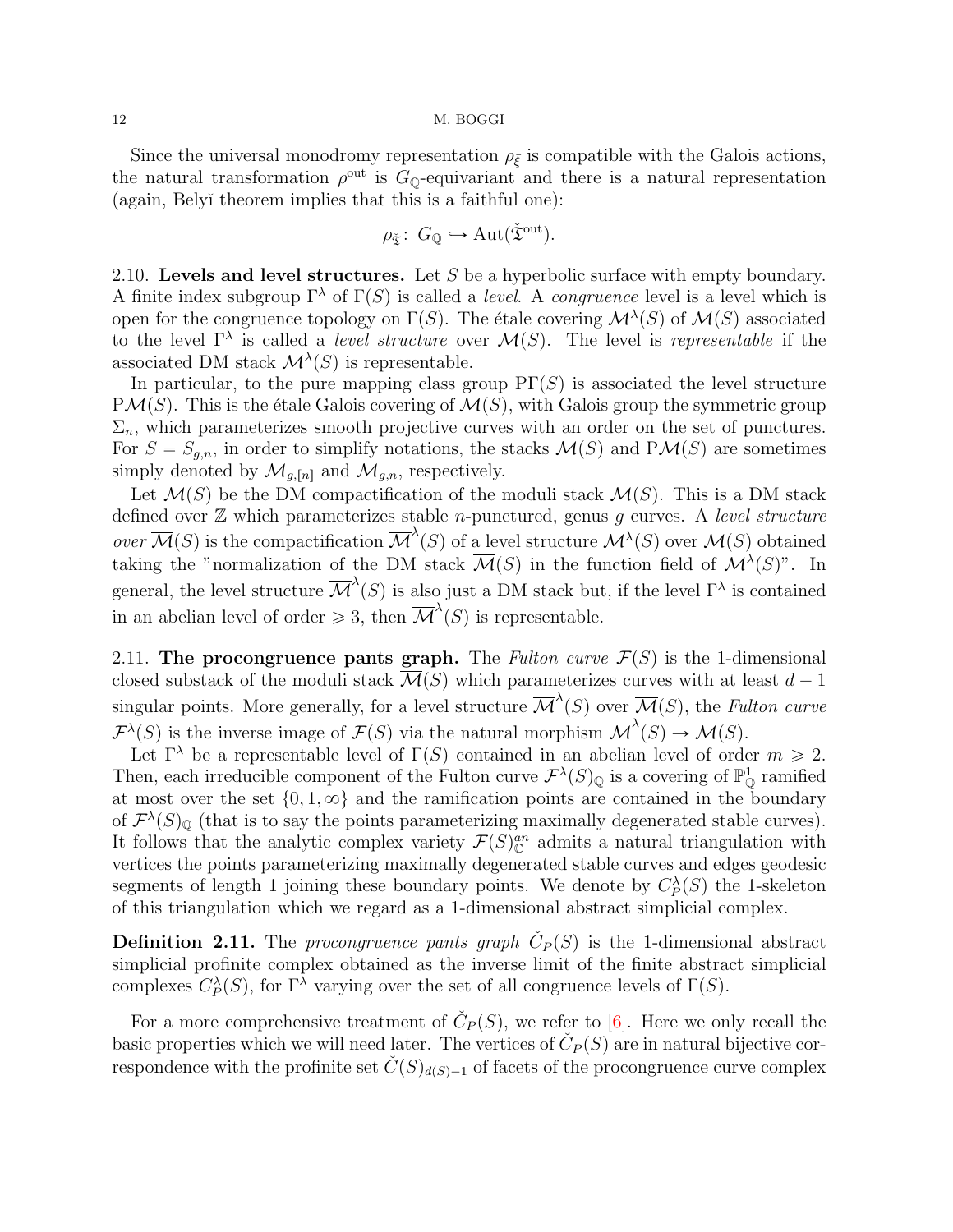<span id="page-12-2"></span>and its edges with the profinite set  $\check{C}(S)_{d(S)-2}$  of  $(d(S)-2)$ -simplices. To the decomposition in irreducible components of the Fulton curves  $\mathcal{F}^{\lambda}(S)$ , for all levels  $\Gamma^{\lambda}$ , corresponds a decomposition of the procongruence pants graph  $\check{C}_P(S)$  in closed subgraphs called profinite Farey subgraphs. They are parameterized by the profinite set  $\check{C}(S)_{d(S)-2}$  and the profinite Farey subgraph associated to  $\sigma \in C(S)_{d(S)-2}$  is denoted by  $\widehat{\mathbb{F}}_{\sigma}(S)$ . Its set of vertices is in natural bijective correspondence with the profinite set of facets of  $\check{C}_P(S)$  containing  $\sigma$ .

### 3. The I-condition and the D-condition on automorphisms

3.1. Decomposition and inertia groups. Let  $S$  be a hyperbolic surface. For an open subgroup U of  $\check{\Gamma}(S)$ , we call the stabilizer  $U_{\sigma} = U \cap \check{\Gamma}(S)_{\sigma}$  of a simplex  $\sigma \in \check{C}(S)$  for the action of U on  $\check{C}(S)$  the *decomposition group* of U associated to  $\sigma$ .

**Definition 3.1.** The group of  $\mathbb{D}\text{-}automorphisms$   $\text{Aut}^{\mathbb{D}}(U)$  is the closed subgroup of  $\text{Aut}(U)$ consisting of automorphisms preserving the set of decomposition groups  $\{U_{\gamma}\}_{\gamma \in \widehat{\mathcal{L}}(S)_{0}}$ .

**Remark 3.2.** In [\[6\]](#page-51-9),  $Aut^{\mathbb{D}}(U)$  was denoted by  $Aut^*(U)$ . According to Proposition 7.2 in [\[6\]](#page-51-9), the group  $\text{Aut}^{\mathbb{D}}(U)$  preserve the set of all decomposition groups  $\{U_{\sigma}\}_{{\sigma}\in\tilde{C}(S)}$  of U.

Let us introduce a slightly more restrictive condition in a more general context which we will need later:

- **Definition 3.3.** (i) For  $\sigma \in \check{C}(S)$ , we denote by  $\hat{I}_{\sigma}$  the closed abelian subgroup of  $\check{\Gamma}(S)$  topologically generated by the Dehn twists  $\tau_{\gamma}$ , for  $\gamma \in \sigma$ . For H a closed subgroup of  $\check{\Gamma}(S)$ , we then let  $\hat{I}_{\sigma}(H) := \hat{I}_{\sigma} \cap H$  (the *inertia group of H associated* to  $\sigma$ ). The topological type of  $\hat{I}_{\sigma}$  is the topological type of  $\sigma$ .
	- (ii) The group of  $\mathbb{I}\text{-}automorphisms$   $\text{Aut}^{\mathbb{I}}(H)$  is the closed subgroup of  $\text{Aut}(H)$  consisting of those elements which preserve the set of inertia groups  $\{\hat{I}_{\gamma}(H)\}_{\gamma \in \hat{\mathcal{L}}(S)_{0}}$ .
	- (iii) We say that a subgroup K of H is I-characteristic if it is preserved by all elements of  $\mathrm{Aut}^{\mathbb{I}}(H)$ .

**Remark 3.4.** For H a closed subgroup of  $\check{\Gamma}(S)$ , we have Inn  $H \subseteq \text{Aut}^{\mathbb{I}}(H)$ . In particular, an I-characteristic subgroup of  $H$  is normal.

<span id="page-12-1"></span>**Proposition 3.5.** An automorphism of  $H$  is an I-automorphism if and only if it preserves the subset of all inertia groups  $\{\hat{I}_{\sigma}(H)\}_{\sigma \in \check{C}(S)}$  of H.

*Proof.* One implication is obvious. For the other, let us observe that, for  $\sigma = {\gamma_0, \ldots, \gamma_k} \in \tilde{C}(S)$ , we have  $\hat{I}_{\sigma}(H) = \prod_{i=0}^{k} \hat{I}_{\gamma_i}(H)$ . Moreover, by Corollary 4.11 in [\[6\]](#page-51-9), a set of nonperipheral profinite simple closed curves  $\{\gamma_0, \ldots, \gamma_k\}$  forms a k-simplex of  $\check{C}(S)$  if and only if the associated profinite Dehn twists or, equivalently, some nontrivial powers of them commute. The conclusion is then clear.

<span id="page-12-0"></span>**Remarks 3.6.** Let U be an open subgroup of  $\Gamma(S)$ :

(i) By Corollary 4.11 in [\[6\]](#page-51-9), we have that  $\text{Inn}(U) \subseteq \text{Aut}^{\mathbb{I}}(U) \subseteq \text{Aut}^{\mathbb{D}}(U)$ . We denote by  $\mathrm{Out}^{\mathbb{I}}(U)$  (resp.  $\mathrm{Out}^{\mathbb{D}}(U)$ ) the group of outer I-automorphisms (resp. Dautomorphisms) of U.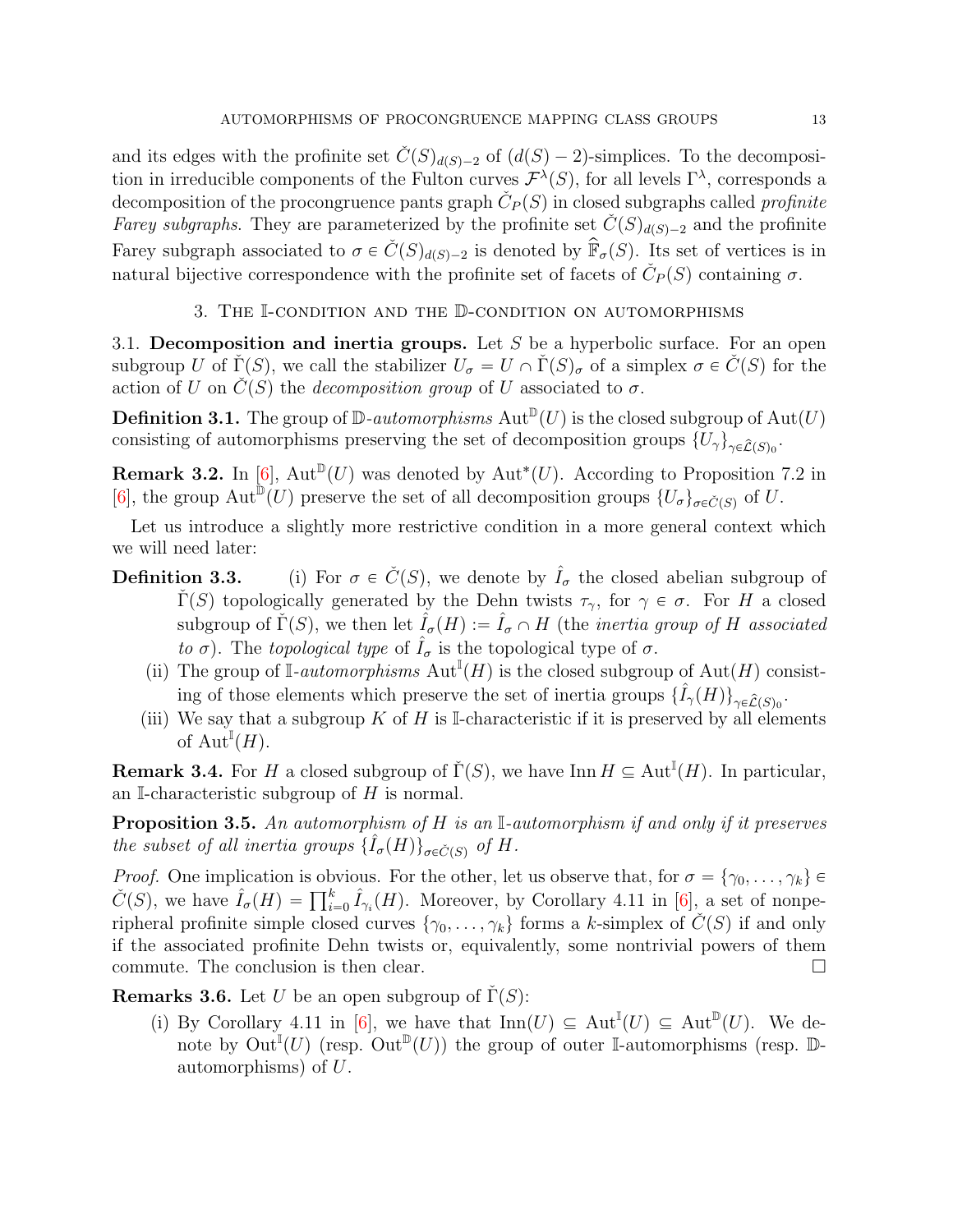- <span id="page-13-1"></span>(ii) From Proposition 7.2 and Theorem 5.5 in [\[6\]](#page-51-9), it follows that, for  $S \neq S_{1,2}$  and for  $U = \hat{\Gamma}(S_{1,2})$  or  $\hat{\Gamma}(S_{1,2})$ , an I-automorphism of U preserves the topological types of the inertia groups  $\{\hat{I}_{\sigma}(U)\}_{\sigma \in \check{C}(S)}$ .
- (iii) There is a natural faithful Galois representation  $\rho_{\mathbb{Q}}\colon G_{\mathbb{Q}} \hookrightarrow \mathrm{Out}^{\mathbb{I}}(\check{\Gamma}(S)),$  where  $G_{\mathbb{Q}}$ is the absolute Galois group of the rationals (cf. Corollary 7.6 in [\[3\]](#page-50-1)).

Except in the low genera cases, the D-condition and the I-condition are equivalent for full and pure procongruence mapping class groups. More precisely, we have:

- **Proposition 3.7.** (i) For  $d(S) > 1$  and  $S \neq S_{1,2}, S_1^2, S_2$ , there holds:  $\mathrm{Out}^{\mathbb{I}}(\check{\Gamma}(S)) = \mathrm{Out}^{\mathbb{D}}(\check{\Gamma}(S)).$ 
	- (ii) For  $S \neq S_{1,1}, S_1^1, S_2$ , there holds:

$$
Out^{\mathbb{I}}(\mathrm{P}\check{\Gamma}(S)) = Out^{\mathbb{D}}(\mathrm{P}\check{\Gamma}(S)).
$$

(iii) For  $S = S_{1,1}, S_1^1, S_{1,2}, S_1^2$  or  $S_2$ , there is a natural isomorphism:

 $\mathrm{Out}^{\mathbb{D}}(\widehat{\Gamma}(S)) \cong \mathrm{Out}^{\mathbb{I}}(\widehat{\Gamma}(S)) \times \{\pm 1\}.$ 

(iv) For  $S = S_{0,4}$  or  $S_0^4$ , there is a natural isomorphism

$$
\operatorname{Out}^{\mathbb{D}}(\widehat{\Gamma}(S)) \cong \operatorname{Out}^{\mathbb{I}}(\widehat{\Gamma}(S)) \ltimes H^1(\widehat{\Gamma}(S), K_4),
$$

where  $K_4$  is the kernel of the natural epimorphism  $\widehat{\Gamma}(S) \to \widehat{\mathrm{PSL}}_2(\mathbb{Z})$ .

*Proof.* (i): for  $d(S) > 1$  and  $S \neq S_{1,2}, S_1^2, S_2$ , by Corollary 4.11 in [\[6\]](#page-51-9), we have  $Z(\check{\Gamma}(S)_{\gamma}) =$  $\hat{I}_{\gamma}$  and  $N_{\check{\Gamma}(S)}(\hat{I}_{\gamma}) = \check{\Gamma}(S)_{\gamma}$ , for all  $\gamma \in \hat{\mathcal{L}}(S)_0$ , and so the conclusion follows.

- (ii): The same argument above applies to  $\tilde{\Gamma}(S)$  in the given cases.
- (iii): for  $S = S_{1,1}, S_1^1, S_{1,2}, S_1^2$  or  $S_2$ , by Lemma 7.4 in [\[6\]](#page-51-9), there is an exact sequence:

$$
1 \to \mathrm{Hom}(\widehat{\Gamma}(S), Z(\widehat{\Gamma}(S))) \to \mathrm{Out}(\widehat{\Gamma}(S)) \to \mathrm{Out}(\widehat{\Gamma}(S)/Z(\widehat{\Gamma}(S))),
$$

where the center  $Z(\widehat{\Gamma}(S))$  is generated by the hyperelliptic involution  $\iota$  and so there holds  $\text{Hom}(\widehat{\Gamma}(S), Z(\widehat{\Gamma}(S))) \cong \{\pm 1\}.$  Let us denote by  $\phi_{\iota}$  the generator of  $\text{Hom}(\widehat{\Gamma}(S), Z(\widehat{\Gamma}(S))).$ 

By (i) and (ii), we have that  $\text{Out}^{\mathbb{D}}(\widehat{\Gamma}(S)/Z(\widehat{\Gamma}(S))) = \text{Out}^{\mathbb{I}}(\widehat{\Gamma}(S)/Z(\widehat{\Gamma}(S)))$ . Therefore, if  $f \in \text{Out}^{\mathbb{D}}(\widehat{\Gamma}(S))$  is such that  $f \notin \text{Out}^{\mathbb{I}}(\widehat{\Gamma}(S))$ , we have  $f \circ \phi_{\iota} \in \text{Out}^{\mathbb{I}}(\widehat{\Gamma}(S))$ . Since the intersection between the subgroups  $\text{Out}^{\mathbb{I}}(\hat{\Gamma}(S))$  and  $\text{Hom}(\hat{\Gamma}(S), Z(\hat{\Gamma}(S)))$  of  $\text{Out}(\hat{\Gamma}(S))$  is trivial and  $\phi_{\iota}$  centralizes  $\mathrm{Out}^{\mathbb{I}}(\widehat{\Gamma}(S)),$  the conclusion follows.

(iv): The proof is similar to that of item (iii) and we leave it to the reader.  $\Box$ 

<span id="page-13-0"></span>3.2. Inertia conditions for procongruence relative mapping class groups. For a surface  $S = S_{g,n}^k$  with boundary  $\partial S = \bigcup_{i=1}^k \delta_i$ , let  $\widetilde{S} \cong S_{g,n+2k}$  be the surface defined in Definition [2.5.](#page-7-2) The natural embedding  $S \hookrightarrow \tilde{S}$  induces a monomorphism of procongruence mapping class groups  $\check{\Gamma}(S, \partial S) \hookrightarrow \check{\Gamma}(\check{S})$  (cf. Section [2.7\)](#page-7-3). Therefore, Definition [3.3](#page-0-0) also mapping class groups  $I(S, \mathcal{O}s) \hookrightarrow I(S)$  (cf. Section 2.7). Therefore, Definitionally applies to procongruence relative mapping class groups. Note that  $\prod_{i=1}^{k} \tau_{\delta_i}^{\hat{Z}}$  $\frac{\mathbb{Z}}{\delta_i}$  is the maximal normal inertia subgroup of  $\check{\Gamma}(S, \partial S)$ . We call it the normal inertia group of  $\check{\Gamma}(S, \partial S)$ . From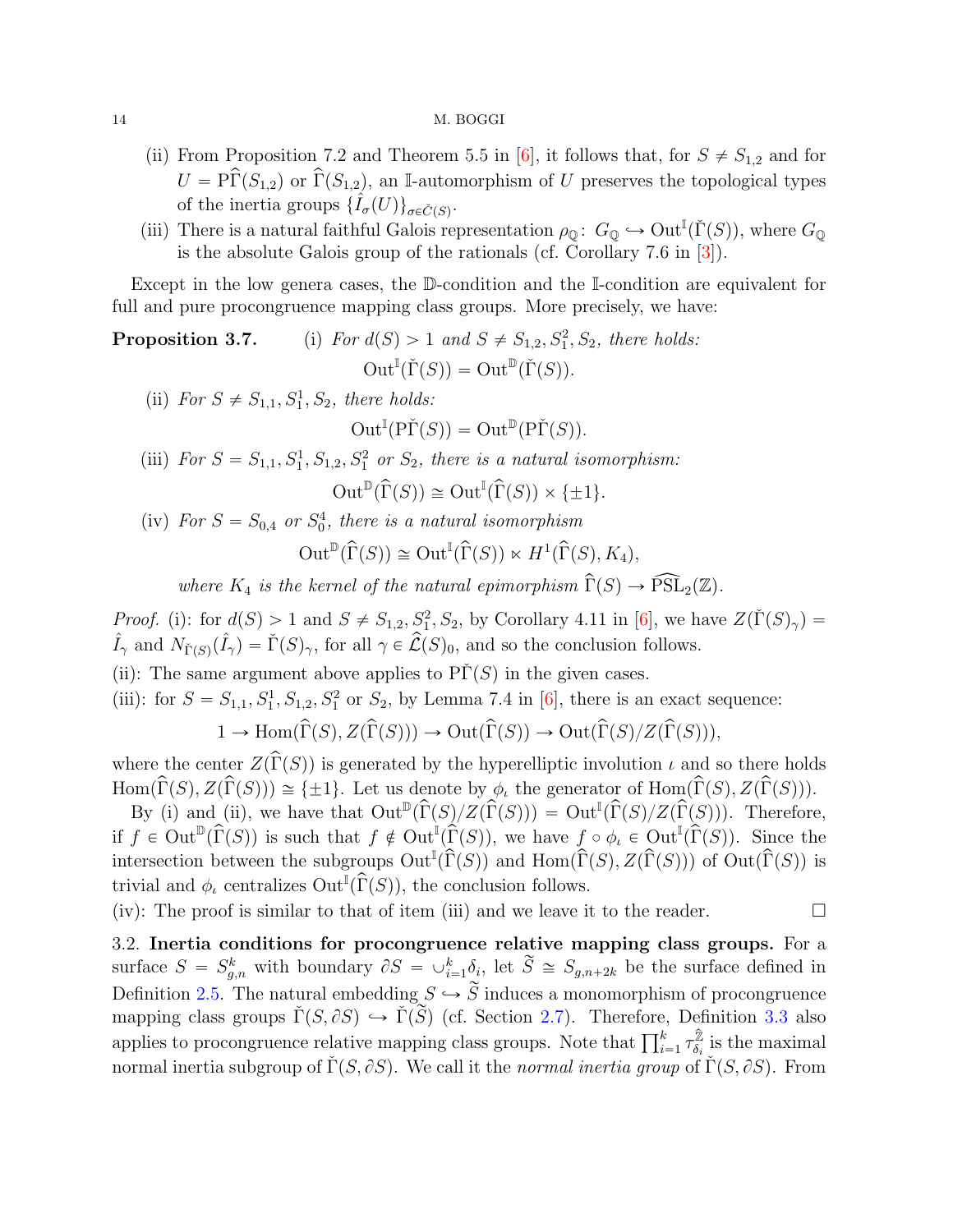<span id="page-14-2"></span>(iii) of Proposition [2.6,](#page-0-0) it follows that this subgroup is also I-characteristic. In particular, there is a natural homomorphism  $\mathrm{Aut}^{\mathbb{I}}(\check{\Gamma}(S, \partial S)) \to \mathrm{Aut}^{\mathbb{I}}(\check{\Gamma}(S)).$ 

3.3. The profinite Grothendieck-Teichmüller group. The inertia conditions of the previous sections play a central role in Grothendieck-Teichmüller theory. Let  $\text{Aut}^{\flat}(\widehat{\Gamma}_{0,n})$  be the subgroup of of Aut $(\hat{\Gamma}_{0,n})$  consisting of those automorphisms which preserve the set of inertia groups  $\{\hat{I}_{\gamma}\}_{{\gamma \in \hat{\mathcal{L}}^b(S_{0,n})}}$  and let  $\text{Out}^{\flat}(\widehat{\Gamma}_{0,n})$  be the corresponding outer automorphism group. The main theorem of Harbater and Schneps in [\[13\]](#page-51-5) states that, for all  $n \geq 5$ , there is a natural isomorphism:

(4) 
$$
\operatorname{Out}^{\flat}(\widehat{\Gamma}_{0,n}) \cong \Sigma_n \times \widehat{\operatorname{GT}},
$$

where  $\widehat{GT}$  is the profinite Grothendieck-Teichmüller group introduced by Drinfeld (cf. [[9\]](#page-51-4)) and the symmetric group  $\Sigma_n$  identifies with  $\text{Inn}(\widehat{\Gamma}_{0,n})/\text{Inn}(\widehat{\Gamma}_{0,n})$ . The key case of this isomorphism is for  $n = 5$  (cf. Theorem 4 in [\[13\]](#page-51-5)). This also allows to give a more intrinsic definition of the Grothendieck-Teichmüller group letting (note that, for  $n = 5$ , the  $\flat$  and I-conditions are equivalent):

<span id="page-14-1"></span>
$$
\widehat{\mathrm{GT}} := Z_{\mathrm{Out}^{\mathbb{I}}(\widehat{\Gamma}_{0,5})}(\Sigma_5).
$$

This characterization was further improved by Hoshi, Minamide and Mochizuki, who proved that  $\text{Aut}^{\flat}(\widehat{\Gamma}_{0,n}) = \text{Aut}(\widehat{\Gamma}_{0,n})$  (cf. Corollary 2.8 in [\[16\]](#page-51-7)). Hence, for all  $n \geq 5$ , there is a natural isomorphism  $Out(\widehat{\Gamma}_{0,n}) \cong \Sigma_n \times \widehat{GT}$  and, in particular, we have, even more intrinsically, that:

$$
\widehat{\mathrm{GT}} := Z_{\mathrm{Out}(\widehat{\Gamma}_{0,5})}(\Sigma_5).
$$

Since  $\widehat{\Gamma}_{0,n}$  is a characteristic subgroup of  $\widehat{\Gamma}_{0,[n]}$  (cf. (ii) of Proposition 4.1 in [\[24\]](#page-51-14)), restriction of automorphisms induces a homomorphism  $Aut(\hat{\Gamma}_{0,[n]}) \to Aut(\hat{\Gamma}_{0,n})$ . We can then reformulate the above isomorphisms in the following way:

<span id="page-14-0"></span>**Proposition 3.8.** For  $n \geq 5$ , restriction of automorphisms induces an isomorphism  $\text{Aut}(\widehat{\Gamma}_{0,[n]}) \cong \text{Aut}(\widehat{\Gamma}_{0,n})$ . In particular, for  $n \geq 5$ , there is a natural isomorphism:

(5) 
$$
\operatorname{Out}(\widehat{\Gamma}_{0,[n]}) \cong \widehat{\operatorname{GT}}.
$$

*Proof.* By Theorem 7.3 in [\[6\]](#page-51-9), the natural homomorphism  $\text{Inn}(\hat{\Gamma}_{0,[n]}) \to \text{Aut}(\hat{\Gamma}_{0,n})$  is injective for  $n \geq 5$ . By Lemma 3.3 in [\[6\]](#page-51-9), the homomorphism  $\text{Aut}(\widehat{\Gamma}_{0,\lfloor n\rfloor}) \to \text{Aut}(\widehat{\Gamma}_{0,n})$  is then also injective.

Let us consider the short exact sequence:

$$
1 \to \widehat{\Gamma}_{0,n} \to \widehat{\Gamma}_{0,[n]} \to \Sigma_n \to 1.
$$

In order to prove the proposition, we have to show that, for  $n \geq 5$ , every automorphism of  $\widehat{\Gamma}_{0,n}$  extends to the overgroup  $\widehat{\Gamma}_{0,[n]}$ . There is a well established theory to determine when this happens.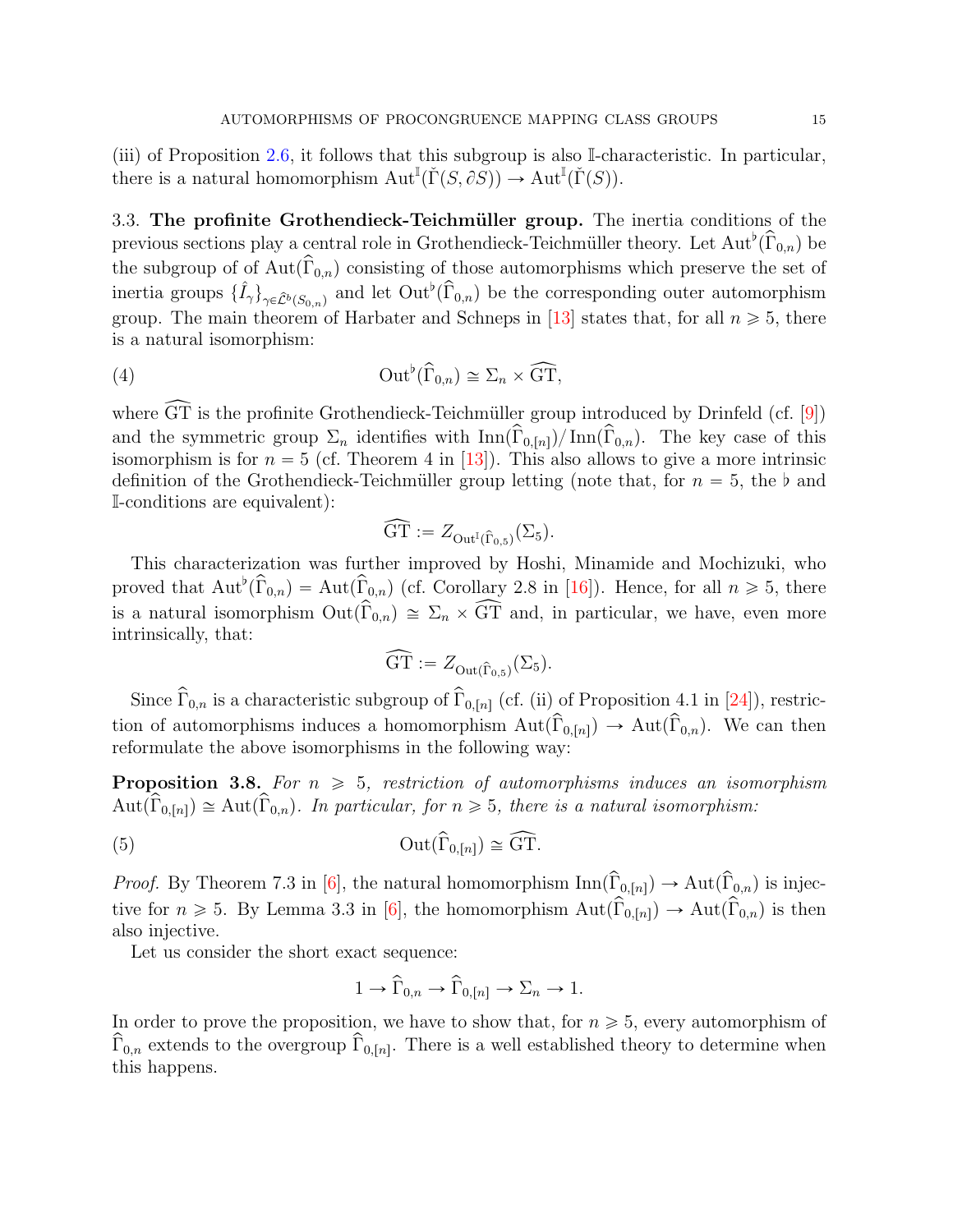<span id="page-15-2"></span>For an element  $f \in Aut(\widehat{\Gamma}_{0,n})$  let us denote by  $\overline{f}$  its image in Out $(\widehat{\Gamma}_{0,n})$ . Let then  $Comp(\Sigma_n, \widehat{\Gamma}_{0,n})$  be the closed subgroup of  $Aut(\Sigma_n) \times Aut(\widehat{\Gamma}_{0,n})$  formed by the pairs  $(\phi, f)$ such that, for all  $\alpha \in \Sigma_n$ , there holds (in Out $(\widehat{\Gamma}_{0,n})$ ):

$$
\bar{f}\rho(\alpha)\bar{f}^{-1} = \rho(\phi(\alpha)),
$$

where  $\rho: \Sigma_n \to \mathrm{Out}(\widehat{\Gamma}_{0,n})$  is the (faithful) outer representation associated to the above extension of profinite groups.

Since the representation  $\rho$  is faithful and the center of  $\hat{\Gamma}_{0,n}$  is trivial, according to the profinite version of Wells' exact sequence (cf. Lemma 1.5.5 in [\[25\]](#page-51-15)), with the above hypotheses, there is a canonical isomorphism:

$$
Aut(\widehat{\Gamma}_{0,[n]}) \cong Comp(\Sigma_n, \widehat{\Gamma}_{0,n}).
$$

This isomorphism sends an element  $\tilde{f} \in Aut(\hat{\Gamma}_{0,[n]})$  to the pair  $(\phi, f)$ , where  $\phi \in Aut(\Sigma_n)$ is the automorphism induced by  $\tilde{f}$  passing to the quotient by the characteristic subgroup  $\Gamma_{0,n}$  and f is the restriction of f to  $\Gamma_{0,n}$ .

The conclusion follows if we show that every  $f \in Aut(\widehat{\Gamma}_{0,n})$  is part of a compatible pair. A necessary condition is that  $\rho(\Sigma_n)$  is a normal subgroup of  $Out(\widehat{\Gamma}_{0,n})$ . In fact, since  $\rho$  is faithful, this condition is also sufficient. By the isomorphism  $Out(\widehat{\Gamma}_{0,n}) \cong \Sigma_n \times \widehat{\mathbb{GT}}$ , for  $n \geq 5$ , we have that  $\rho(\Sigma_n)$  is a normal subgroup. Then, the action by conjugation of  $\bar{f}$  on  $\rho(\Sigma_n)$  induces an automorphism  $\phi_f$  of  $\Sigma_n$  such that  $(\phi_f, f)$  is a compatible pair.

The following result is essentially due to Minamide and Nakamura (cf.  $[24]$ ):

<span id="page-15-1"></span>**Proposition 3.9.** For  $g(S) = 1$  and, either  $n(S) = 2$  and  $k(S) = 0$ , or  $n(S) = 0$  and  $k(S) = 2$ , we have:

(i) Out<sup>I</sup>(
$$
\widehat{\Gamma}(S)
$$
) = Out<sup>I</sup>( $\widehat{\Gamma}(S)$ ) = Out( $\widehat{\Gamma}(S)$ )  $\cong$  GT.  
(ii) Out( $\widehat{\Gamma}(S)$ )  $\cong \{\pm 1\} \times \widehat{\text{GT}}$ .

*Proof.* Since  $\Gamma(S_1^2) = \Gamma(S_{1,2})$  and  $\text{PT}(S_1^2) = \text{PT}(S_{1,2})$ , it is not restrictive to assume that  $k(S) = 0$  and  $n(S) = 2$ . By Corollary C in [\[24\]](#page-51-14), it is enough to prove that we have:

<span id="page-15-0"></span>
$$
\operatorname{Out}^\mathbb{I}({\widehat\Gamma}(S))=\operatorname{Out}^\mathbb{I}({\mathrm{P}\widehat\Gamma}(S))\quad \text{ and }\quad \operatorname{Out}({\widehat\Gamma}(S))\cong\{\pm 1\}\times\operatorname{Out}^\mathbb{I}({\widehat\Gamma}(S)).
$$

By Lemma 7.4 in  $[6]$ , there is an exact sequence:

(6) 
$$
1 \to \text{Hom}(\widehat{\Gamma}(S), Z(\widehat{\Gamma}(S))) \to \text{Out}(\widehat{\Gamma}(S)) \to \text{Out}(\widehat{\Gamma}(S)/Z(\widehat{\Gamma}(S))),
$$

where the center  $Z(\widehat{\Gamma}(S))$  is generated by the hyperelliptic involution  $\iota$ . Note also that the image of Hom $(\widehat{\Gamma}(S), \widetilde{Z}(\widehat{\Gamma}(S)))$  in  $Out(\widetilde{\Gamma}(S))$  has trivial intersection with  $Out^{\mathbb{I}}(\widehat{\Gamma}(S))$ .

Since Hom $(\widehat{\Gamma}(S), Z(\widehat{\Gamma}(S))) \cong {\pm 1}, \widehat{\Gamma}(S) = \langle \iota \rangle \times \widehat{\Gamma}(S)$  and  $\widehat{\Gamma}(S)/Z(\widehat{\Gamma}(S)) \cong \widehat{\Gamma}(S)$ , the exact sequence  $(6)$  implies all claims above.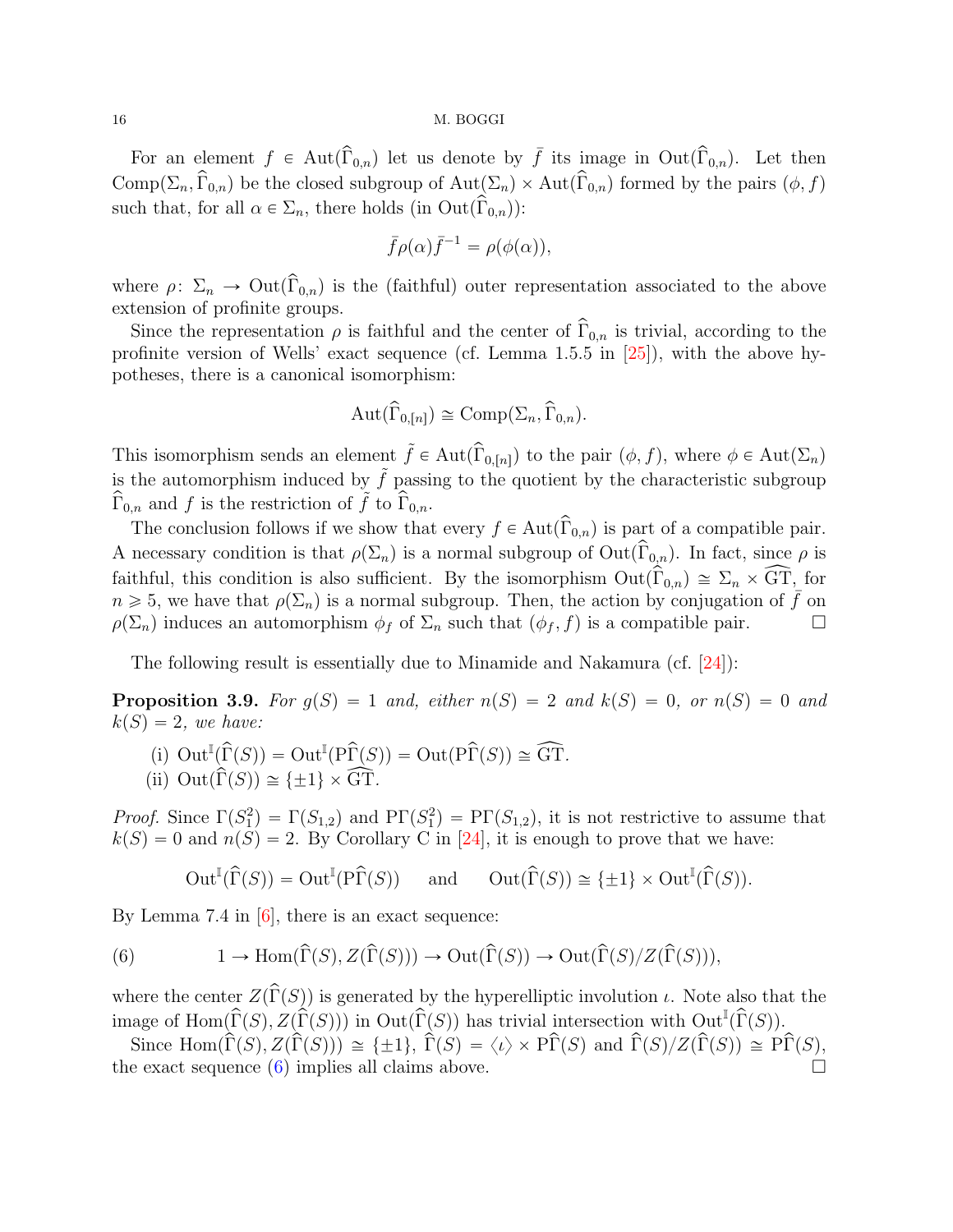<span id="page-16-3"></span><span id="page-16-2"></span>3.4. Nonseparating inertia groups. A useful subcomplex of the curve complex  $C(S)$ is the nonseperating curve complex  $C_0(S)$ . It consists of the simplices  $\sigma \in C(S)$  such that  $S \setminus \sigma$  is connected. The procongruence nonseperating curve complex  $\check{C}_0(S)$  is the abstract simplicial profinite complex whose set of k-simplices is the closure of  $C_0(S)_k$  in  $\check{C}(S)_k$ , for  $k \geq 0$ . In particular, a 0-simplex of  $\check{C}_0(S)$  is determined by a profinite simple closed curve whose topological type is that of a nonseparating simple closed curve. We denote by  $\hat{\mathcal{L}}^{ns}(S)$  the closed subset of  $\hat{\mathcal{L}}(S)$  consisting of such curves. The topological type of a simplex  $\sigma \in \check{C}_0(S)$  is determined by its dimension. Note that, for  $g(S) = 0$ , we have  $C_0(S) = \check{C}_0(S) = \varnothing.$ 

**Definition 3.10.** For H a closed subgroup of the procongruence mapping class group  $\Gamma(S)$ , the group of  $\mathbb{I}_0$ -automorphisms  $\text{Aut}^{\mathbb{I}_0}(H)$  is the closed subgroup of  $\text{Aut}(H)$  consisting of those elements which preserve the set of inertia groups  $\{\hat{I}_{\gamma}(H)\}_{\gamma \in \hat{\mathcal{L}}^{\text{ns}}(S)}$ .

Remark 3.11. The same argument of Proposition 7.2 in [\[6\]](#page-51-9) shows that an element  $f \in Aut(H)$  is an I<sub>0</sub>-automorphism, if and only if, f preserves the set of inertia groups  $\{I_{\sigma}(H)\}_{{\sigma}\in\check{C}_0(S)}$  of H.

For pure procongruence mapping class groups, the I-condition turns out to be no more restrictive than the  $\mathbb{I}_0$ -condition:

<span id="page-16-1"></span>**Theorem 3.12.** For  $d(S) > 1$ , we have  $Aut^{\mathbb{I}}(P\check{\Gamma}(S)) = Aut^{\mathbb{I}_0}(P\check{\Gamma}(S)).$ 

Proof. We proceed by induction on the genus of S. The base for the induction will be provided by the cases  $q(S) = 0, 1$ , which we will treat separately in the following lemmas. For  $g(S) = 0$ , we have a slightly stronger result which improves Corollary 2.8 in [\[16\]](#page-51-7):

<span id="page-16-0"></span>**Lemma 3.13.** For 
$$
n \ge 5
$$
, we have  $\text{Aut}^{\mathbb{I}}(\widehat{\Gamma}_{0,n}) = \text{Aut}(\widehat{\Gamma}_{0,n}) \cong \text{Aut}(\widehat{\Gamma}_{0,[n]}) = \text{Aut}^{\mathbb{I}}(\widehat{\Gamma}_{0,[n]}).$ 

Proof. The isomorphism in the middle is given by Proposition [3.8.](#page-14-0) It is then enough to show that the left hand identity holds. The proof proceeds by induction on  $n$ . We have  $\text{Aut}^{\mathbb{I}}(\widehat{\Gamma}_{0,5}) = \text{Aut}^{\flat}(\widehat{\Gamma}_{0,5}),$  so, for  $n = 5$ , this is just Corollary 2.8 in [\[16\]](#page-51-7). Let us now assume the claim holds for  $\widehat{\Gamma}_{0,n-1}$ , with  $n \geq 6$ , and let us prove it for  $\widehat{\Gamma}_{0,n}$ .

We have to show that  $\text{Aut}(\widehat{\Gamma}_{0,n})$  preserves the set of inertia groups  $\{\hat{I}_{\sigma}\}_{{\sigma}\in\widehat{\mathcal{C}}(S_{0,n})}$  of  $\widehat{\Gamma}_{0,n}$ . We claim that the induction hypothesis implies that  $Aut(\hat{\Gamma}_{0,n})$  preserves the subsets of inertia groups  $\{\hat{I}_{\sigma}\}_{{\sigma}\in \hat{C}(S_{0,n})_k}$ , for  $k = n - 4, n - 5$ .

It is enough to prove that, for  $f \in Aut(\widehat{\Gamma}_{0,n})$  and  $\sigma \in C(S_{0,n})_k$ , for  $k = n - 4, n - 5$ , we have  $f(\hat{I}_{\sigma}) = \hat{I}_{\sigma''}$ , for some  $\sigma'' \in \widehat{C}(S_{0,n})_k$ . The hypothesis on k implies that there is a simple closed curve  $\beta \in \sigma$  on  $S_{0,n}$  bounding a 2-punctured disc and such that  $\hat{I}_{\sigma} \subset \hat{\Gamma}_{\beta}$ . Since, by Corollary 2.8 in [\[16\]](#page-51-7), we already know that  $\text{Aut}(\widehat{\Gamma}_{0,n}) \cong \text{Aut}^{\flat}(\widehat{\Gamma}_{0,n})$ , after composing f with some inner automorphism, we can assume that f preserves the subgroup  $\hat{\Gamma}_{\beta}$ . According to (ii) of Theorem [2.3,](#page-6-1) the latter group is described by the short exact sequence:

$$
1 \to \hat{I}_{\beta} \to \hat{\Gamma}_{\beta} \to \hat{\Gamma}_{0,n-1} \to 1.
$$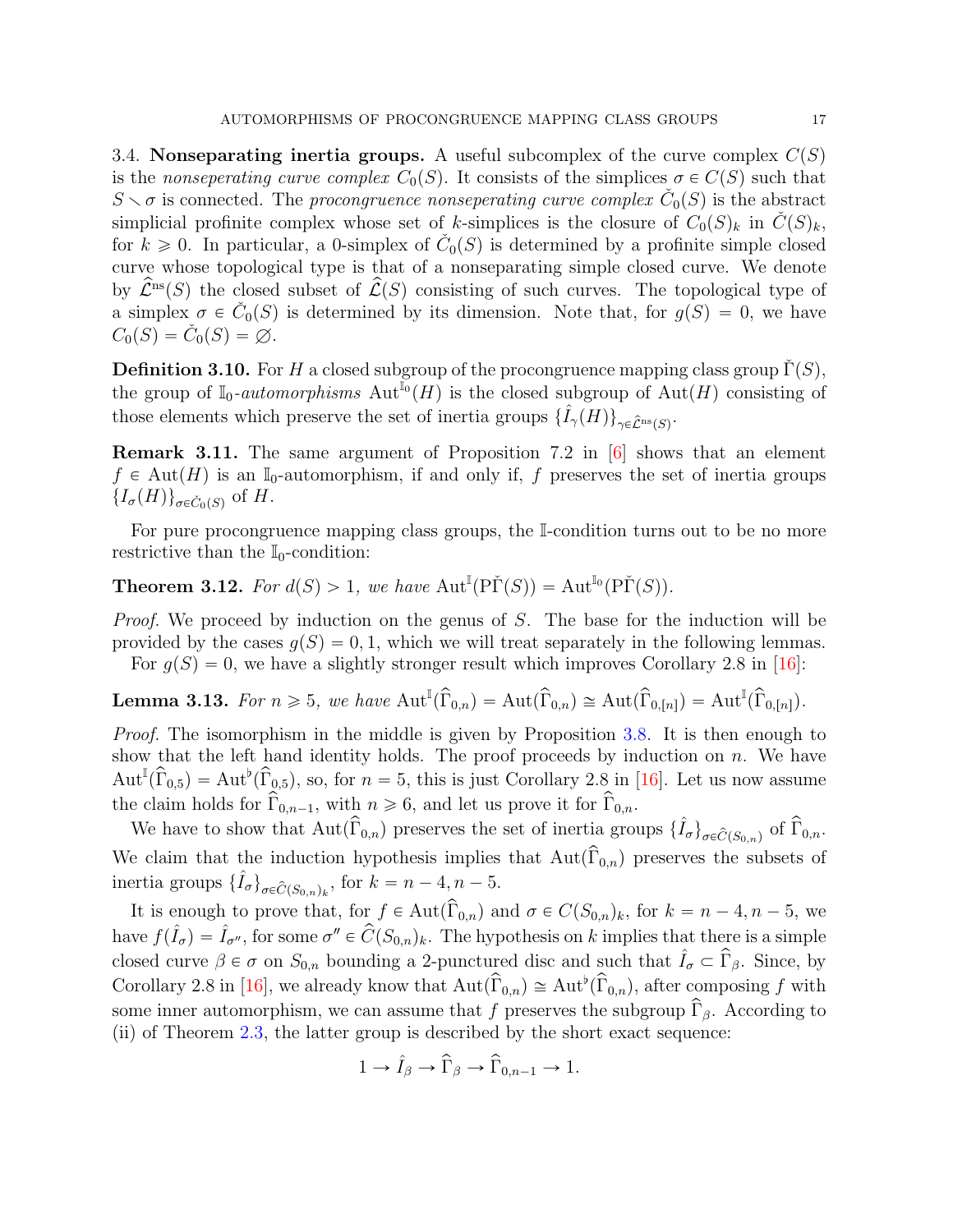<span id="page-17-1"></span>Moreover, since the center of  $\widehat{\Gamma}_{0,n-1}$  is trivial, we have  $Z(\widehat{\Gamma}_{\beta}) = \widehat{I}_{\beta}$ . Therefore, f induces an automorphism  $\bar{f}$  of the quotient group  $\hat{\Gamma}_{\beta}/\hat{I}_{\beta} \cong \hat{\Gamma}_{0,n-1}$ . Let us denote by  $\bar{I}_{\sigma}$  the image of  $\hat{I}_{\sigma}$  in this quotient. By the inductive hypothesis, we have that  $\bar{f}(\bar{I}_{\sigma}) = \hat{I}_{\sigma'}$ , for some  $\sigma' \in \widehat{C}_{k-1}(S_{0,n-1})$ . This implies that, for some lift  $\sigma' \in \widehat{C}_{k-1}(S_{0,n})$  of  $\sigma'$  and  $\sigma'' := \widetilde{\sigma'} \cup \beta$ , we have  $f(\hat{I}_{\sigma}) = \hat{I}_{\sigma''}$ , which proves the above claim.

Let  $\mathcal{G}(\widehat{\Gamma}_{0,n})$  be the (profinite) set of closed subgroups of  $\widehat{\Gamma}_{0,n}$ . As we observed in Section 4 of [\[6\]](#page-51-9), for every  $0 \le k \le n-4$ , there is a  $\hat{\Gamma}_{0,n}$ -equivariant continuous embedding:

$$
\mathcal{I}_k\colon\thinspace\widehat{C}_k(S_{0,n})\hookrightarrow\mathcal{G}(\widehat{\Gamma}_{0,n}),
$$

defined by the assignment  $\sigma \mapsto \hat{I}_{\sigma}$ . Thus we can identify the procongruence curve complex  $\hat{C}(S_{0,n})$  with the simplicial complex  $\hat{C}_{\mathcal{I}}(S_{0,n})$  whose set of k-simplices is the set of of closed subgroups  $\{\hat{I}_{\sigma}\}_{{\sigma}\in \widehat{C}_k(S_{0,n})}$ .

Let  $\hat{C}_{\mathcal{I}}^{*}(S_{0,n})$  be the dual graph of  $\hat{C}_{\mathcal{I}}(S_{0,n})$  (cf. Definition 3.8 in [\[6\]](#page-51-9)). The claim proved above implies that there is a natural continuous action of  $\text{Aut}(\widehat{\Gamma}_{0,n})$  on  $\widehat{C}_{\mathcal{I}}^{*}(S_{0,n})$ , but then, by Lemma 3.9 in [\[6\]](#page-51-9), this implies that there is also a natural continuous action of Aut $(\widehat{\Gamma}_{0,n})$ on  $\hat{C}_{\mathcal{I}}(S_{0,n})$ , which completes the induction step and so the proof of the lemma.

<span id="page-17-0"></span>**Lemma 3.14.** For  $n \ge 2$ , we have  $\text{Aut}^{\mathbb{I}}(\widehat{\Gamma}_{1,n}) = \text{Aut}^{\mathbb{I}_0}(\widehat{\Gamma}_{1,n}).$ 

*Proof.* The case  $n = 2$  follows from (ii) of Proposition [3.9](#page-15-1) and the observation that, in the short exact sequence:

$$
1 \to \text{Hom}(\widehat{\Gamma}_{1,2}, Z(\widehat{\Gamma}_{1,2})) \to \text{Aut}(\widehat{\Gamma}_{1,2}) \to \text{Aut}(\widehat{\Gamma}_{1,2}/Z(\widehat{\Gamma}_{1,2})),
$$

the image of Hom $(\widehat{\Gamma}_{1,2}, Z(\widehat{\Gamma}_{1,2}))$  in Aut $(\widehat{\Gamma}_{1,2})$  has trivial intersection with Aut<sup>I</sup><sup>0</sup> $(\widehat{\Gamma}_{1,2})$ .

For  $n \geq 3$ , it is enough to prove that, for any  $f \in \text{Aut}^{\mathbb{I}_0}(\widehat{\Gamma}_{1,n})$  and  $\gamma \in \mathcal{L}(S)_0 \subset$  $\hat{\mathcal{L}}(S)_0$  separating, we have  $f(\hat{I}_\gamma) = \hat{I}_{\gamma'}$ , for some  $\gamma' \in \hat{\mathcal{L}}(S)_0$ . Let  $\alpha$  be a nonseparating simple closed curve on S such that  $\tau_{\gamma} \in \Gamma_{\alpha}$ . After composing f with a suitable inner automorphism, we can assume that f preserves the stabilizer  $\hat{\Gamma}_{\alpha}$ . According to (ii) of Theorem [2.3,](#page-6-1) this group is described by the short exact sequence:

$$
1 \to \hat{I}_{\alpha} \to \widehat{\Gamma}_{\alpha} \to \widehat{\Gamma}_{0,n+2} \to 1.
$$

Therefore, f induces an automorphism  $\bar{f}$  of the quotient group  $\hat{\Gamma}_{\alpha}/\hat{I}_{\alpha} \cong \hat{\Gamma}_{0,n+2}$ . Let us denote by  $\bar{I}_{\gamma}$  the image of  $\hat{I}_{\gamma}$  in this quotient. By Lemma [3.13,](#page-16-0) we have that  $\bar{f}(\bar{I}_{\gamma}) = \hat{I}_{\bar{\gamma}'}$ , for some profinite simple closed curve  $\bar{\gamma}'$  on  $S_{0,n+2}$ .

Let  $\gamma' \in \hat{\mathcal{L}}(S_{1,n})$  be a lift of  $\bar{\gamma}'$ . Then,  $\gamma'$  is also of separating type and there is an identity  $f(\tau_\gamma) = \tau_{\gamma'}^h \tau_\alpha^k$ , for some  $h \in \hat{\mathbb{Z}}^*$  and  $k \in \hat{\mathbb{Z}}$ . The kernel of the natural epimorphism  $\widehat{\Gamma}_{1,n} \to \widehat{\Gamma}_{1,1}$  is topologically generated by elements of the form  $\tau_{\beta_1}^h \tau_{\beta_2}^{-h}$  $\widehat{\beta}_2^{-h}$ , with  $\beta_1, \beta_2 \in \widehat{\mathcal{L}}^{\text{ns}}(S)$ and  $h \in \hat{\mathbb{Z}}^*$ , and is therefore preserved by f. In particular,  $f(\tau_\gamma)$  belongs to this kernel. By projecting the identity  $f(\tau_\gamma) = \tau_{\gamma'}^h \tau_\alpha^k$  to  $\overline{\hat{\Gamma}}_{1,1}$ , we then see that  $k = 0$ , which concludes the proof of the lemma.  $\Box$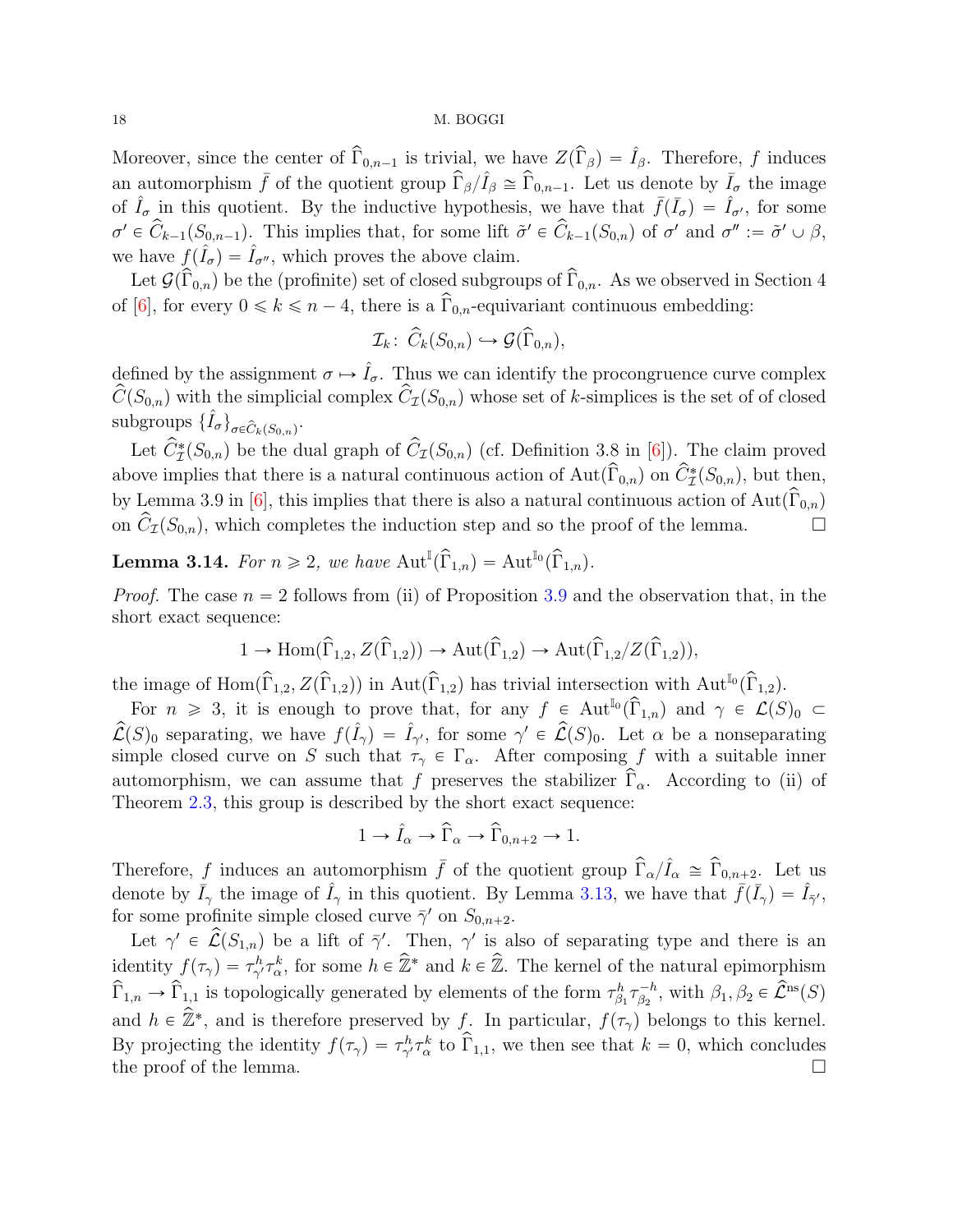<span id="page-18-3"></span>We now proceed in the proof of Theorem [3.12](#page-16-1) by induction on the genus. The base for the induction is provided by Lemma [3.14.](#page-17-0) So let us assume that the statement of Theorem [3.12](#page-16-1) holds in genus  $g - 1 \geq 1$  and let us prove it for genus  $g = g(S)$ . The proof follows the pattern of the proof of Lemma [3.13.](#page-16-0) For simplicity, let us denote by  $\{\hat{I}_{\sigma}\}_{\sigma\in\hat{C}(S)}$ the set of inertia groups of  $\tilde{\text{PI}}(S)$ . The key point is the observation that the induction hypothesis implies that  $Aut^{I_0}(\tilde{\mathrm{PT}}(S))$  preserves the subsets of inertia groups  $\{\hat{I}_{\sigma}\}_{\sigma \in \hat{C}(S)_k}$ , for  $k = d(S) - 1$  and  $d(S) - 2$ . As in the proof of Lemma [3.13,](#page-16-0) this follows from the fact that, from the hypothesis  $q(S) \geq 2$ , it follows that a k-simplex  $\sigma \in C(S)$ , for  $k = d(S) - 1$ and  $d(S)-2$ , contains at least a nonseparating curve. The rest of the proof is then identical to that of Lemma [3.13](#page-16-0) and shows that the action of  $\text{Aut}^{\mathbb{I}_0}(\text{P}\check{\Gamma}(S))$  preserves the set of all inertia groups of  $\overline{P\Gamma}(S)$ .

The pure procongruence mapping class group  $\Pr(S)$  is an I-characteristic subgroup of the full procongruence mapping class group  $\Gamma(S)$ . Therefore, restriction of I-automorphisms from  $\check{\Gamma}(S)$  to P $\check{\Gamma}(S)$ , defines a homomorphism  $\mathrm{Aut}^{\mathbb{I}}(\check{\Gamma}(S)) \to \mathrm{Aut}^{\mathbb{I}}(\mathrm{P}\check{\Gamma}(S))$ . From Theorem [3.12,](#page-16-1) it then immediately follows:

<span id="page-18-2"></span>**Corollary 3.15.** For  $d(S) > 1$ , we have  $Aut^{\mathbb{I}}(\check{\Gamma}(S)) = Aut^{\mathbb{I}_0}(\check{\Gamma}(S)).$ 

3.5. Extending I-automorphisms. Let us study more in detail the natural homomorphism  $\text{Aut}^{\mathbb{I}}(\check{\Gamma}(S)) \to \text{Aut}^{\mathbb{I}}(\text{P}\check{\Gamma}(S))$  considered above.

<span id="page-18-0"></span>**Lemma 3.16.** The natural homomorphism  $\text{Aut}^{\mathbb{I}}(\check{\Gamma}(S)) \to \text{Aut}^{\mathbb{I}}(\check{\Gamma}(S))$  is injective.

*Proof.* The claim is trivial for S a closed surface while, for  $g(S) = 1$  and  $n(S) = 2$ ,  $k(S) = 0$ , or  $n(S) = 0$ ,  $k(S) = 2$ , it follows from (i) of Proposition [3.9.](#page-15-1) By Theorem 4.13 in [\[6\]](#page-51-9), we can thus assume that the center of  $\tilde{\Gamma}(S)$  is trivial. Theorem 4.13 in [\[6\]](#page-51-9) then implies that the natural homomorphism  $\text{Inn}(\check{\Gamma}(S)) \to \text{Aut}^{\mathbb{I}}(\check{\Gamma}(S))$  is injective and so, by Lemma 3.3 in [\[6\]](#page-51-9), the natural homomorphism  $\text{Aut}^{\mathbb{I}}(\check{\Gamma}(S)) \to \text{Aut}^{\mathbb{I}}(\check{\Gamma}(S))$  is also injective.

We will also need the following result of independent interest:

<span id="page-18-1"></span>**Proposition 3.17.** For  $S = S_{g,n}^k \neq S_{1,2}, S_1^1$  a hyperbolic surface of genus  $g(S) > 0$ , there is an epimorphism  $\text{Aut}(\check{C}(S)) \to \Sigma_{n+k}$ , such that its composition with the homomorphism  $\check{\Gamma}(S) \to \text{Aut}(\check{C}(S))$  is the natural epimorphism  $\check{\Gamma}(S) \to \Sigma_{n+k}$ .

*Proof.* Since  $C(S_{g,n}^k) = C(S_{g,n+k})$ , it is not restrictive to assume that  $k = 0$ . Let us then fix a set of labels B for the punctures on S. For a 1-simplex  $\{\gamma_0, \gamma_1\} \in C(S)$ , such that the two curves  $\gamma_0$ ,  $\gamma_1$  bound a 1-punctured annulus on S, we define the *marked* topological type of  $\{\gamma_0, \gamma_1\}$  as the data of the topological type of  $\{\gamma_0, \gamma_1\}$  plus the label  $b \in B$  which marks the puncture on the annulus. Note that the hypothesis  $S \neq S_{1,2}$  makes sure that this is well defined. The marked topological type of  $\{\gamma_0, \gamma_1\}$  is preserved by the action of the pure mapping class group  $\Pr(S)$  but, for  $n(S) > 1$ , not by the action of the full mapping class group  $\Gamma(S)$ .

For a 1-simplex  $\{\gamma_0, \gamma_1\} \in \check{C}(S)$  with the topological type of a 1-punctured annulus on S, we define its marked topological type as the marked topological type of a 1-simplex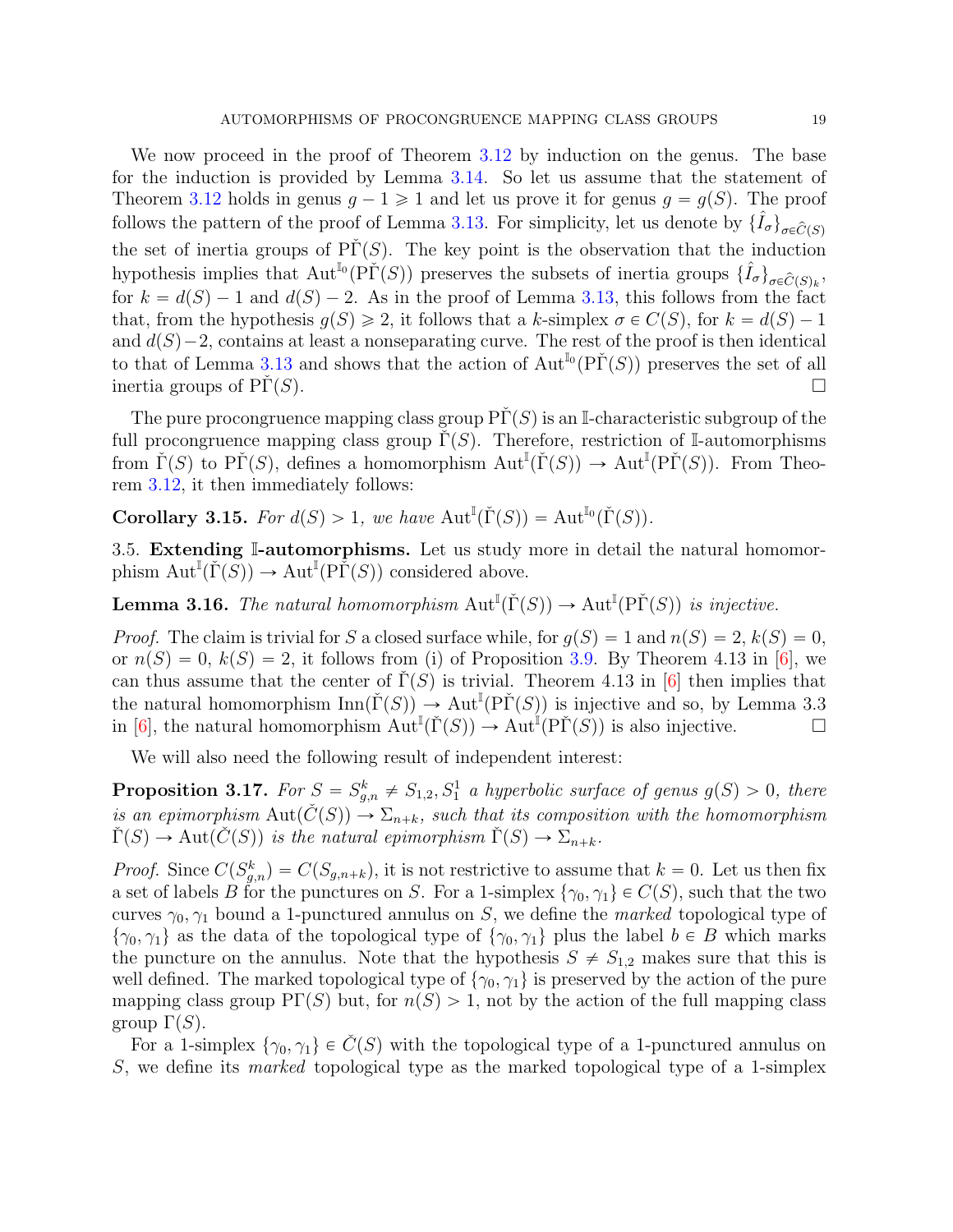<span id="page-19-1"></span> $\{\gamma'_0, \gamma'_1\} \in C(S)$  in the P $\check{\Gamma}(S)$ -orbit of  $\{\gamma_0, \gamma_1\}$ . By Corollary 7.6 in [\[5\]](#page-51-2) and the remark above, this is well defined.

Let us now fix a simplex  $\sigma \in C(S)$  such that every puncture of S is contained in a 1-punctured annulus bounded by curves in  $\sigma$  (this exists by the hypothesis  $g(S) > 0$ ). For  $f \in \text{Aut}(C(S))$ , by Theorem 5.5 in [\[6\]](#page-51-9) and the hypothesis  $S \neq S_{1,2}$ , the simplex  $f(\sigma) \in C(S)$  has the same (unmarked) topological type of  $\sigma$ . In particular, for a puncture marked by  $b \in B$  and contained in the annulus bounded by a 1-simplex  $\{\gamma_0, \gamma_1\} \subset \sigma$ , the simplex  $\{f(\gamma_0), f(\gamma_1)\}\in C(S)$  has the marked topological type of a 1-punctured annulus marked by some other  $b' \in B$ . Letting  $f(b) := b'$  then defines an action of  $Aut(\check{C}(S))$ on B and so a homomorphism  $\Phi_{\sigma}$ : Aut $(C(S)) \to \Sigma_B$ . The definition of  $\Phi_{\sigma}$  implies that this homomorphism is compatible with the natural action of  $\tilde{\Gamma}(S)$  on  $\tilde{C}(S)$  and with the natural epimorphism  $\Gamma(S) \to \Sigma_{n+k}$ . This fact also implies that  $\Phi_{\sigma}$  is surjective.

**Remark 3.18.** It is not difficult to see that  $\Phi_{\sigma}$  only depends on the topological type of σ. It is likely that  $\Phi_{\sigma}$  does not depend from the choice of σ at all. However, we were not able to find a simple proof of this fact which, in any case, we will not need in the sequel.

By Lemma [3.16,](#page-18-0) in particular,  $\text{Inn}(\check{\Gamma}(S))$  identifies with a subgroup of  $\text{Aut}^{\mathbb{I}}(\check{\Gamma}(S))$ . More precisely, we have:

<span id="page-19-0"></span>**Proposition 3.19.** Let S be a hyperbolic surface with  $d(S) > 1$ . Let us recall that we put  $\check{S} := S \setminus \partial S$ . We then have:

- (i)  $\text{Inn}(\check{\Gamma}(\mathring{S})) \triangleleft \text{Aut}^{\mathbb{I}}(\mathrm{P}\check{\Gamma}(S)).$
- (ii) Restriction of automorphisms induces an isomorphism  $\text{Aut}^{\mathbb{I}}(\check{\Gamma}(\check{S})) \cong \text{Aut}^{\mathbb{I}}(\text{P}\check{\Gamma}(S)).$

*Proof.* Since  $\widetilde{\text{PT}}(S) \cong \widetilde{\text{PT}}(\widetilde{S})$ , it is not restrictive to assume  $\partial S = \varnothing$ .

(i): For  $g(S) = 0$ , we already know that a stronger result holds (cf. Proposition [3.8\)](#page-14-0). So that we can assume  $g(S) > 0$ . Since  $\widehat{\Gamma}(S_{1,2}) = {\pm 1} \times \widehat{\Gamma}(S_{1,2})$  and  $\widehat{\Gamma}(S_2) = \widehat{\Gamma}(S_2)$ , the claim is obvious also in these cases. Hence, we can further assume that  $S \neq S_{1,2}, S_2$  and, in particular, that the centers of  $\overline{P}\Gamma(S)$  and  $\overline{\Gamma}(S)$  are trivial.

Composing the natural homomorphism  $\text{Aut}^{\mathbb{I}}(P\check{\Gamma}(S)) \to \text{Aut}(\check{C}(S))$  with the epimorphism  $Aut(\check{C}(S)) \to \Sigma_n$  of Proposition [3.17,](#page-18-1) where  $n = n(S)$  is the number of punctures on S, we obtain an epimorphism  $\mathrm{Aut}^{\mathbb{I}}(\mathrm{P}\check{\Gamma}(S)) \to \Sigma_n$  whose kernel contains  $\mathrm{Inn}(\mathrm{P}\check{\Gamma}(S))$ and so induces an epimorphism  $\mathrm{Out}^{\mathbb{I}}(\mathrm{P}\check{\Gamma}(S)) \to \Sigma_n$ .

Since the centers of  $\tilde{\text{PT}}(S)$  and  $\tilde{\Gamma}(S)$  are trivial, there is a natural isomorphism:

$$
\text{Inn}(\check{\Gamma}(S)) / \text{Inn}(\check{\Gamma}(S)) \cong \Sigma_n \ .
$$

By the compatibility statement in Proposition [3.17,](#page-18-1) the composition of the natural monomorphism  $\Sigma_n \hookrightarrow \text{Out}^{\mathbb{I}}(\text{P}\check{\Gamma}(S))$  with the above epimorphism  $\text{Out}^{\mathbb{I}}(\text{P}\check{\Gamma}(S)) \to \Sigma_n$  is the identity. This implies that  $\Sigma_n$  identifies with a normal subgroup of  $\text{Out}^{\mathbb{I}}(\text{P}\check{\Gamma}(S))$  which is equivalent to the first item of the proposition.

(ii): For  $S = S_{1,1}$  and  $S_2$ , the statement is trivial while, for  $S = S_{1,2}$ , this is just (i) of Proposition [3.9.](#page-15-1) Therefore, we can assume  $S \neq S_{1,1}, S_{1,2}, S_2$  and, in particular, that the centers of  $\Gamma(S)$  and  $\text{P}\Gamma(S)$  are both trivial.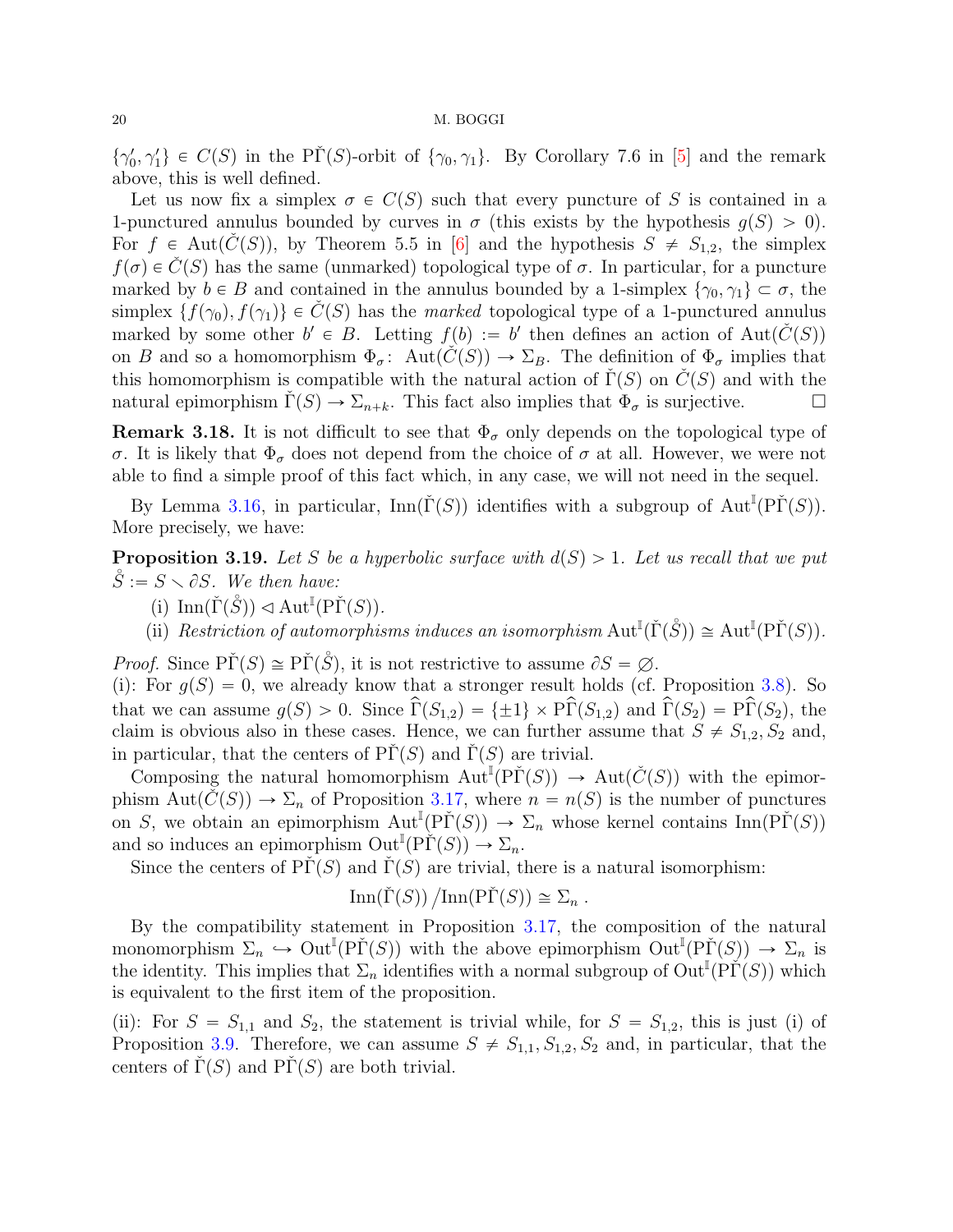We have to show that the natural monomorphism  $\text{Aut}^{\mathbb{I}}(\check{\Gamma}(S)) \hookrightarrow \text{Aut}^{\mathbb{I}}(\text{P}\check{\Gamma}(S))$  is surjective. For this, as in the proof of Proposition [3.8,](#page-14-0) we consider the short exact sequence:

$$
1 \to \tilde{\Gamma}(S) \to \tilde{\Gamma}(S) \to \Sigma_n \to 1.
$$

Let  $\rho: \Sigma_n \to \mathrm{Out}(\mathrm{P}\Gamma(S))$  be the associated outer representation.

Since  $Z(\tilde{\Gamma}(S)) = \{1\}$ , the representation  $\rho$  is faithful and  $\rho(\Sigma_n)$  coincides with the image of Inn( $\Gamma(S)$ ) in Out( $\Pr(S)$ ). By item (i), we have that  $\rho(\Sigma_n)$  is a normal subgroup of  $\text{Out}^{\mathbb{I}}(\overrightarrow{PI}(S))$ . By the same argument of the proof of Proposition [3.8,](#page-14-0) this implies that every automorphism  $f \in \text{Aut}^{\mathbb{I}}(\widetilde{PT}(S))$  extends to the overgroup  $\widetilde{\Gamma}(S)$ , thus completing the proof of the proposition.  $\Box$ 

Corollary 3.20.  $k_{g,n}^{k}$ , with either  $g \neq 1$  or  $n + k \neq 2$ , be a hyperbolic surface such that  $d(S) > 1$ . Then, there is a natural split short exact sequence:

$$
1 \to \Sigma_{n+k} \to \mathrm{Out}^{\mathbb{I}}(\mathrm{P}\check{\Gamma}(S)) \to \mathrm{Out}^{\mathbb{I}}(\check{\Gamma}(\mathring{S})) \to 1.
$$

(ii) For  $g = 1$  and  $n + k = 2$ , we instead have:  $\text{Out}^{\mathbb{I}}(\widehat{P}(S)) = \text{Out}^{\mathbb{I}}(\widehat{\Gamma}(S)).$ 

*Proof.* The corollary is trivial for  $n + k \le 1$ . Let us then assume  $n + k \ge 2$ .

(i): As in the proof of Proposition [3.19,](#page-19-0) we can assume  $S = \check{S}$ . By (ii) of Proposition 3.19, there is a short exact sequence:

$$
1 \to \operatorname{Inn}(\check{\Gamma}(S)) / \operatorname{Inn}(\tilde{\Gamma}(S)) \to \operatorname{Aut}^{\mathbb{I}}(\tilde{\Gamma}(S)) / \operatorname{Inn}(\tilde{\Gamma}(S)) \to \operatorname{Aut}^{\mathbb{I}}(\check{\Gamma}(S)) / \operatorname{Inn}(\check{\Gamma}(S)) \to 1.
$$

Since, by hypothesis,  $n \neq 2$  for  $g = 1$ , there holds  $Z(\tilde{\Gamma}(S)) = Z(\tilde{\Gamma}(S)) = \{1\}$  and so we Since, by hypothesis,  $n \neq 2$  for  $g = 1$ , there holds  $Z(\Gamma(S)) = Z(\text{PI}(S)) = \{1\}$  and so we have  $\text{Inn}(\check{\Gamma}(S))/\text{Inn}(\text{PI}(S)) \cong \check{\Gamma}(S)/\text{PI}(S) \cong \Sigma_n$ . The splitting is then provided by the homomorphism  $\text{Out}^{\mathbb{I}}(\text{P}\check{\Gamma}(S)) \to \Sigma_{n+k}$  defined in the proof of (i) of Proposition [3.19.](#page-19-0) (ii): For  $S = S_{1,1}^1$ , we have  $\widehat{PT}(S) \cong \widehat{T}(S)$  and the statement is trivial. For  $S = S_{1,2}$  or  $S_1^2$ , this is just the first item of Proposition [3.9.](#page-15-1)

3.6. Automorphisms of procongruence relative mapping class groups. For a surface  $S = S_{g,n}^k$  with boundary  $\partial S = \bigcup_{i=1}^k \delta_i$ , let  $\widetilde{S} \cong S_{g,n+2k}$  be the surface defined in Definition [2.5.](#page-7-2) By definition of procongruence relative mapping class group, the natural embedding  $S \hookrightarrow \widetilde{S}$  induces a monomorphism  $\widetilde{P}\Gamma(S, \partial S) \hookrightarrow \widetilde{P}\Gamma(\widetilde{S})$  (cf. Section [2.7\)](#page-7-3).

For an open subgroup U of  $\check{\Gamma}(S, \partial S)$ , we defined  $\text{Aut}^{\mathbb{I}}(U)$  as the subgroup of  $\text{Aut}(U)$ consisting of those automorphisms which preserve the inertia groups  $\{\hat{I}_{\gamma}(U)\}_{\gamma \in \hat{\mathcal{L}}(\tilde{S})_0}$  (cf. Section [3.2\)](#page-13-0). Similarly, we define  $\text{Aut}^{\mathbb{I}_0}(U)$  to be the subgroup of  $\text{Aut}(U)$  consisting of those automorphisms which preserve the inertia groups  $\{\hat{I}_{\gamma}(U)\}_{\gamma \in \hat{\mathcal{L}}^{\text{ns}}(S)}$  (note that, in this case, we have  $\widehat{\mathcal{L}}^{\text{ns}}(S) \equiv \widehat{\mathcal{L}}^{\text{ns}}(\widetilde{S})$ .

Se, we nave  $\mathcal{L}^{\infty}(S) \equiv \mathcal{L}^{\infty}(S)$ .<br>From (iii) of Proposition [2.6,](#page-0-0) it follows that the normal inertia group  $A := U \cap \prod_{i=1}^{k}$ .  $\sum_{i=1}^k \tau_{\delta_i}^{\hat{\mathbb{Z}}}$  $\delta_i$ is I-characteristic in U and, for  $U \subseteq \tilde{P}\Gamma(S, \partial S)$ , it is also I<sub>0</sub>-characteristic. Thus, if we let  $\overline{U} := U/A$ , there are natural homomorphisms  $\text{Aut}^{\mathbb{I}}(U) \to \text{Aut}^{\mathbb{I}}(\overline{U})$  and, for  $U \subseteq \text{P}\check{\Gamma}(S, \partial S)$ ,  $\mathrm{Aut}^{\mathbb{I}_0}(U) \to \mathrm{Aut}^{\mathbb{I}_0}(\overline{U})$ . We say that a group G is *virtually generated* by a subset T, if G contains a finite index subgroup generated by this subset. We then have: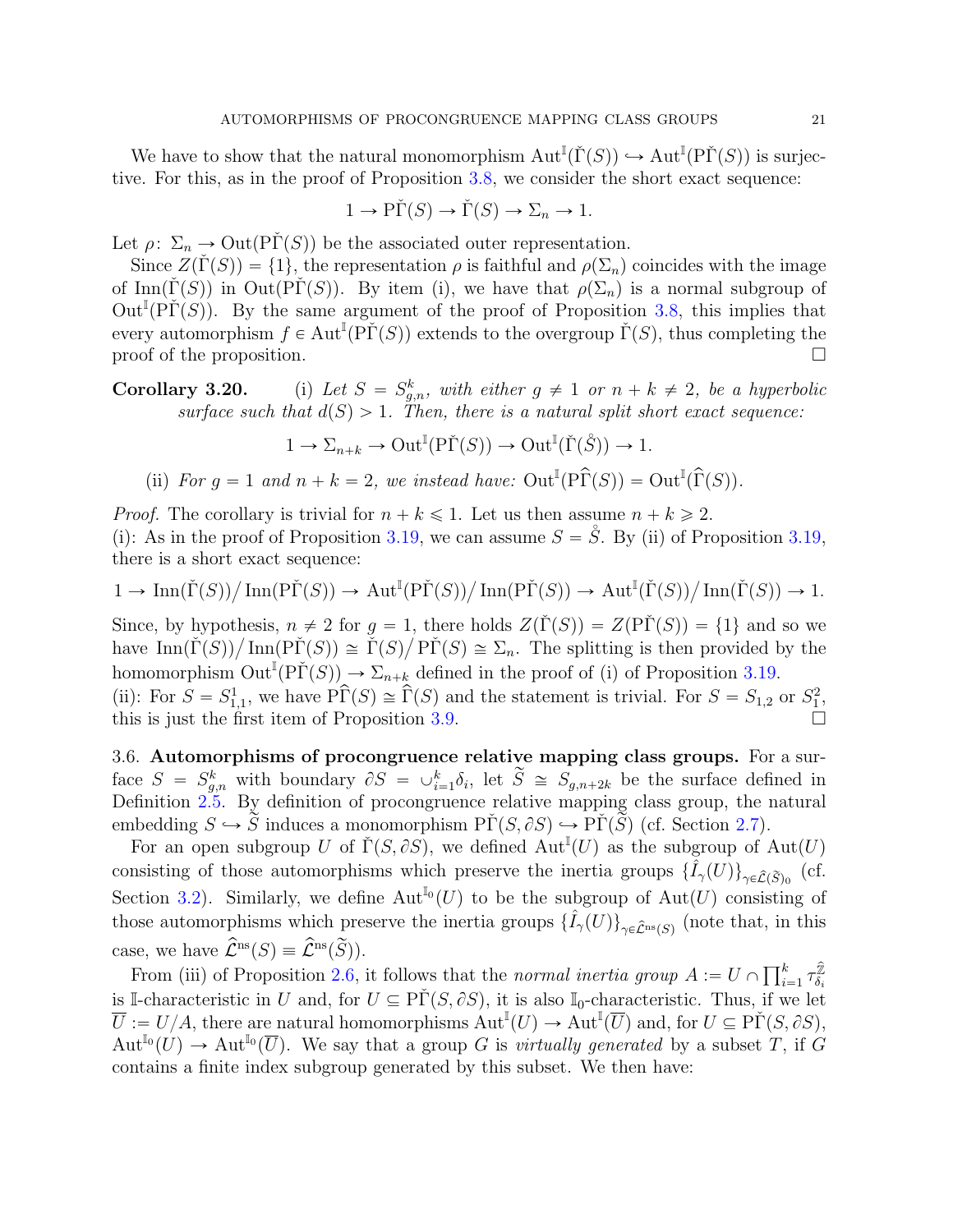- **Lemma 3.21.** (i) Let U be an open subgroup of  $\tilde{P}(S, \partial S)$  virtually generated by the inertia groups  $\{\hat{I}_{\gamma}(U)\}_{\gamma \in \hat{\mathcal{L}}(\tilde{S})_0}$ . The natural homomorphisms  $\text{Aut}^{\mathbb{I}}(U) \to \text{Aut}^{\mathbb{I}}(\overline{U})$ and  $\text{Out}^{\mathbb{I}}(U) \to \text{Out}^{\mathbb{I}}(\overline{U})$  are then injective.
	- (ii) Let U be an open subgroup of  $\Pr(S, \partial S)$  virtually generated by the inertia groups  $\{\hat{I}_{\gamma}(U)\}_{\gamma \in \hat{\mathcal{L}}^{\text{ns}}(S)}$ . Then, the natural homomorphisms  $\text{Aut}^{\mathbb{I}_{0}}(U) \to \text{Aut}^{\mathbb{I}_{0}}(\overline{U})$  and  $\mathrm{Out}^{\mathbb{I}_0}(U) \to \mathrm{Out}^{\mathbb{I}_0}(\overline{U})$  are injective.

*Proof.* It is enough to prove the first item since the proof of the second is basically the same. By Lemma 7.4 in [\[6\]](#page-51-9), the kernel of the homomorphism  $Aut(U)_A \to Aut(\overline{U})$ (resp.  $Out(U)_A \to Out(\overline{U})$ ) identifies with the (free) abelian group Hom $(U, A)$ . The hypothesis that  $U$  is virtually generated by inertia groups implies that the restriction of a homomorphism  $\phi \in \text{Hom}(U, A) \cap \text{Aut}^{\mathbb{I}}(U)$  to a finite index subgroup of U is trivial. Since Hom $(U, A)$  is torsion free, this implies that  $\phi$  itself is trivial and hence that  $\mathrm{Hom}(U, A) \cap \mathrm{Aut}^{\mathbb{I}}(U) = \{1\}.$ 

An immediate consequence of Lemma [3.21](#page-0-0) and Theorem [3.12](#page-16-1) is then (let us observe that  $\Pr(S, \partial S)$ , for  $g(S) \geq 1$ , is topologically generated by nonseparating Dehn twists):

<span id="page-21-0"></span>**Proposition 3.22.** For  $g(S) \geq 1$ , we have  $\text{Aut}^{\mathbb{I}}(\text{P}\check{\Gamma}(S, \partial S)) = \text{Aut}^{\mathbb{I}_0}(\text{P}\check{\Gamma}(S, \partial S))$ .

The subgroup  $\tilde{\Gamma}(S, \partial S)$  of  $\tilde{\Gamma}(S, \partial S)$  is I-characteristic. There is then a natural homomorphism  $\text{Aut}^{\mathbb{I}}(\check{\Gamma}(S, \partial S)) \to \text{Aut}^{\mathbb{I}}(\text{P}\check{\Gamma}(S, \partial S)).$  We have:

<span id="page-21-1"></span>**Lemma 3.23.** The natural homomorphism  $\text{Aut}^{\mathbb{I}}(\check{\Gamma}(S, \partial S)) \to \text{Aut}^{\mathbb{I}}(\text{P}\check{\Gamma}(S, \partial S))$  is injective.

*Proof.* For  $\partial S = \emptyset$ , this is just Lemma [3.16,](#page-18-0) so we can assume that  $\partial S \neq \emptyset$ . For  $S = S_1^2$ , we have  $\check{\Gamma}(S, \partial S) \cong {\pm 1} \times P\check{\Gamma}(S, \partial S)$ . By Lemma 7.4 in [\[6\]](#page-51-9), there is an exact sequence:

$$
1 \to \text{Hom}(\widehat{\Gamma}(S, \partial S), Z(\widehat{\Gamma}(S, \partial S))) \to \text{Aut}(\widehat{\Gamma}(S, \partial S)) \to \text{Aut}(\text{P}\widehat{\Gamma}(S, \partial S)).
$$

The usual argument, since  $\text{Hom}(\widehat{\Gamma}(S, \partial S), Z(\widehat{\Gamma}(S, \partial S))) \cong {\pm 1}$ , then implies that there is a natural isomorphism  $\mathrm{Aut}^{\mathbb{I}}(\check{\Gamma}(S, \partial S)) \cong \mathrm{Aut}^{\mathbb{I}}(\mathrm{P}\check{\Gamma}(S, \partial S)).$ 

Let us then consider the case  $S \neq S_1^2$ . By (ii) of Proposition [2.6,](#page-0-0) the center of  $\check{\Gamma}(S, \partial S)$ is (topologically) generated by the element  $\tau_{\delta_1} \cdot \ldots \cdot \tau_{\delta_k}$ . From (iii) of Proposition [2.6](#page-0-0) and Lemma [3.16,](#page-18-0) it follows that the restriction of the composition  $\text{Aut}^{\mathbb{I}}(\check{\Gamma}(S, \partial S)) \to$  $\mathrm{Aut}^{\mathbb{I}}(\check{\Gamma}(S)) \to \mathrm{Aut}^{\mathbb{I}}(\mathrm{P}\check{\Gamma}(S))$  to  $\mathrm{Inn}(\check{\Gamma}(S,\partial S))$  is injective. Since this composition factors through the homomorphism  $\text{Aut}^{\mathbb{I}}(\check{\Gamma}(S, \partial S)) \to \text{Aut}^{\mathbb{I}}(\text{P}\check{\Gamma}(S, \partial S)),$  the restriction of the latter to  $\text{Inn}(\tilde{\Gamma}(S, \partial S))$  is also injective. Hence, from the restriction of an element  $f \in \text{Aut}^{\mathbb{I}}(\check{\Gamma}(S, \partial S))$  to  $\check{\Pr}(S, \partial S)$ , we can recover the action of f on the quotient group  $\check{\Gamma}(S, \partial S) / (\tau_{\delta_1} \dots \tau_{\delta_k})^{\mathbb{Z}}$ . The lemma now follows from the next lemma, which (cf. the proof of Lemma [3.21\)](#page-0-0) is also an immediate consequence of Lemma 7.4 in [\[6\]](#page-51-9):

**Lemma 3.24.** There is a natural injective homomorphism

$$
\operatorname{Aut}^{\mathbb{I}}(\check{\Gamma}(S, \partial S)) \hookrightarrow \operatorname{Aut}^{\mathbb{I}}(\check{\Gamma}(S, \partial S)/(\tau_{\delta_1} \ldots \tau_{\delta_k})^{\mathbb{Z}}).
$$

<span id="page-21-2"></span>

 $\Box$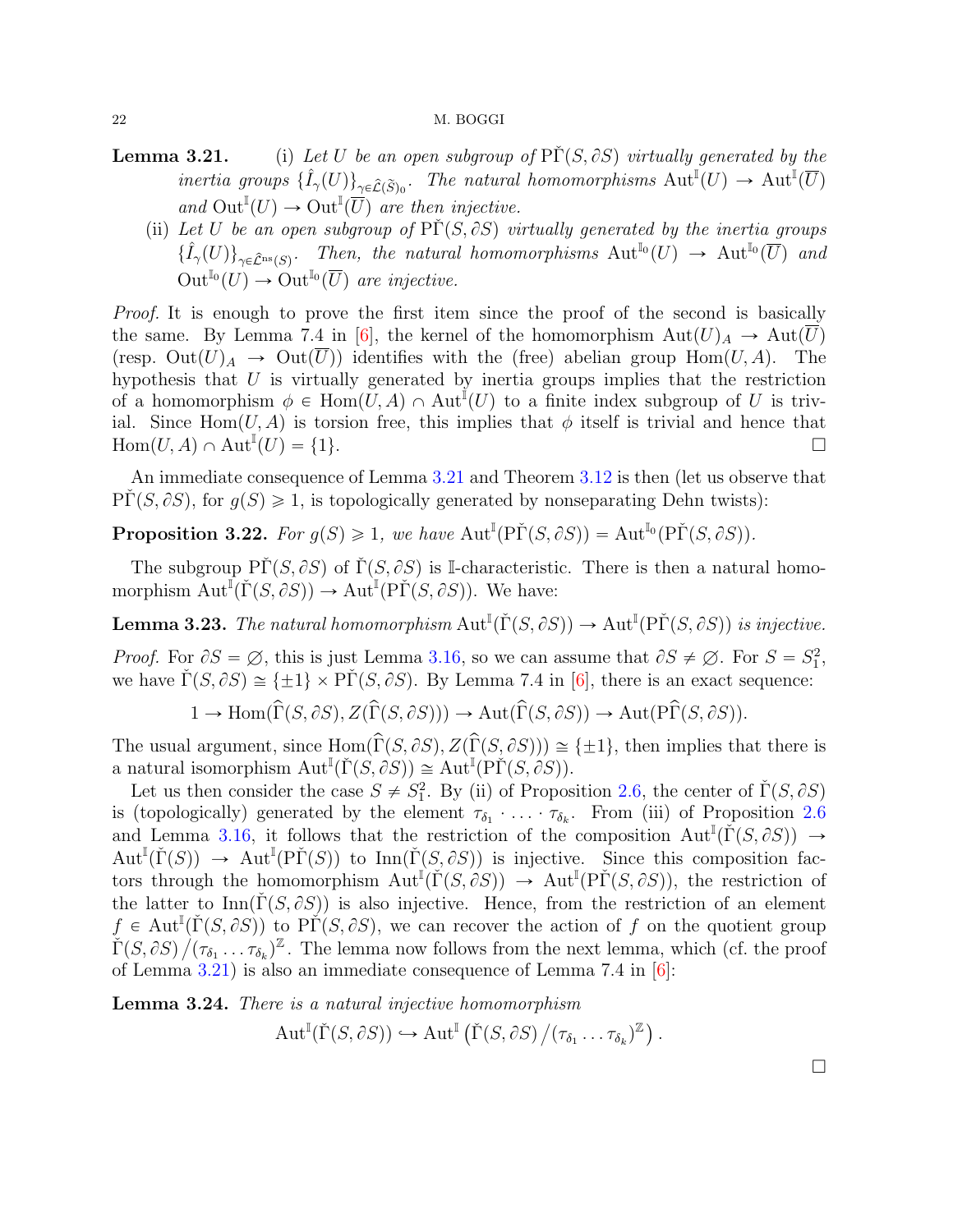Let us identify  $\text{Inn}(\check{\Gamma}(S, \partial S))$  with a subgroup of  $\text{Aut}^{\mathbb{I}}(\check{\Gamma}(S, \partial S))$ . The analogues of Proposition [3.19](#page-19-0) and Corollary [3.20](#page-0-0) then hold:

<span id="page-22-0"></span>**Proposition 3.25.** Let  $S = S_{g,n}^k$  be a hyperbolic surface such that  $d(S) > 1$ .

- (i)  $\text{Inn}(\check{\Gamma}(S, \partial S)) \triangleleft \text{Aut}^{\mathbb{I}}(\text{P}\check{\Gamma}(S, \partial S)).$
- (ii) Restriction of automorphisms induces an isomorphism:

$$
\operatorname{Aut}^{\mathbb{I}}(\check{\Gamma}(S, \partial S)) \cong \operatorname{Aut}^{\mathbb{I}}(\mathrm{P}\check{\Gamma}(S, \partial S)).
$$

- (iii) For  $g(S) \geq 1$ , we have  $Aut^{\mathbb{I}}(\check{\Gamma}(S, \partial S)) = Aut^{\mathbb{I}_0}(\check{\Gamma}(S, \partial S)).$
- (iv) For  $S = S_{g,n}^k \neq S_{1,2}, S_1^2$ , there is a natural split short exact sequence:

$$
1 \to \Sigma_n \times \Sigma_k \to \mathrm{Out}^{\mathbb{I}}(\mathrm{P}\check{\Gamma}(S,\partial S)) \to \mathrm{Out}^{\mathbb{I}}(\check{\Gamma}(S,\partial S)) \to 1.
$$

(v) For  $S = S_1^2$ , there is a natural isomorphism  $\text{Out}^{\mathbb{I}}(\check{\Gamma}(S, \partial S)) \cong \text{Out}^{\mathbb{I}}(\text{P}\check{\Gamma}(S, \partial S)).$ 

*Proof.* (i): The cases  $q = 1$ ,  $n + k = 2$  and  $q = 2$ ,  $n = 0$  are trivial, so that we can omit them from the proof and assume, in particular, that the centers of  $\Pr(S, \partial S)$  and  $\Gamma(S, \partial S)$ do not contain a hyperelliptic involution.

There is a natural homomorphism  $\text{Aut}^{\mathbb{I}}(\text{P}\check{\Gamma}(S,\partial S)) \to \text{Aut}^{\mathbb{I}}(\text{P}\check{\Gamma}(S)).$  We then get, for  $q(S) = 0$ , by the isomorphism [\(4\)](#page-14-1), and, for  $q(S) > 0$ , by Proposition [3.17,](#page-18-1) a homomorphism  $Aut^{\mathbb{I}}(P\check{\Gamma}(S,\partial S)) \to \Sigma_{n+k}$  compatible with the natural homomorphisms Inn $(\check{\Gamma}(S,\partial S)) \to$  $\mathrm{Aut}^{\mathbb{I}}(\mathrm{P}\check{\Gamma}(S,\partial S))$  and  $\mathrm{Inn}(\check{\Gamma}(S,\partial S)) \twoheadrightarrow \Sigma_n \times \Sigma_k$ .

Let  $\{\gamma_0, \gamma_1\} \in C(S) \subset C(S)$  be a 1-simplex bounding an annulus in S containing a boundary component of the surface. From the description of the normalizer in  $\text{PT}(S, \partial S)$ of the closed subgroup topologically generated by  $\tau_{\gamma_0}$  and  $\tau_{\gamma_1}$  (cf. Theorem [2.8\)](#page-8-2), it easily follows that an element of  $\text{Aut}^{\mathbb{I}}(P\check{\Gamma}(S, \partial S))$  maps the simplex  $\{\gamma_0, \gamma_1\}$  to another simplex of  $C(S)$  which has the same topological type, that is to say which is in the PΓ $(S)$ -orbit of a 1-simplex in  $C(S)$  consisting of curves which also bound an annulus in S.

Therefore, the action of  $\text{Aut}^{\mathbb{I}}(\text{P}\check{\Gamma}(S, \partial S))$  on the set of all punctures and boundary components of  $S = S_{g,n}^k$  preserves the partition of this set into punctures and boundary components. This means that the image of the homomorphism  $\text{Aut}^{\mathbb{I}}(\text{P}\check{\Gamma}(S,\partial S)) \to \Sigma_{n+k}$  defined above is the subgroup  $\Sigma_n \times \Sigma_k$ , which stabilizes this partition. Arguing exactly as in the proof of (i) of Proposition [3.19,](#page-19-0) we then conclude that  $\text{Inn}(\Gamma(S, \partial S))$  is a normal subgroup of  $\mathrm{Aut}^{\mathbb{I}}(\check{\mathrm{P}\Gamma}(S, \partial S)).$ 

(ii): We have to show that the natural monomorphism  $Aut^{\mathbb{I}}(\check{\Gamma}(S)) \hookrightarrow Aut^{\mathbb{I}}(\check{P}(\check{S}))$  is surjective. For this, we consider the short exact sequence:

$$
1 \to \tilde{\text{PT}}(S, \partial S) \to \tilde{\Gamma}(S, \partial S) \to \Sigma_n \times \Sigma_k \to 1
$$

and then argue as in the proof of (ii) of Proposition [3.19.](#page-19-0)

(iii): By item (ii) and Proposition [3.22,](#page-21-0) we have  $\text{Aut}^{\mathbb{I}}(\check{\Gamma}(S, \partial S)) \cong \text{Aut}^{\mathbb{I}_{0}}(\text{P}\check{\Gamma}(S, \partial S)),$  which implies that  $\text{Aut}^{\mathbb{I}}(\check{\Gamma}(S, \partial S)) \subseteq \text{Aut}^{\mathbb{I}_0}(\check{\Gamma}(S, \partial S))$ . The claim then follows.

(iv): The claim follows from the second item of the proposition and the same argument of Corollary [3.20.](#page-0-0)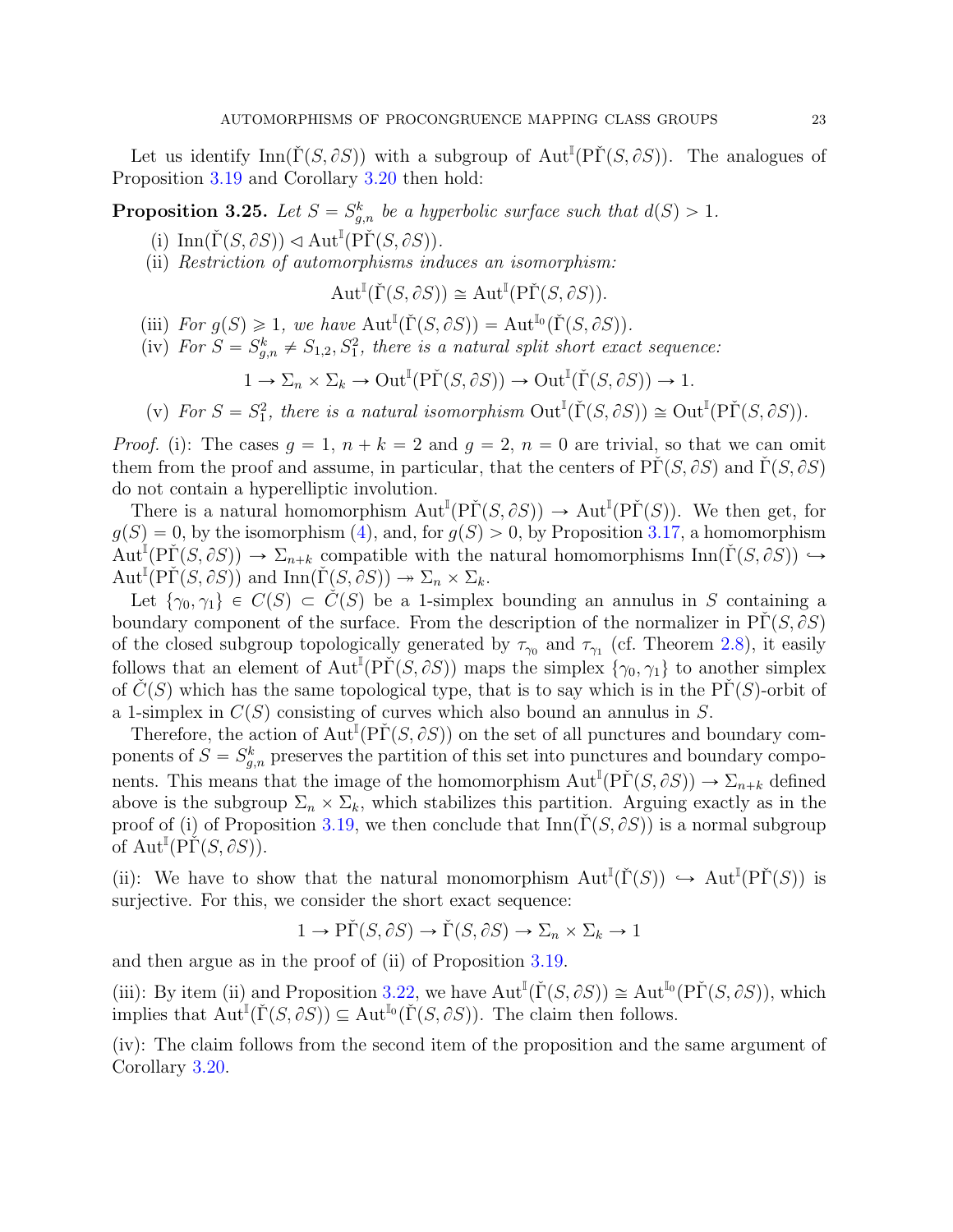<span id="page-23-2"></span>(v): This was observed in the proof of Lemma [3.23.](#page-21-1)

## 4. Homomorphisms between outer automorphism groups of procongruence mapping class groups

In this section, we will assume that  $S$  is a hyperbolic surface with empty boundary.

4.1. **Functorial homomorphisms.** Let  $\gamma$  be a nonseparating simple closed curve on S. By (ii) of Theorem [2.3,](#page-6-1) there is a short exact sequence:

$$
1 \to \tau_{\gamma}^{\hat{\mathbb{Z}}} \to \mathrm{P}\check{\Gamma}(S)_{\vec{\gamma}} \to \mathrm{P}\check{\Gamma}(S \smallsetminus \gamma) \to 1.
$$

Since the group  $\tilde{\text{PT}}(S \setminus \gamma)$  is center free (cf. Corollary 6.2 in [\[3\]](#page-50-1)), we have  $Z(\tilde{\text{PT}}(S)_{\vec{\gamma}}) = \tau_{\gamma}^{\hat{\mathbb{Z}}}$ .z<br>γ.

We want to construct a natural homomorphism  $\text{Aut}^{\mathbb{I}}(\text{P}\check{\Gamma}(S)) \to \text{Out}^{\mathbb{I}}(\text{P}\check{\Gamma}(S \setminus \gamma)).$  The first step is to construct a homomorphism  $Aut^{\mathbb{I}}(P\check{\Gamma}(S)) \to Out^{\mathbb{I}}(P\check{\Gamma}(S)_{\vec{\gamma}})$ . Let us make the following remark concerning the nontrivial inertia groups of  $\text{P}\Gamma(S)_{\vec{\gamma}}$ :

<span id="page-23-1"></span>**Remark 4.1.** For  $\gamma$  a simple closed curve on S, there is a natural continuous embedding of abstract simplicial profinite complexes  $\tilde{C}(S \setminus \gamma) \cong \text{Link}(\gamma) \subset \tilde{C}(S)$  (cf. Remark 4.7 in [\[3\]](#page-50-1)). Note then, that, for U an open subgroup of  $\check{\Gamma}(S)_{\gamma}$  (e.g.  $\check{\Gamma}(S)_{\gamma}$ ), the nontrivial inertial groups of U are parameterized by the subcomplex  $\text{Star}(\gamma) \subset C(S)$ .

We then proceed as in the proof of Theorem 7.4 in [\[3\]](#page-50-1). Let us choose an orientation for every element of  $\widehat{\mathcal{L}}(S)$  (cf. Section 4 in [\[3\]](#page-50-1)). Let us observe that an element  $f \in \widetilde{\text{PI}}(S)_{\gamma}$ preserves the orientation chosen for  $\gamma$  if and only if  $f \in \mathrm{P}\check{\Gamma}(S)_{\vec{\gamma}}$ .

For  $f \in \text{Aut}^{\mathbb{I}}(P\check{\Gamma}(S))$ , by item (ii) of Remarks [3.6,](#page-12-0) there is an element  $x \in P\check{\Gamma}(S)$  such that inn  $x \circ f$  preserves the inertia group  $I_{\gamma}$  and then, by (i) of Corollary 4.11 in [\[6\]](#page-51-9), also the decomposition group  $\tilde{\text{PT}}(S)_{\gamma}$ . Since there is an element in  $\text{PT}(S)_{\gamma} \subset \tilde{\text{PT}}(S)_{\gamma}$  which reverses the orientation of  $\gamma$ , we can choose the element  $x \in P\check{\Gamma}(S)$  in a way that  $x^{-1}$  sends the orientation fixed on  $\gamma$  to the orientation fixed on  $x^{-1}(\gamma)$ . If  $y \in P\check{\Gamma}(S)$  is another such element, then  $xy^{-1} \in \tilde{PT}(S)_{\vec{\gamma}}$ . Therefore, inn  $x \circ f$  is determined by f modulo an inner automorphism of  $\Pr(S)_{\vec{\gamma}}$ .

Let us then observe that  $P\Gamma(S)_{\vec{\gamma}}$  is a I-characteristic subgroup of  $P\Gamma(S)_{\gamma}$ , because it is (topologically) generated by profinite Dehn twists. Hence, by restriction, inn  $x \circ f$  induces an automorphism of  $\Pr(S)_{\vec{\gamma}}$  determined up to an inner automorphism of the same group. In this way, we have defined a natural homomorphism:

<span id="page-23-0"></span>(7) 
$$
\tilde{PR}_{\gamma}
$$
:  $\text{Aut}^{\mathbb{I}}(\text{P}\check{\Gamma}(S)) \to \text{Out}^{\mathbb{I}}(\text{P}\check{\Gamma}(S)_{\vec{\gamma}}).$ 

Since  $Z(\tilde{\mathrm{P}\Gamma}(S)_{\vec{\gamma}}) = \tau_{\gamma}^{\hat{\mathbb{Z}}}$  $\frac{\hat{z}}{\gamma}$  is a characteristic subgroup of  $\tilde{\text{PT}}(S)_{\vec{\gamma}},$  there is also a natural since  $Z(\text{PI}(\beta)\overline{\gamma}) = \gamma_{\gamma}$  is a characteristic subgription.<br>homomorphism  $\text{Out}^{\mathbb{I}}(\text{P}\check{\Gamma}(S)\overline{\gamma}) \to \text{Out}^{\mathbb{I}}(\text{P}\check{\Gamma}(S)\overline{\gamma}/\tau_{\gamma}^{\mathbb{Z}}$  $(\hat{z}) \cong \text{Out}^{\mathbb{I}}(\text{P}\check{\Gamma}(S \smallsetminus \gamma)).$  Composing with the homomorphism [\(7\)](#page-23-0), we get the natural homomorphism:

(8) 
$$
PR_{\gamma}: \operatorname{Aut}^{\mathbb{I}}(\mathrm{P}\check{\Gamma}(S)) \to \mathrm{Out}^{\mathbb{I}}(\mathrm{P}\check{\Gamma}(S \smallsetminus \gamma)).
$$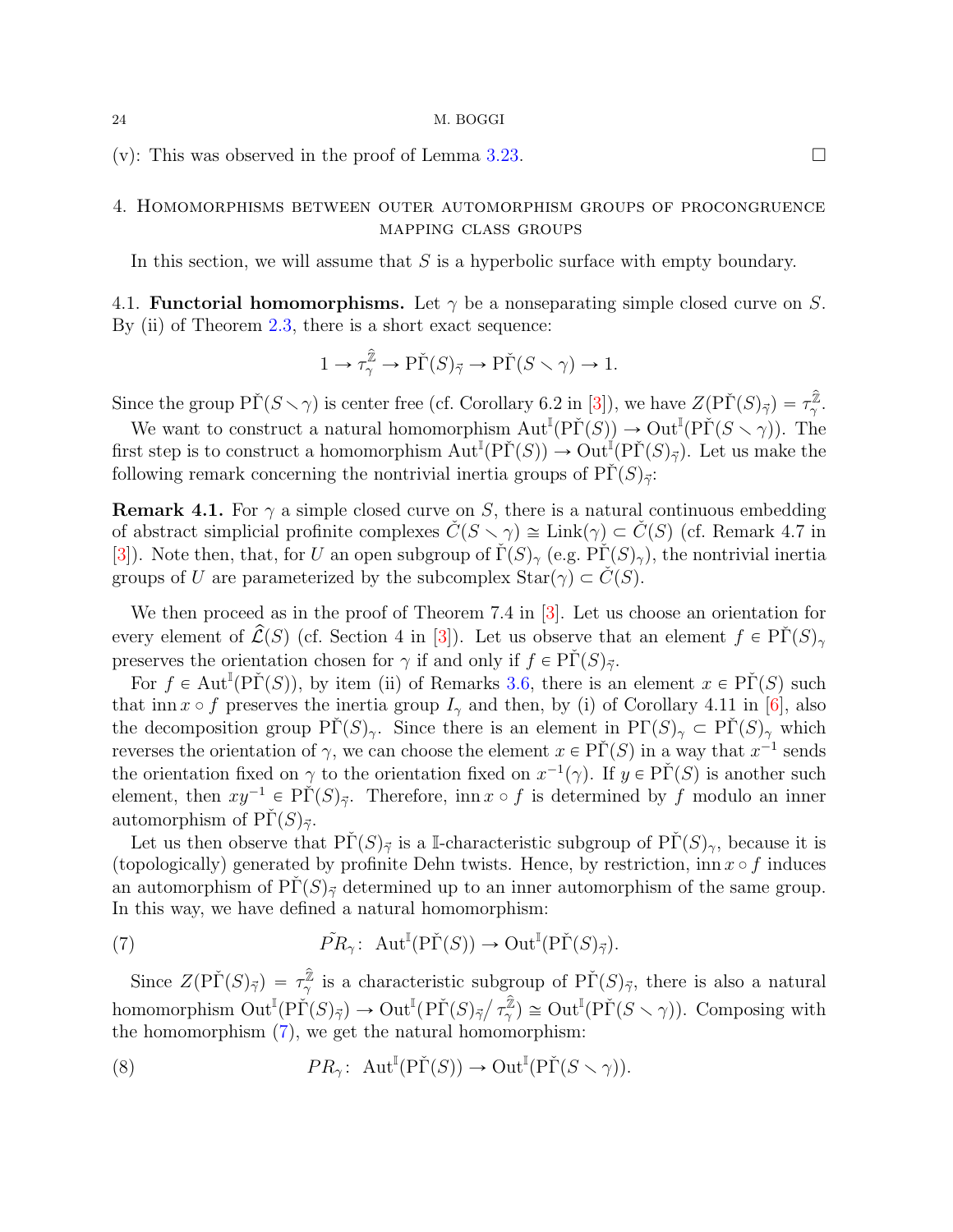<span id="page-24-3"></span>**Remark 4.2.** Note that  $PR_{\gamma}$  does not descend to a homomorphism from  $Out^{\mathbb{I}}(P\check{\Gamma}(S))$  to  $\text{Out}^{\mathbb{I}}(\text{P}\check{\Gamma}(S \setminus \gamma)).$  In fact, an inner automorphism of  $\text{P}\check{\Gamma}(S)$  which reverses the orientation of  $\gamma$  (e.g. a hyperelliptic involution fixing  $\gamma$ ) induces on PΓ $(S \setminus \gamma)$  by the above procedure an automorphism which is not inner (it is in the image of  $\text{Inn}(\check{\Gamma}(S\setminus\gamma))$  in  $\text{Aut}^{\mathbb{I}}(\check{\Pr}(S\setminus\gamma))$ ).

By Corollary [3.20,](#page-0-0) there is a natural homomorphism  $\mathrm{Out}^{\mathbb{I}}(\mathrm{P}\check{\Gamma}(S\smallsetminus\gamma))\to \mathrm{Out}^{\mathbb{I}}(\check{\Gamma}(S\smallsetminus\gamma)).$ Composing with  $PR_{\gamma}$ , we get the homomorphism:

(9) 
$$
\overline{PR}_{\gamma}
$$
:  $\text{Aut}^{\mathbb{I}}(\tilde{P}\tilde{\Gamma}(S)) \to \text{Out}^{\mathbb{I}}(\tilde{\Gamma}(S \setminus \gamma)).$ 

It is easy to see that  $\text{Inn}(\Gamma(S))$  is contained in the kernel of this homomorphism. So, again by Corollary [3.20,](#page-0-0) we get a natural homomorphism:

(10) 
$$
R_{\gamma}: \operatorname{Out}^{\mathbb{I}}(\check{\Gamma}(S)) \to \operatorname{Out}^{\mathbb{I}}(\check{\Gamma}(S \smallsetminus \gamma)).
$$

Let  $\delta$  be a simple closed curve on S bounding a 2-punctured closed disc  $D_{\delta}$ . There is then a short exact sequence (cf. (ii) of Theorem [2.3\)](#page-6-1):

<span id="page-24-1"></span>
$$
1 \to \tau_{\delta}^{\hat{\mathbb{Z}}} \to P\check{\Gamma}(S)_{\delta} \to P\check{\Gamma}(S \setminus D_{\delta}) \to 1.
$$

For  $S \neq S_{1,2}$ , we have  $Z(\widetilde{\mathrm{P}\Gamma}(S)_{\delta}) = \tau_{\delta}^{\widehat{\mathbb{Z}}}$  $\hat{\bar{z}}$ , otherwise, the center of  $\tilde{\text{PI}}(S)_{\delta}$  is generated by  $\tau_{\delta}^{\hat{\mathbb{Z}}}$ δ and the hyperelliptic involution (cf. Corollary 6.2 in [\[3\]](#page-50-1)).

The same construction used above for a nonseparating curve  $\gamma$  (except that we do not have to worry about orientations) shows that there is a natural homomorphism:

(11) 
$$
\tilde{PR}_{\delta}
$$
:  $\text{Aut}^{\mathbb{I}}(\text{P}\check{\Gamma}(S)) \to \text{Out}^{\mathbb{I}}(\text{P}\check{\Gamma}(S)_{\delta}),$ 

whose kernel contains  $\text{Inn}(P\check{\Gamma}(S))$  and thus descends to a homomorphism:

<span id="page-24-2"></span>(12) 
$$
PR_{\delta}: \ \operatorname{Out}^{\mathbb{I}}(\mathrm{P}\check{\Gamma}(S)) \to \operatorname{Out}^{\mathbb{I}}(\mathrm{P}\check{\Gamma}(S)_{\delta}).
$$

Since  $\mathrm{Out}^{\mathbb{I}}(\mathrm{P}\check{\Gamma}(S)_{\delta})$  preserves the central subgroup  $\tau_{\delta}^{\hat{\mathbb{Z}}}$  $\mathbb{Z}^{\mathbb{Z}}$ , we also get the homomorphism:

(13) 
$$
PR_{D_{\delta}}: \text{ Out}^{\mathbb{I}}(\text{P}\check{\Gamma}(S)) \to \text{Out}^{\mathbb{I}}(\text{P}\check{\Gamma}(S \setminus D_{\delta})),
$$

and (again by Corollary [3.20\)](#page-0-0) a homomorphism:

(14) 
$$
R_{D_{\delta}}\colon \text{ Out}^{\mathbb{I}}(\check{\Gamma}(S)) \to \text{Out}^{\mathbb{I}}(\check{\Gamma}(S \setminus D_{\delta})).
$$

<span id="page-24-0"></span>**Theorem 4.3.** With the above definitions, we have:

(i) For  $g(S) = 0$ ,  $n(S) \geq 5$  and  $\delta$  a simple closed curve bounding a 2-punctured closed disc  $D_{\delta}$  on S, there is a natural monomorphism:

$$
R_{D_{\delta}}\colon \operatorname{Out}^{\mathbb{I}}(\widehat{\Gamma}(S)) \hookrightarrow \operatorname{Out}^{\mathbb{I}}(\widehat{\Gamma}(S \setminus D_{\delta})).
$$

(ii) For  $d(S) > 1$ ,  $q(S) \geq 1$  and  $\gamma$  a nonseparating simple closed curve on S, there is a natural monomorphism:

$$
R_{\gamma} \colon \operatorname{Out}^{\mathbb{I}}(\check{\Gamma}(S)) \hookrightarrow \operatorname{Out}^{\mathbb{I}}(\check{\Gamma}(S \smallsetminus \gamma)).
$$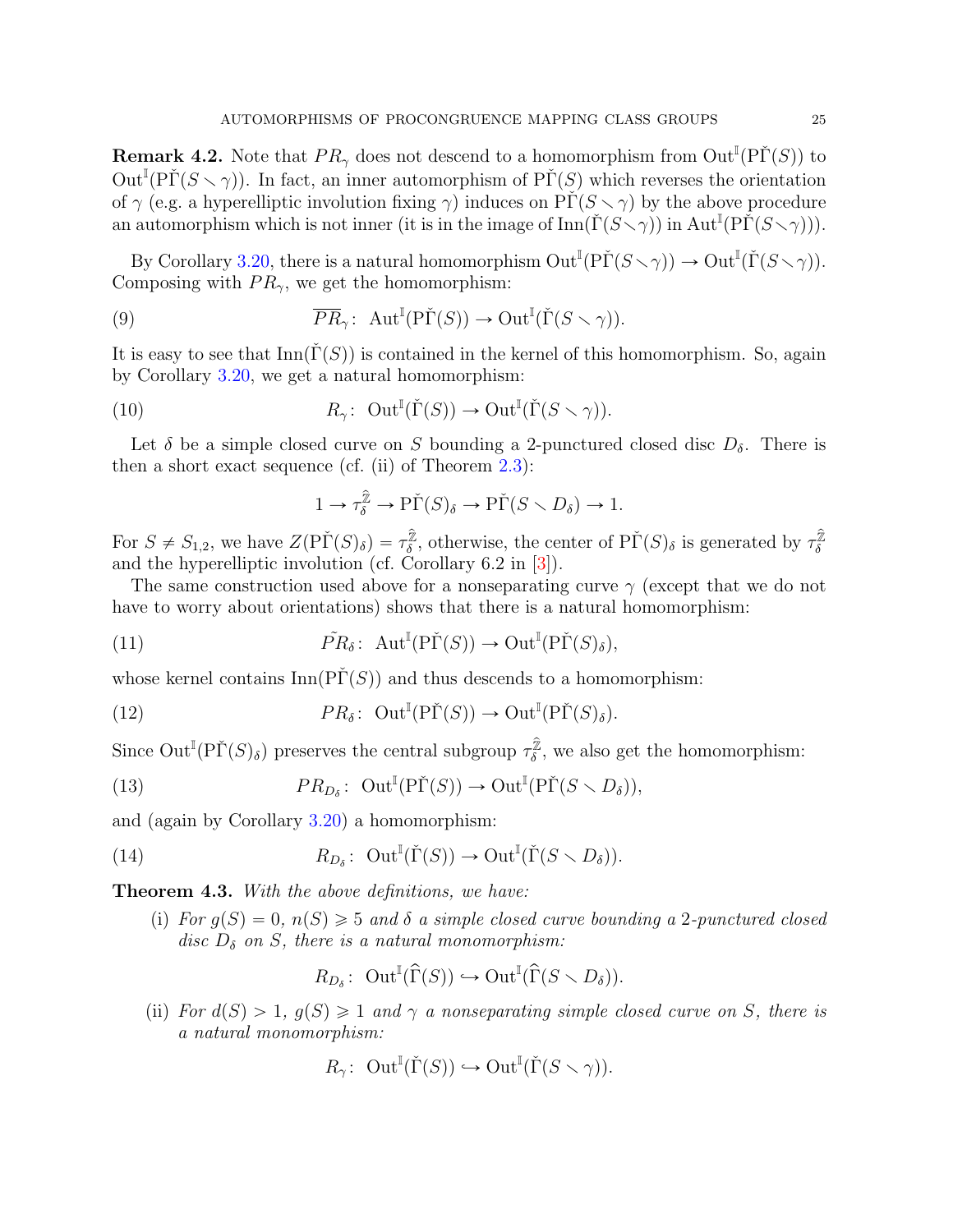<span id="page-25-1"></span>*Proof.* (i): This is a formal consequence of Proposition [3.8](#page-14-0) and of the proof of the main theorem in [\[13\]](#page-51-5) of which Proposition [3.8](#page-14-0) is a corollary. For sake of completeness, let us observe that essentially the same argument of the proof of the second item of Theorem [4.3,](#page-24-0) with some obvious modifications, works for this case as well.

(ii) The case  $g(S) > 1$ : By Corollary [3.20,](#page-0-0) item (ii) of the theorem is equivalent to the statement that the kernel of the homomorphism [\(9\)](#page-24-1):  $\overline{PR}_{\gamma}$ :  $Aut^{\mathbb{I}}(\tilde{P}\tilde{\Gamma}(S)) \to Out^{\mathbb{I}}(\tilde{\Gamma}(S \setminus \gamma))$ is Inn( $\Gamma(S)$ ). The first step is the following lemma:

<span id="page-25-0"></span>**Lemma 4.4.** For  $d(S) > 1$ ,  $g(S) \geq 1$  and  $\gamma$  a nonseparating simple closed curve on S:

- (i) The group  $\text{Inn}(\check{\Gamma}(S)_{\gamma})$  identifies with a normal subgroup of  $\text{Aut}^{\mathbb{I}}(\check{\Gamma}(S)_{\vec{\gamma}})$ .
- (ii) There is a natural injective homomorphism:

 $\operatorname{Aut}^\mathbb{I}({\mathrm{P}\check\Gamma}(S)_{\vec{\gamma}})$  $\text{Inn}(\check{\Gamma}(S)_{\gamma}) \hookrightarrow \text{Aut}^{\mathbb{I}}$  $\frac{\text{mean}}{\text{Pr}(S \setminus \gamma)} / \text{Inn}(\check{\Gamma}(S \setminus \gamma))$  $\cong$  Out<sup>I</sup>( $\check{\Gamma}(S \smallsetminus \gamma)$ ).

*Proof.* (i): For  $n := n(S)$ , there is a short exact sequence:

$$
1 \to \tilde{\mathrm{PT}}(S)_{\vec{\gamma}} \to \check{\Gamma}(S)_{\gamma} \to \Sigma_2 \times \Sigma_n \to 1.
$$

Since the centers of  $\tilde{\text{PI}}(S)_{\vec{\gamma}}$  and  $\tilde{\Gamma}(S)_{\gamma}$  are both topologically generated by  $\tau_{\gamma}$ , there is a natural isomorphism  $\text{Inn}(\check{\Gamma}(S)_{\gamma}) / \text{Inn}(\check{\Gamma}(S)_{\vec{\gamma}}) \cong \Sigma_2 \times \Sigma_n$  and a natural monomorphism  $\Sigma_2 \times \Sigma_n \hookrightarrow \mathrm{Out}^{\mathbb{I}}(\mathrm{P}\check{\Gamma}(S)_{\vec{\gamma}})$ . The first item of the lemma follows if we prove that the image of the latter map is a normal subgroup.

the latter map is a normal subgroup.<br>There is a natural homomorphism  $\text{Aut}(\text{P}\check{\Gamma}(S)_{\vec{\gamma}}) \to \text{Aut}(\text{P}\check{\Gamma}(S)_{\vec{\gamma}}/\tau_{\gamma}^{\hat{\mathbb{Z}}}$  $(\hat{\mathbb{Z}})\cong \mathrm{Aut}(\mathrm{P}\check{\Gamma}(S\smallsetminus\gamma))$ and then, by Proposition [3.17,](#page-18-1) a homomorphism  $\text{Aut}(\text{P}\check{\Gamma}(S)_{\vec{\gamma}}) \longrightarrow \Sigma_{n+2}$ . The action of Aut $(PI(S)_{\vec{\gamma}})$  on the procongruence curve complex  $\hat{C}(S \setminus \gamma)$ , which determines the latter homomorphism, is induced by the natural action of this group on the procongruence curve complex  $C(S)$  and the identification of  $C(S \setminus \gamma)$  with the link of the simplex  $\gamma \in C(S)$ (cf. Remark [4.1\)](#page-23-1). By Theorem 5.5 in [\[6\]](#page-51-9), the action of  $Aut(PI(S)_{\vec{\gamma}})$  on  $\check{C}(S)$  preserves the topological types of the simplices. This implies that the action of  $Aut(PT(S)_{\vec{\gamma}})$  on  $C(S \setminus \gamma)$ preserves the marked topological types (cf. proof of Proposition [3.17\)](#page-18-1) of the 1-simplices which bound 1-punctured annuli where the puncture is one of the two punctures determined by cutting S along  $\gamma$ . Therefore, the image of the homomorphism Aut $(PI(S)_{\vec{\gamma}}) \to \Sigma_{n+2}$ is the stabilizer  $\Sigma_2 \times \Sigma_n$  of the corresponding partition of the set of punctures on  $S \setminus \gamma$ .

The induced epimorphism  $Out(\tilde{P}\tilde{\Gamma}(S)_{\vec{\gamma}}) \to \Sigma_2 \times \Sigma_n$  has for section the natural monomorphism  $\Sigma_2 \times \Sigma_n \to \text{Out}^{\mathbb{I}}(\text{P}\check{\Gamma}(S)_{\vec{\gamma}})$  which we considered above. This shows that the image of the latter is indeed a normal subgroup of  $\text{Out}^{\mathbb{I}}(\text{P}\check{\Gamma}(S)_{\vec{\gamma}})$ .

(ii): By Lemma 7.4 in  $[6]$ , there is a short exact sequence:

$$
1 \to \mathrm{Hom}(\mathrm{P}\check{\Gamma}(S)_{\vec{\gamma}}, \tau^{\widehat{\mathbb{Z}}}) \to \mathrm{Aut}(\mathrm{P}\check{\Gamma}(S)_{\vec{\gamma}}) \to \mathrm{Aut}(\mathrm{P}\check{\Gamma}(S \smallsetminus \gamma)).
$$

By the explicit description of the image of  $\text{Hom}(\text{P}\check{\Gamma}(S)_{\vec{\gamma}}, \tau^{\hat{\mathbb{Z}}})$  in  $\text{Aut}(\text{P}\check{\Gamma}(S)_{\vec{\gamma}})$  given in the proof of Lemma 7.4 in [\[6\]](#page-51-9), we see that  $\text{Aut}^{\mathbb{I}}(\text{P}\check{\Gamma}(S)_{\vec{\gamma}})$  has trivial intersection with it. Hence, the natural homomorphism  $Aut(P\check{\Gamma}(S_{\check{\gamma}})) \to Aut(P\check{\Gamma}(S \setminus \gamma))$  restricts to a monomorphism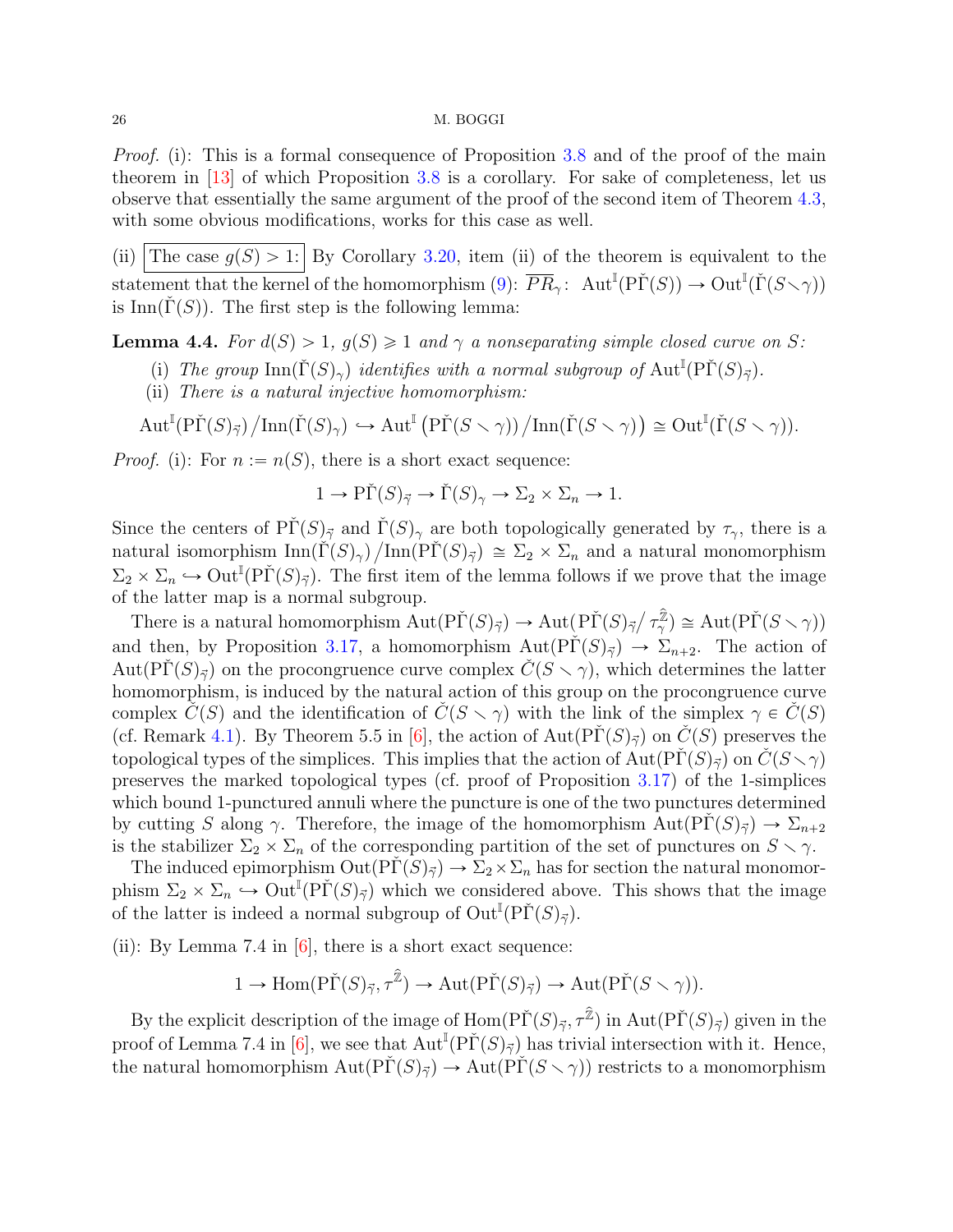<span id="page-26-2"></span> $\mathrm{Aut}^{\mathbb{I}}(\mathrm{P}\check{\Gamma}(S)_{\vec{\gamma}}) \hookrightarrow \mathrm{Aut}^{\mathbb{I}}(\mathrm{P}\check{\Gamma}(S\smallsetminus\gamma)).$  Since we have  $\mathrm{Inn}(\mathrm{P}\check{\Gamma}(S)_{\vec{\gamma}}) \cong \mathrm{Inn}(\mathrm{P}\check{\Gamma}(S\smallsetminus\gamma)),$  there is a natural monomorphism:

<span id="page-26-0"></span>(15) 
$$
\operatorname{Out}^{\mathbb{I}}(\mathrm{P}\check{\Gamma}(S)_{\vec{\gamma}}) \hookrightarrow \operatorname{Out}^{\mathbb{I}}(\mathrm{P}\check{\Gamma}(S \smallsetminus \gamma)).
$$

By Corollary [3.20,](#page-0-0) there is a natural epimorphism  $\mathrm{Out}^{\mathbb{I}}(\mathrm{P}\check{\Gamma}(S \setminus \gamma)) \to \mathrm{Out}^{\mathbb{I}}(\check{\Gamma}(S \setminus \gamma))$ By Corollary 3.20, there is a natural epimorphism  $Out^*(PI(S \setminus \gamma)) \to Out^*(\Gamma(S \setminus \gamma))$ <br>with kernel Inn( $\check{\Gamma}(S)$ ) /Inn( $\check{\Gamma}(S)$ )  $\cong \Sigma_{n+2}$ . From the proof of the first item of the lemma, it follows that the intersection of the image of the monomorphism [\(15\)](#page-26-0) with this kernel identifies with the stabilizer  $\Sigma_2 \times \Sigma_n$  of the partition of the  $n + 2$  punctures of  $S \setminus \gamma$  into those coming from S and those determined by cutting S along  $\gamma$ . The latter group also those coming from S and those determined by cutting S along  $\gamma$ . The latter group also identifies with the image of the subgroup  $\text{Inn}(\check{\Gamma}(S)_{\gamma})$  in  $\text{Inn}(\check{\Gamma}(S)) / \text{Inn}(\check{\Gamma}(S))$ . This then implies the claim of the second item of the lemma.  $\Box$ 

By the definition of the homomorphism [\(9\)](#page-24-1), it is then clear that  $PR_{\gamma}$  factors through a natural homomorphism  $\mathrm{Aut}^{\mathbb{I}}(\mathrm{P}\check{\Gamma}(S)) \to \mathrm{Aut}^{\mathbb{I}}(\mathrm{P}\check{\Gamma}(S)_{\vec{\gamma}})/\mathrm{Inn}(\check{\Gamma}(S)_{\gamma})$  and the monomor-phism of item (ii) in Lemma [4.4.](#page-25-0) Therefore, item (ii) of Theorem [4.3,](#page-24-0) for  $g(S) > 1$ , now follows from the lemma:

# <span id="page-26-1"></span>**Lemma 4.5.** For  $g(S) > 1$ , the kernel of the natural homomorphism

$$
\operatorname{Aut}^\mathbb{I}(\mathrm{P}\check{\Gamma}(S)) \to \left.\operatorname{Aut}^\mathbb{I}(\mathrm{P}\check{\Gamma}(S)_{\vec{\gamma}})\right/\operatorname{Inn}(\check{\Gamma}(S)_{\gamma})
$$

is  $\text{Inn}(\dot{\Gamma}(S)).$ 

Proof. Let  $f \in \text{ker}(\text{Aut}^{\mathbb{I}}(\text{P}\check{\Gamma}(S)) \to \text{Aut}^{\mathbb{I}}(\text{P}\check{\Gamma}(S)_{\vec{\gamma}})$ Inn( $\check{\Gamma}(S)_{\gamma}$ )). After composing f with an element of Inn( $\check{\Gamma}(S)$ ), we can assume that  $f \in Aut^{\mathbb{I}}(\mathrm{P}\check{\Gamma}(S))_{\gamma}$ . Composing again by an element of  $\text{Inn}(\Gamma(S_{\gamma}) \subset \text{Inn}(\Gamma(S))$ , we can also assume that f restricts to the identity on the subgroup  $\Pr(S)_{\vec{\gamma}}$ . We then have to prove that  $f \in \text{Inn}(\Gamma(S))$ . We will do this by showing that  $f$  induces an orientation preserving automorphism on the procongruence pants complex  $\check{C}_P(S)$  (cf. Section [2.11\)](#page-11-0). The conclusion will then follow from Theorem 8.1 in [\[6\]](#page-51-9), which states that  $\text{Aut}^+(\check{C}_P(S)) = \text{Inn}(\check{\Gamma}(S))$ , for  $S \neq S_{0,4}$ .

Let us recall that, as done in the proof of Lemma [3.13,](#page-16-0) the procongruence curve complex  $\check{C}(S)$  can be identified with the simplicial profinite complex  $\check{C}_{\mathcal{I}}(S)$  with simplices the inertia groups  $\{I_{\sigma}\}_{\sigma \in \tilde{C}(S)}$ . The vertices of the procongruence pants complex  $\tilde{C}_P(S)$  are then identified with the set  $\{I_{\sigma}\}_{{\sigma}\in\check{C}(S)_{d(S)-1}}$  of inertia subgroups of maximal rank. With this identification, for every  $\sigma \in C(S)_{d(S)-2}$  such that  $\gamma \in \sigma$ , the vertices of the associated profinite Farey subgraph  $\hat{F}_{\sigma} \subset \check{C}_P(S)$  (cf. Definition 6.3 in [\[6\]](#page-51-9)) are subgroups of the stabilizer  $\widetilde{\text{PT}}(S)_{\vec{\gamma}}$ . It is then clear that the action of f on the vertices of  $\widetilde{C}_P(S)$ , induced by the natural representation  $\text{Aut}^{\mathbb{I}}(\text{P}\check{\Gamma}(S)) \to \text{Aut}(\check{C}_{\mathcal{I}}(S))$  trivially extends to the identity map on all profinite Farey subgraphs  $\hat{F}_{\sigma} \subset \check{C}_P(S)$  such that  $\gamma \in \sigma$ .

Let  $\{\alpha_0, \alpha_1\} \in \check{C}_P(S)$ , with  $\alpha_0, \alpha_1 \in \check{C}_I(S)_{d(S)-1}$ , be in the  $\check{\Gamma}(S)$ -orbit of a simplex  $\{\beta_0, \beta_1\} \in \check{C}_P(S)$ , with  $\beta_0, \beta_1 \in \check{C}_\mathcal{I}(S)_{d(S)-1}$ , such that f acts trivially on it. By hypothesis, we have  $\alpha_i = x \cdot \beta_i \cdot x^{-1}$ , for  $i = 1, 2$  and some  $x \in \check{\Gamma}(S)$ . So that there holds:

$$
f(\alpha_i) = f(x \cdot \beta_i \cdot x^{-1}) = f(x) \cdot \beta_i \cdot f(x)^{-1}
$$
, for  $i = 1, 2$ ;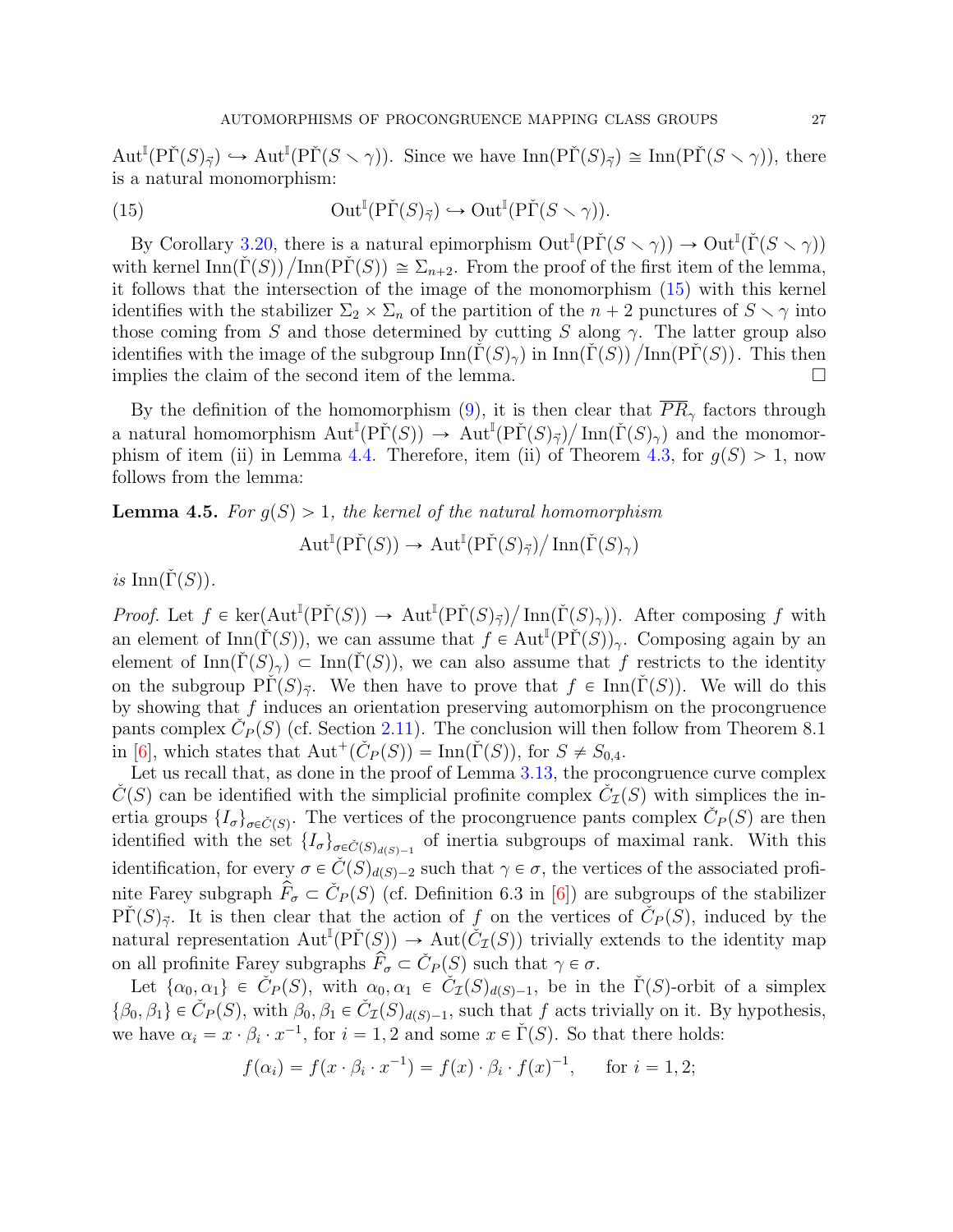and we have  $\{f(\alpha_0), f(\alpha_1)\} = \text{inn } f(x)(\{\beta_0, \beta_1\}) \in \check{C}_P(S)$ .

Since, for  $g(S) > 1$ , every  $\sigma' \in \check{C}(S)_{d(S)-2}$  contains at least a nonseparating profinite simple closed curve, it follows that every  $\sigma' \in \check{C}(S)_{d(S)-2}$  is in the  $\check{\Gamma}(S)$ -orbit of a simplex  $\sigma \in \check{C}(S)_{d(S)-2}$ , such that  $\gamma \in \sigma$ . Therefore, every profinite Farey subgraph  $\hat{F}_{\sigma'} \subset \check{C}_P(S)$  is in the  $\check{\Gamma}(S)$ -orbit of a profinite Farey subgraph  $\hat{F}_{\sigma} \subset \check{C}_P(S)$  on which f acts by the identity map. By the above remark, this implies that f acts on  $\hat{F}_{\sigma}$  by the map inn  $f(x)$ , for some  $x \in \check{\Gamma}(S)$ . Hence, we have  $f \in \text{Aut}^+(\check{C}_P(S)) = \text{Inn}(\check{\Gamma}(S))$ , which concludes the proof.  $\square$ 

(ii) The case  $g(S) = 1$ : The first step is the following lemma:

<span id="page-27-1"></span>**Lemma 4.6.** For  $g(S) \geq 1$ ,  $n(S) \geq 2$ ,  $\gamma$  a nonseparating simple closed curve and  $\delta$  a simple closed curve bounding a 2-punctured closed disc  $D_{\delta}$  on S, there is a natural monomorphism:

$$
(R_{\gamma}, R_{D_{\delta}}): \ \operatorname{Out}^{\mathbb{I}}(\check{\Gamma}(S)) \hookrightarrow \operatorname{Out}^{\mathbb{I}}(\check{\Gamma}(S \smallsetminus \gamma)) \times \operatorname{Out}^{\mathbb{I}}(\check{\Gamma}(S \smallsetminus D_{\delta})).
$$

*Proof.* Let us denote by  $\overline{PR}_{D_{\delta}}$ :  $Aut^{\mathbb{I}}(P\check{\Gamma}(S)) \rightarrow Out^{\mathbb{I}}(\check{\Gamma}(S \setminus D_{\delta}))$  the homomorphism obtained composing  $PR_{D_{\delta}}$  with the natural homomorphism  $\text{Aut}^{\mathbb{I}}(\tilde{P}\tilde{\Gamma}(S)) \to \text{Out}^{\mathbb{I}}(\tilde{\Gamma}(S)).$ We then have to prove that the kernel of the natural homomorphism

$$
(\overline{PR}_{\gamma}, \overline{PR}_{D_{\delta}}): \ \operatorname{Aut}^{\mathbb{I}}(\mathrm{P}\check{\Gamma}(S)) \to \operatorname{Out}^{\mathbb{I}}(\check{\Gamma}(S \smallsetminus \gamma)) \times \operatorname{Out}^{\mathbb{I}}(\check{\Gamma}(S \smallsetminus D_{\delta}))
$$

is Inn( $\check{\Gamma}(S)$ ). As usual, we identify the codomain of  $(\overline{PR}_{\gamma}, \overline{PR}_{D_{\delta}})$  with the group:

$$
(\operatorname{Aut}^\mathbb{I}({\mathrm{P}\check\Gamma}(S\smallsetminus\gamma))/\operatorname{Inn}({\check\Gamma}(S\smallsetminus\gamma)))\times (\operatorname{Aut}^\mathbb{I}({\mathrm{P}\check\Gamma}(S\smallsetminus D_\delta))/\operatorname{Inn}({\check\Gamma}(S\smallsetminus D_\delta))).
$$

The proof of the following lemma is essentially the same of that of Lemma [4.4](#page-25-0) and thus we omit it:

<span id="page-27-0"></span>**Lemma 4.7.** For  $d(S) > 1$ ,  $g(S) \geq 0$ ,  $n(S) \geq 2$  and  $\delta$  a simple closed curve bounding a 2-punctured closed disc  $D_{\delta}$  on S,  $\text{Inn}(\check{\Gamma}(S)_{\delta})$  is a normal subgroup of  $\text{Aut}^{\mathbb{I}}(\check{\Gamma}(S)_{\delta})$  and the natural homomorphism L

$$
\operatorname{Aut}^{\mathbb{I}}(\operatorname{P\check{\Gamma}}(S)_{\delta})/\operatorname{Inn}(\check{\Gamma}(S)_{\delta}) \to \operatorname{Aut}^{\mathbb{I}}(\operatorname{P\check{\Gamma}}(S \smallsetminus D_{\delta}))/\operatorname{Inn}(\check{\Gamma}(S \smallsetminus D_{\delta}))
$$

is injective.

By Lemma [4.4](#page-25-0) and Lemma [4.7,](#page-27-0) Lemma [4.6](#page-27-1) now follows from:

**Lemma 4.8.** For  $g(S) \geq 1$  and  $n(S) \geq 2$ , the kernel of the natural homomorphism

$$
\operatorname{Aut}^\mathbb{I}(\mathrm{P}\check{\Gamma}(S)) \to (\operatorname{Aut}^\mathbb{I}(\mathrm{P}\check{\Gamma}(S)_{\vec{\gamma}})/\operatorname{Inn}(\check{\Gamma}(S)_{\gamma})) \times (\operatorname{Aut}^\mathbb{I}(\mathrm{P}\check{\Gamma}(S)_{\delta})/\operatorname{Inn}(\check{\Gamma}(S)_{\delta}))
$$

is Inn( $\check{\Gamma}(S)$ ).

Proof. The proof is similar to that of Lemma [4.5.](#page-26-1) We only need to observe that, for  $g(S) \geq 1$  and  $n(S) \geq 2$ , every simplex  $\sigma \in C(S)_{d(S)-2}$  contains at least either a nonseparating profinite simple closed curve or a profinite simple closed curve of the topological type bounding a 2-punctured closed disc on S. Then, the same argument of the proof of Lemma [4.5](#page-26-1) implies the conclusion of the lemma.  $\Box$ 

 $\Box$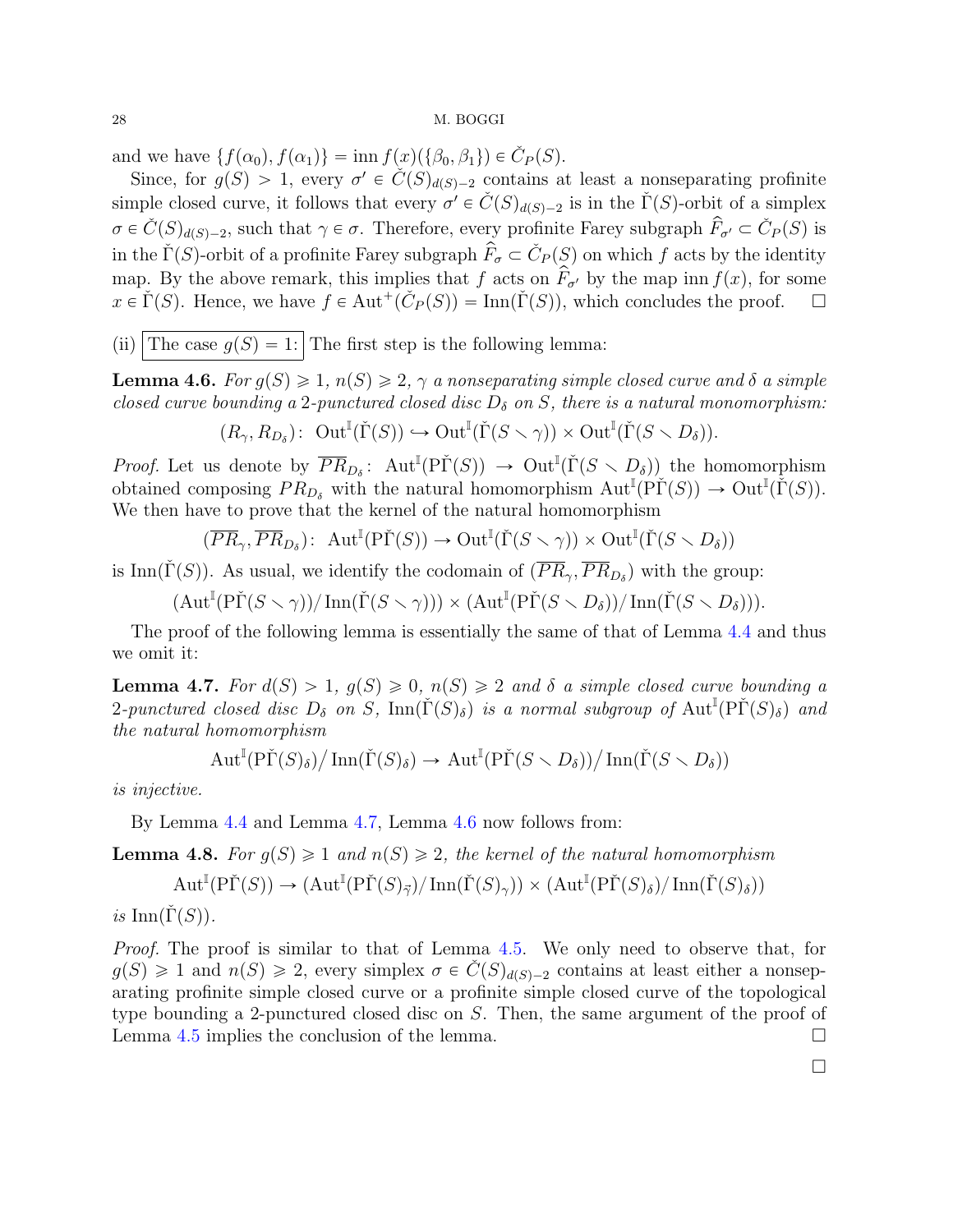<span id="page-28-2"></span>The proof of the case  $g(S) = 1$  of item (ii) is now by induction on  $n(S) \geq 2$ . For  $n(S) = 2$ , by (i) of Proposition [3.9,](#page-15-1) we have  $\text{Out}^{\mathbb{I}}(\hat{\Gamma}(S)) \cong \text{Out}^{\mathbb{I}}(\widehat{\Gamma}(S)) \cong \widehat{\text{GT}}$ . This isomorphism is induced by the natural homomorphism  $\text{Aut}^{\mathbb{I}}(P\hat{\Gamma}(S)) \to \text{Aut}^{\mathbb{I}}(P\hat{\Gamma}(S_{0,5})/\text{Inn}(\hat{\Gamma}(S_{0,5})) \cong \widehat{\text{GT}}$ . Under the series of isomorphisms:

$$
\operatorname{Out}^\mathbb{I}(\widehat\Gamma(S))\cong\operatorname{Out}^\mathbb{I}({\mathrm{P}\widehat\Gamma}(S))\cong\operatorname{Aut}^\mathbb{I}({\mathrm{P}\widehat\Gamma}(S_{0,5})/\operatorname{Inn}(\widehat\Gamma(S_{0,5}))\cong\operatorname{Out}^\mathbb{I}(\widehat\Gamma(S_{0,5}))
$$

thus induced, the natural homomorphism  $\mathrm{Out}^\mathbb{I}(\widehat\Gamma(S))\to \mathrm{Out}^\mathbb{I}(\widehat\Gamma(S\smallsetminus\gamma))$  corresponds to the natural homomorphism  $R_{D_{\delta}}$ :  $\mathrm{Out}^{\mathbb{I}}(\widehat{\Gamma}(S_{0,5})) \hookrightarrow \mathrm{Out}^{\mathbb{I}}(\widehat{\Gamma}(S_{0,5} \setminus D_{\delta})),$  where  $\delta$  is the image of the nonseparating simple closed curve  $\gamma$  by the quotient map  $S \to S/\iota = S_0$ , where  $\iota$  is the elliptic involution which swaps the two punctures of  $S$ . From item (i) of Theorem [4.3,](#page-24-0) it then follows that both homomorphisms are injective.

Let us now assume that the case  $g(S) = 1$  of item (ii) of Theorem [4.3](#page-24-0) holds for  $n(S) =$  $h - 1 \geq 2$  and let us prove it for  $n(S) = h$ . For  $\gamma$  a nonseparating simple closed curve on S and  $\delta$  a simple closed curve bounding a 2-punctured closed disc  $D_{\delta}$  on S, disjoint from  $\gamma$ , there is then a commutative diagram:

$$
\begin{array}{ccccc}\n& & \text{Out}^{\mathbb{I}}(\widehat{\Gamma}(S \smallsetminus \gamma)) & & & \\
& & \downarrow^{R_{D_{\delta}}} & & \\
& & & \downarrow^{R_{D_{\delta}}} & \\
& & & \text{Out}^{\mathbb{I}}(\widehat{\Gamma}(S \smallsetminus ( \gamma \cup D_{\delta}))). & \\
& & & \downarrow^{R_{D_{\delta}}} & \\
& & & \downarrow^{R_{D_{\delta}}} & \\
& & & & \downarrow^{R_{\gamma}} & \\
& & & & \downarrow^{R_{\gamma}} & \\
& & & & \downarrow^{R_{\gamma}} & \\
& & & & \downarrow^{R_{\gamma}} & \\
& & & & & \downarrow^{R_{\gamma}} & \\
& & & & & \downarrow^{R_{\gamma}} & \\
& & & & & \downarrow^{R_{\gamma}} & \\
& & & & & & \downarrow^{R_{\gamma}} & \\
& & & & & & \downarrow^{R_{\gamma}} & \\
& & & & & & \downarrow^{R_{\gamma}} & \\
& & & & & & \downarrow^{R_{\gamma}} & \\
& & & & & & \downarrow^{R_{\gamma}} & \\
& & & & & & \downarrow^{R_{\gamma}} & \\
& & & & & & \downarrow^{R_{\gamma}} & \\
& & & & & & & \downarrow^{R_{\gamma}} & \\
& & & & & & & \downarrow^{R_{\gamma}} & \\
& & & & & & & \downarrow^{R_{\gamma}} & \\
& & & & & & & \downarrow^{R_{\gamma}} & \\
& & & & & & & \downarrow^{R_{\gamma}} & \\
& & & & & & & \downarrow^{R_{\gamma}} & \\
& & & & & & & \downarrow^{R_{\gamma}} & \\
& & & & & & & & \downarrow^{R_{\gamma}} & \\
& & & & & & & & \downarrow^{R_{\gamma}} & \\
& & & & & & & & \downarrow^{R_{\gamma}} & \\
& & & & & & & & \downarrow^{R_{\gamma}} & \\
& & & & & & & & \downarrow^{R_{\gamma}} & \\
& & & & & & & & \downarrow^{R_{\gamma}} & \\
& & & & & & & & \downarrow^{R_{\gamma}} & \\
& & & & & & & & \downarrow^{R_{\gamma}} & \\
& & & & & & & & \downarrow^{R_{\gamma}} & \\
& & & & & & & & \downarrow^{R_{\gamma}} & \\
& & & & & & & & \downarrow^{R_{\gamma}} & \\
& & & & & & & & \downarrow^{R_{\gamma}} & \\
& & & & & & & & \downarrow^{R_{\gamma}} & \\
& & & & & & & & \downarrow^{R_{\gamma
$$

By item (i) of Theorem [4.3](#page-24-0) and the induction hypothesis, we know that both right hand maps are injective. Together with the commutativity of the diagram, this implies that an element of  $\text{Out}^{\mathbb{I}}(\widehat{\Gamma}(S))$  in the kernel of one of the left hand maps is also in the kernel of the other. But, by Lemma [4.6,](#page-27-1) the direct product of the left hand maps

$$
(R_{\gamma}, R_{D_{\delta}}): \ \operatorname{Out}^{\mathbb{I}}(\widehat{\Gamma}(S)) \to \operatorname{Out}^{\mathbb{I}}(\widehat{\Gamma}(S \smallsetminus \gamma)) \times \operatorname{Out}^{\mathbb{I}}(\widehat{\Gamma}(S \smallsetminus D_{\delta})),
$$

is injective. Therefore, both left hand maps are injective, which completes the inductive step of the proof.  $\Box$ 

<span id="page-28-1"></span>4.2. Injective functorial homomorphisms. There is a third natural homomorphism between outer I-automorphism groups of procongruence mapping class groups which we need to consider. For S a hyperbolic surface and  $P \in S$ , there is an associated procongruence Birman short exact sequence (cf. Corollary 4.7 in [\[5\]](#page-51-2)):

<span id="page-28-0"></span>(16) 
$$
1 \to \hat{\pi}_1(S) \to \tilde{\text{PT}}(S \smallsetminus P) \to \tilde{\text{PT}}(S) \to 1,
$$

where a simple generator  $\gamma$  of  $\pi_1(S) \subset \hat{\pi}_1(S)$  is sent by the map  $\hat{\pi}_1(S) \to \tilde{\text{PI}}(S \setminus P)$  to the product  $\tau_{\gamma_1} \tau_{\gamma_2}^{-1}$ , where  $\gamma_1$  and  $\gamma_2$  bound on S an annulus containing the point P. Let us observe that the group  $\hat{\pi}_1(S) \to \tilde{\Gamma}(S \setminus P)$  is (topologically) normally generated by such an element  $\tau_{\gamma_1} \tau_{\gamma_2}^{-1}$ , for  $\gamma_1$  and  $\gamma_2$  of nonseparating type.

For  $S \neq S_{1,2}$  and  $g(S) \geq 1$ , by Proposition [3.17](#page-18-1) (or, better, its proof), we know that, modulo  $\text{Inn}(\check{\Gamma}(S \setminus P))$ , we can assume that an element of  $\text{Aut}^{\mathbb{I}}(\check{P}\check{\Gamma}(S \setminus P))$  preserve the marked topological type of an annulus on  $S \setminus P$  punctured by P and bounded by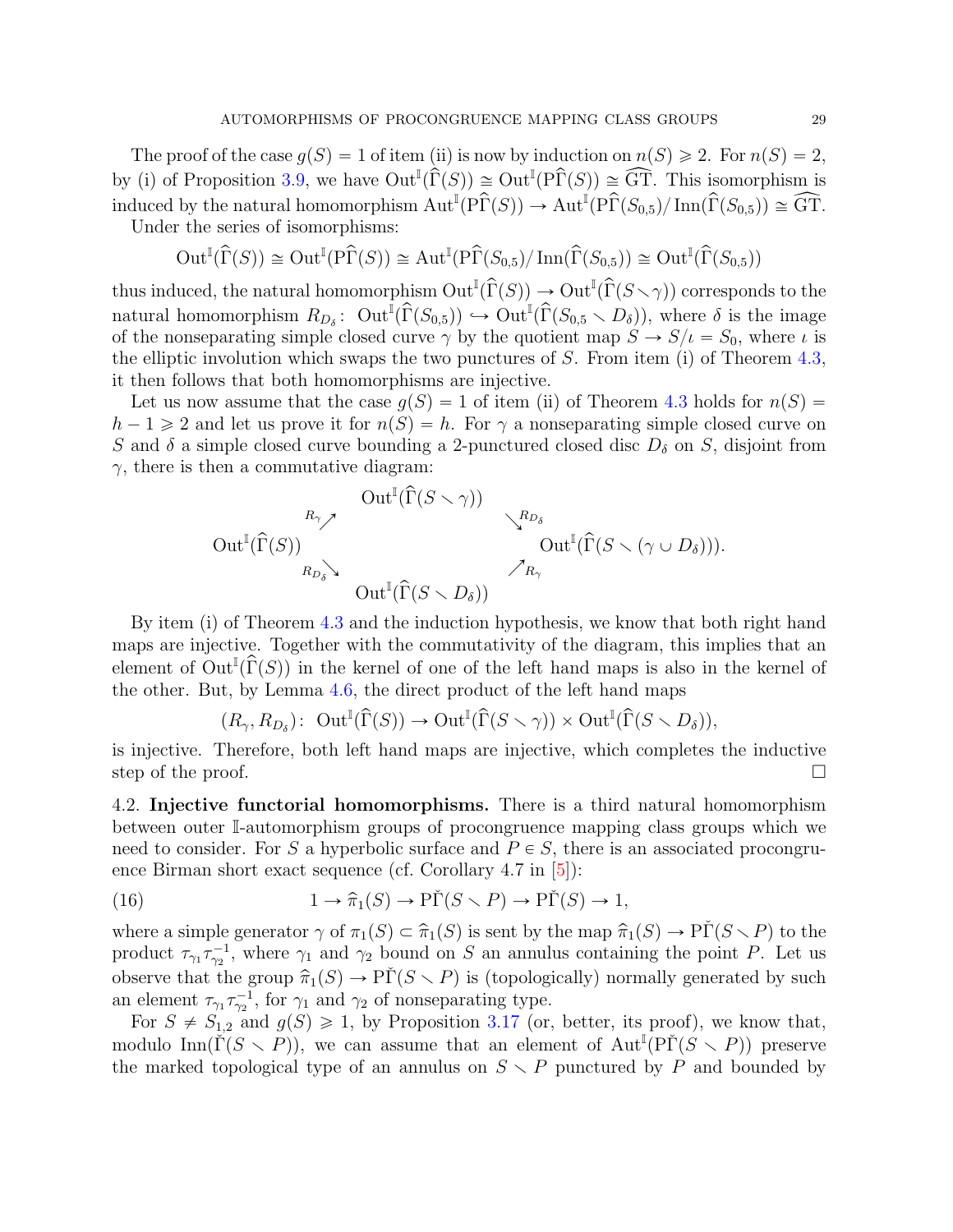<span id="page-29-2"></span>nonseparating curves. This implies that the image of  $\hat{\pi}_1(S)$  in P $\check{\Gamma}(S \setminus P)$  is preserved by the action of the group  $\text{Aut}^{\mathbb{I}}(P\check{\Gamma}(S\setminus P)),$  modulo  $\text{Inn}(\check{\Gamma}(S\setminus P)).$  The same claim is obvious for  $S = S_{1,2}$ . Therefore, for  $g(S) \geq 1$ , by Corollary [3.20,](#page-0-0) the procongruence Birman short exact sequence [\(16\)](#page-28-0) induces a homomorphism:

(17) 
$$
B_P: \quad \text{Out}^{\mathbb{I}}(\check{\Gamma}(S \setminus P)) \to \text{Out}^{\mathbb{I}}(\check{\Gamma}(S)).
$$

In conclusion, we have constructed three types of natural homomorphisms between outer I-automorphism groups of procongruence mapping class groups:

- <span id="page-29-1"></span>(i) For  $g(S) > 0$ , a homomorphism  $R_\gamma$ :  $\text{Out}^{\mathbb{I}}(\check{\Gamma}(S)) \to \text{Out}^{\mathbb{I}}(\check{\Gamma}(S \setminus \gamma)).$
- (ii) For  $n(S) > 1$ , a homomorphism  $R_{D_{\delta}}$ :  $\mathrm{Out}^{\mathbb{I}}(\check{\Gamma}(S)) \to \mathrm{Out}^{\mathbb{I}}(\check{\Gamma}(S \setminus D_{\delta})).$
- (iii) For  $g(S) \geq 1$ , a homomorphism  $B_P$ :  $Out^{\mathbb{I}}(\check{\Gamma}(S \setminus P)) \to Out^{\mathbb{I}}(\check{\Gamma}(S)).$

Let S and S' be surfaces such that  $g(S) \ge g(S')$  and  $\chi(S) \le \chi(S') < 0$ . Cutting S along  $g(S) - g(S')$  nonseparating simple closed curves and then filling in  $\chi(S') - \chi(S)$  punctures, we obtain a surface homeomorphic to S'. Composing  $g(S) - g(S')$  maps of type (i) with  $\chi(S') - \chi(S)$  maps of type (ii), if  $n(S') > 0$ , or  $\chi(S') - \chi(S) - 1$  maps of type (ii) and a map of type (iii), if  $n(S') = 0$ , we obtain a homomorphism:

(18) 
$$
\mu_{S,S'}\colon \operatorname{Out}^{\mathbb{I}}(\check{\Gamma}(S)) \to \operatorname{Out}^{\mathbb{I}}(\check{\Gamma}(S')).
$$

It is not difficult to check that changing the order of the compositions between the maps of the various types gives the same homomorphism and so also that the collection of natural homomorphisms  $\{\mu_{S,S'}\}$  thus obtained is functorial in the sense that, given surfaces S, S' and S'' such that  $g(S) \geq g(S') \geq g(S'')$  and  $\chi(S) \leq \chi(S') \leq \chi(S'') < 0$ , there holds  $\mu_{S,S''} = \mu_{S',S''} \circ \mu_{S,S'}$ . By Theorem [4.3,](#page-24-0) Corollary [3.15](#page-18-2) and the above discussion, we have:

<span id="page-29-0"></span>**Theorem 4.9.** Let S and S' be surfaces such that  $g(S) \ge g(S')$  and  $\chi(S) \le \chi(S') < -1$ . Then, there is a natural and functorial monomorphism:

$$
\mu_{S,S'}\colon \operatorname{Out}^{\mathbb{I}_0}(\check\Gamma(S))\hookrightarrow \operatorname{Out}^{\mathbb{I}_0}(\check\Gamma(S')).
$$

Proof. We only need to show that:

- For  $g(S) > 1$ , the homomorphism  $R_{D_{\delta}}$ :  $Out^{\mathbb{I}}(\check{\Gamma}(S)) \to Out^{\mathbb{I}}(\check{\Gamma}(S \setminus D_{\delta}))$  is injective.
- For  $g(S) \geq 1$ , the homomorphism  $B_P$ :  $\text{Out}^{\mathbb{I}}(\check{\Gamma}(S \setminus P)) \to \text{Out}^{\mathbb{I}}(\check{\Gamma}(S))$  is injective.

For both  $R_{D_{\delta}}$  and  $B_P$ , we can find a homomorphism  $\mu_{S',S''}$ :  $\mathrm{Out}^{\mathbb{I}}(\check{\Gamma}(S')) \to \mathrm{Out}^{\mathbb{I}}(\check{\Gamma}(S''))$ which factors through it and which, by Theorem [4.3,](#page-24-0) is injective. Both claims then follow.

 $\Box$ 

## 5. PROCONGRUENCE GROTHENDIECK-TEICHMÜLLER THEORY

5.1. The automorphism group of the procongruence Grothendieck-Teichmüller tower. In the landmark paper [\[9\]](#page-51-4), Drinfeld, following Grothendieck's Esquisse d'un Pro*gramme* [\[12\]](#page-51-3), speculated that the profinite Grothendieck-Teichmüller group, which is defined taking into account only the first two levels of the genus 0 stage of the profinite Grothendieck-Teichmüller tower, naturally acts on the full tower and that, moreover, this action induces an isomorphism: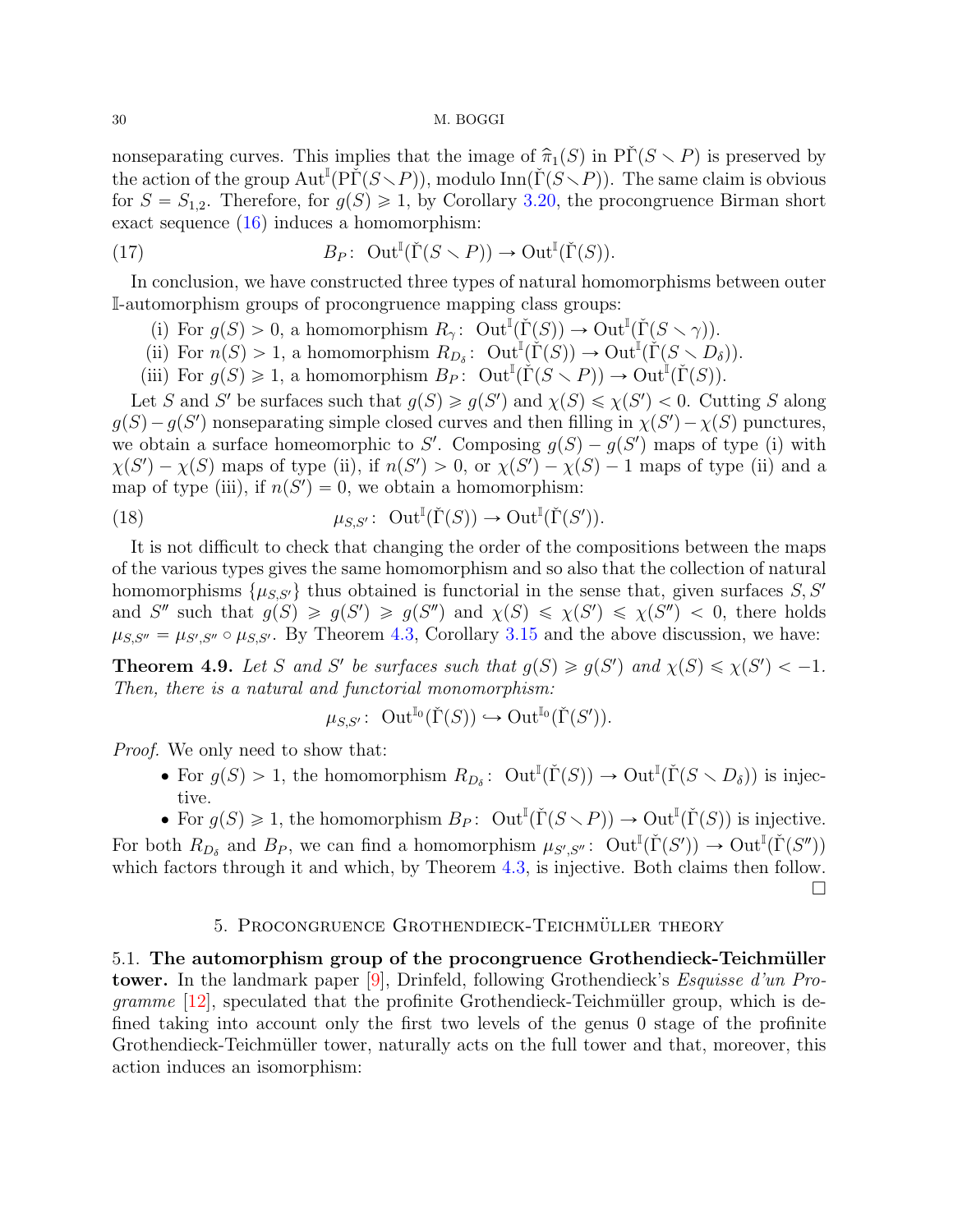<span id="page-30-2"></span>**Conjecture 5.1** (Drinfeld-Grothendieck).  $\widehat{GT} \cong Aut(\hat{\mathfrak{T}}^{out})$ .

Combining Conjecture  $5.1$  with Conjecture  $2.10$  yields the Grothendieck-Teichmüller conjecture:

<span id="page-30-3"></span>Conjecture 5.2.  $\widehat{\text{GT}} \cong G_{\mathbb{Q}}$ .

In this section, we will prove the procongruence version of Conjecture [5.1:](#page-30-2)

<span id="page-30-4"></span>**Theorem 5.3.** There is a natural isomorphism  $\widehat{GT} \cong Aut(\check{\mathfrak{T}}^{out})$ .

Of course, assuming the congruence subgroup property, the profinite and procongruence versions of the Drinfeld-Grothendieck conjecture are just equivalent. Even if this is still an open problem, the next result shows that, in any case, there are no additional restrictions coming from the profinite Grothendieck-Teichmüller tower:

<span id="page-30-1"></span>**Theorem 5.4.** There is a natural faithful representation  $\hat{\rho}_{\widehat{GT}}$ :  $\widehat{GT} \hookrightarrow \text{Aut}(\hat{\mathfrak{T}}^{out})$ . In particular, Conjecture [2.10](#page-10-0) implies Conjecture [5.2.](#page-30-3)

We will deduce Theorem [5.3](#page-30-4) and Theorem [5.4](#page-30-1) from somewhat stronger results. The first one is a procongruence analogue of a theorem by Ivanov (see the introduction):

<span id="page-30-0"></span>**Theorem 5.5.** Let  $S = S_{g,n}^k$  be a hyperbolic surface with  $d(S) > 1$ :

(i) There is a natural isomorphism:

$$
\operatorname{Out}^{\mathbb{I}_0}(\check{\Gamma}(\mathring{S})) \cong \widehat{\operatorname{GT}}.
$$

(ii) Let assume that either  $q \neq 1$  or  $n + k \neq 2$ . Then, there is a natural isomorphism:

$$
\operatorname{Out}^{\mathbb{I}_0}(\mathrm{P}\check{\Gamma}(S)) \cong \Sigma_{n+k} \times \widehat{\operatorname{GT}}.
$$

(iii) For  $S = S_g^k$ , there is a natural isomorphism:

$$
\operatorname{Out}^{\mathbb{I}}(\check{\Gamma}(S, \partial S)) \cong \widehat{\operatorname{GT}}.
$$

(iv) For  $S = S_g^k$  and  $S \neq S_1^2$ , there is a natural isomorphism:

$$
\operatorname{Out}^{\mathbb{I}}(\mathrm{P}\check{\Gamma}(S,\partial S)) \cong \Sigma_k \times \widehat{\operatorname{GT}}.
$$

Remark 5.6. In the above as in the next statements, "natural" means that the isomorphisms are compatible with the homomorphisms  $\mu_{S,S'}$  introduced in Section [4.2.](#page-28-1)

<span id="page-30-6"></span>5.2. Proof that (i) $\Rightarrow$ (ii) and (iii) $\Rightarrow$ (iv) in Theorem [5.5.](#page-30-0) Since PΓ(S)  $\cong$  PΓ(S), for the proof of (ii), it is not restrictive to assume  $\partial S = \emptyset$ . By Corollary [3.20,](#page-0-0) Theorem [3.12](#page-16-1) and Corollary [3.15,](#page-18-2) for  $S \neq S_{1,2}$ , there is a split short exact sequence:

<span id="page-30-5"></span>(19) 
$$
1 \to \Sigma_n \to \mathrm{Out}^{\mathbb{I}_0}(\mathrm{P}\check{\Gamma}(S)) \to \mathrm{Out}^{\mathbb{I}_0}(\check{\Gamma}(S)) \to 1.
$$

For  $n = 2$ , this already implies that there is an isomorphism  $Out^{I_0}(P\check{\Gamma}(S)) \cong \Sigma_2 \times$ Out<sup>I<sub>0</sub></sup>( $\check{\Gamma}(S)$ ). For  $n \neq 2, 6$ , the symmetric group  $\Sigma_n$  is complete and the short exact sequence [\(19\)](#page-30-5) also splits as a direct product of groups  $\text{Out}^{\mathbb{I}_0}(\text{P}\check{\Gamma}(S)) \cong \Sigma_n \times \text{Out}^{\mathbb{I}_0}(\check{\Gamma}(S)).$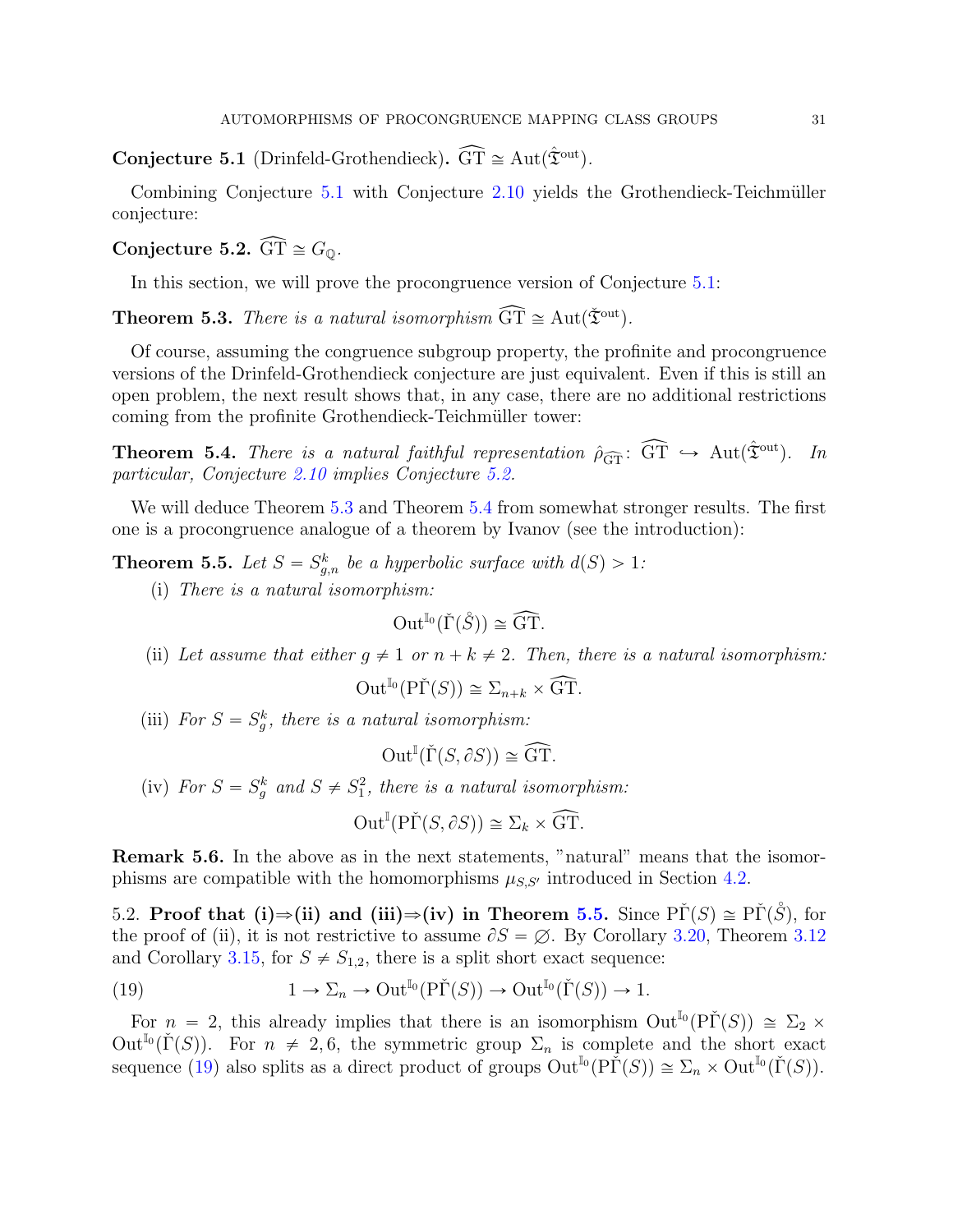For  $n = 6$ , we need to introduce the following construction. Let  $\delta$  be a separating simple closed curve bounding a genus 1 closed subsurface  $S_1^{\delta}$  of S containing  $\gamma$ , the composition  $PR_{\delta} \circ PR_{\gamma}$ : Aut<sup>I</sup> $(P\check{\Gamma}(S)) \to \text{Out}^{\mathbb{I}}(P\check{\Gamma}(S \setminus S_1^{\delta}))$  is then well defined, since we have  $S \setminus S_1^{\delta} =$  $(S \setminus \gamma) \setminus D_{\delta}$ , where  $D_{\delta} = S_1^{\delta} \setminus \gamma$ . It is easy to check that Inn(P $\check{\Gamma}(S)$ ) is contained in the kernel of this homomorphism. Thus, we get a homomorphism:

(20) 
$$
PR_{S_1^{\delta}}: \ \operatorname{Out}^{\mathbb{I}}(\mathrm{P}\check{\Gamma}(S)) \to \operatorname{Out}^{\mathbb{I}}(\mathrm{P}\check{\Gamma}(S \setminus S_1^{\delta})).
$$

Let then  $\sigma = \{\gamma_1, \ldots, \gamma_g\}$  be a set of disjoint nonseparating simple closed curves on S such that  $S \setminus \sigma$  is a connected genus 0 surface and let  $\sigma' = \{\delta_1, \ldots, \delta_g\}$  be a set of disjoint simple closed curves such that  $\delta_i$  bounds an unpunctured genus 1 subsurface  $S_i^{\delta_i}$ of S containing the curve  $\gamma_i$ , for  $i = 1, \ldots, g$ , and let  $S' := S \setminus \cup_{i=1}^g S_i^{\delta_i}$ . Composing g homomorphisms of type  $(20)$ , by Theorem [3.12,](#page-16-1) we get a natural homomorphism:

<span id="page-31-0"></span>
$$
\operatorname{Out}^{\mathbb{I}_0}(\mathrm{P}\check{\Gamma}(S)) \to \operatorname{Out}^{\mathbb{I}_0}(\mathrm{P}\check{\Gamma}(S')).
$$

There is then a commutative diagram with split exact rows:

$$
\begin{array}{ccccccc}\n1 & \rightarrow & \Sigma_{6} & \rightarrow & \text{Out}^{\mathbb{I}_{0}}(\tilde{\text{PI}}(S)) & \rightarrow & \text{Out}^{\mathbb{I}_{0}}(\check{\text{I}}(S)) & \rightarrow & 1 \\
 & \downarrow & & \downarrow & & \downarrow \\
1 & \rightarrow & \Sigma_{6+g} & \rightarrow & \text{Out}^{\mathbb{I}_{0}}(\tilde{\text{PI}}(S')) & \rightarrow & \text{Out}^{\mathbb{I}_{0}}(\check{\text{I}}(S')) & \rightarrow & 1,\n\end{array}
$$

where the middle map is the homomorphism constructed above and the right hand vertical map is  $\mu_{S,S'}$ .

By hypothesis,  $\mu_{S,S'}$  induces an isomorphism:

$$
\operatorname{Out}^{\mathbb{I}_0}(\check{\Gamma}(S)) \cong \operatorname{Out}^{\mathbb{I}_0}(\check{\Gamma}(S')) \cong \widehat{\operatorname{GT}}.
$$

Since, by the case  $n \neq 6$  of item (ii) proved above, there is a direct product decomposition  $\mathrm{Out}^{\mathbb{I}_{0}}(\mathrm{P}\check{\Gamma}(S')) \cong \Sigma_{6+g} \times \mathrm{Out}^{\mathbb{I}_{0}}(\check{\Gamma}(S'))$ , the action of  $\mathrm{Out}^{\mathbb{I}_{0}}(\check{\Gamma}(S')) \cong \mathrm{Out}^{\mathbb{I}_{0}}(\check{\Gamma}(S'))$  on  $\Sigma_{6}$ , induced by the splitting of the short exact sequence and restriction of inner automorphisms, is trivial. Therefore, we have a direct product decomposition also for  $n = 6$ .

Item (iii) of Theorem [5.5,](#page-30-0) item (iv) of Proposition [3.25](#page-22-0) and essentially the same argument used above for the implication (i)  $\Rightarrow$  (ii) imply item (iv) of Theorem [5.5.](#page-30-0)

5.3. The proof of Theorem [5.5.](#page-30-0) The proof of items (i) and (iii) of Theorem [5.5](#page-30-0) takes almost all the rest of this section. Let us outline briefly the strategy. The key lemma is the following. Let us recall that, by definition, the profinite Grothendieck-Teichmüller group comes with a natural character  $\chi_{\lambda} : \widehat{GT} \to \widehat{\mathbb{Z}}^*$  defined by the assignment  $(f, \lambda) \mapsto \lambda$ and such that its composition with the embedding  $G_{\mathbb{Q}} \subseteq \widehat{\text{GT}}$  is the standard cyclotomic character. We then have:

**Lemma 5.7.** (i) For a hyperbolic surface S with  $d(S) > 1$ , there is a natural representation  $\Psi$ <sub>(S, $\partial S$ )</sub>:  $\widehat{GT} \to \mathrm{Out}^{\mathbb{I}_0}(\check{\Gamma}(S, \partial S)).$ 

(ii) This outer representation restricts to an action by automorphisms on the normal *inertia group*  $\prod_{i=1}^{k} \tau_{\delta_i}^{\hat{\mathbb{Z}}}$  $\hat{\bar{z}}_{\delta_i}$  with the property that each procyclic subgroup  $\tau \hat{\bar{z}}_{\delta_i}$  $\frac{\mathbb{Z}}{\delta_i}$  is preserved and acted upon through the character  $\chi_{\lambda} \colon \widehat{GT} \to \widehat{\mathbb{Z}}^*$ , for  $i = 1, \ldots, k$ .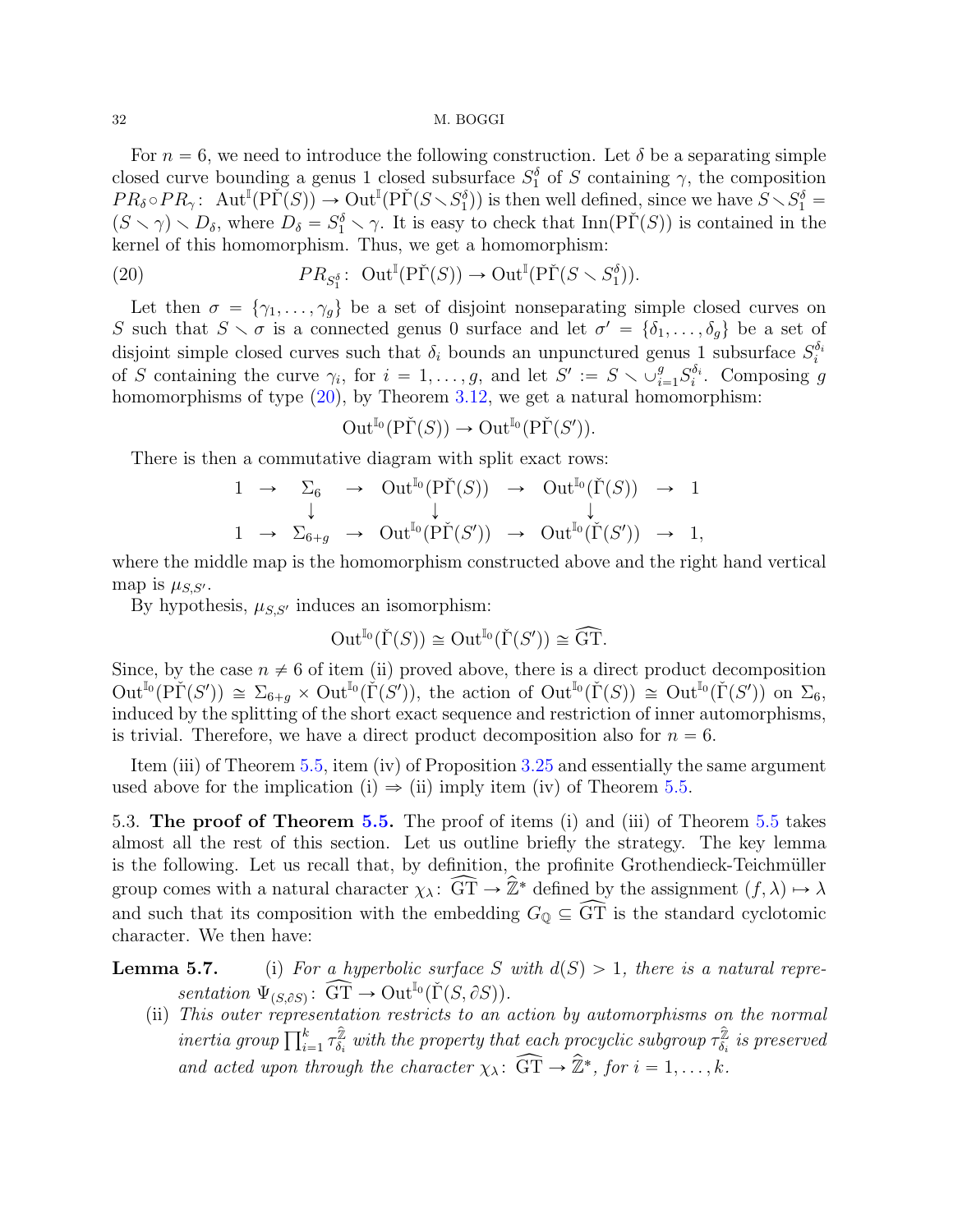<span id="page-32-1"></span>5.4. Item (i) of Lemma [5.7](#page-0-0) implies Theorem [5.5.](#page-30-0) By Section [5.2,](#page-30-6) it is enough to prove items (i) and (iii) of Theorem [5.5.](#page-30-0) For the proof of item (i), we can assume that  $S$ has empty boundary. By Theorem [4.9,](#page-29-0) for  $d(S) > 1$ , there is then a natural monomorphism

$$
\mu_{S,S_{0,5}}\colon \operatorname{Out}^{\mathbb{I}_0}({\check\Gamma}(S))\hookrightarrow \operatorname{Out}^{\mathbb{I}_0}({\check\Gamma}(S_{0,5}))=\widehat{\operatorname{GT}}.
$$

By (i) of Lemma [5.7,](#page-0-0) there is also a natural homomorphism  $\Psi_{(S,\varnothing)}$ :  $\widehat{GT} \to Out^{\mathbb{I}_0}(\check{\Gamma}(S)).$ We then get a series of homomorphisms:

$$
\widehat{\mathrm{GT}} \to \mathrm{Out}^{\mathbb{I}_0}(\check{\Gamma}(S)) \hookrightarrow \widehat{\mathrm{GT}},
$$

which proves that  $\mu_{S,S_{0,5}}$  is also surjective and so item (i) of Theorem [5.5.](#page-30-0)

In order to prove item (iii) of Theorem [5.5,](#page-30-0) let us observe that, by (i) of Lemma [3.21,](#page-0-0) Corollary [3.20](#page-0-0) and Proposition [3.25,](#page-22-0) the natural homomorphism

$$
\operatorname{Out}^\mathbb{I}({\check\Gamma}(S,{\partial S}))\to\operatorname{Out}^\mathbb{I}({\check\Gamma}(S))
$$

is injective. Moreover, for S compact, there is a natural isomorphism  $\check{\Gamma}(S) \cong \check{\Gamma}(\check{S})$ . Therefore, by Lemma [5.7,](#page-0-0) item (i) of Theorem [5.5](#page-30-0) and Corollary [3.15,](#page-18-2) there is a series of natural monomorphisms:

$$
\widehat{\mathrm{GT}} \hookrightarrow \mathrm{Out}^{\mathbb{I}}(\check{\Gamma}(S, \partial S)) \hookrightarrow \mathrm{Out}^{\mathbb{I}}(\check{\Gamma}(\mathring{S})) \cong \widehat{\mathrm{GT}},
$$

from which the conclusion follows.

5.5. The proof of Lemma [5.7](#page-0-0) and Theorem [5.4.](#page-30-1) In the following sections, we will first prove a version of Lemma [5.7](#page-0-0) for profinite hyperelliptic mapping class groups and thus, by the genus  $\leq 2$  congruence subgroup property, for procongruence mapping class groups in genus  $\leq 2$ . This will complete the proof of Lemma [5.7](#page-0-0) and thus of Theorem [5.5](#page-30-0) for the genus  $\leq 2$  case.

For higher genus, we will need to answer an old and difficult question in Grothendieck-Teichmüller theory, namely whether there exist natural  $\widehat{GT}$ -actions on profinite mapping class groups of genus  $\geq 3$ .

Let  $\mathrm{Aut}^{\mathbb{F}_0}(\mathrm{P}\widehat{\Gamma}(S))$  be the closed subgroup of  $\mathrm{Aut}(\mathrm{P}\widehat{\Gamma}(S))$  consisting of those elements which preserve the conjugacy class of a procyclic subgroup (topologically) generated by a Dehn twists about a nonseparating simple closed curve and by  $\text{Out}^{\mathbb{I}_0}(\tilde{\text{P}\Gamma}(S))$  its quotient by the subgroup of inner automorphisms. We will prove that:

<span id="page-32-0"></span>**Theorem 5.8.** For S a hyperbolic surface with  $d(S) > 1$ , there is a natural faithful representation:

$$
\hat{\rho}_{\widehat{\mathrm{GT}}} \colon \widehat{\mathrm{GT}} \hookrightarrow \mathrm{Out}^{\mathbb{I}_0}(\mathrm{P}\widehat{\Gamma}(S, \partial S)).
$$

This outer representation restricts to an action by automorphisms on the central inertia This outer repr $\prod_{i=1}^k \tau_{\delta_i}^{\hat{\mathbb{Z}}}$  $\hat{\hat{Z}}_{\delta_i}$  of P $\widehat{\Gamma}(S, \partial S)$  with the property that each procyclic subgroup  $\tau_{\delta_i}^{\widehat{\mathbb{Z}}}$  $\vec{\delta}_i$  is preserved and acted upon through the character  $\chi_{\lambda} \colon \widehat{GT} \to \widehat{\mathbb{Z}}^*$ , for  $i = 1, \ldots, k$ .

An immediate consequence of Theorem [5.8](#page-32-0) is Theorem [5.4.](#page-30-1) The proof of Lemma [5.7](#page-0-0) will instead be obtained as a corollary of Theorem [5.8](#page-32-0) (or better a corollary of its proof).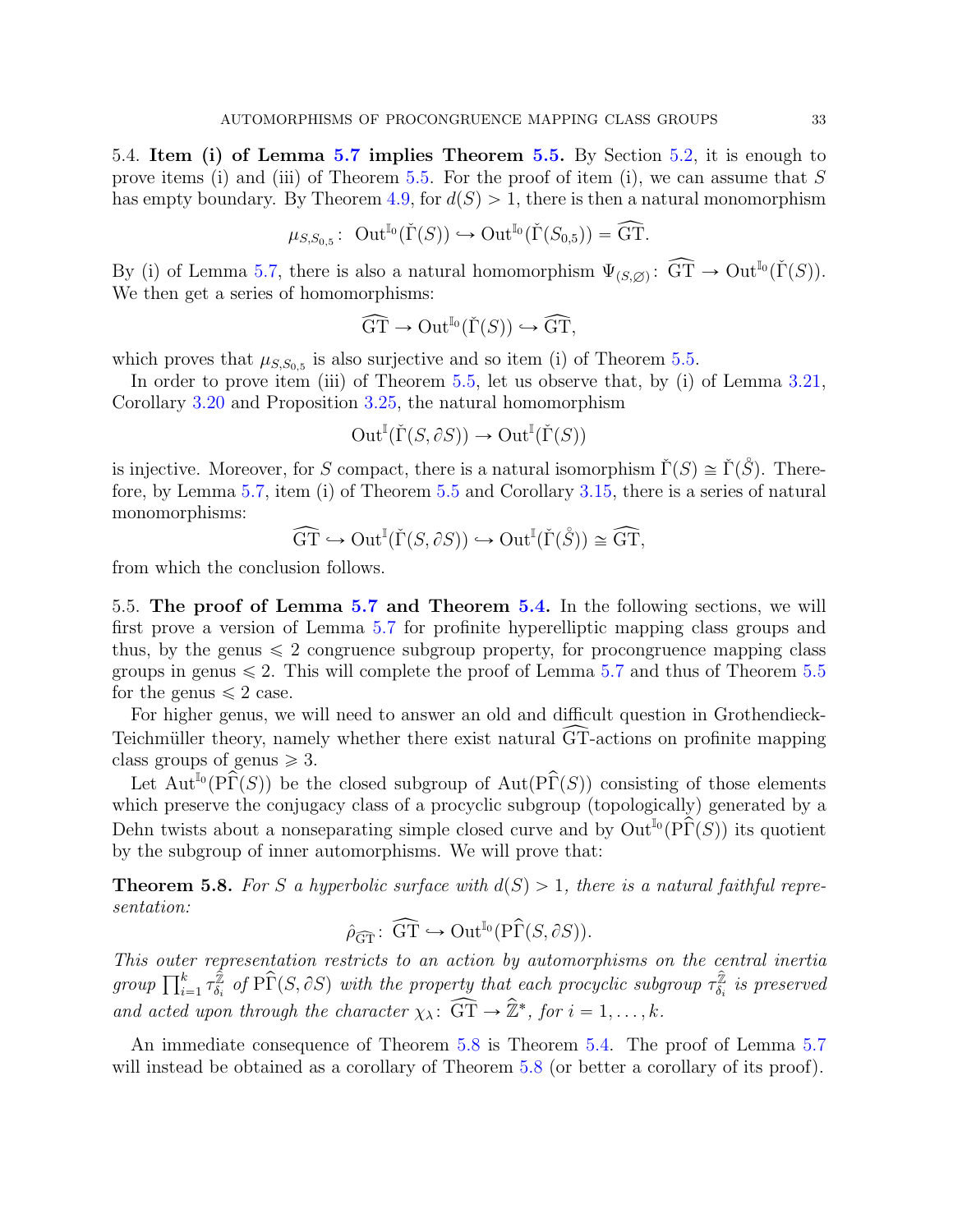<span id="page-33-0"></span>5.6. The procongruence hyperelliptic mapping class group. A hyperelliptic hyperbolic surface  $(S, v)$  is the datum of a hyperbolic surface S and a hyperelliptic involution  $v$ on S, that is to say, an involution such that the quotient surface  $S_v := S/\langle v \rangle$  has genus 0. The hyperelliptic mapping class group  $\Upsilon(S)$  is then defined to be the centralizer of v in the mapping class group  $\Gamma(S)$ . For P a finite subset of S and  $\overline{P}$  the same subset with a fixed order of its elements, we let  $\Gamma(S,\mathcal{P})$  be the mapping class group of the marked surface  $(S,\mathcal{P})$  and  $\Gamma(S,\vec{\mathcal{P}})$  be the kernel of the natural representation  $\Gamma(S,\mathcal{P}) \to \Sigma_{\mathcal{P}}$ . The hyperelliptic mapping class groups  $\Upsilon(S,\mathcal{P})$  and  $\Upsilon(S,\vec{\mathcal{P}})$  are, respectively, the inverse images of  $\Upsilon(S)$  by the epimorphisms  $\Gamma(S,\mathcal{P}) \to \Gamma(S)$  and  $\Gamma(S,\vec{\mathcal{P}}) \to \Gamma(S)$  (cf. Section 2 of [\[7\]](#page-51-16)).

The profinite hyperelliptic mapping class groups  $\hat{\Upsilon}(S,\mathcal{P})$  and  $\hat{\Upsilon}(S,\vec{\mathcal{P}})$  are then, respectively, the profinite completions of  $\Upsilon(S,\mathcal{P})$  and  $\Upsilon(S,\vec{\mathcal{P}})$ . The congruence topology on  $\Gamma(S,\mathcal{P}) \cong \Gamma(S \setminus \mathcal{P})$  induces a profinite topology on  $\Upsilon(S,\mathcal{P})$  and  $\Upsilon(S,\mathcal{P})$  via the embeddings  $\Upsilon(S,\mathcal{P}) \subseteq \Upsilon(S,\mathcal{P}) \subseteq \Gamma(S,\mathcal{P})$  also called the congruence topology. By Theorem 7.2 in [\[7\]](#page-51-16), this topology coincides with the full profinite topology. Hence, in the sequel, we will identify profinite and procongruence hyperelliptic mapping class groups.

5.7. The complex of symmetric profinite curves. A symmetric multicurve on a marked hyperelliptic surface  $(S, v, \mathcal{P})$  is a multicurve on  $S \setminus \mathcal{P}$  such that its image in S is fixed by the action of the hyperelliptic involution  $v$ . The *complex of symmetric curves*  $C(S, v, \mathcal{P})$  is the (abstract) simplicial complex whose simplices are the symmetric multicurves on  $(S, v, \mathcal{P})$  (cf. Definition 2.8 in [\[7\]](#page-51-16)). This is clearly a full subcomplex of the curve complex  $C(S \setminus \mathcal{P})$ . We then define the *complex of symmetric profinite curves*  $\hat{C}(S, v, \mathcal{P})$ on  $(S, v, \mathcal{P})$  to be the (abstract) simplicial profinite complex whose (profinite) set of ksimplices is the closure of  $C(S, v, \mathcal{P})_k$  inside  $\check{C}(S \setminus \mathcal{P})_k$  (cf. Definition 7.11 in [\[7\]](#page-51-16), where this complex is denoted by  $L(\Pi(S \setminus \mathcal{P}), v)$ .

Simplices of  $C(S, v, \mathcal{P})$  parameterize the multitwists of the hyperelliptic mapping class group  $\Upsilon(S,\mathcal{P})$  as well as its abelian subgroups generated by Dehn twists. In Section 7.7 of [\[7\]](#page-51-16), we showed that the simplices of  $\hat{C}(S, v, \mathcal{P})$  parameterize profinite multitwists in the profinite hyperelliptic mapping class group  $\hat{\Upsilon}(S,\mathcal{P})$ . In particular, for U an open subgroup of  $\hat{\Upsilon}(S,\mathcal{P})$  (which is then a closed subgroup of  $\check{\Gamma}(S \setminus \mathcal{P})$ ), the nontrivial inertia groups  $\hat{I}_{\sigma}(U)$  of U (cf. Definition [3.3\)](#page-0-0) are parameterized by  $\hat{C}(S, v, \mathcal{P})$ . The same arguments of the proofs of Proposition 7.2 and (ii) of Theorem 7.3 in [\[6\]](#page-51-9) then show that there is a natural continuous homomorphism  ${\rm Aut}^{\mathbb{I}}(U) \to {\rm Aut}(\widehat{\mathcal{C}}(S, v, \mathcal{P}))$  whose kernel identifies with the abelian group  $\text{Hom}(U, Z(U))$  and so is trivial for  $\mathcal{P} \neq \emptyset$ .

It is possible that the proof of Theorem 5.5 in [\[6\]](#page-51-9) extends to the hyperelliptic case. This would show, in particular, that the  $\mathbb{I}\text{-}$ automorphisms of U preserve the topological types of the inertia groups  $\hat{I}_{\sigma}(U)$ , for  $\sigma \in \hat{C}(S, v, \mathcal{P})$ . Since we will not need this result in the sequel, we instead give the following definition:

**Definition 5.9.** For H a closed subgroup of  $\hat{\Upsilon}(S, B)$ , we let Aut<sup>Itop</sup> $(H)$  be the closed subgroup of  $\text{Aut}^{\mathbb{I}}(H)$  consisting of those elements which preserve the topological type of the inertia groups of H. We then say that a subgroup K of H is  $\mathbb{I}_{top}$ -characteristic if it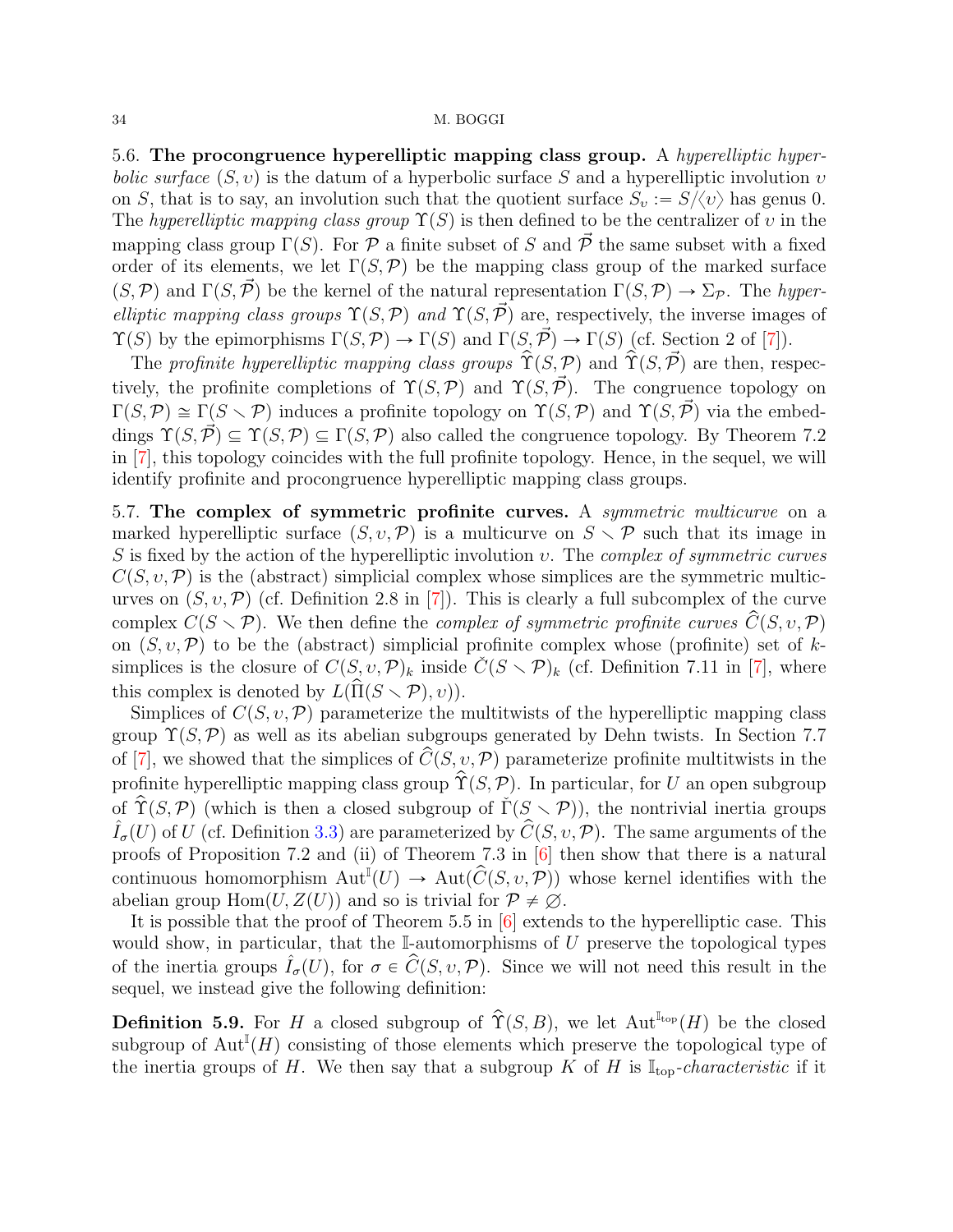<span id="page-34-1"></span>is preserved by Aut<sup>I<sub>top</sub></sup> $(H)$ . Note that Inn $(U) \leq A$ ut<sup>I<sub>top</sub></sup> $(U)$ , for U an open subgroup of  $\hat{\Upsilon}(S,\mathcal{P})$ , so that, in particular, an  $\mathbb{I}_{\text{top}}$ -characteristic subgroup of U is normal.

For the closed surface case, we have the following result:

<span id="page-34-0"></span>**Proposition 5.10.** For S a closed surface of genus  $g \ge 2$ , endowed with a hyperelliptic involution *i*, there is a natural isomorphism  $Out(\hat{T}(S)) \cong {\pm 1} \times Out^{\mathbb{I}}(\hat{T}(S))$  and a series of natural isomorphisms:

$$
\operatorname{Out}^{\mathbb{I}}({\hat \Upsilon}(S)) = \operatorname{Out}^{\mathbb{I}_0}({\hat \Upsilon}(S)) \cong \operatorname{Out}({\hat \Gamma}_{0, [2g+2]}) \cong \widehat{\operatorname{GT}}.
$$

In particular, we have  $\text{Aut}^{\mathbb{I}}(\hat{\Upsilon}(S)) = \text{Aut}^{\mathbb{I}_{\text{top}}}(\hat{\Upsilon}(S)).$ 

*Proof.* By Lemma 7.4 in [\[6\]](#page-51-9), there is an exact sequence:

$$
1 \to \text{Hom}(\hat{\Upsilon}(S), Z(\hat{\Upsilon}(S))) \to \text{Out}(\hat{\Upsilon}(S)) \to \text{Out}(\hat{\Upsilon}(S)/Z(\hat{\Upsilon}(S))),
$$

where the center  $Z(\hat{\Upsilon}(S))$  is generated by the hyperelliptic involution  $\iota$ . Since the abelianization of the hyperelliptic mapping class group  $\Upsilon(S)$  is a cyclic group of finite even order, we have that  $\text{Hom}(\hat{\Upsilon}(S), Z(\hat{\Upsilon}(S))) \cong \{\pm 1\}.$ 

As usual, it is easy to check that the image of  $\text{Hom}(\hat{\Upsilon}(S), Z(\hat{\Upsilon}(S)))$  in  $\text{Out}(\hat{\Upsilon}(S))$ has trivial intersection with the subgroups  $\mathrm{Out}^{\mathbb{I}}(\hat{\Upsilon}(S))$  and  $\mathrm{Out}^{\mathbb{I}_0}(\hat{\Upsilon}(S))$ . Since we have  $\hat{\Upsilon}(S)/Z(\hat{\Upsilon}(S)) = \hat{\Gamma}_{0,[2g+2]},$  by Lemma [3.13,](#page-16-0) the image of  $Out(\hat{\Upsilon}(S))$  in  $Out(\hat{\Upsilon}(S)/Z(\hat{\Upsilon}(S)))$ identifies with both  $\mathrm{Out}^{\mathbb{I}}(\hat{\Upsilon}(S))$  and  $\mathrm{Out}^{\mathbb{I}_0}(\hat{\Upsilon}(S))$ . The first isomorphism of Proposi-tion [5.10](#page-34-0) and the identity  $\text{Out}^{\mathbb{I}}(\hat{\Upsilon}(S)) = \text{Out}^{\mathbb{I}_{0}}(\hat{\Upsilon}(S))$  then follow.

Let  $(S^{\circ}, \iota)$  be the hyperelliptic surface with boundary obtained from the hyperelliptic surface  $(S, \iota)$  by replacing one of the Weierstrass points with a circle. The Birman-Hilden theorem states that there is a natural isomorphism  $Z_{\Gamma(S^{\circ},\partial S^{\circ})}(t) \cong B_{2q+1}$ , where  $B_{2q+1}$  is Artin braid group. Moreover, if z is the standard generator of the (cyclic) center of  $B_{2q+1}$ , this isomorphism induces an isomorphism  $\Upsilon(S) \cong B_{2g+1}/\langle z^2 \rangle$  (cf. Chapter 9 in [\[10\]](#page-51-13)).

In Appendix 4 of [\[19\]](#page-51-17), Ihara showed that there is an action of the profinite Grothendieck-Teichmüller group  $\widehat{GT}$  on the profinite completion  $\widehat{B}_n$  of the Artin braid group  $B_n$ , for all  $n \geq 3$ , which preserves the conjugacy class of the procyclic subgroups generated by the standard braids. The Birman-Hilden theorem then implies that there is a representation  $\widehat{\mathrm{GT}} \to \mathrm{Out}^{\mathbb{I}_0}(\widehat{\Upsilon}(S))$  compatible with the natural monomorphism  $\mathrm{Out}^{\mathbb{I}_0}(\widehat{\Upsilon}(S)) \hookrightarrow$  $Out(\hat{\Upsilon}(S)/Z(\hat{\Upsilon}(S)))$  and the isomorphism  $Out(\hat{\Upsilon}(S)/Z(\hat{\Upsilon}(S))) \cong \widehat{GT}$ . This yields the series of isomorphisms in the statement of the proposition. The last claim then follows from the isomorphism  $\text{Out}^{\mathbb{I}}(\hat{\Upsilon}(S)) \cong \text{Out}(\hat{\Gamma}_{0,[2g+2]})$  and Lemma [3.13.](#page-16-0)

5.8. Modular subgroups of the hyperelliptic mapping class group. The definition of hyperelliptic mapping class groups makes sense also when  $(S, v, \mathcal{P})$  is a marked discon-nected hyperelliptic surface (cf. sections 2.8 and 2.9 in [\[7\]](#page-51-16)). For instance, for  $\gamma$  a symmetric simple closed curve on  $(S, v, \mathcal{P})$ , the marked hyperelliptic surface  $(S \setminus \gamma, v, \mathcal{P})$  is a, possibly, disconnected marked hyperelliptic surface. The stabilizer  $\Upsilon(S,\mathcal{P})_{\gamma}$  for the action of the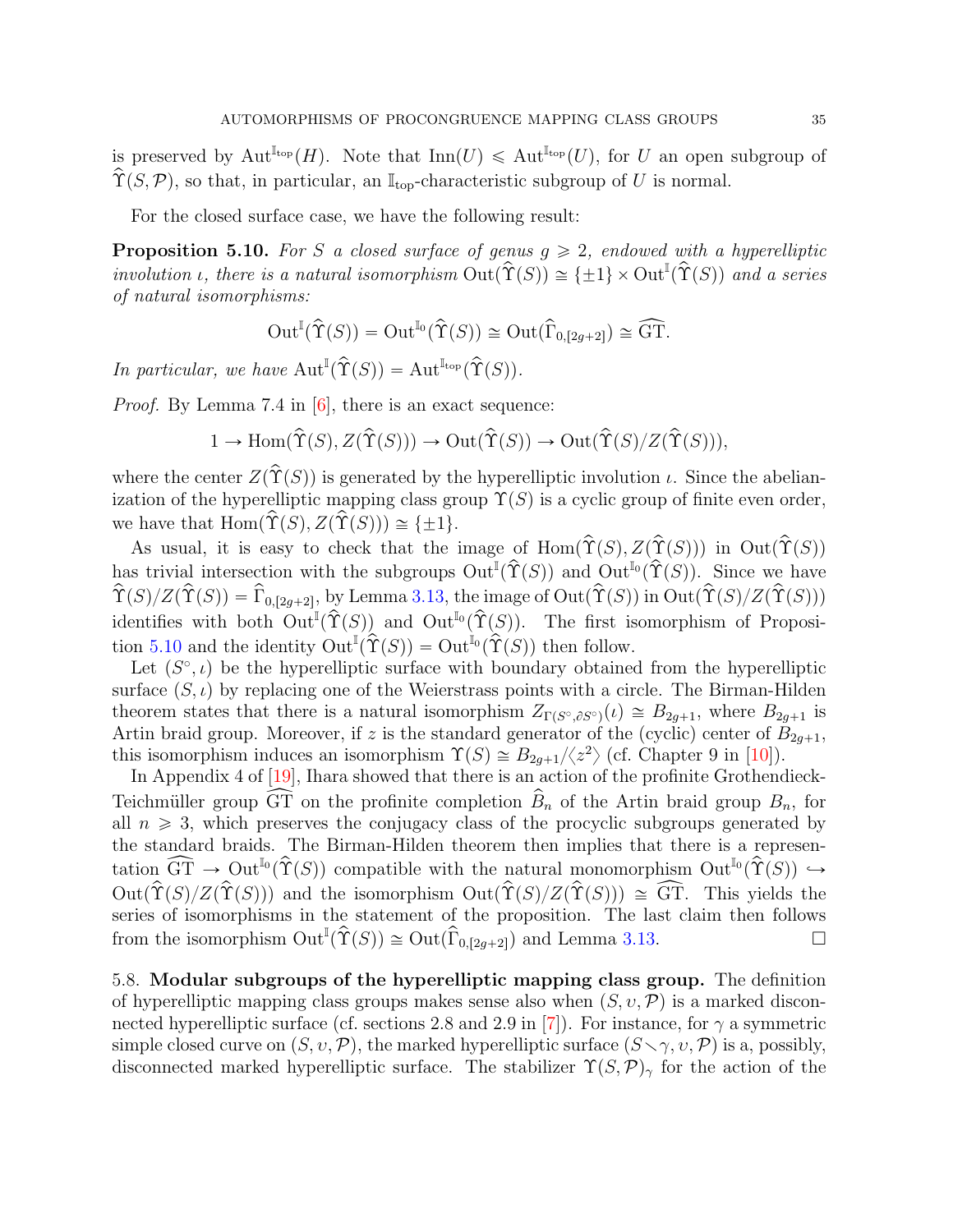<span id="page-35-1"></span>hyperelliptic mapping class group  $\Upsilon(S,\mathcal{P})$  on the set  $C(S, v, \mathcal{P})_0$  is described by the short exact sequence (cf. the short exact sequence  $(14)$  in  $[7]$ ):

$$
1 \to \tau_{\gamma}^{\mathbb{Z}} \to \Upsilon(S, \mathcal{P})_{\gamma} \to \Upsilon(S \setminus \gamma, \mathcal{P})_{\{Q_{+}, Q_{-}\}} \to 1,
$$

where we label by  $Q_+, Q_-$  the pair of punctures on  $S \setminus \gamma$  bounded by  $\gamma$  and we denote by  $\Upsilon(S \setminus \gamma, \mathcal{P})_{Q_+,Q_-}$  the stabilizer of this pair of punctures for the action of  $\Upsilon(S \setminus \gamma, \mathcal{P})$  on the set of all punctures of  $S \setminus \gamma$ . A similar short exact sequence then also describes the stabilizer  $\Upsilon(S,\mathcal{P})_{\gamma}$ .

In Section 7.6 of [\[7\]](#page-51-16), the above description of stabilizers is extended to profinite hyperelliptic mapping class group. More precisely, for  $\gamma$  a symmetric simple closed curve on  $(S, v, \mathcal{P})$ , which we now regard as an element of the profinite set  $\hat{C}(S, v, \mathcal{P})_0$ , the stabilizer  $\hat{\Upsilon}(S,\mathcal{P})_{\gamma}$  for the action of  $\hat{\Upsilon}(S,\mathcal{P})$  on  $C(S,\nu,\mathcal{P})_0$  is described by the short exact sequence (cf. Corollary  $7.8$  in [\[7\]](#page-51-16)):

$$
1 \to \tau_{\gamma}^{\hat{\mathbb{Z}}} \to \hat{\Upsilon}(S, \mathcal{P})_{\gamma} \to \hat{\Upsilon}(S \times \gamma, \mathcal{P})_{\{Q_{+}, Q_{-}\}} \to 1,
$$

where  $\hat{\Upsilon}(S,\mathcal{P})_{\gamma}$  and  $\hat{\Upsilon}(S \setminus \gamma,\mathcal{P})_{\{Q_+,Q_-\}}$  are naturally isomorphic to the profinite completions of the groups  $\Upsilon(S,\mathcal{P})_\gamma$  and  $\Upsilon(S \setminus \gamma,\mathcal{P})_{Q_+,Q_-}$ , respectively. Again, a similar description holds for the stabilizer  $\hat{\Upsilon}(S,\vec{\mathcal{P}})_{\gamma}$ .

For the applications in this paper, we are more interested in the case when  $\gamma$  is a nonseparating simple closed curve and the set of marked points  $P$  is ordered. Therefore, we will give a more precise description of the stabilizer in this case.

For S a closed surface and  $\gamma$  a nonseparating symmetric simple closed curve on  $(S, v, \mathcal{P}),$ let  $S_\gamma := S \setminus \gamma$ . The stabilizer  $\Upsilon(S,\vec{P})_{\vec{\gamma}}$  of the oriented simple closed curve  $\vec{\gamma}$  is then described by the short exact sequence:

$$
1 \to \tau_{\gamma}^{\mathbb{Z}} \to \Upsilon(S, \vec{\mathcal{P}})_{\vec{\gamma}} \to \Upsilon(S_{\gamma}, \vec{\mathcal{P}})_{\circ} \to 1,
$$

where  $\Upsilon(S_\gamma, \vec{\mathcal{P}})$  is the index 2 subgroup of  $\Upsilon(S_\gamma, \vec{\mathcal{P}})$  consisting of those elements which do not swap the punctures of  $S_\gamma$  labeled by  $Q_+$  and  $Q_-$ . This can also be described as the kernel of the natural representation  $\Upsilon(S_{\gamma}, \vec{\mathcal{P}}) \to \Sigma_{\{Q_+,Q_-\}}$ .

Let  $\overline{S}_{\gamma}$  be the surface obtained from  $S_{\gamma}$  by filling in the the punctures on  $S_{\gamma}$  labeled by  $Q_+$  and  $Q_-$  with two points (which we then also label by  $Q_+$  and  $Q_-$ ) and let  $N_\gamma$  be the normal subgroup of  $\Upsilon(S_\gamma,\mathcal{P})$  generated by the Dehn twists about symmetric separating simple closed curves on  $(S_{\gamma}, v, \mathcal{P})$  bounding a disc which contains no marked points and only the two punctures labeled by  $Q_+$  and  $Q_-$ . Then, the group  $\Upsilon(S_\gamma, \vec{\mathcal{P}})_{\circ}$  fits in the short exact sequence (cf. Theorem 3.1 in [\[7\]](#page-51-16)):

$$
1 \to N_\gamma \to \Upsilon(S_\gamma,\vec{\mathcal{P}})_\circ \to \Upsilon(\overline{S}_\gamma,\overline{\mathcal{P} \cup Q_+}) \to 1.
$$

From the above results, it follows:

<span id="page-35-0"></span>**Proposition 5.11.** Let  $(S, v, \mathcal{P})$  be a marked hyperelliptic hyperbolic surface and  $\gamma$  a symmetric nonseparating simple closed curve on  $(S, v, \mathcal{P})$ . With the above notations, we have: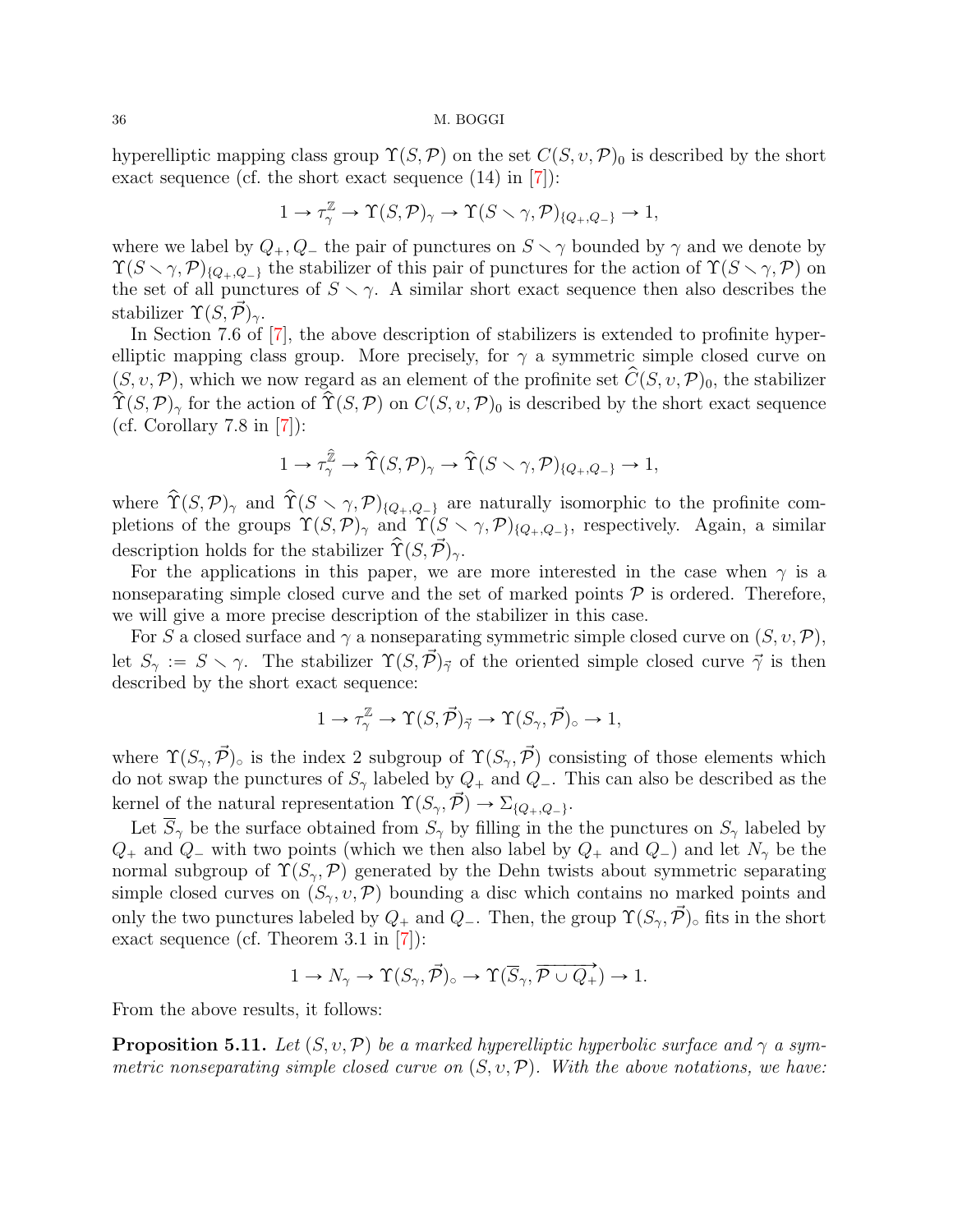<span id="page-36-1"></span>(i) The stabilizer  $\hat{\Upsilon}(S,\vec{\mathcal{P}})_{\gamma}$  for the action of  $\hat{\Upsilon}(S,\vec{\mathcal{P}})$  on the profinite set  $\hat{C}(S,\nu,\mathcal{P})_0$ is described by the two short exact sequences:

$$
1 \to \hat{\Upsilon}(S, \vec{\mathcal{P}})_{\vec{\gamma}} \to \hat{\Upsilon}(S, \vec{\mathcal{P}})_{\gamma} \stackrel{\epsilon}{\to} {\{\pm 1\}} \to 1
$$

and

$$
1 \to \tau_\gamma^{\widehat{\mathbb{Z}}} \to \widehat{\Upsilon}(S, \vec{\mathcal{P}})_{\vec{\gamma}} \to \widehat{\Upsilon}(S_\gamma, \vec{\mathcal{P}})_{\circ} \to 1,
$$

where  $\epsilon$  is the orientation character associated to the curve  $\gamma$  and  $\hat{\Upsilon}(S_{\gamma}, \vec{\mathcal{P}})_{\circ}$  is the kernel of the natural representation  $\hat{\Upsilon}(S_{\gamma}, \vec{\mathcal{P}}) \rightarrow \Sigma_{\{Q_+,Q_-\}}$ .

(ii) The profinite group  $\hat{\Upsilon}(S_{\gamma}, \vec{\mathcal{P}})_{\circ}$  fits in the short exact sequence:

$$
1 \to \overline{N}_{\gamma} \to \hat{\Upsilon}(S_{\gamma}, \vec{\mathcal{P}})_{\circ} \to \hat{\Upsilon}(\overline{S}_{\gamma}, \overrightarrow{\mathcal{P} \cup Q_{+}}) \to 1,
$$

where  $\overline{N}_{\gamma}$  is the closure of the group  $N_{\gamma}$  in the profinite group  $\hat{\Upsilon}(S_{\gamma},\mathcal{P})$ .

5.9. Extending  $\mathbb{I}_{\text{top}}$ -automorphisms of profinite pure hyperelliptic mapping class **groups.** It is clear that  $\hat{T}(S,\vec{\mathcal{P}})$  is an  $\mathbb{I}_{top}$ -characteristic subgroup of  $\hat{T}(S,\mathcal{P})$  so that there is a natural homomorphism  $\mathrm{Aut}^{\mathbb{I}_{\text{top}}}(\hat{\Upsilon}(S,\mathcal{P})) \to \mathrm{Aut}^{\mathbb{I}_{\text{top}}}(\hat{\Upsilon}(S,\vec{\mathcal{P}})).$  Since, by Theorem 7.13 in [\[7\]](#page-51-16), for  $\mathcal{P} \neq \emptyset$ , the centralizer of  $\hat{\Upsilon}(S,\vec{\mathcal{P}})$  in  $\hat{\Upsilon}(S,\mathcal{P})$  is trivial and, for  $\mathcal{P} = \emptyset$ , it is generated by the hyperelliptic involution  $v$ , the restriction of this homomorphism to Inn( $\hat{\Upsilon}(S,\mathcal{P})$ ) is injective. From Lemma 3.3 in [\[6\]](#page-51-9), it then follows that the homomorphism  $Aut^{\mathbb{I}_{\text{top}}}(\hat{\Upsilon}(S,\mathcal{P})) \to Aut^{\mathbb{I}_{\text{top}}}(\hat{\Upsilon}(S,\vec{\mathcal{P}}))$  is itself injective. We have:

<span id="page-36-0"></span>**Proposition 5.12.** Let  $(S, v, \mathcal{P})$  be a marked hyperelliptic surface of genus  $\geq 2$ .

- (i)  $\text{Inn}(\hat{\Upsilon}(S, \mathcal{P})) \triangleleft \text{Aut}^{\mathbb{I}_{\text{top}}}(\hat{\Upsilon}(S, \vec{\mathcal{P}})).$
- (ii) Restriction of automorphisms induces an isomorphism:

$$
\operatorname{Aut}^{\mathbb{I}_{\operatorname{top}}}(\widehat{\Upsilon}(S,\mathcal{P})) \cong \operatorname{Aut}^{\mathbb{I}_{\operatorname{top}}}(\widehat{\Upsilon}(S,\vec{\mathcal{P}})).
$$

(iii) There is a natural short exact sequence:

$$
1 \to \Sigma_{\mathcal{P}} \to \mathrm{Out}^{\mathbb{I}_{\mathrm{top}}}(\hat{\Upsilon}(S, \vec{\mathcal{P}})) \to \mathrm{Out}^{\mathbb{I}_{\mathrm{top}}}(\hat{\Upsilon}(S, \mathcal{P})) \to 1,
$$

where  $\Sigma_{\mathcal{P}}$  is the symmetric group on the set of marked points  $\mathcal{P}$ .

Proof. The proof is essentially the same as that of Proposition [3.19](#page-19-0) and Corollary [3.20.](#page-0-0) Let Aut<sup>top</sup>( $\hat{C}(S, v, \mathcal{P})$ ) be the group of continuous automorphisms of  $\hat{C}(S, v, \mathcal{P})$  which preserve the topological type of simplices. There is then a natural continuous homomorphism  $Aut^{I_{\text{top}}}(\hat{\Upsilon}(S,\vec{\mathcal{P}})) \rightarrow Aut^{top}(\hat{C}(S,\nu,\mathcal{P}))$  and the first item of the proposition will follow from the lemma (cf. the proof of item (i) of Proposition [3.19\)](#page-19-0):

**Lemma 5.13.** There is a natural epimorphism Aut<sup>top</sup> $(\widehat{C}(S, v, \mathcal{P})) \to \Sigma_{\mathcal{P}}$  such that its composition with the homomorphism  $\hat{\Upsilon}(S,\mathcal{P}) \to \text{Aut}^{\text{top}}(\hat{C}(S,\nu,\mathcal{P}))$  is the natural epimorphism  $\hat{\Upsilon}(S,\mathcal{P}) \rightarrow \Sigma_{\mathcal{P}}$ .

*Proof.* The proof is the same as that of Proposition [3.17.](#page-18-1)

The proof of items (ii) and (iii) of the proposition now proceeds like the proof of the first item of Corollary [3.20.](#page-0-0)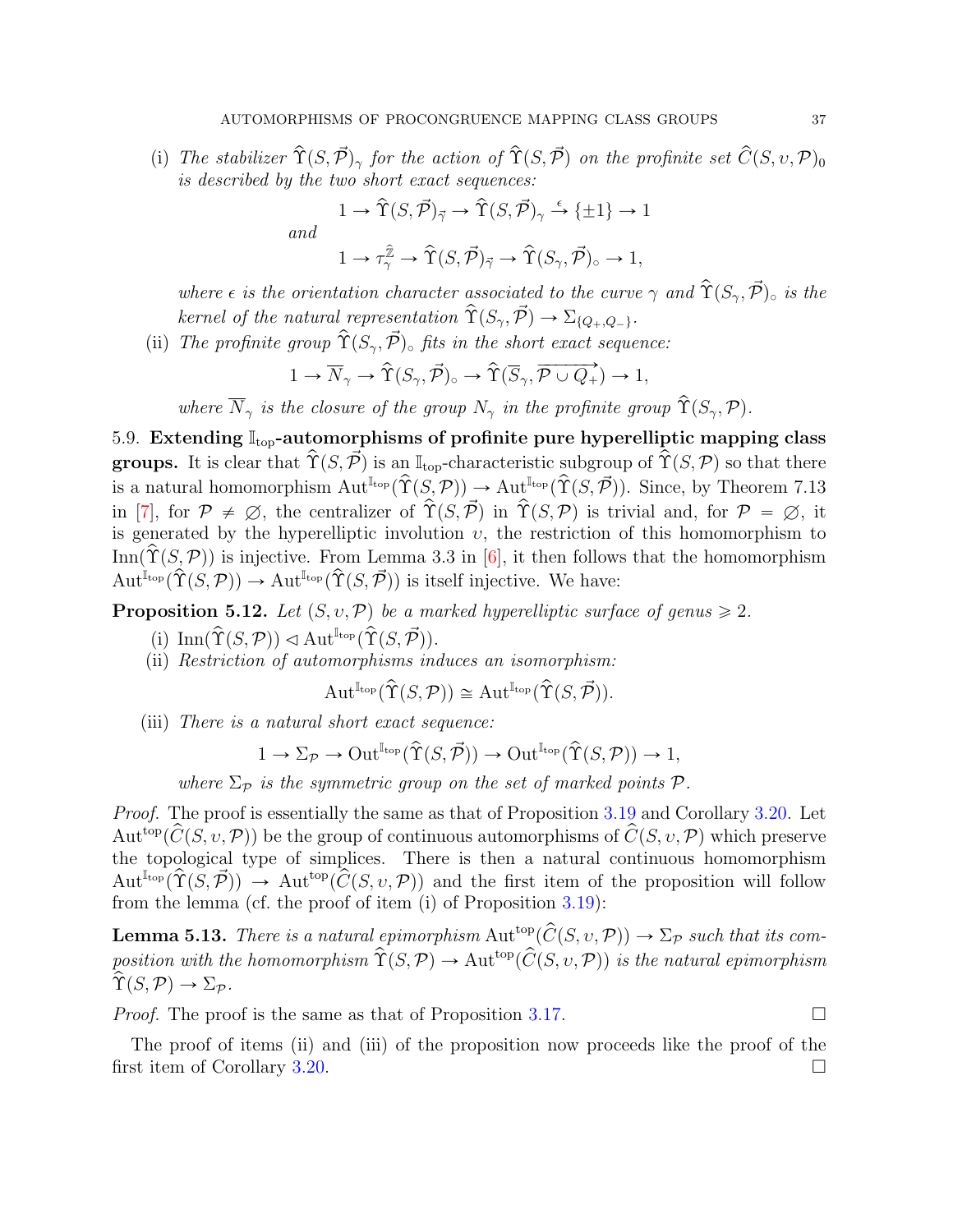5.10. Homomorphisms between outer automorphism groups of profinite hyperelliptic mapping class groups. Let S and  $\gamma$  be as in the statement of Proposition [5.11.](#page-35-0) The subgroup  $\hat{\Upsilon}(S, B)$ <sub>7</sub> of  $\hat{\Upsilon}(S, B)$ <sub>γ</sub> is  $\mathbb{I}_{top}$ -characteristic. By the same construction of the homomorphism  $(7)$ , there is then a natural homomorphism:

$$
\operatorname{Aut}^{\mathbb{I}_{\operatorname{top}}}(\widehat{\Upsilon}(S, \vec{\mathcal{P}})) \to \operatorname{Out}^{\mathbb{I}_{\operatorname{top}}}(\widehat{\Upsilon}(S, \vec{\mathcal{P}})_{\vec{\gamma}}).
$$

By (i) of Proposition [5.11,](#page-35-0) there is also a natural homomorphism

<span id="page-37-0"></span>
$$
\mathrm{Out}^{\mathbb{I}_{\mathrm{top}}}(\hat{\Upsilon}(S,\vec{\mathcal{P}})_{\vec{\gamma}}) \to \mathrm{Out}^{\mathbb{I}_{\mathrm{top}}}(\hat{\Upsilon}(S_{\gamma},\vec{\mathcal{P}})_{\circ})
$$

and composing the former with the latter, we get the homomorphism:

(21) 
$$
\operatorname{Aut}^{\mathbb{I}_{\text{top}}}(\hat{\Upsilon}(S,\vec{\mathcal{P}})) \to \operatorname{Out}^{\mathbb{I}_{\text{top}}}(\hat{\Upsilon}(S_{\gamma},\vec{\mathcal{P}})_{\circ}).
$$

The subgroup  $\overline{N}_{\gamma}$  of  $\hat{\Upsilon}(S_{\gamma}, \vec{\mathcal{P}})_{\circ}$  (cf. (ii) of Proposition [5.11\)](#page-35-0) is (topologically) generated by the profinite Dehn twists about symmetric profinite curves on  $(S_{\gamma}, v, \mathcal{P})$  of topological type a simple closed curve bounding a disc which only contains the two punctures labeled by  $Q_+$  and  $Q_-$ . Therefore,  $\overline{N}_{\gamma}$  is an  $\mathbb{I}_{\text{top}}$ -characteristic subgroup of  $\hat{\Upsilon}(S_{\gamma}, \vec{\mathcal{P}})_{\circ}$  and there is a natural homomorphism  $\text{Out}^{\mathbb{I}_{\text{top}}}(\hat{\Upsilon}(S_{\gamma}, \vec{\mathcal{P}})_{\circ}) \to \text{Out}^{\mathbb{I}_{\text{top}}}(\hat{\Upsilon}(\overline{S}_{\gamma}, \overline{\vec{\mathcal{P}} \cup Q_{+}}))$ . Composing the latter with the homomorphism [\(21\)](#page-37-0), we get a natural homomorphism:

(22) 
$$
\operatorname{Aut}^{\mathbb{I}_{\text{top}}}(\hat{\Upsilon}(S, \vec{\mathcal{P}})) \to \operatorname{Out}^{\mathbb{I}_{\text{top}}}(\hat{\Upsilon}(\overline{S}_{\gamma}, \overrightarrow{\mathcal{P} \cup Q_+})).
$$

By (iii) of Proposition [5.12,](#page-36-0) there is a natural homomorphism

<span id="page-37-1"></span>
$$
\mathrm{Out}^{\mathbb{I}_{\mathrm{top}}}(\widehat{\Upsilon}(\overrightarrow{S}_{\gamma}, \overrightarrow{\mathcal{P}\cup Q_{+}}))\rightarrow \mathrm{Out}^{\mathbb{I}_{\mathrm{top}}}(\widehat{\Upsilon}(\overrightarrow{S}_{\gamma}, \mathcal{P}\cup Q_{+})),
$$

which, composed with the homomorphism  $(22)$ , gives the homomorphism:

<span id="page-37-2"></span>
$$
\operatorname{Aut}^{\mathbb{I}_{\operatorname{top}}}(\widehat{\Upsilon}(S,\vec{\mathcal{P}})) \to \operatorname{Out}^{\mathbb{I}_{\operatorname{top}}}(\widehat{\Upsilon}(\overline{S}_{\gamma},\mathcal{P} \cup Q_+)).
$$

It is not difficult to see that the kernel of this homomorphism contains the subgroup Inn( $\hat{\Upsilon}(S,\mathcal{P})$ ). By (iii) of Proposition [5.12,](#page-36-0) there is then a natural homomorphism:

(23) 
$$
\operatorname{Out}^{\mathbb{I}_{\operatorname{top}}}(\hat{\Upsilon}(S,\mathcal{P})) \to \operatorname{Out}^{\mathbb{I}_{\operatorname{top}}}(\hat{\Upsilon}(\overline{S}_{\gamma},\mathcal{P} \cup Q_+)).
$$

<span id="page-37-3"></span>**Proposition 5.14.** For  $(S, v, \mathcal{P})$  a marked hyperelliptic closed surface of genus  $g \ge 2$ , there is a natural representation:

$$
\Phi_{(S, \mathcal{P})} \colon \, \widehat{\text{GT}} \to \text{Out}^{\mathbb{I}_{\text{top}}}(\hat{\Upsilon}(S, \mathcal{P})).
$$

*Proof.* Let  $n := \sharp \mathcal{P}$  and let  $\sigma := \{\gamma_1, \ldots, \gamma_n\}$  be a set of disjoint symmetric closed curves on a hyperelliptic closed surface  $(S', v)$  of genus  $g + n$  such that  $S'_{\sigma} := S' \setminus \sigma$  is connected. Then,  $(S'_{\sigma}, v)$  is a hyperelliptic surface endowed with n pairs of symmetric punctures (with respect to the hyperelliptic involution v). Let  $(S, v)$  be the hyperelliptic closed surface obtained filling the 2n punctures on  $S'_{\sigma}$  with the set of points  $\mathcal{P} \cup v(\mathcal{P})$ . Then, composing n homomorphism of type  $(23)$  (note that each one adds a marked point out of the set  $P$ ), by Proposition [5.10,](#page-34-0) we get the representation:

$$
\Phi_{(S, \mathcal{P})} \colon \, \widehat{\text{GT}} \cong \text{Out}^{\mathbb{I}_{\text{top}}}(\hat{\Upsilon}(S')) \to \text{Out}^{\mathbb{I}_{\text{top}}}(\hat{\Upsilon}(S, \mathcal{P})).
$$

 $\Box$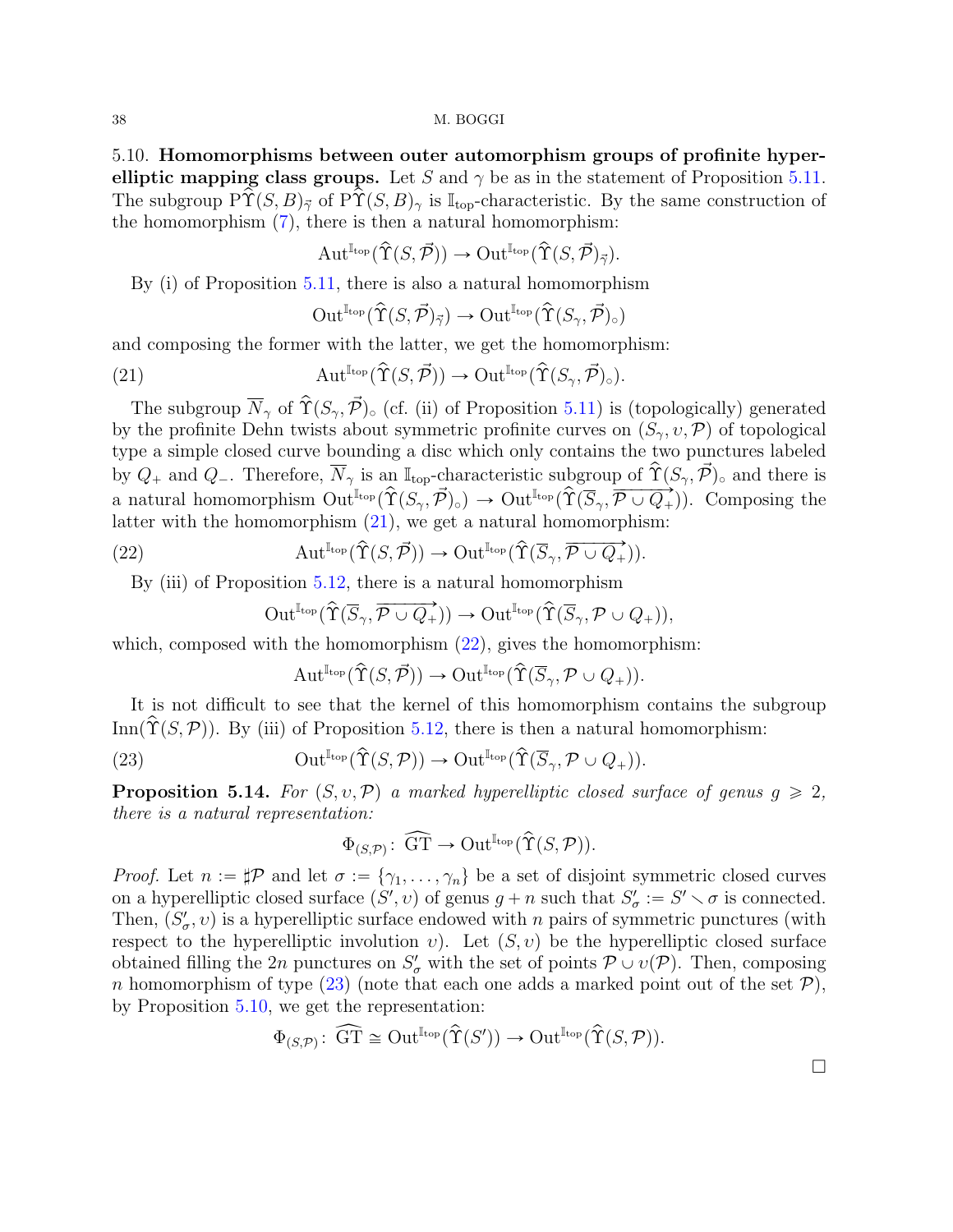<span id="page-38-0"></span>5.11. Proof of (i) of Lemma [5.7](#page-0-0) for  $g(S) \leq 2$  and  $\partial S = \emptyset$ . The genus 0 case is clearly covered by Proposition [3.8.](#page-14-0) For  $S = S' \setminus \mathcal{P}$ , where S' is a closed surface of genus 2 and  $\mathcal{P}$ a set of *n* points of S', we just let  $\Psi_{(S,\varnothing)} := \Phi_{(S',\mathcal{P})}$  (observe that  $\check{\Gamma}(S) = \check{\Upsilon}(S',\mathcal{P})$ , since  $g(S) = 2$ , and then use Proposition [5.14\)](#page-37-3).

For the genus 1 case, on the same surface S considered above, let  $\gamma$  be a nonseparating simple closed curve and  $\delta$  a separating simple closed curve which bounds an unpunctured genus 1 subsurface containing  $\gamma$ . Let then  $S_{\gamma} := S \setminus \gamma$  and  $D_{\delta}$  the 2-punctured disc of  $S_{\gamma}$ bounded by  $\delta$ . There is a natural homomorphism (cf. Theorem [4.9\)](#page-29-0):

$$
\mu_{S,S_{\gamma} \setminus D_{\delta}} \colon \operatorname{Out}^{\mathbb{I}}(\widehat{\Gamma}(S)) \to \operatorname{Out}^{\mathbb{I}}(\widehat{\Gamma}(S_{\gamma} \setminus D_{\delta})),
$$

which, composed with  $\Psi_{(S,\emptyset)}$  yields the genus 1 case of Lemma [5.7](#page-0-0) for  $\partial S = \emptyset$ .

<span id="page-38-2"></span>5.12. Proof of (i) of Lemma [5.7](#page-0-0) for  $g(S) \leq 2$  and  $\partial S \neq \emptyset$ . Let  $S \subset \widetilde{S} \cong S_{g,n+2k}$  and  $\sigma = \{\delta_1, \ldots, \delta_k\}$  be as in Definition [2.5.](#page-7-2) The same construction as that of the homomorphism [\(12\)](#page-24-2) provides a natural homomorphism:

$$
PR_{\vec{\sigma}} \colon \operatorname{Out}^{\mathbb{I}}(\mathrm{P}\widehat{\Gamma}(\widetilde{S})) \to \operatorname{Out}^{\mathbb{I}}(\mathrm{P}\widehat{\Gamma}(\widetilde{S})_{\vec{\sigma}}).
$$

After identifying PΓ $(S, \partial S)$  with PΓ $(\widetilde{S})_{\vec{\sigma}}$ , we then get a natural homomorphism:

$$
PR_{(S,\partial S)}: \text{ Out}^{\mathbb{I}}(\text{P}\widehat{\Gamma}(\widetilde{S})) \to \text{Out}^{\mathbb{I}}(\text{P}\widehat{\Gamma}(S,\partial S)).
$$

Composing  $PR_{(S,\partial S)}$  with the natural homomorphism  $Out^{\mathbb{I}}(\widehat{P}\widehat{\Gamma}(S,\partial S)) \to Out^{\mathbb{I}}(\widehat{\Gamma}(S,\partial S))$ (cf. (iv) of Proposition [3.25\)](#page-22-0), we get a homomorphism  $\mathrm{Out}^{\mathbb{I}}(\widehat{P}\widehat{\Gamma}(\widetilde{S})) \to \mathrm{Out}^{\mathbb{I}}(\widehat{\Gamma}(S, \partial S)),$ (cf. (iv) of Proposition 3.25), we get a homomorphism  $Out^*(PT(S)) \to Out^*(\Gamma(S, \partial S)),$ <br>whose kernel contains  $Inn(\hat{\Gamma}(\widetilde{S})) / Inn(\hat{\Gamma}(\widetilde{S}))$  and thus, by Corollary [3.20,](#page-0-0) induces a natural homomorphism:

(24) 
$$
R_{(S,\partial S)}: \operatorname{Out}^{\mathbb{I}}(\widehat{\Gamma}(\widetilde{S})) \to \operatorname{Out}^{\mathbb{I}}(\widehat{\Gamma}(S,\partial S)).
$$

Composing  $R_{(S,\partial S)}$  with the representation  $\Psi_{(\widetilde{S},\varnothing)}$ , for  $g(\widetilde{S}) \leq 2$ , we get the representation:

<span id="page-38-4"></span>
$$
\Psi_{(S,\partial S)}\colon \widehat{\mathrm{GT}} \to \mathrm{Out}^{\mathbb{I}}(\widehat{\Gamma}(S,\partial S)).
$$

<span id="page-38-1"></span>5.13. Proof of Theorem [5.8](#page-32-0) for  $g(S) \le 2$ . As we showed in Section [5.4,](#page-32-1) the first item of Lemma [5.7,](#page-0-0) which we proved in the last two sections, implies Theorem [5.5](#page-30-0) for  $g(S) \leq 2$  and, in particular, the first statement of Theorem [5.8](#page-32-0) for  $g(S) \leq 2$ . In the following section, we will prove the second item of Lemma [5.7,](#page-0-0) for  $g(S) \leq 2$ , and so, in particular, also complete the proof of Theorem [5.8](#page-32-0) for these cases.

<span id="page-38-3"></span>5.14. The action of  $\widehat{GT}$  on the normal inertia group. As we observed in Section [5.13,](#page-38-1) we can use Theorem [5.5](#page-30-0) for  $g(S) \leq 2$  to describe explicitly the outer action of  $\widehat{GT}$  on the we can use Theorem 5.5 for  $g$ <br>central inertia group  $\prod_{i=1}^{k} \tau_{\delta_i}^{\widehat{\mathbb{Z}}}$  $\sum_{\delta_i}^{\widehat{\mathbb{Z}}}$  of  $\widehat{\Gamma}(S, \partial S)$  and thus complete the proof of Lemma [5.7](#page-0-0) for  $g(S) \leq 2$ . It is clearly enough to consider the case when S is compact.

A first remark is that, since  $\text{Inn}(\widehat{PT}(S, \partial S))$  acts trivially on the central subgroup  $\frac{f}{\prod k}$  $\sum_{i=1}^k \tau_{\delta_i}^{\hat{\mathbb{Z}}}$  $\mathbb{Z}_{\delta_i}$ , by the case  $g(S) \leq 2$  of (iv) of Theorem [5.5,](#page-30-0) we get an action of the group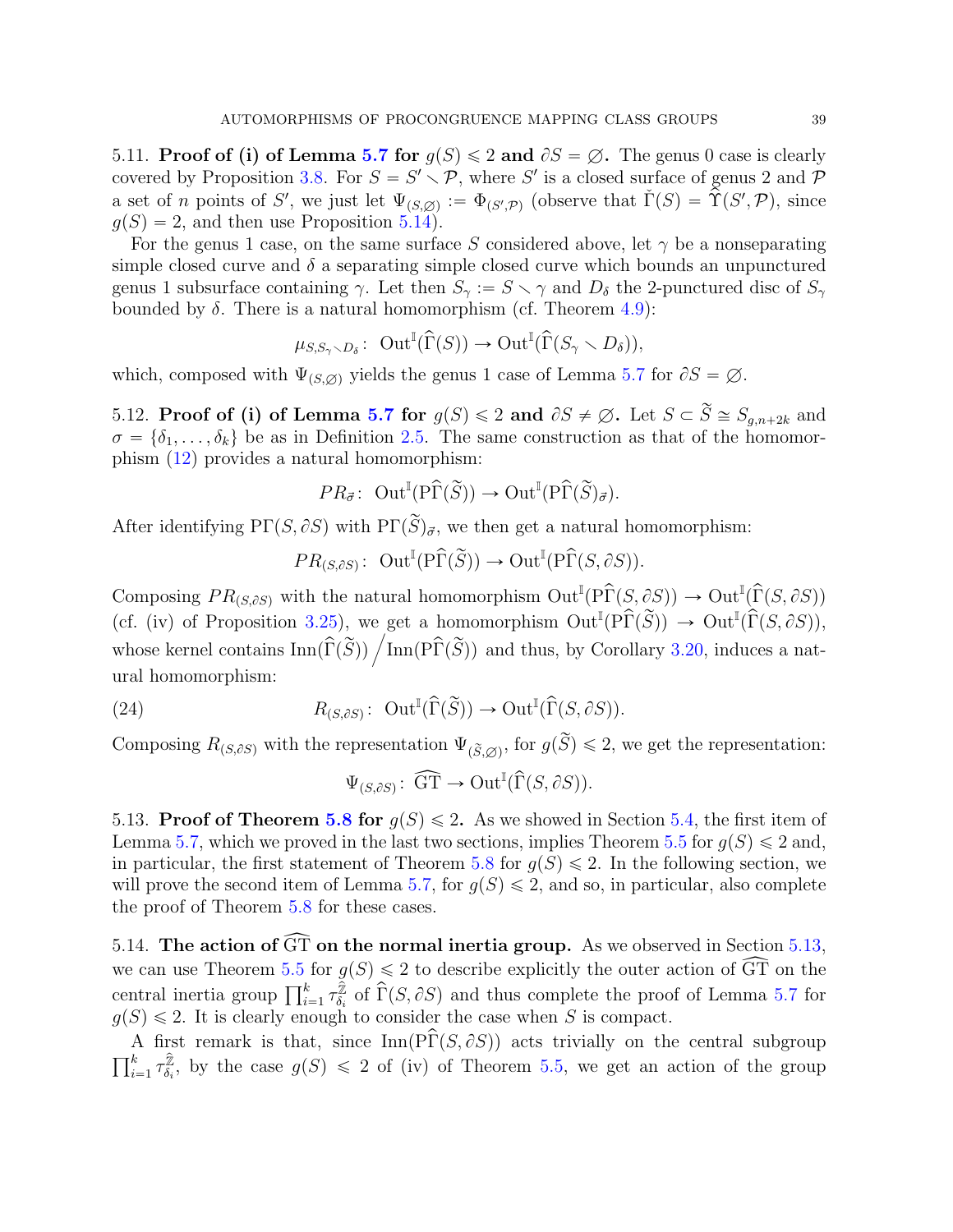<span id="page-39-1"></span> $\widehat{\text{GT}}$  on  $\prod_{i=1}^{k} \tau_{\delta_i}^{\hat{\mathbb{Z}}}$  $\sum_{\delta_i}^{\widehat{\mathbb{Z}}}$  which commutes with the action of  $\text{Inn}(\widehat{\Gamma}(S, \partial S)) / \text{Inn}(\widehat{\text{PT}}(S, \partial S)) \simeq \Sigma_k$ on the same group. This implies that the action of  $\widehat{GT}$  on  $\prod_{i=1}^{k} \tau_{\delta_i}^{\widehat{Z}}$  $\frac{Z}{\delta_i}$  preserves the procyclic subgroups  $\tau_{\delta_i}^{\hat{\mathbb{Z}}}$  $\mathcal{L}_{\delta_i}$ , for  $i = 1, \ldots, k$ .

By the construction given in Section [5.12,](#page-38-2) the action of  $\widehat{GT}$  on the procyclic subgroup  $\tau_{\delta_i}^{\hat{\mathbb{Z}}}$  $\mathbb{Z}_{\delta_i}$  is determined by its action on the braid twist  $b_{\delta_i}$ , for  $i = 1, \ldots, k$ . From the explicit description of the latter action (see, for instance, the appendix of [\[13\]](#page-51-5)), it then follows that  $\widehat{\text{GT}}$  acts on the procyclic group  $\tau_{\delta}^{\widehat{\mathbb{Z}}}$  $\widehat{\mathbb{Z}}_{\delta_i}$ , for  $i = 1, \ldots, k$ , through the character  $\chi_{\lambda} \colon \widehat{\text{GT}} \to \widehat{\mathbb{Z}}^*$ .

5.15. A presentation for the profinite relative mapping class group of a surface. In [\[11\]](#page-51-10), Gervais gave a finite presentation of the pure mapping class group of a surface with boundary. In this section, we will show that this result implies that the profinite pure mapping class group of an open surface admits a presentation as a quotient of a profinite amalgamated product of stabilizers of oriented nonseparating simple closed curves by a few simple commutator relations.

Given a finite set of groups  $G_1, \ldots, G_k$  and monomorphisms  $H \hookrightarrow G_i$ , for  $i = 1, \ldots, k$ , Given a finite set of groups  $G_1, \ldots, G_k$  and monomorphisms  $H \hookrightarrow G_i$ , for  $i = 1, \ldots, k$ , we denote by  $\bigotimes_{H}^{i=1,\ldots,k} G_i$  the amalgamated free product of these groups with amalgamated subgroup H. If the groups  $G_1, \ldots, G_k, H$  are profinite and the monomorphisms  $H \hookrightarrow$ subgroup H. If the groups  $G_1, \ldots, G_k, H$  are profinite and the monomorphisms  $H \hookrightarrow G_i$  continuous, we denote by  $\coprod_H^{i=1,\ldots k} G_i$  the amalgamated free profinite product of these groups with amalgamated subgroup  $H$  (cf. Section 9.2 in [\[29\]](#page-52-4)).

With the above notations, we have:

<span id="page-39-0"></span>**Proposition 5.15.** Let  $S = S_g^k$  with  $k \geq 1$  and  $g \geq 3$ , let  $\sigma = {\gamma_1, \ldots, \gamma_{g-1}}$  be a set of disjoint simple closed curves on S such that  $S \setminus \sigma$  is connected and  $\sigma' = {\beta_1, \ldots, \beta_{g-1}}$  a set of disjoint simple closed curves such that  $S \setminus \sigma'$  is connected and the intersection  $\beta_i \cap \gamma_j$ is a single point for  $i = j$  and empty otherwise. Let  $\sigma_i := \sigma \setminus {\gamma_i}$ , for  $i = 1, \ldots, g - 1$ .

There is then a natural epimorphism:

$$
\Theta \colon \bigotimes_{\text{P}\Gamma(S,\partial S)_{\vec{\sigma}}}^{i=1,\ldots,g-1} \text{P}\Gamma(S,\partial S)_{\vec{\sigma}_i} \longrightarrow \text{P}\Gamma(S,\partial S),
$$

whose kernel is normally generated by the commutators  $[\tau_{\beta_i}, \tau_{\beta_j}]$ , for  $i, j = 1, \ldots, g - 1$ .

*Proof.* The proposition is an immediate consequence of Theorem 1 in [\[11\]](#page-51-10). Let us observe indeed that the curves in  $\sigma \cup \sigma'$  are part of the set of curves denoted by  $\mathscr{G}_{g,n}$  in [\[11\]](#page-51-10), where the curves  $\beta_1, \ldots, \beta_{g-1}$  correspond to the curves denoted in the same way in [\[11\]](#page-51-10) and the curves  $\gamma_1, \ldots, \gamma_{g-1}$  are contained in the set of curves  $(\gamma_{i,j})_{1\leq i,j\leq 2g+n-2,i\neq j}$  of [\[11\]](#page-51-10). Note also that the set of Dehn twists about the curves in  $\mathscr{G}_{g,n}$  contains sets of generators for the subgroups  $\Pr(S, \partial S)_{\vec{\sigma}}$  and  $\Pr(S, \partial S)_{\vec{\sigma}_i}$ , for  $i = 1, \ldots, g - 1$ , of  $\Pr(S, \partial S)$ .

It is then enough to observe that, with the exception of the "disjointness relations"  $\tau_{\beta_i}\tau_{\beta_j} = \tau_{\beta_j}\tau_{\beta_i}$ , for  $1 \leq i < j \leq g-1$ , all relations of the presentation given in Theorem 1 in [\[11\]](#page-51-10) are supported on some subsurface  $S \setminus \sigma_i$ , for  $i = 1, ..., g - 1$ , of S.

Remark 5.16. After a careful reading of the paper [\[11\]](#page-51-10), we noted a gap in the proof of Lemma 8 in [\[11\]](#page-51-10) for  $n = 1$ . The author claims that the surface  $\Sigma_{g,n-1}$  can be identified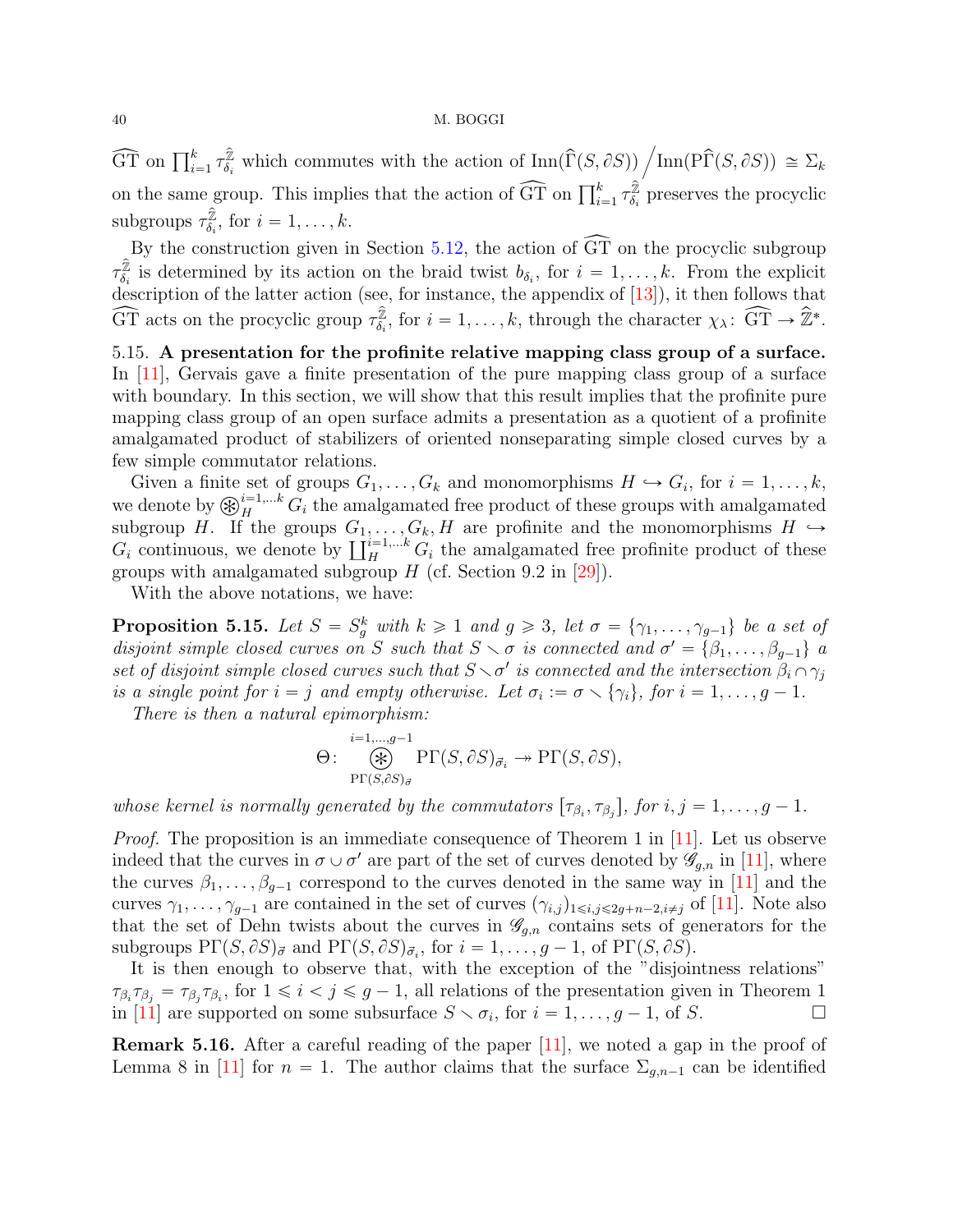<span id="page-40-3"></span>with a subsurface of  $\Sigma_{g,n}$  (with our notation, these would be  $S_g^{n-1}$  and  $S_g^n$ , respectively). In fact, this is true only for  $n > 1$ , which then implies that the proof of Theorem 1 in [\[11\]](#page-51-10) is complete only for  $n \geq 1$ . This is the reason why Proposition [5.15](#page-39-0) is only formulated for the case  $k \geq 1$ .

By the congruence subgroup property in genus  $\leq 2$  and (ii) of Theorem [2.3,](#page-6-1) the closures of the subgroups  $\Pr(S)_{\vec{\sigma}}$  and  $\Pr(S)_{\vec{\sigma}_i}$ , for  $i = 1, \ldots, g - 1$ , in the profinite mapping class group  $\widehat{\text{PT}}(S)$  identify with their respective profinite completions. Therefore, by the universal property of amalgamated free profinite products (cf. Section 9.2 in [\[29\]](#page-52-4)), we have:

<span id="page-40-0"></span>Corollary 5.17. With the notations of Proposition [5.15,](#page-39-0) there is a natural continuous epimorphism:

$$
\widehat{\Theta} \colon \coprod_{\substack{\mathrm{P} \widehat{\Gamma}(S,\partial S)_{\vec{\sigma}}}}^{\substack{i=1,\ldots,g-1}} \mathrm{P} \widehat{\Gamma}(S,\partial S)_{\vec{\sigma}_i} \twoheadrightarrow \mathrm{P} \widehat{\Gamma}(S,\partial S),
$$

whose kernel is (topologically) normally generated by the commutators  $[\tau_{\beta_i}, \tau_{\beta_j}]$ , for  $i, j =$  $1, \ldots, g - 1.$ 

<span id="page-40-2"></span>5.16. Proof of Theorem [5.8](#page-32-0) for  $S = S_g^k$ , with  $k \ge 1$  and  $g \ge 3$ . Let  $\sigma = {\gamma_1, \ldots, \gamma_{g-1}}$ and  $\sigma' = {\beta_1, \ldots, \beta_{g-1}}$  be as in the statement of Proposition [5.15](#page-39-0) and let  $S_{\sigma}$  be the compact surface obtained replacing with boundary circles the punctures of  $S \setminus \sigma$ . Let us denote by  $\gamma_i^+$  and  $\gamma_i^-$  the boundary circles which replace the two punctures generated by the removal of  $\gamma_i$ , for  $i = 1, \ldots, g - 1$ . By the genus  $\leq 2$  case of (iv) of Theorem [5.5,](#page-30-0) there is a natural isomorphism:

<span id="page-40-1"></span>(25) 
$$
\operatorname{Out}^{\mathbb{I}}(\mathrm{P}\widehat{\Gamma}(S_{\sigma}, \partial S_{\sigma})) \cong \Sigma_{k+2g} \times \widehat{\mathrm{GT}}.
$$

A given element  $f \in \widehat{GT}$  then identifies with an element of  $Out^{\mathbb{I}}(P\widehat{\Gamma}(S_{\sigma}, \partial S_{\sigma}))$ , which we also denote by f, in the centralizer of  $\text{Inn}(\widehat{\Gamma}(S_{\sigma}, \partial S_{\sigma})) / \text{Inn}(\widehat{\Gamma}(S_{\sigma}, \partial S_{\sigma})) \cong \Sigma_{k+2g}$ . In particular,  $f$  preserves the procyclic subgroups generated by the Dehn twists  $\tau_{\gamma_i^+}$ ,  $\tau_{\gamma_i^-}$  and acts on these through the character  $\chi_{\lambda}$  (cf. Section [5.14\)](#page-38-3).

Let  $\sigma'' = {\alpha_1, \ldots, \alpha_{g-1}}$  be a set of disjoint simple closed curves on S, with empty intersection with the curves in  $\sigma$  and  $\sigma'$ , such that  $\alpha_i$  bounds an unpunctured genus 1 subsurface of S containing  $\gamma_i$  and  $\beta_i$ , for  $i = 1, \ldots, g - 1$ , and let  $S_{\sigma''}$  be the genus 1 subsurface of S with boundary  $\alpha_1 \cup \ldots \cup \alpha_{q-1}$ .

The group  $\text{Aut}^{\mathbb{I}}(\text{P}\hat{\Gamma}(S_{\sigma},\partial S_{\sigma}))$  acts on the curve complex  $\hat{C}(S_{\sigma})$  through the natural homomorphism  $\text{Aut}^{\mathbb{I}}(\hat{\text{PT}}(S_{\sigma}, \partial S_{\sigma})) \rightarrow \text{Aut}^{\mathbb{I}}(\hat{\text{PT}}(S_{\sigma}))$  (cf. the discussion preceeding Lemma [3.21\)](#page-0-0) and its subgroup  $\text{Inn}(\hat{PT}(S_{\sigma}, \partial S_{\sigma})) \cong \text{Inn}(\hat{PT}(S_{\sigma}))$  acts transitively on simplices of  $\widehat{C}(S_{\sigma})$  of the same topological type. Hence, there is a lift  $\check{f} \in \text{Aut}^{\mathbb{I}}(P\widehat{\Gamma}(S_{\sigma}, \partial S_{\sigma}))$  of f which fix the simplex  $\sigma'' \in \widehat{C}(S_{\sigma})$ . By the same construction of the homomorphism [\(24\)](#page-38-4) (cf. Theorem [2.7](#page-8-1) and Theorem [2.8\)](#page-8-2), there is then a homomorphism:

$$
PR_{\sigma''}
$$
: Out<sup>I</sup>( $\hat{PT}(S_{\sigma}, \partial S_{\sigma})$ )  $\rightarrow$  Out<sup>I</sup>( $\hat{PT}(S_{\sigma''}, \partial S_{\sigma''})$ )  $\cong \Sigma_{k+g-1} \times \widehat{GT}$ .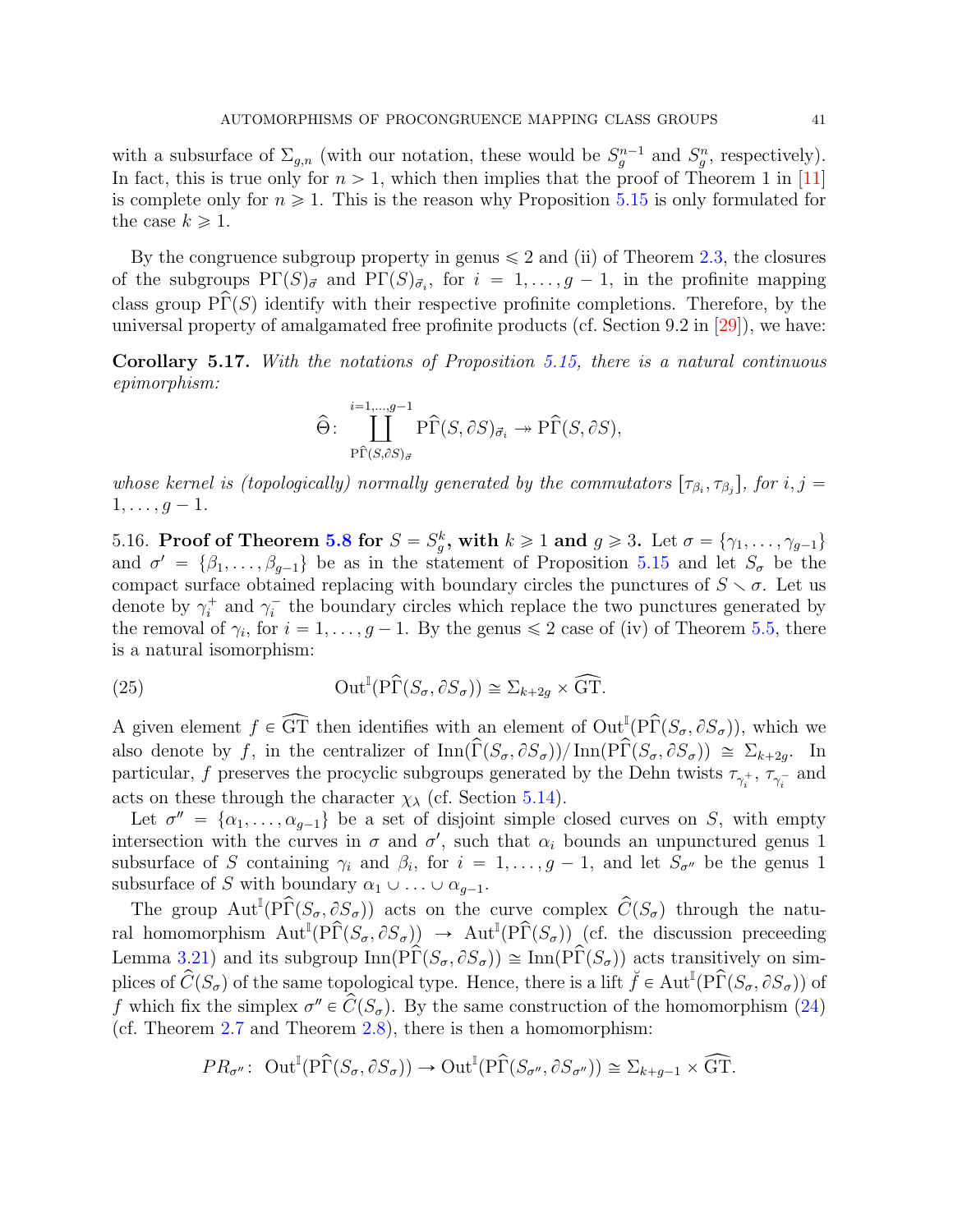By construction, the  $\widehat{\text{GT}}$ -representations in  $\text{Out}^{\mathbb{I}}(\text{P}\widehat{\Gamma}(S_{\sigma}, \partial S_{\sigma}))$  and  $\text{Out}^{\mathbb{I}}(\text{P}\widehat{\Gamma}(S_{\sigma''}, \partial S_{\sigma''}))$ are compatible with the homomorphism  $PR_{\sigma''}$ . Therefore,  $PR_{\sigma''}(f) \in \widehat{\text{GT}}$  is in the centralizer of  $\Sigma_{k+g-1}$  and so preserves the procyclic subgroups  $\tau_{\alpha}^{\hat{\mathbb{Z}}}$  $\frac{z}{\alpha_i}$ , for  $i = 1, \ldots, g - 1$ . It is then clear that  $\hat{f} \in \text{Aut}^{\mathbb{I}}(P\hat{\Gamma}(S_{\sigma}, \partial S_{\sigma}))$  has the same property.

There is a natural epimorphism  $\hat{\text{PT}}(S_{\sigma}, \partial S_{\sigma}) \to \hat{\text{PT}}(S, \partial S)_{\vec{\sigma}}$ , whose kernel is generated by the set of multitwists  $\tau_{\gamma_i^+} \tau_{\gamma_i^-}^{-1}$  $\bar{y}_i^{-1}$ , for  $i = 1, \ldots, g - 1$ . Since f and then  $\tilde{f}$  preserve all the procyclic subgroups generated by the Dehn twists  $\tau_{\gamma_i^+}$ ,  $\tau_{\gamma_i^-}$  and act on these through the character  $\chi_{\lambda}$  (cf. Section [5.14\)](#page-38-3), it follows that f descends to an outer automorphism  $\bar{f} \in \text{Out}(\text{P}\widehat{\Gamma}(S, \partial S)_{\vec{\sigma}})$  and  $\check{f}$  to an automorphism  $\tilde{f} \in \text{Aut}^{\mathbb{I}}(\text{P}\widehat{\Gamma}(S, \partial S)_{\vec{\sigma}})$ , which is a lift of  $\bar{f}$ with the property that it preserves the procyclic subgroups  $\tau_{\alpha}^{\hat{\mathbb{Z}}}$  $\mathbb{Z}_{\alpha_i}$ , for  $i = 1, \ldots, g - 1$ .

As in Proposition [5.15,](#page-39-0) let  $\sigma_i := \sigma \setminus {\gamma_i}$ , for  $i = 1, \ldots, g-1$ . We then have:

<span id="page-41-1"></span>**Lemma 5.18.** Let  $\tilde{f} \in Aut^{\mathbb{I}}(P\hat{\Gamma}(S, \partial S)_{\vec{\sigma}})$  be the element defined above. Then,  $\tilde{f}$  admits a unique extension  $\tilde{f}_i \in \text{Aut}^{\mathbb{I}}(\widehat{P}\widehat{\Gamma}(S, \partial S)_{\vec{\sigma}_i}),$  for  $i = 1, \ldots, g - 1$ .

*Proof.* Let  $S_{\sigma_i}$  be the compact surface obtained replacing with boundary circles the punctures of  $S \setminus \sigma_i$ , for  $i = 1, \ldots, g - 1$ . Equivalently,  $S_{\sigma_i}$  is the surface obtained from  $S_{\sigma_i}$ identifying the boundary circles  $\gamma_i^+$  and  $\gamma_i^-$ . By the genus  $\leq 2$  case of (iv) of Theorem [5.5,](#page-30-0) there is a natural isomorphism, for  $i = 1, \ldots, g - 1$ :

(26) 
$$
\text{Out}^{\mathbb{I}}(\text{P}\widehat{\Gamma}(S_{\sigma_i}, \partial S_{\sigma_i})) \cong \Sigma_{k+2g-2} \times \widehat{\text{GT}},
$$

where  $\Sigma_{k+2g-2}$  identifies with  $\text{Inn}(\widehat{\Gamma}(S_{\sigma_i}, \partial S_{\sigma_i})) / \text{Inn}(\widehat{\text{PT}}(S_{\sigma_i}, \partial S_{\sigma_i}))$ .

The isomorphisms  $(25)$  and  $(26)$  then induce a natural monomorphism:

<span id="page-41-0"></span>
$$
\operatorname{Out}^{\mathbb{I}}(\mathrm{P}\widehat{\Gamma}(S_{\sigma_i}, \partial S_{\sigma_i})) \cong \Sigma_{k+2g-2} \times \widehat{\operatorname{GT}} \hookrightarrow \operatorname{Out}^{\mathbb{I}}(\mathrm{P}\widehat{\Gamma}(S_{\sigma}, \partial S_{\sigma})) \cong \Sigma_{k+2g} \times \widehat{\operatorname{GT}},
$$

which identifies  $Out^{\mathbb{I}}(P\widehat{\Gamma}(S_{\sigma_i}, \partial S_{\sigma_i}))$  with the stabilizer of the procyclic subgroups  $\tau_{\gamma_i}^{\widehat{\mathbb{Z}}}$  $\frac{z}{\gamma_i^+}$  and i  $\tau^{\hat{\mathbb{Z}}}_{\gamma}$  $\frac{\hat{\mathbb{Z}}}{\gamma_i^-}$  in Out<sup>I</sup>(P $\hat{\Gamma}(S_{\sigma}, \partial S_{\sigma})$ ). In particular, the given element  $f \in \widehat{\text{GT}} \subset \text{Out}^{\mathbb{I}}(\widehat{\text{PT}}(S_{\sigma}, \partial S_{\sigma}))$ admits a unique extension  $f_i \in \widehat{\text{GT}} \subset \text{Out}^{\mathbb{I}}(\widehat{\text{PT}}(S_{\sigma_i}, \partial S_{\sigma_i}))$ .

There is a natural epimorphism  $\widehat{PT}(S_{\sigma_i}, \partial S_{\sigma_i}) \to \widehat{PT}(S, \partial S)_{\vec{\sigma}_i}$ , for  $i = 1, \ldots, g-1$ , whose kernel is generated by the multitwists  $\tau_{\gamma_j^+} \tau_{\gamma_i^-}^{-1}$  $\frac{j-1}{\gamma_j}$ , for  $j \neq i$ . Since the outer automorphism  $f_i$ preserves all the procyclic subgroups generated by the Dehn twists  $\tau_{\gamma_j^+}$ ,  $\tau_{\gamma_j^-}$  and acts on these through the character  $\chi_{\lambda}$ , for  $j \neq i$  (cf. Section [5.14\)](#page-38-3), it follows that it descends to an outer automorphism  $\bar{f}_i \in \text{Out}(P\tilde{\Gamma}(S, \partial S)_{\vec{\sigma}_i}),$  for  $i = 1, \ldots, g-1$ .

Let  $\bar{f}_i \in \text{Aut}(\hat{Pr}(S, \partial S)_{\vec{\sigma}_i})$  be a lift of the element  $\bar{f}_i \in \text{Out}(\hat{Pr}(S, \partial S)_{\vec{\sigma}_i})$  defined above. The same construction of the homomorphism [\(7\)](#page-23-0) then provides a natural homomorphism:

$$
\tilde{PR}_{\vec{\gamma}_i}\colon \operatorname{Aut}^\mathbb{I}(\widehat{\mathrm{P}\Gamma}(S,\partial S)_{\vec{\sigma}_i})\to \mathrm{Out}^\mathbb{I}(\widehat{\mathrm{P}\Gamma}(S,\partial S)_{\vec{\sigma}}),
$$

such that  $\tilde{PR}_{\vec{\gamma}_i}(\bar{f}_i) = f$ , for  $i = 1, \ldots, g - 1$ . Let  $x_i \in \tilde{PR}(S, \partial S)_{\vec{\sigma}_i}$  be an element such that inn  $x_i \circ \bar{f}'_i$  preserves the inertia group  $\hat{I}_{\gamma_i}$  and  $x_i^{-1}$  fixes a chosen orientation on  $\gamma_i$ . As it is shown in the definition of the homomorphism [\(7\)](#page-23-0), with these choices, inn  $x_i \circ \overline{f'_i}$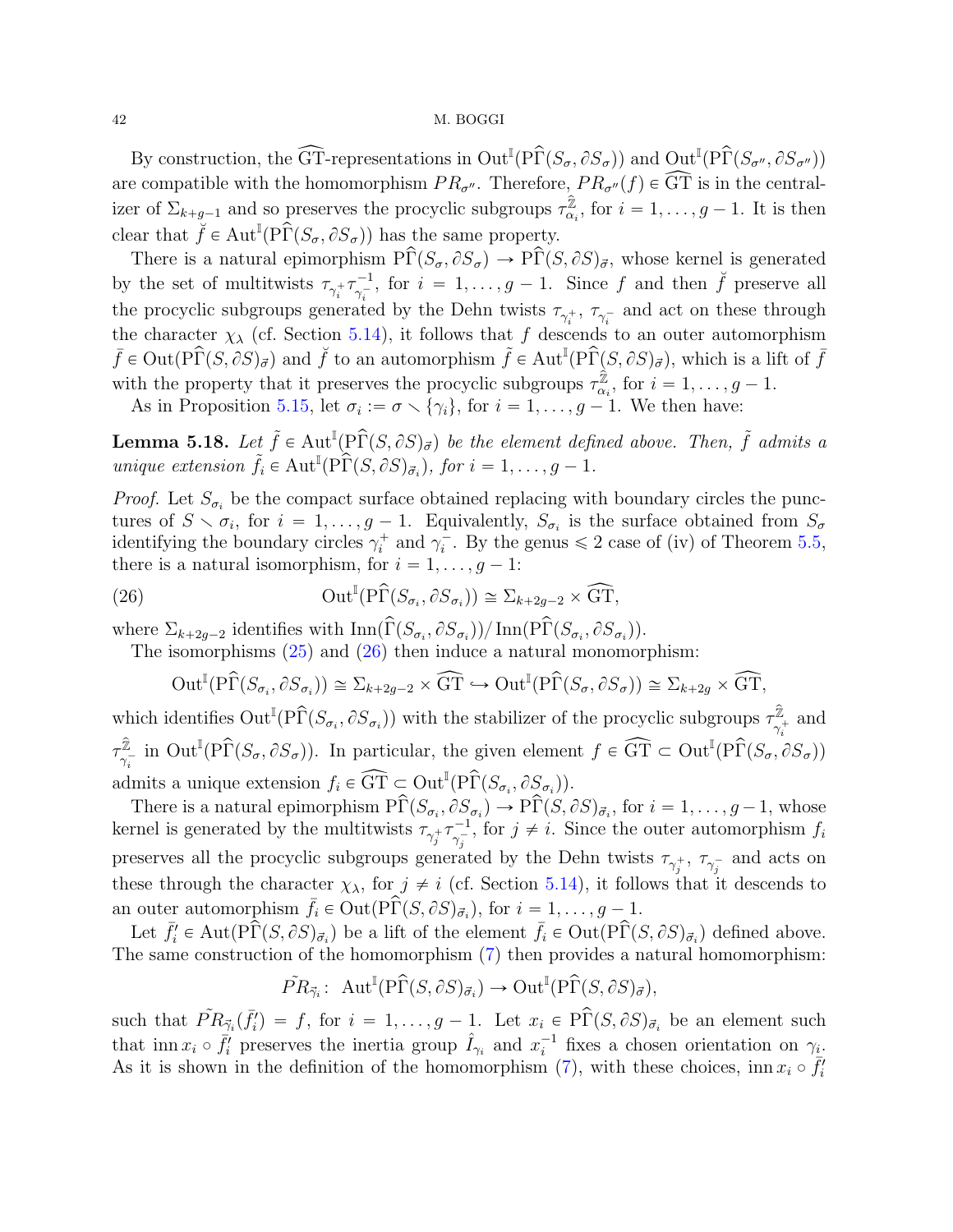<span id="page-42-1"></span>restricts to an automorphism of  $\widehat{PT}(S, \partial S)_{\vec{\sigma}}$  which differs from  $\tilde{f}$  by an inner automorphism  $\lim y_i \in \text{Inn}(P\widehat{\Gamma}(S, \partial S)_{\vec{\sigma}})$ . It follows that the automorphism  $\tilde{f}_i := \lim(y_i x_i) \circ \overline{f'_i}$  of the group  $\widehat{\text{PP}(S, \partial S)}_{\vec{\sigma_i}}$  is an extension of  $\tilde{f}$ , for  $i = 1, \ldots, g-1$ .

In order to conclude the proof of Lemma [5.18,](#page-41-1) we have to prove that this extension is unique, that is to say that, for a given automorphism  $\tilde{f}_i' \in \text{Aut}^{\mathbb{I}}(P\widehat{\Gamma}(S, \partial S)_{\vec{\sigma}_i})$  which preserve the subgroup  $\Pr(S, \partial S)_{\vec{\sigma}}$  and restricts there to  $\tilde{f}$ , we have  $\tilde{f}'_i = \tilde{f}_i$ .

Note that the quotient of  $\widehat{PT}(S, \partial S)_{\vec{\sigma}_i}$  by its center is isomorphic to  $\widehat{PT}(S \setminus \sigma_i)$ . By Lemma 7.4 in [\[6\]](#page-51-9) (cf. the proof of Lemma [3.21\)](#page-0-0), there is then a natural monomorphism, for  $i = 1, \ldots, g - 1$ :

<span id="page-42-0"></span>(27) 
$$
\operatorname{Aut}^{\mathbb{I}}(\mathrm{P}\widehat{\Gamma}(S,\partial S)_{\vec{\sigma}_i}) \hookrightarrow \operatorname{Aut}^{\mathbb{I}}(\mathrm{P}\widehat{\Gamma}(S \smallsetminus \sigma_i)).
$$

Let us denote, respectively, by  $\hat{f}_i$  and  $\hat{f}'_i$  the images of the elements  $\tilde{f}_i$  and  $\tilde{f}'_i$  defined above by the monomorphism [\(27\)](#page-42-0).

By hypothesis,  $\tilde{f}_i' \cdot \tilde{f}_i^{-1}$  restricts to the identity on the subgroup  $\hat{\text{PP}}(S, \partial S)_{\vec{\sigma}}$  and so induces the identity automorphism on its quotient  $\widetilde{\Pr}(S \setminus \sigma_i)_{\vec{\gamma}_i}$ . From Lemma [4.5,](#page-26-1) it then follows that  $\mathring{f}'_i \cdot \mathring{f}_i^{-1} \in \text{Inn}(\widehat{\Gamma}(S \setminus \sigma_i)).$ 

By construction,  $\hat{f}_i^{\prime} \cdot \hat{f}_i^{-1}$  preserves the inertia group  $\hat{I}_{\gamma_i}$ . Hence,  $\hat{f}_i^{\prime} \cdot \hat{f}_i^{-1} \in \text{Inn}(\widehat{\Gamma}(S \setminus \sigma_i)_{\gamma_i}),$ where the latter group is identified with a subgroup of  $\text{Aut}^{\mathbb{I}}(P\hat{\Gamma}(S \setminus \sigma_i))$ . Above, we observed that  $\tilde{f}_i' \cdot \tilde{f}_i^{-1}$  induces the identity on  $\tilde{P}_i(S \setminus \sigma_i)_{\vec{\gamma}_i}$  and so  $\tilde{f}_i' \cdot \tilde{f}_i^{-1}$  restricts to the identity on  $\widehat{P}\widehat{\Gamma}(S \setminus \sigma_i)_{\vec{\gamma}_i}$ . By Theorem 4.13 in [\[6\]](#page-51-9), this implies that  $\int_i^{\delta} \widehat{\gamma}_i^{\delta-1}$  restricts to the identity on  $\hat{\Gamma}(S \setminus \sigma_i)_{\gamma_i}$  as well and so we have  $\hat{f}_i^j \cdot \hat{f}_i^{-1} = 1$ . Since the homomorphism [\(27\)](#page-42-0) is injective, it follows that  $\tilde{f}_i' \cdot \tilde{f}_i^{-1} = 1$ .

The automorphisms  $\tilde{f}_i$ , for  $i = 1, \ldots, g - 1$ , then glue to an automorphism:

$$
\tilde{F}\in \mathrm{Aut}(\coprod_{\substack{\mathrm{P}\widehat{\Gamma}(S,\partial S)_{\vec{\sigma}}}}^{i=1,\ldots,g-1}\mathrm{P}\widehat{\Gamma}(S,\partial S)_{\vec{\sigma}_i}).
$$

Let  $S_{\alpha_i}$  be the closed subsurface of S of genus 1 bounded by  $\alpha_i$ , for  $i = 1, \ldots, g - 1$ . By (i) of Theorem [2.3](#page-6-1) and the subgoup congruence property for genus 1 mapping class groups, there are natural monomorphisms  $\widehat{P}\widehat{\Gamma}(S_{\alpha_i}, \alpha_i) \hookrightarrow \widehat{P}\widehat{\Gamma}(S, \partial S)_{\vec{\sigma}_i}$ . Let us identify  $\widehat{P}\widehat{\Gamma}(S_{\alpha_i}, \alpha_i)$ with its image in  $\hat{\text{PT}}(S, \partial S)_{\vec{\sigma}_i}$ , for  $i = 1, \ldots, g - 1$ .

We defined the automorphism  $\tilde{f}_i$  of  $\widehat{P}\Gamma(S, \partial S)_{\vec{\sigma}_i}$  in such a way that it preserves the procyclic subgroup  $\tau_{\alpha}^{\hat{\mathbb{Z}}}$  $\hat{\mathbb{Z}}_{\alpha_i}$  and so its normalizer in P $\hat{\Gamma}(S, \partial S)_{\vec{\sigma}_i}$ . Theorem [2.8](#page-8-2) then implies that  $\tilde{f}_i$  preserves the subgroup  $\widehat{P}\Gamma(S_{\alpha_i}, \alpha_i)$ , for  $i = 1, \ldots, g-1$ .

Since, inside  $\widehat{Pr}(S, \partial S)$ , for  $i \neq j$ , all elements of the subgroup  $\widehat{Pr}(S_{\alpha_i}, \alpha_i)$  commute with all elements of the subgroup  $\hat{\text{P}\Gamma}(S_{\alpha_j}, \alpha_j)$ , it follows that  $\tilde{F}$  sends the closed normal with an elements of the subgroup  $P_1(S_{\alpha_j}, \alpha_j)$ , it follows that  $P$  sends the closed normal subgroup of  $\prod_{\substack{p \in \{1,\ldots,g-1\} \\ P(p|_{\alpha_j},\beta_j)=\delta}}^{i=1,\ldots,g-1} P\widehat{\Gamma}(S,\partial S)_{\vec{\sigma}_i}$  (topologically) generated by the commutators for  $i, j = 1, \ldots, g-1$ , to itself.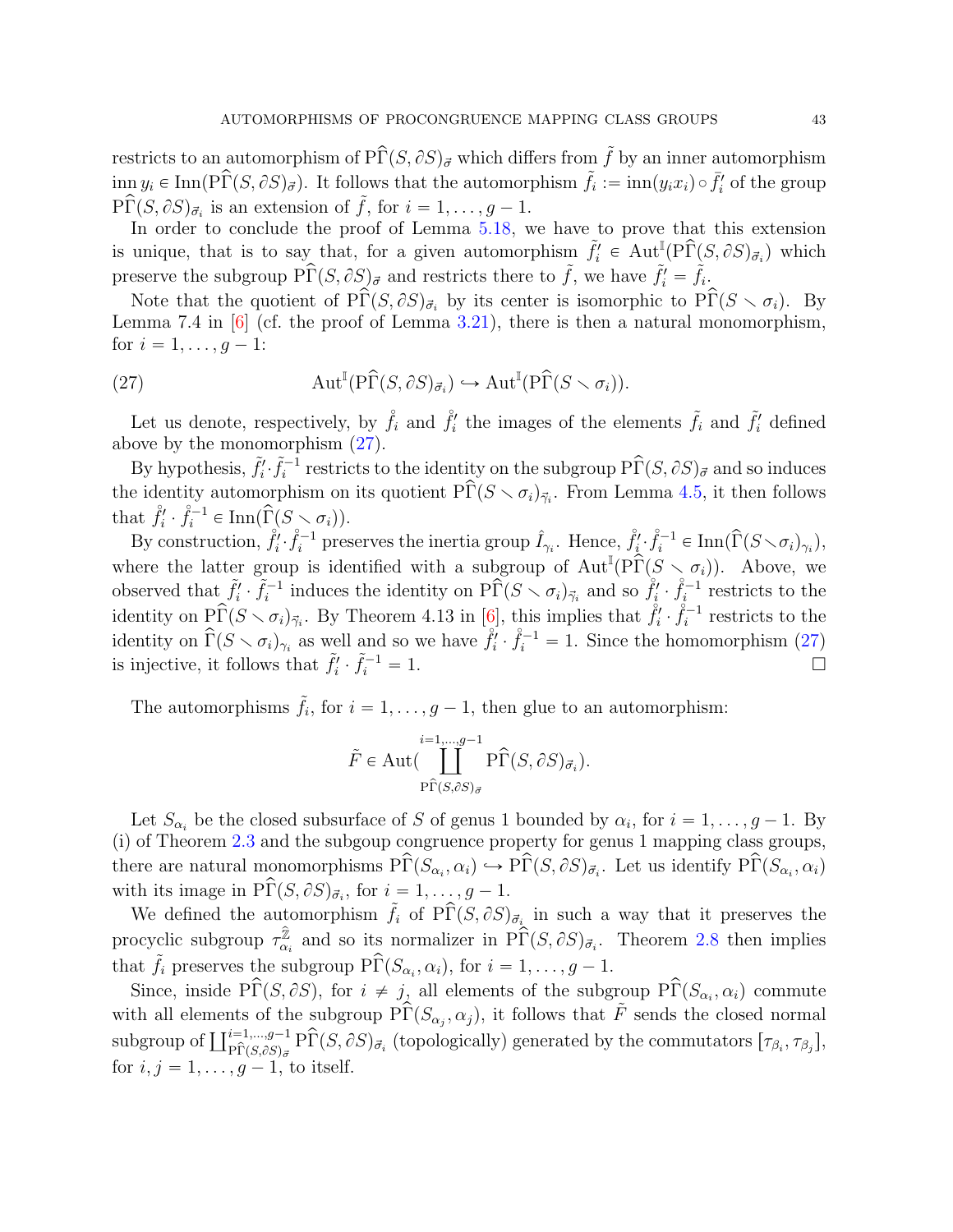<span id="page-43-3"></span>By Corollary [5.17](#page-40-0) and the Hopfian property of (topologically) finitely generated profinite groups, this implies that  $\tilde{F}$  descends to an automorphism  $\bar{F} \in \text{Aut}(\text{P}\hat{\Gamma}(S, \partial S))$ . Moreover, by definition,  $\bar{F}$  preserve the inertia groups  $\hat{I}_{\gamma_i}$ , for  $i = 1, \ldots, g - 1$ . In particular, we have that  $\overline{F} \in \text{Aut}^{\mathbb{I}_0}(\widehat{\text{P}\Gamma}(S, \partial S)).$ 

Since the only choice involved in the definition of  $\bar{F}$  is that of the lift  $\tilde{f}$  of the given  $f \in$  $\widehat{\text{GT}}$ , if we let F be the image of F in Out<sup>I<sub>0</sub></sup>(P $\widehat{\Gamma}(S, \partial S)$ ), then the assignment  $f \mapsto F$  is well defined and defines a representation  $\widehat{GT} \to \text{Out}^{\mathbb{I}_0}(P\widehat{\Gamma}(S, \partial S))$  as claimed in Theorem [5.8.](#page-32-0) That this representation is faithful, follows considering its restriction to the subgroup  $\overline{\text{PT}}(S, \partial S)_{\vec{\sigma}}$ . The last part of the statement of Theorem [5.8](#page-32-0) about the action on the central inertia group is already clear by the construction above.

<span id="page-43-2"></span>5.17. Proof of Theorem [5.8](#page-32-0) for  $q(S) \geq 3$ , the general case. Except for closed surfaces, all cases of Theorem [5.8](#page-32-0) immediately follow from those proved in Section [5.16.](#page-40-2) The closed surface case of Theorem [5.8](#page-32-0) is a consequence of the following considerations, which will be fundamental also for the proof of Lemma [5.7](#page-0-0) for  $q(S) \geq 3$ .

With the notations of Section [5.16,](#page-40-2) the automorphism  $\overline{F}$  restricts on the subgroup  $\hat{\text{PPF}}(S, \partial S)_{\vec{\sigma}}$  of  $\hat{\text{PPF}}(S, \partial S)$  to the automorphism  $\tilde{f} \in \text{Aut}^{\mathbb{I}}(\hat{\text{PPF}}(S, \partial S)_{\vec{\sigma}})$ . We then have:

<span id="page-43-0"></span>**Lemma 5.19.** Let  $\gamma$ ,  $\gamma'$  be simple nonseparating curves on  $S \setminus \sigma$  which, together with the curve  $\delta_1$ , bound a 3-holed genus 0 subsurface of S. Then, the automorphism  $\tilde{f}$  preserves the conjugacy class in  $\widehat{PT}(S, \partial S)_{\vec{\sigma}}$  of the procyclic subgroup generated by  $\tau_{\gamma}^{-1} \tau_{\gamma}$ .

*Proof.* The group  $Aut^{\mathbb{I}}(P\hat{\Gamma}(S, \partial S)_{\vec{\sigma}})$  acts on the complex of profinite curves  $\check{C}(S \setminus \sigma)$ through the natural homomorphism  $\text{Aut}^{\mathbb{I}}(\text{P}\widehat{\Gamma}(S,\partial S)_{\vec{\sigma}}) \to \text{Aut}^{\mathbb{I}}(\text{P}\widehat{\Gamma}(S\smallsetminus \sigma)).$  From Theorem 5.5 and Proposition 7.2 in [\[6\]](#page-51-9), it then follows that the topological type of the bounding pair  $\{\gamma, \gamma'\} \in \check{C}(S \setminus \sigma)$  is preserved by the action of  $\tilde{f}$ , which means that  $\tilde{f}$  maps the pair  $\{\gamma, \gamma'\}$  to some other bounding pair  $\{\tilde{f}(\gamma), \tilde{f}(\gamma')\}$  of the same topological type, that is to say, in the Inn $(\widehat{\Gamma}(S, \partial S)_{\vec{\sigma}})$ -orbit of  $\{\gamma, \gamma', \}$ .

Moreover, by Theorem [2.7](#page-8-1) and Theorem [2.8,](#page-8-2) since  $\tilde{f}$  preserves the procyclic subgroup generated by  $\tau_{\delta_1}$ , it also preserves the marked topological type of the bounding pair  $\{\gamma, \gamma'\},$ that is to say, the bounding pair  $\{\tilde{f}(\gamma), \tilde{f}(\gamma')\}$  is in the Inn(PT(S,  $\partial S$ ) $\sigma$ )-orbit of  $\{\gamma, \gamma'\}$ . By the construction of the automorphism  $\tilde{f}$ , we also know that it acts on a nonseparating profinite Dehn twist in  $\widehat{PT}(S, \partial S)_{\vec{\sigma}}$  by conjugation twisted by the character  $\chi_{\lambda} \colon \widehat{GT} \to \widehat{\mathbb{Z}}^*$ . These facts then imply that  $\tilde{f}$  preserves the conjugacy class in  $\hat{\text{PT}}(S, \partial S)_{\vec{\sigma}}$  of the procyclic subgroup generated by  $\tau_{\gamma}^{-1}\tau_{\gamma}$ <sup>1</sup>.

By Lemma [5.19,](#page-43-0) the automorphism  $\overline{F}$  preserves the conjugacy class in  $\widehat{PT}(S, \partial S)$  of the procyclic subgroup generated by  $\tau_{\gamma}^{-1}\tau_{\gamma'}$ . Let  $\overline{S}$  be the surface obtained glueing a disc D to the boundary component  $\delta_1$  of S and let us fix a base point  $P \in D$ . There is then a profinite Birman exact sequence:

<span id="page-43-1"></span>(28) 
$$
1 \to \hat{\pi}_1(\overline{S}, P) \times \tau_{\delta_1}^{\hat{\mathbb{Z}}} \to \widehat{\text{P}\Gamma}(S, \partial S) \to \widehat{\text{P}\Gamma}(\overline{S}, \partial \overline{S}) \to 1
$$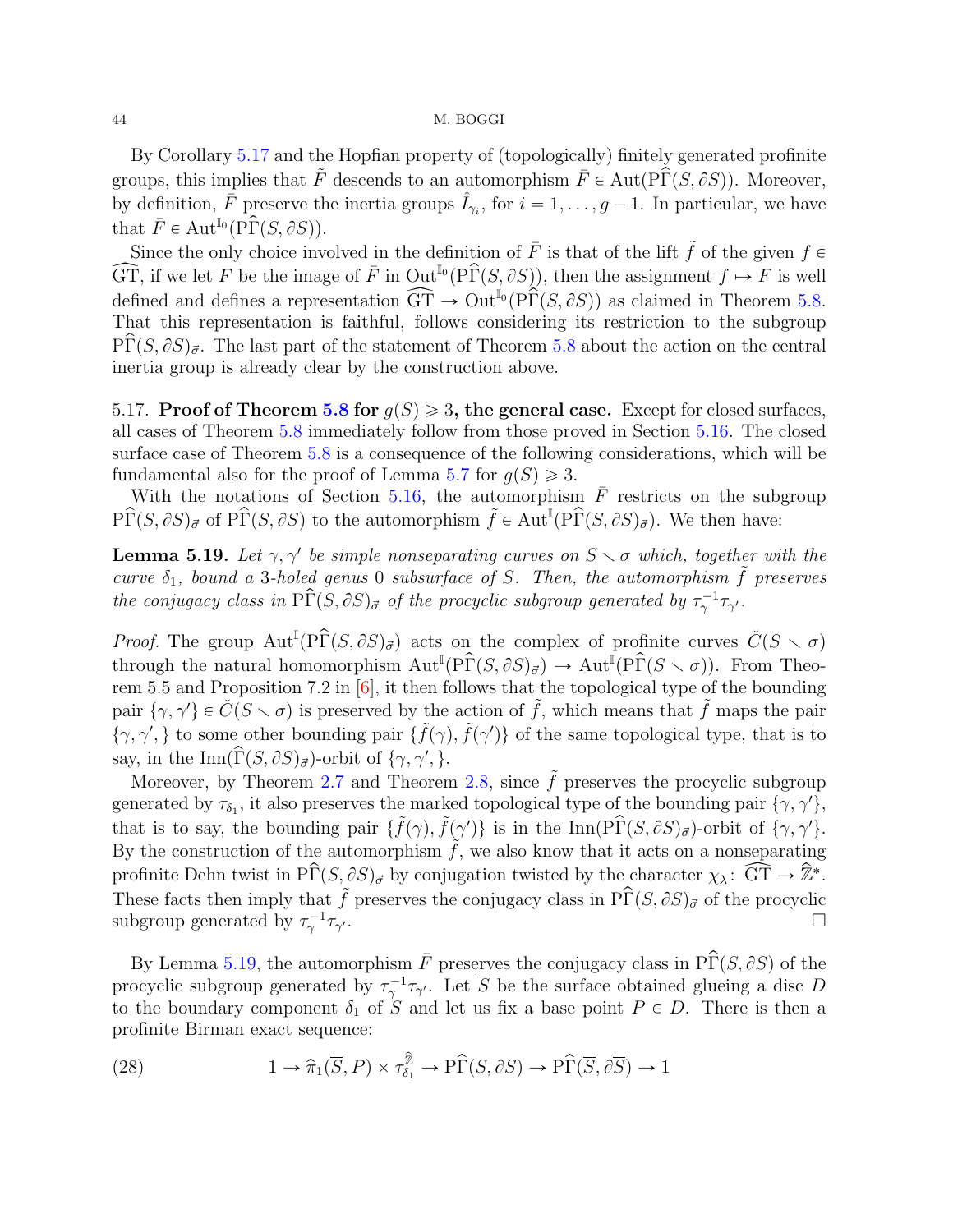<span id="page-44-1"></span>and the conjugacy class of  $\tau_{\gamma}^{-1}\tau_{\gamma'}$  (topologically) generates the normal subgroup  $\widehat{\pi}_1(\overline{S}, P)$  of  $\hat{\text{PPF}}(S, \partial S)$ . Thus, the representation  $\hat{\rho}_{\widehat{\text{GT}}} : \widehat{\text{GT}} \hookrightarrow \text{Out}^{\mathbb{I}_0}(\hat{\text{PPF}}(S, \partial S))$  preserves the normal subgroup  $\widehat{\pi}_1(\overline{S}, P) \times \tau_{\delta_1}^{\widehat{\mathbb{Z}}}$  $\frac{\widehat{\mathbb{Z}}}{\delta_1}$  of P $\widehat{\Gamma}(S, \partial S)$  and so induces a representation on the quotient:

$$
\hat{\rho}_{\widehat{\mathrm{GT}}} \colon \widehat{\mathrm{GT}} \to \mathrm{Out}^{\mathbb{I}_0}(\mathrm{P}\widehat{\Gamma}(\overline{S}, \partial \overline{S})).
$$

For  $k = 1$ , the surface  $\overline{S}$  is closed and  $\partial \overline{S} = \emptyset$ . So we get the  $\widehat{GT}$ -representation we were looking for. That this representation is also faithful follows from its compatibility with the restriction of  $\rho_{\widehat{\text{GT}}}$  to modular subgroups of  $\widehat{\text{PT}}(\overline{S})$ .

## 5.18. Proof of Lemma [5.7](#page-0-0) for  $g(S) \geq 3$ . The image of the natural representation:

<span id="page-44-0"></span>
$$
\hat{\rho}_S\colon\operatorname{P}\widehat{\Gamma}(S,\partial S)\to\operatorname{Aut}(\widehat{\pi}_1(\overline{S},P)),
$$

associated to the profinite Birman exact sequence [\(28\)](#page-43-1), is precisely the procongruence mapping class group  $\Pr(S)$  (cf. Corollary 4.7 in [\[5\]](#page-51-2)).

Let us show that  $\rho_{\widehat{GT}} : \widehat{GT} \hookrightarrow \mathrm{Out}^{\mathbb{I}_0}(\widehat{PT}(S, \partial S))$  induces a representation:

(29) 
$$
\check{\rho}_{\widehat{\mathrm{GT}}} \colon \widehat{\mathrm{GT}} \to \mathrm{Out}^{\mathbb{I}_0}(\mathrm{P}\check{\Gamma}(S)).
$$

This will follow from the lemma:

**Lemma 5.20.** The outer automorphisms of  $\hat{\text{PT}}(S, \partial S)$  in the image of  $\hat{\rho}_{\widehat{GT}}$  preserve the normal subgroup ker  $\hat{\rho}_S$  of  $\widehat{\text{PP}}(S, \partial S)$ .

Proof. Let  $\tilde{\phi} \in \text{Aut}^{\mathbb{I}_0}(\widehat{P}\widehat{\Gamma}(S, \partial S))$  be a lift of an element  $\phi \in \text{Im}\,\hat{\rho}_{\widehat{\text{GT}}} \subset \text{Out}^{\mathbb{I}_0}(\widehat{P}\widehat{\Gamma}(S, \partial S)).$ In Section [5.17,](#page-43-2) we proved that  $\tilde{\phi}(\hat{\pi}_1(\overline{S}, P)) = \hat{\pi}_1(\overline{S}, P)$ . Let  $x \in \text{ker } \hat{\rho}_S$ , that is to say an element  $x \in \widehat{PT}(S, \partial S)$  such that the restriction of inn x to  $\widehat{\pi}_1(\overline{S}, P)$  is trivial. Then, also  $\tilde{\phi}$ oinn  $x \circ \tilde{\phi}^{-1}$  induces the trivial automorphism on  $\widehat{\pi}_1(\overline{S}, P)$ . By the identity  $\tilde{\phi}$ oinn  $x \circ \tilde{\phi}^{-1} =$  $\lim(\phi(x))$ , we have that  $\phi(x) \in \text{ker } \hat{\rho}_S$ , thus proving the lemma.

Note that the representation  $\tilde{\rho}_{\widehat{\text{GT}}}$  [\(29\)](#page-44-0) is then defined for every nonclosed surface such that  $d(S) > 1$ . Composing with the natural homomorphism  $\mathrm{Out}^{\mathbb{I}_0}(\mathrm{P}\check{\Gamma}(S)) \to \mathrm{Out}^{\mathbb{I}_0}(\check{\Gamma}(\mathring{S}))$ (cf. Corollary [3.20\)](#page-0-0), we get the natural representation:

$$
\Psi_{(\mathring{S},\varnothing)}\colon \widehat{\mathrm{GT}} \to \mathrm{Out}^{\mathbb{I}_0}(\check{\Gamma}(\mathring{S})).
$$

If  $\mathring{S} = S' \setminus P$ , where S' is a closed surface, we can compose  $\Psi_{(\mathring{S}, \varnothing)}$  further with the homomorphism [\(17\)](#page-29-1)  $B_P: \,\, \text{Out}^{\mathbb{I}_0}(\check{\Gamma}(\mathring{S})) \to \text{Out}^{\mathbb{I}_0}(\check{\Gamma}(S'))$ , thus obtaining the representation:

$$
\Psi_{(S',\varnothing)}\colon \widehat{\mathrm{GT}} \to \mathrm{Out}^{\mathbb{I}_0}(\check\Gamma(S')).
$$

By construction, these representations are functorial with respect to the restriction to subsurfaces of S. This proves item (i) of Lemma [5.7](#page-0-0) for the case  $g(S) \geq 3$  and  $\partial S = \emptyset$ .

The representation  $\Psi_{(S,\partial S)}$ , for  $g(S) \geq 3$  and  $\partial S \neq \emptyset$ , is obtained taking the composition of  $\Psi_{(\tilde{S}, \emptyset)}$ , for  $\tilde{S} = S_{g,n+2k}$  as in Remark [2.4,](#page-7-0) with the homomorphism [\(24\)](#page-38-4). The second item of Lemma [5.7,](#page-0-0) for  $g(S) \geq 3$ , is then proved by the same arguments of Section [5.14.](#page-38-3)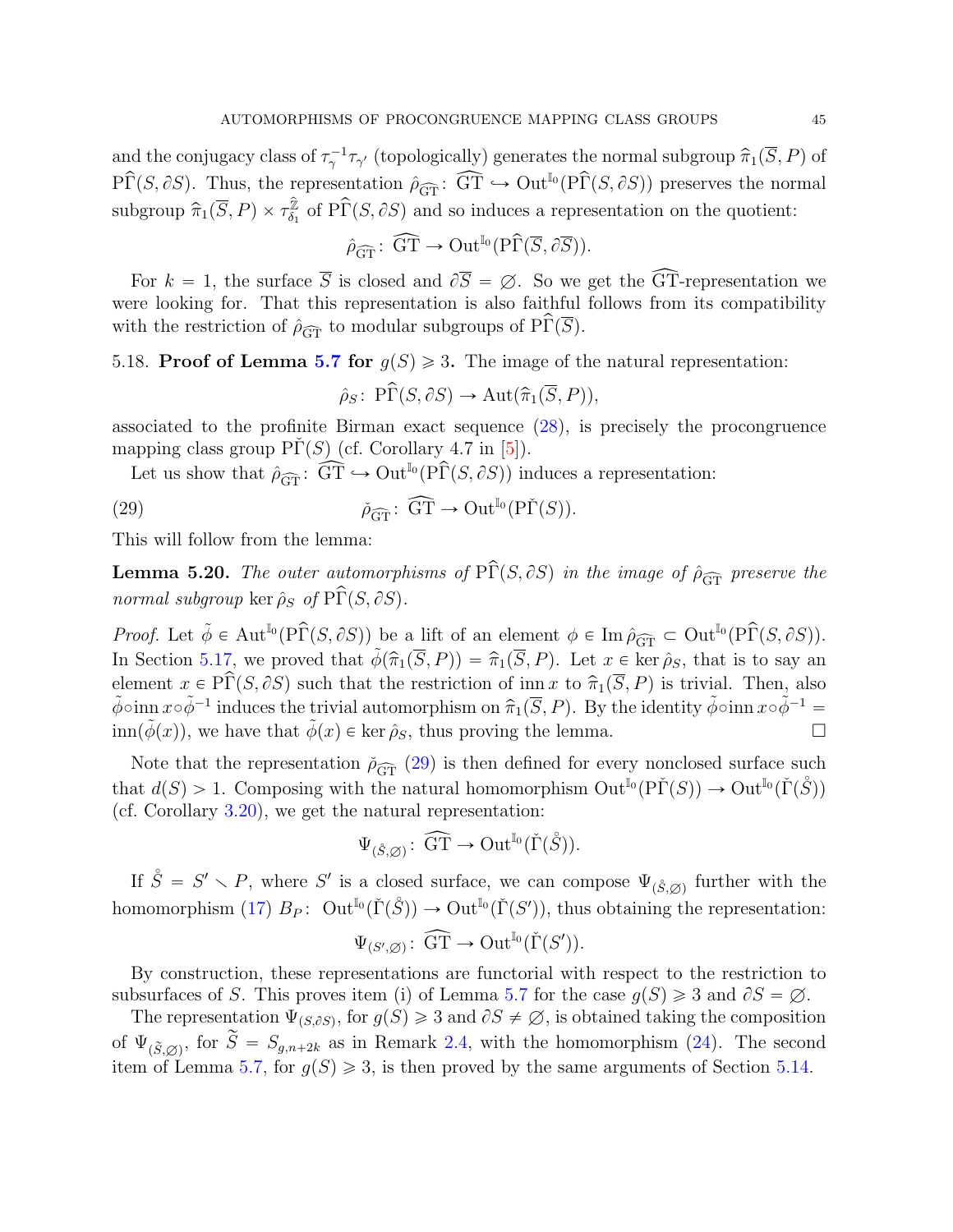5.19. Proof of Theorem [5.3.](#page-30-4) Let us observe that there are natural homomorphisms:

$$
\hat{\mathrm{tr}}_S\colon \operatorname{Aut}(\hat{\mathfrak{T}}^{\operatorname{out}}) \to \operatorname{Out}(\widehat{\mathrm{P}\Gamma}(S, \partial S)) \quad \text{and} \quad \check{\mathrm{tr}}_S\colon \operatorname{Aut}(\check{\mathfrak{T}}^{\operatorname{out}}) \to \operatorname{Out}(\widehat{\mathrm{P}\Gamma}(S, \partial S)),
$$

defined restricting an automorphism of the full tower to one of its components.

<span id="page-45-0"></span>**Lemma 5.21.** There holds  $\text{Im } \hat{\text{tr}}_S \subseteq \text{Out}^{\mathbb{I}}(\text{P}\check{\Gamma}(S, \partial S))$  and  $\text{Im } \check{\text{tr}}_S \subseteq \text{Out}^{\mathbb{I}}(\text{P}\check{\Gamma}(S, \partial S)).$ 

Proof. The proof is exactly the same for the profinite and the procongruence case. Let us then prove the lemma for the procongruence Grothendieck-Teichm¨uller tower which is the case we are going to use later.

Let us show first that, for  $\partial S = \bigcup_{i=1}^k \delta_i \neq \emptyset$ , the image of Aut $(\check{\mathfrak{T}}^{\text{out}})$  in the group  $\text{Out}^{\mathbb{I}}(\text{P}\check{\Gamma}(S,\partial S))$  preserve each procyclic subgroup  $\tau_{\delta_i}^{\hat{\mathbb{Z}}}$  $\hat{\tilde{z}}_i$ , for  $i = 1, ..., k$ . Let  $\tilde{S}_i$  be the surface obtained attaching a 1-punctured disc to the boundary component  $\delta_i$  of S. The map  $S \to \tilde{S}_i$  then induces the homomorphism of procongruence pure relative mapping class groups  $\tilde{\Pr}(S, \partial S) \to \tilde{\Pr}(S_i, \partial S_j)$ , in the procongruence Grothendieck-Teichmüller tower. An element of  $Aut(\tilde{\mathfrak{T}}^{\text{out}})$  is compatible with this homomorphism and so preserves its kernel which is precisely the procyclic subgroup  $\tau_{\delta}^{\hat{z}}$  $\mathcal{L}_{\delta_i}$ , for  $i = 1, \ldots, k$ .

In order to show that the image of  $Aut(\check{\mathfrak{T}}^{out})$  in  $Out^{\mathbb{I}}(P\check{\Gamma}(S, \partial S))$  preserves the conjugacy class of the procyclic subgroup generated by the Dehn twist  $\tau_{\gamma}$ , where  $\gamma$  is any nonperipheral simple closed curve on S, it is now enough to observe that there is an embedding  $S' \hookrightarrow S$ in S such that  $\gamma$  is in the image of a boundary component of S'.

By the previous case, an automorphism of  $Aut(\mathfrak{F}^{\text{out}})$  is then compatible with the associated homomorphism  $\tilde{\text{PI}}(S', \partial S') \to \tilde{\text{PI}}(S, \partial S)$  only if its image in  $\text{Out}(\tilde{\text{PI}}(S, \partial S))$  preserves the conjugacy class of  $\tau_{\gamma}^{\hat{\mathbb{Z}}}$ γ .

Remark 5.22. Lemma [5.21](#page-45-0) shows, in particular, that the so called "inertia conditions" of Grothendieck-Teichmüller theory are intrinsic to the whole Grothendieck-Teichmüller tower, even though they might not be intrinsic to the single components (the conjecture, however, is that, with the usual low genera exceptions, they are).

From (i) of Lemma [5.7,](#page-0-0) (iv) of Proposition [3.25](#page-22-0) and (i) of Proposition [3.9,](#page-15-1) it follows that there is a natural monomorphism  $\widehat{GT} \hookrightarrow Aut(\check{\mathfrak{T}}^{out})$ . By (i) of Lemma [3.21,](#page-0-0) in order to prove that  $Aut(\tilde{\mathfrak{T}}<sup>out</sup>) \cong \widehat{GT}$ , it is then enough to determine the image of  $\check{tr}_S$ , for S a surface with empty boundary.

By (ii) of Theorem [5.5,](#page-30-0) for  $d(S) > 1$  and  $S = S_{g,n} \neq S_{1,2}$ , we have  $Out^{I}(P\check{\Gamma}(S)) \cong$  $\Sigma_n \times \widetilde{\text{GT}},$  while  $\text{Out}^{\mathbb{I}}(\text{P}\check{\Gamma}(S_{1,2})) \cong \widehat{\text{GT}}$ . By Lemma [5.21,](#page-45-0) in order to prove Theorem [5.3,](#page-30-4) it is then enough to show that Im  $\check{tr}_S$  has trivial projection to  $\Sigma_n$ , for  $S \neq S_{1,2}$ .

This claim follows considering the natural maps  $S \to S_i$ , where  $S_i$  is the surface obtained from S filling in the *i*-th puncture, for  $i = 1, \ldots, n$ .

Indeed, an element of  $Out^{\mathbb{I}}(P\check{\Gamma}(S))$ , which projects to a nontrivial element of  $\Sigma_n \cong$  $\text{Inn}(\tilde{\Gamma}(S))/\text{Inn}(\tilde{\Gamma}(S))$ , changes the marked topological type of a bounding pair bounding a sphere punctured by one of these punctures, say the  $i$ -th one, and so it does not preserve the kernel of the corresponding homomorphism  $\overline{PT}(S) \to \overline{PT}(S_i)$ .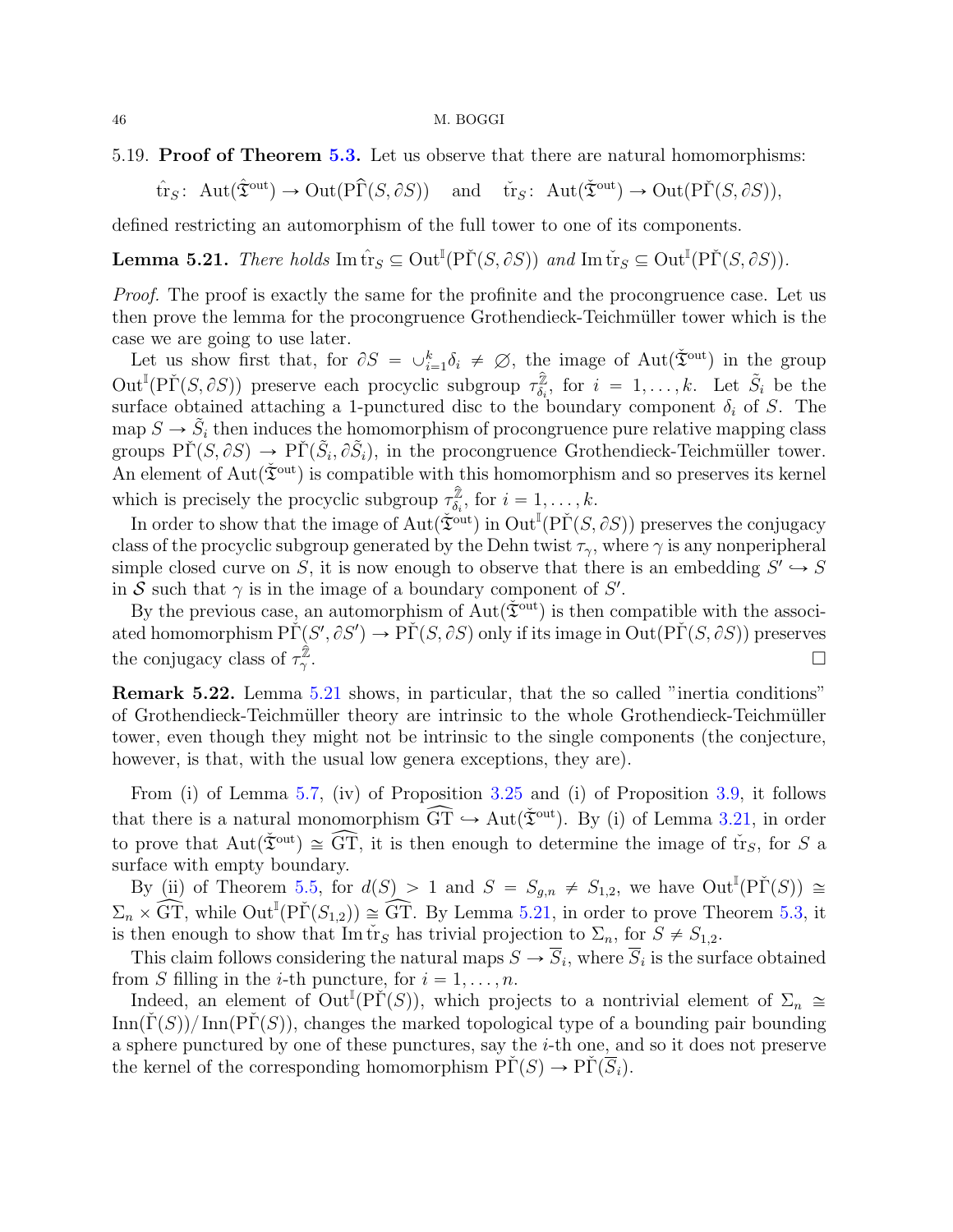## <span id="page-46-0"></span>6. The automorphism group of the arithmetic procongruence mapping class group

In Section [6](#page-46-0) we will assume that  $S$  is a hyperbolic surface with empty boundary.

6.1. The arithmetic profinite mapping class group. By Grothendieck theory of the  $\acute{\epsilon}$ tale fundamental group, for an algebraic geometric base point  $\bar{\xi}$  of the moduli stack  $\mathcal{M}(S)_{\mathbb{Q}}$ , the structural morphism  $\mathcal{M}(S)_{\mathbb{Q}} \to \text{Spec}(\mathbb{Q})$  induces the short exact sequence of ´etale fundamental groups:

<span id="page-46-1"></span>(30) 
$$
1 \to \pi_1^{\text{et}}(\mathcal{M}(S)_{\overline{\mathbb{Q}}}, \overline{\xi}) \to \pi_1^{\text{et}}(\mathcal{M}(S)_{\mathbb{Q}}, \overline{\xi}) \to G_{\mathbb{Q}} \to 1.
$$

The left hand term  $\pi_1^{\text{et}}(\mathcal{M}(S)_{\overline{\mathbb{Q}}}, \overline{\xi})$  of this short exact sequence is the *geometric étale fun*damental group of  $\mathcal{M}(S)_{\mathbb{Q}}$ . It is naturally isomorphic to the profinite completion of the topological fundamental group, with base point the image of  $\xi_{\mathbb{C}}$ , of the complex analytic stack associated to the complex DM stack  $\mathcal{M}(S)_{\mathbb{C}}$ .

Thus,  $\pi_1^{\text{et}}(\mathcal{M}(S)_{\overline{\mathbb{Q}}}, \overline{\xi})$  can be identified with the profinite completion  $\widehat{\Gamma}(S)$  of the mapping class group  $\Gamma(S)$  associated to the surface S. To be more precise, this identification is determined by the isotopy class of a diffeomorphism  $S \to (\mathscr{C}(S)_{\overline{\xi}} \times \mathbb{C})^{\text{an}}$  compatible with the orientations. We will then denote by  $\widehat{\Gamma}(S)_{\mathbb{Q}}$  the profinite group  $\pi_1^{\text{et}}(\mathcal{M}(S)_{\mathbb{Q}}, \overline{\xi})$  after its geometric subgroup  $\pi_1^{\text{et}}(\mathcal{M}(S)_{\overline{\mathbb{Q}}}, \overline{\xi})$  has been identified with  $\widehat{\Gamma}(S)$  and call it the arithmetic profinite mapping class group. So that the short exact sequence [\(30\)](#page-46-1) can be rewritten as:

<span id="page-46-2"></span>(31) 
$$
1 \to \widehat{\Gamma}(S) \to \widehat{\Gamma}(S)_{\mathbb{Q}} \to G_{\mathbb{Q}} \to 1.
$$

We will then let  $\hat{\text{PT}}(S)$  be the profinite completion of the pure mapping class group  $\text{PT}(S)$ associated to the surface S. After the identification of  $\pi_1^{\text{et}}(P\mathcal{M}(S)_{\overline{\mathbb{Q}}}, \overline{\xi})$  with  $\widetilde{P(\overline{P}(S))}$ , we will then put  $\hat{\text{PT}}(S)_{\mathbb{Q}} := \pi_1^{\text{et}}(\text{P}\mathcal{M}(S)_{\mathbb{Q}}, \overline{\xi}).$ 

6.2. The arithmetic procongruence mapping class group. Let  $\mathcal{C}(S) \to \mathcal{M}(S)$  be the universal punctured curve over the moduli stack  $\mathcal{M}(S)$  and  $P\mathscr{C}(S) \to P\mathcal{M}(S)$  be the universal curve over the moduli stack  $P\mathcal{M}(S)$ .

Let  $\mathscr{C}(S)_{\overline{\xi}}$  be the fiber over the geometric point  $\overline{\xi} \in \mathcal{M}(S)_{\mathbb{Q}}$  of the universal curve  $\mathscr{C}(S) \to \mathcal{M}(S)$  and  $\tilde{\xi} \in \mathscr{C}(S)_{\overline{\xi}}$  a geometric point. There is then a short exact sequence of algebraic fundamental groups:

$$
1 \to \pi_1^{\text{et}}(\mathscr{C}(S)_{\overline{\xi}}, \widetilde{\xi}) \to \pi_1^{\text{et}}(\mathscr{C}(S)_{\mathbb{Q}}, \widetilde{\xi}) \to \pi_1^{\text{et}}(\mathcal{M}(S)_{\mathbb{Q}}, \overline{\xi}) \to 1.
$$

The associated outer representation

$$
\rho^{\mathrm{et}}_S\colon\thinspace\pi_1^{\mathrm{et}}(\mathcal{M}(S)_{\mathbb{Q}},\overline{\xi})\to\mathrm{Out}(\pi_1^{\mathrm{et}}(\mathscr{C}(S)_{\overline{\xi}},\widetilde{\xi}))
$$

is called the *universal étale monodromy representation*.

After identifying  $\pi_1^{\text{et}}(\mathcal{M}(S)_{\overline{\mathbb{Q}}}, \overline{\xi})$  with  $\widehat{\Gamma}(S)$  and  $\pi_1^{\text{et}}(\mathcal{M}(S)_{\mathbb{Q}}, \overline{\xi})$  with  $\widehat{\Gamma}(S)_{\mathbb{Q}}$ , we then let

$$
\check\Gamma(S):=\rho^{\rm et}_S(\widehat\Gamma(S))\qquad\text{ and }\qquad \check\Gamma(S)_{\mathbb{Q}}:=\rho^{\rm et}_S(\widehat\Gamma(S)_{\mathbb{Q}})
$$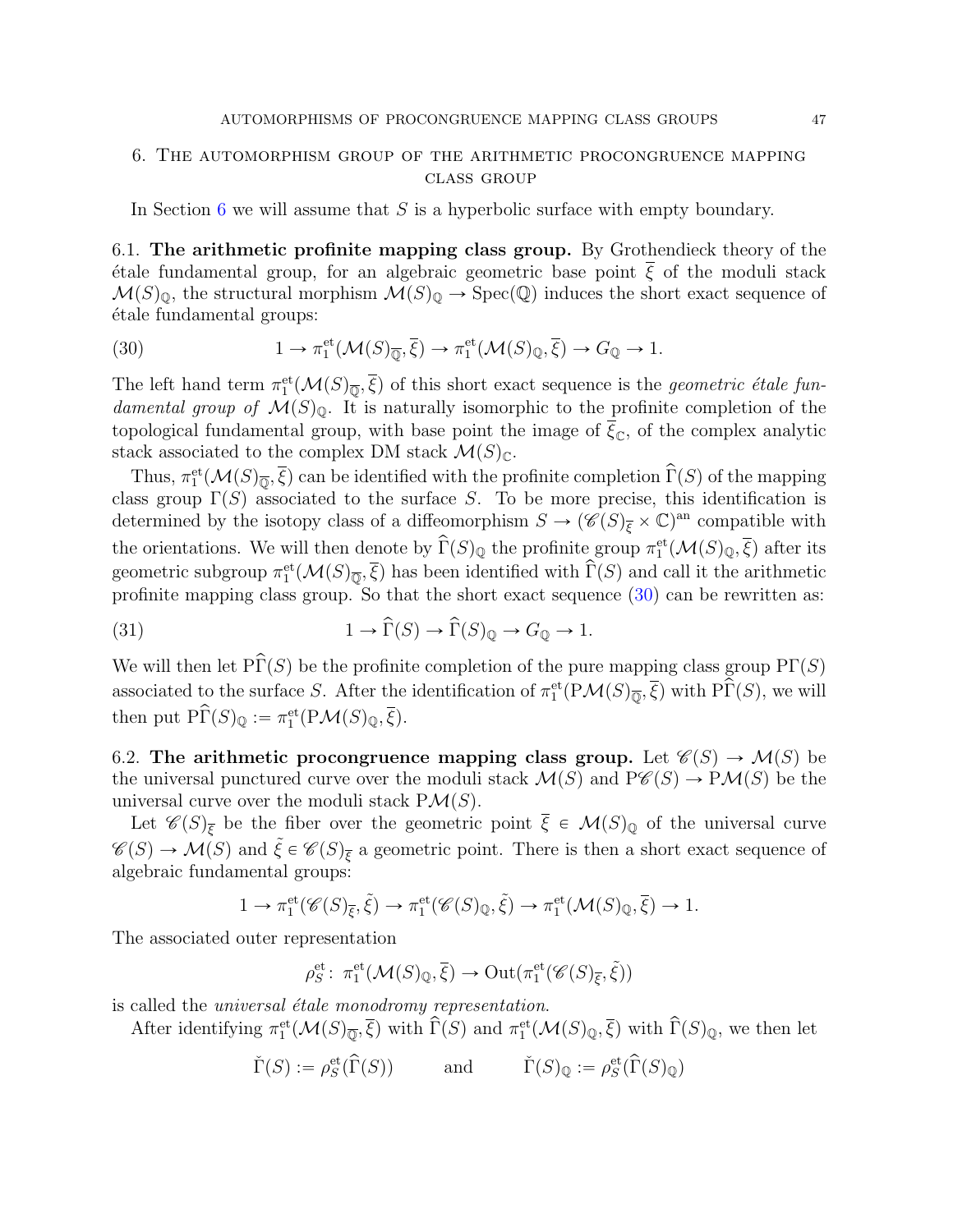<span id="page-47-2"></span>and call them, respectively, the procongruence and the arithmetic procongruence mapping class groups. The pure procongruence and arithmetic procongruence mapping class groups are then defined by:

<span id="page-47-0"></span>
$$
\tilde{\mathrm{PT}}(S) := \rho^{\text{et}}_S(\tilde{\mathrm{PT}}(S)) \quad \text{and} \quad \tilde{\mathrm{PT}}(S)_{\mathbb{Q}} := \rho^{\text{et}}_S(\tilde{\mathrm{PT}}(S)_{\mathbb{Q}}).
$$

Hoshi and Mochizuki in [\[15\]](#page-51-18) (see also Corollary 7.10 in [\[3\]](#page-50-1)) showed that the kernel of  $\rho_S^{\text{et}}$  identifies with the congruence kernel, i.e. the kernel of the natural epimorphism  $\widehat{\Gamma}(S) \to \widecheck{\Gamma}(S)$ . Therefore, the short exact sequence [\(31\)](#page-46-2) gives rise to a short exact sequence:

(32) 
$$
1 \to \check{\Gamma}(S) \to \check{\Gamma}(S)_{\mathbb{Q}} \to G_{\mathbb{Q}} \to 1,
$$

such that the associated outer representation  $\rho_{\mathbb{Q}}\colon G_{\mathbb{Q}} \to \mathrm{Out}(\check{\Gamma}(S))$  is faithful.

A (tangential) rational point on  $\mathcal{M}(S)_{\mathbb{Q}}$  determines a splitting of the short exact se-quence [\(31\)](#page-46-2) and so of the short exact sequence [\(32\)](#page-47-0). There is then a lift of  $\rho_{\mathbb{Q}}$  to a representation  $\tilde{\rho}_{\mathbb{Q}}\colon G_{\mathbb{Q}} \to \text{Aut}(\Gamma(S))$  which induces an isomorphism of profinite groups:

<span id="page-47-1"></span>(33) 
$$
\check{\Gamma}(S)_{\mathbb{Q}} \cong \check{\Gamma}(S) \rtimes_{\tilde{\rho}_{\mathbb{Q}}} G_{\mathbb{Q}}.
$$

6.3. The automorphism group of the arithmetic procongruence mapping class **group.** In order to describe the automorphism group of an open normal subgroup of  $\Gamma(S)_{\mathbb{Q}},$ we need to impose the usual restrictions.

**Definition 6.1.** Let  $U$  be an open subgroup of the arithmetic procongruence mapping class group  $\check{\Gamma}(S)_{\mathbb{Q}}$ . For  $\sigma = {\gamma_0, \ldots, \gamma_k} \in \check{C}(S)$ , the *inertia group*  $\hat{I}_{\sigma}(U)$  is the closed abelian subgroup of  $U$  topologically generated by the powers of the profinite Dehn twists parameterized by  $\sigma$  and contained in U. The *decomposition group*  $D_{\sigma}(U)$  is then the normalizer of  $\hat{I}_{\sigma}(U)$  in U.

**Remark 6.2.** Since all closed strata of  $\overline{\mathcal{M}}(S)$  are defined over Q and contain Q-rational points, for every  $\sigma \in C(S)$ , there is a splitting of the short exact sequence [\(32\)](#page-47-0) such that the action  $\tilde{\rho}_{\mathbb{Q}}\colon G_{\mathbb{Q}} \to \text{Aut}(\tilde{\Gamma}(S))$  preserves the stabilizer  $\tilde{\Gamma}(S)_{\sigma}$  and so the associated isomorphism [\(33\)](#page-47-1) induces an isomorphism  $D_{\sigma}(\check{\Gamma}(S)) \cong \check{\Gamma}(S)_{\sigma} \rtimes_{\tilde{\rho}_{0}} G_{\mathbb{Q}}$ .

**Definition 6.3.** For U an open subgroup of  $\Gamma(S)_{\mathbb{Q}}$ , we define:

- (i)  $Aut^{\mathbb{D}}(U)$  is the closed subgroup of  $Aut(U)$  consisting of those elements which preserve the set of decomposition groups  $\{D_{\gamma}(U)\}_{\gamma \in \widehat{\mathcal{L}}(S)_{0}}$ .
- (ii)  $Aut<sup>I</sup>(U)$  is the closed subgroup of  $Aut(U)$  consisting of those elements which preserve the set of inertia groups  $\{\hat{I}_{\gamma}(U)\}_{\gamma \in \hat{\mathcal{L}}(S)_0}$ .
- (iii)  $\mathrm{Aut}^{\mathbb{I}_0}(U)$  is the closed subgroup of  $\mathrm{Aut}^{\mathbb{I}}(U)$  consisting of those elements which preserve the set of inertia groups  $\{\hat{I}_{\gamma}(U)\}_{\gamma \in \hat{\mathcal{L}}^{\text{ns}}(S)}$ .

Remark 6.4. A result similar to Proposition [3.5](#page-12-1) holds for all the groups of automorphisms defined above.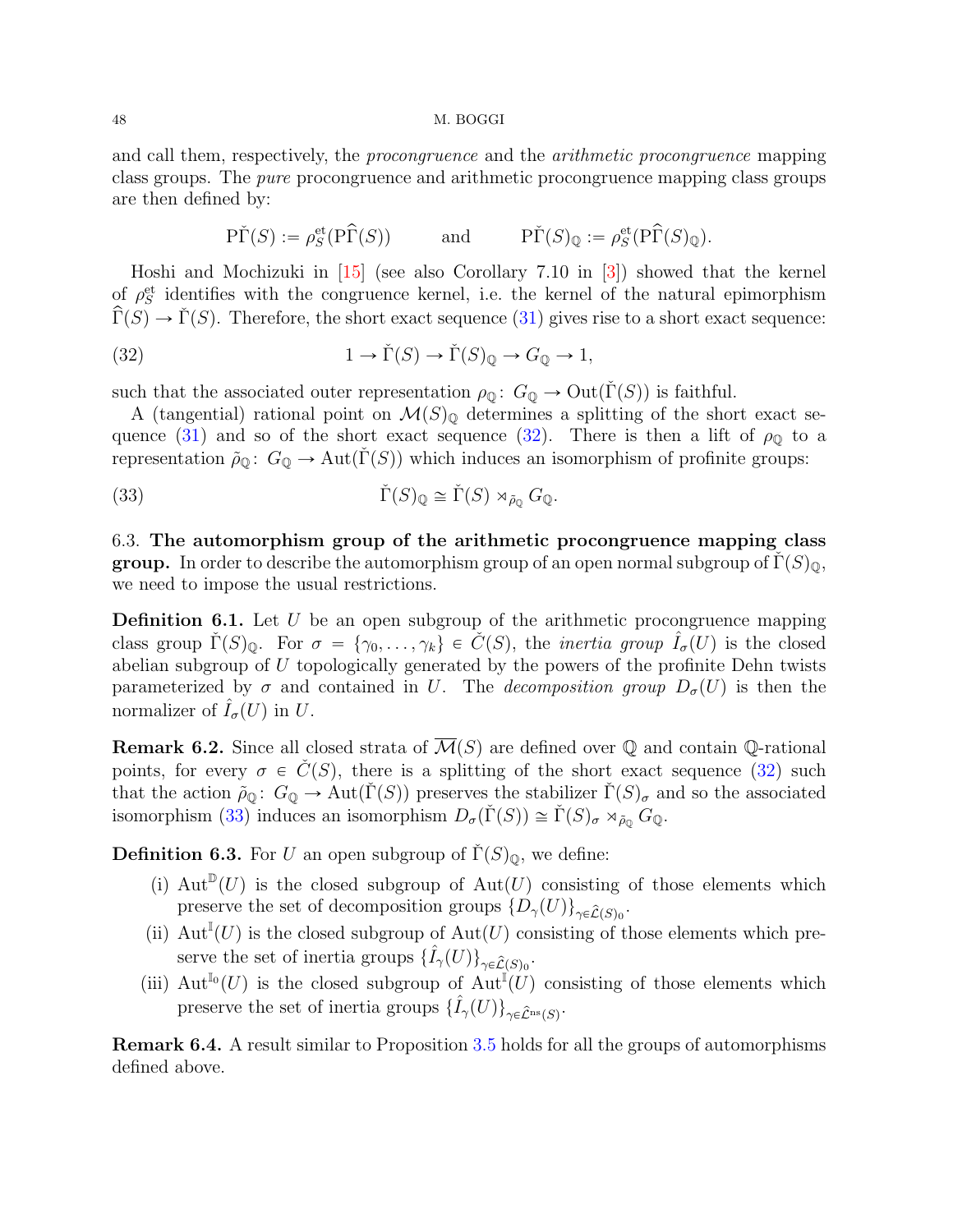<span id="page-48-3"></span>With the above notation, Theorem 9.10 in [\[6\]](#page-51-9) states, in particular, that, for  $S \neq S_{1,2}, S_2$ , we have:

(34) 
$$
\operatorname{Aut}^{\mathbb{D}}(U) = \operatorname{Inn}(\check{\Gamma}(S)_{\mathbb{Q}}) \cong \check{\Gamma}(S)_{\mathbb{Q}}.
$$

Thanks to the results of Section [3.4,](#page-16-2) we then get the following generalization of Corollary C in  $[18]$ :

<span id="page-48-2"></span>Corollary 6.5. For  $d(S) > 1$ , we have:

<span id="page-48-0"></span>
$$
\operatorname{Aut}^{\mathbb{I}_0}(\mathrm{P}\check{\Gamma}(S)_{\mathbb{Q}}) \cong \operatorname{Aut}^{\mathbb{I}_0}(\check{\Gamma}(S)_{\mathbb{Q}}) = \operatorname{Inn}(\check{\Gamma}(S)_{\mathbb{Q}}).
$$

*Proof.* For  $S \neq S_{1,2}$  and  $S_2$ , the centralizer of  $\text{P}\Gamma(S)_{\mathbb{Q}}$  in  $\Gamma(S)_{\mathbb{Q}}$  is trivial. Therefore, since  $\tilde{\Gamma}(S)_{\mathbb{Q}}$  is an I<sub>0</sub>-characteristic subgroup of  $\tilde{\Gamma}(S)_{\mathbb{Q}}$ , by Lemma 3.3 in [\[6\]](#page-51-9), Theorem [3.12,](#page-16-1) (i) of Proposition [3.7](#page-0-0) and the identity [\(34\)](#page-48-0), for  $S \neq S_{1,2}$  and  $S_2$ , there is a series of natural monomorphisms

$$
\operatorname{Aut}^{\mathbb{I}_0}(\check{\Gamma}(S)_\mathbb{Q}) \hookrightarrow \operatorname{Aut}^{\mathbb{I}_0}(\mathrm{P}\check{\Gamma}(S)_\mathbb{Q}) \hookrightarrow \operatorname{Aut}^{\mathbb{D}}(\mathrm{P}\check{\Gamma}(S)_\mathbb{Q}) = \operatorname{Inn}(\check{\Gamma}(S)_\mathbb{Q})
$$

and the conclusion follows.

The cases  $S = S_{1,2}$  and  $S_2$  can be reduced to the above observing that  $Aut^{I_0}(\check{\Gamma}(S)_{\mathbb{Q}})$  $\text{Aut}^{\mathbb{I}_{0}}(\check{\Gamma}(S)_{\mathbb{Q}}/Z(\check{\Gamma}(S)_{\mathbb{Q}}))$  (cf. the proofs of (ii) of Proposition [3.9](#page-15-1) and of Proposition [5.10\)](#page-34-0).  $\Box$ 

6.4. The extended mapping class group. The extended mapping class group  $\Gamma(S)_{\mathbb{R}}$  is the group of isotopy classes of all diffeomorphisms of S. If  $\chi_{\mathbb{R}}\colon \Gamma(S)_{\mathbb{R}} \to {\pm 1}$  denotes the orientation character, there is a short exact sequence:

(35) 
$$
1 \to \Gamma(S) \to \Gamma(S)_{\mathbb{R}} \stackrel{\chi_{\mathbb{R}}}{\to} {\{\pm 1\}} \to 1.
$$

Note that the choice of any antiholomorphic involution on S splits this sequence.

The reason we denoted the extended mapping class group by  $\Gamma(S)_{\mathbb{R}}$  comes from the following construction. The complex moduli stack  $\mathcal{M}(S)_{\mathbb{C}}$  has the model  $\mathcal{M}(S)_{\mathbb{R}}$  over R. Hence, it carries an antiholomorphic involution  $\iota: \mathcal{M}(S)_{\mathbb{C}} \to \mathcal{M}(S)_{\mathbb{C}}$  and we may set  $\mathcal{M}(S)_{\mathbb{R}} := (\mathcal{M}(S)_{\mathbb{C}}, \iota)$  with  $G_{\mathbb{R}} = \langle \iota \rangle$ . There is a notion of equivariant fundamental group associated to  $(M(S)_{\mathbb{C}}, \iota)$  (cf. Section 3 in [\[17\]](#page-51-20)) and, for a base point  $[C] \in \mathcal{M}(S)_{\mathbb{R}}$ , we let

<span id="page-48-1"></span>
$$
\pi_1^{\mathbb{R}}(\mathcal{M}(S)_{\mathbb{R}},[C]):=\pi_1^{\mathrm{equiv}}((\mathcal{M}(S)_{\mathbb{C}}/G_{\mathbb{R}}),[C]).
$$

The equivariant fundamental group  $\pi_1^{\mathbb{R}}$  $_{1}^{\mathbb{R}}(\mathcal{M}(S)_{\mathbb{R}},[C])$  then identifies with the extended mapping class group  $\Gamma(S)_{\mathbb{R}}$  and the short exact sequence [\(35\)](#page-48-1) identifies with the associated short exact sequence (cf. Proposition 3.2 in  $[17]$ ). Let us also observe that, in this setting, the orientation group  $\{\pm 1\}$  identifies with the absolute Galois group of the reals  $G_{\mathbb{R}}$ .

6.5. Automorphisms of extended mapping class group. Let us denote respectively by Aut<sup>I<sub>0</sub></sup>( $\Gamma(S)$ ) and Aut<sup>I<sub>0</sub></sup>( $\Gamma(S)_{\mathbb{R}}$ ) the group of automorphisms of  $\Gamma(S)$  and  $\Gamma(S)_{\mathbb{R}}$  which preserve the conjugacy class of a cyclic subgroup generated by a Dehn twist about a nonseparating simple closed curve.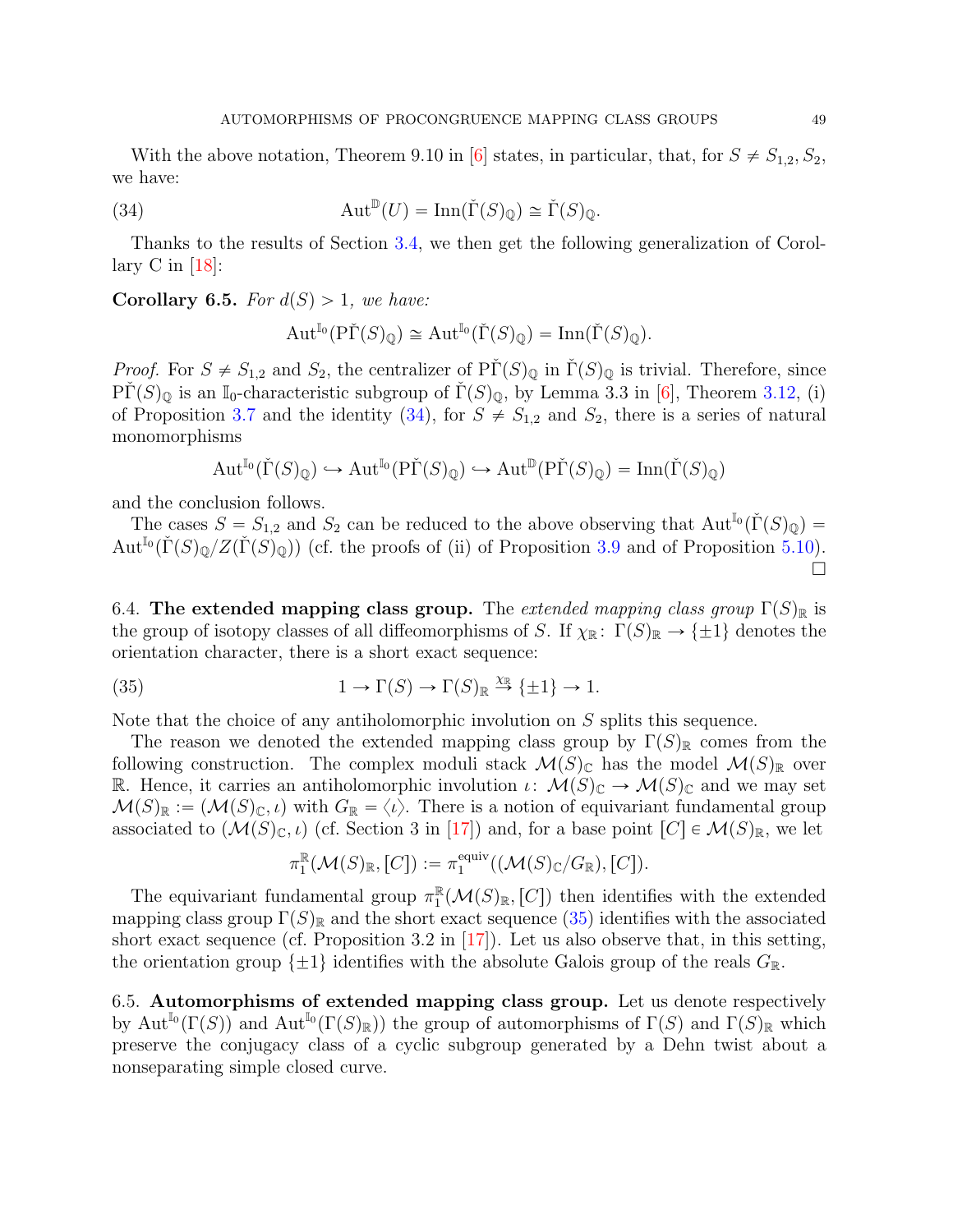<span id="page-49-4"></span>A classical result by Ivanov and McCarthy (cf. Theorem 2 in [\[20\]](#page-51-0) and Theorem 1 in [\[23\]](#page-51-1)) asserts that, for  $d(S) > 1$ , there holds (here, the I<sub>0</sub>-condition is only needed to tame the exceptional low genera cases):

$$
\operatorname{Aut}^{\mathbb{I}_0}(\Gamma(S)) \cong \operatorname{Aut}^{\mathbb{I}_0}(\Gamma(S)_{\mathbb{R}}) = \operatorname{Inn}(\Gamma(S)_{\mathbb{R}}).
$$

This implies that, for  $d(S) > 1$ , there is also a natural isomorphism  $Out^{\mathbb{I}_{0}}(\Gamma(S)) \cong G_{\mathbb{R}}$ .

<span id="page-49-1"></span>6.6. Comparing automorphism groups. As observed in the proof of Theorem 9.10 in [\[6\]](#page-51-9),  $\dot{\Gamma}(S)$  is a characteristic subgroup of  $\dot{\Gamma}(S)_{\mathbb{Q}}$ . By Lemma 9.11 in [\[6\]](#page-51-9), there is then a natural monomorphism  $\mathrm{Aut}^{\mathbb{I}_0}(\check{\Gamma}(S)_\mathbb{Q}) \hookrightarrow \mathrm{Aut}^{\mathbb{I}_0}(\check{\Gamma}(S))$  (for the case  $Z(\check{\Gamma}(S)_\mathbb{Q}) \neq \{1\}$ , as in the proof of Corollary [6.5,](#page-48-2) one just need to observe that  $\text{Aut}^{\mathbb{I}_0}(\check{\Gamma}(S)_\mathbb{Q}) = \check{\text{Aut}}^{\mathbb{I}_0}(\check{\Gamma}(S)_\mathbb{Q}/Z(\check{\Gamma}(S)_\mathbb{Q}))).$ A natural question is whether, in analogy with the extended mapping class group case, this is an isomorphism for  $d(S) > 1$ :

<span id="page-49-0"></span>**Question 6.6.** For  $d(S) > 1$ , is there a natural isomorphism:

$$
\operatorname{Aut}^{\mathbb{I}_0}(\check{\Gamma}(S)_{\mathbb{Q}}) \cong \operatorname{Aut}^{\mathbb{I}_0}(\check{\Gamma}(S))?
$$

Corollary [6.5](#page-48-2) and (i) of Theorem [5.5](#page-30-0) then imply:

**Corollary 6.7.** A positive answer to Question [6.6](#page-49-0) implies that, for  $d(S) > 1$ , there is a natural isomorphism

$$
\operatorname{Out}^{\mathbb{I}_0}(\check{\Gamma}(S)) \cong \widehat{\operatorname{GT}} \cong G_{\mathbb{Q}}.
$$

*Proof.* We get the conclusion by moding out the normal subgroup  $\text{Inn}(\tilde{\Gamma}(S))$  from the isomorphism  $\text{Aut}^{\mathbb{I}_0}(\check{\Gamma}(S)) \cong \text{Inn}(\check{\Gamma}(S)_{\mathbb{Q}}).$ 

6.7. Automorphisms of the procongruence curve complex. The automorphism group Aut<sup>I<sub>0</sub></sup>( $\check{\Gamma}(S)_{\mathbb{Q}}$ ) acts on the procongruence curve complex  $\check{C}(S)$  through the natural homomorphism  $\text{Aut}^{\mathbb{I}_0}(\check{\Gamma}(S_{\mathbb{Q}}) \to \text{Aut}^{\mathbb{I}_0}(\check{\Gamma}(S)) = \text{Aut}^{\mathbb{I}}(\check{\Gamma}(S))$  considered in Section [6.6.](#page-49-1)

<span id="page-49-2"></span>**Proposition 6.8.** For  $d(S) > 1$ , there is a natural faithful representation:

$$
\psi\colon \operatorname{Aut}^{\mathbb{I}_0}(\check{\Gamma}(S)_\mathbb{Q})\hookrightarrow \operatorname{Aut}(\check{C}(S)).
$$

*Proof.* As observed in Section [6.6,](#page-49-1) the homomorphism  $\text{Aut}^{\mathbb{I}_{0}}(\check{\Gamma}(S_{\mathbb{Q}}) \to \text{Aut}^{\mathbb{I}_{0}}(\check{\Gamma}(S))$  is injective. The conclusion then follows from (ii) of Theorem 7.3 in [\[6\]](#page-51-9).

Ivanov's fundamental theorem on automorphisms of curve complexes can be formulated, in our terminology, saying that, for  $d(S) > 1$ , there is a natural isomorphism (cf. [\[20\]](#page-51-0), Theorem 1):

$$
\operatorname{Aut}^{\mathbb{I}_0}(\Gamma(S)_{\mathbb{R}}) \cong \operatorname{Aut}(C(S)),
$$

where, again, the  $\mathbb{I}_0$ -condition is only needed for the exceptional low genera cases. A similar question can then be asked for the arithmetic procongruence mapping class group:

<span id="page-49-3"></span>**Question 6.9.** For  $d(S) > 1$ , is there a natural isomorphism:

$$
\operatorname{Aut}^{\mathbb{I}_0}(\check{\Gamma}(S)_{\mathbb{Q}}) \cong \operatorname{Aut}(\check{C}(S))?
$$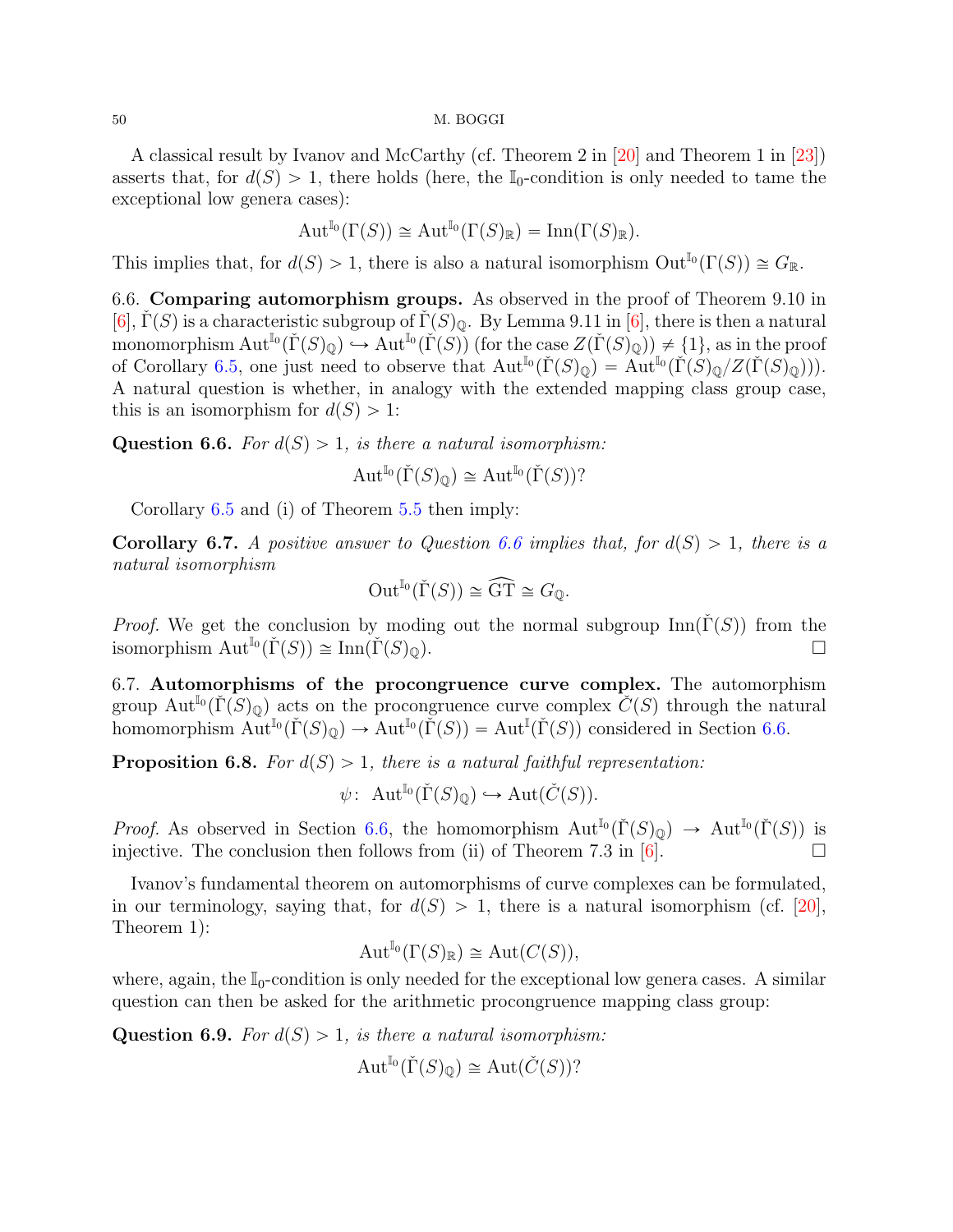<span id="page-50-3"></span>By (ii) of Theorem 7.3 in  $\vert 6 \vert$  and Proposition [6.8,](#page-49-2) with the above hypotheses, there is a series of monomorphisms:

$$
\operatorname{Aut}^{\mathbb{I}_0}(\check{\Gamma}(S)_\mathbb{Q}) \hookrightarrow \operatorname{Aut}^{\mathbb{I}_0}(\check{\Gamma}(S)) \hookrightarrow \operatorname{Aut}(\check{C}(S)).
$$

Therefore, a positive answer to Question [6.9](#page-49-3) implies a positive answer to Question [6.6.](#page-49-0)

6.8. Extending automorphisms from  $\Gamma(S)$  to  $\Gamma(S)_{\mathbb{Q}}$ . Let us spell out the conditions which an I<sub>0</sub>-automorphism of  $\Gamma(S)$  must satisfy in order to admit an extension to the overgroup  $\Gamma(S)$ <sub>ω</sub>.

For an element  $f \in \text{Aut}^{\mathbb{I}_0}(\check{\Gamma}(S))$  let us denote by  $\bar{f}$  its image in Out $^{\mathbb{I}_0}(\check{\Gamma}(S))$ . Let then Comp $(G_{\mathbb{Q}}, \check{\Gamma}(S))$  be the closed subgroup of  $G_{\mathbb{Q}} \times \text{Aut}^{\mathbb{I}_{0}}(\check{\Gamma}(S))$  formed by the pairs  $(x, f)$ such that, for all  $\alpha \in G_0$ , there holds (in  $Out(\Gamma(S))$ ):

$$
\bar{f}\rho_{\mathbb{Q}}(\alpha)\bar{f}^{-1} = \rho_{\mathbb{Q}}(x\alpha x^{-1}) = \rho_{\mathbb{Q}}(x)\rho_{\mathbb{Q}}(\alpha)\rho_{\mathbb{Q}}(x)^{-1},
$$

where  $\rho_{\mathbb{Q}}\colon G_{\mathbb{Q}} \to \mathrm{Out}(\check{\Gamma}(S))$  is the (faithful) outer representation associated to the short exact sequence [\(32\)](#page-47-0).

Since the representation  $\rho_{\mathbb{Q}}$  is faithful and, for  $S \neq S_{1,1}, S_{1,2}, S_2$ , the center of  $\Gamma(S)$  is trivial, according to the profinite version of Wells' exact sequence (cf. Lemma 1.5.5 in [\[25\]](#page-51-15)), with these hypotheses, there is a canonical isomorphism:

$$
\operatorname{Aut}^{\mathbb{I}_0}(\check{\Gamma}(S)_{\mathbb{Q}}) \cong \operatorname{Comp}(G_{\mathbb{Q}}, \check{\Gamma}(S)).
$$

This isomorphism sends an element  $\tilde{f} \in Aut^{\mathbb{I}_0}(\check{\Gamma}(S)_\mathbb{Q})$  to the pair  $(x, f)$ , where:

- (i)  $x \in G_{\mathbb{Q}}$  is the element such that inn x is the image of  $\tilde{f}$  in Aut $(G_{\mathbb{Q}}) = \text{Inn } G_{\mathbb{Q}}$  and
- (ii) f is the restriction of f to the normal subgroup  $\check{\Gamma}(S)$  of  $\check{\Gamma}(S)_{\mathbb{Q}}$ .

Therefore, a necessary condition for  $f \in Aut^{\mathbb{I}_{0}}(\check{\Gamma}(S))$  to extend to  $\tilde{f} \in Aut^{\mathbb{I}_{0}}(\check{\Gamma}(S_{\mathbb{Q}}))$  is that  $\bar{f}$  normalizes the image of  $G_{\mathbb{Q}}$  in  $\text{Out}^{\mathbb{I}_{0}}(\check{\Gamma}(S))$ . But, since  $\rho_{\mathbb{Q}}$  is faithful, this condition is also sufficient. So we get a new proof of item (iii) of Proposition 4 in [\[21\]](#page-51-21):

**Proposition 6.10.** For  $d(S) > 1$ , the image of the representation  $\rho_{\mathbb{Q}} \colon G_{\mathbb{Q}} \hookrightarrow \text{Out}(\check{\Gamma}(S))$ is self-normalizing inside the subgroup  $\text{Out}^{\mathbb{I}_0}(\check{\Gamma}(S)) \cong \widehat{\text{GT}}$ .

*Proof.* Since  $\text{Aut}^{\mathbb{I}_0}(\check{\Gamma}(S)) \cong \text{Aut}^{\mathbb{I}_0}(\check{\Gamma}(S)/Z(\check{\Gamma}(S)),$  it is not restrictive to assume  $Z(\check{\Gamma}(S)) =$ {1}. Let  $\bar{f} \in \text{Out}^{\mathbb{I}_0}(\check{\Gamma}(S))$  be an element which normalizes  $\rho_{\mathbb{Q}}(G_{\mathbb{Q}})$ . Then, as we observed above  $\bar{f}$  lifts to an element  $f \in Aut^{\mathbb{I}_{0}}(\check{\Gamma}(S))$  which can be extended to an element  $\tilde{f} \in$  $\mathrm{Aut}^{\mathbb{I}_0}(\check{\Gamma}(S)_\mathbb{Q})$ . By Corollary [6.5,](#page-48-2) we then have  $\tilde{f} \in \text{Inn }\check{\Gamma}(S)_\mathbb{Q}$  which implies that the image  $\bar{f}$  of  $\hat{f}$  in Out<sup>I<sub>0</sub></sup>( $\check{\Gamma}(S)$ ) is contained in  $\rho_{\mathbb{Q}}(G_{\mathbb{Q}})$ .

#### **REFERENCES**

- <span id="page-50-2"></span>[1] M. Asada. The faithfulness of the monodromy representations associated with certain families of algebraic curves. J. Pure Appl. Algebra 159, (2001), 123–147. [6](#page-5-1)
- <span id="page-50-0"></span>[2] M. Boggi. The congruence subgroup property for the hyperelliptic Teichmüller modular group: the open surface case. Hiroshima Math. J. 39 (2009), 351–362. [2,](#page-1-0) [6](#page-5-1)
- <span id="page-50-1"></span>[3] M. Boggi. On the procongruence completion of the Teichmüller modular groups. Trans. Amer. Math. Soc. 366 (2014), 5185–5221. [3,](#page-2-1) [5,](#page-4-1) [6,](#page-5-1) [7,](#page-6-2) [9,](#page-8-3) [14,](#page-13-1) [24,](#page-23-2) [25,](#page-24-3) [48](#page-47-2)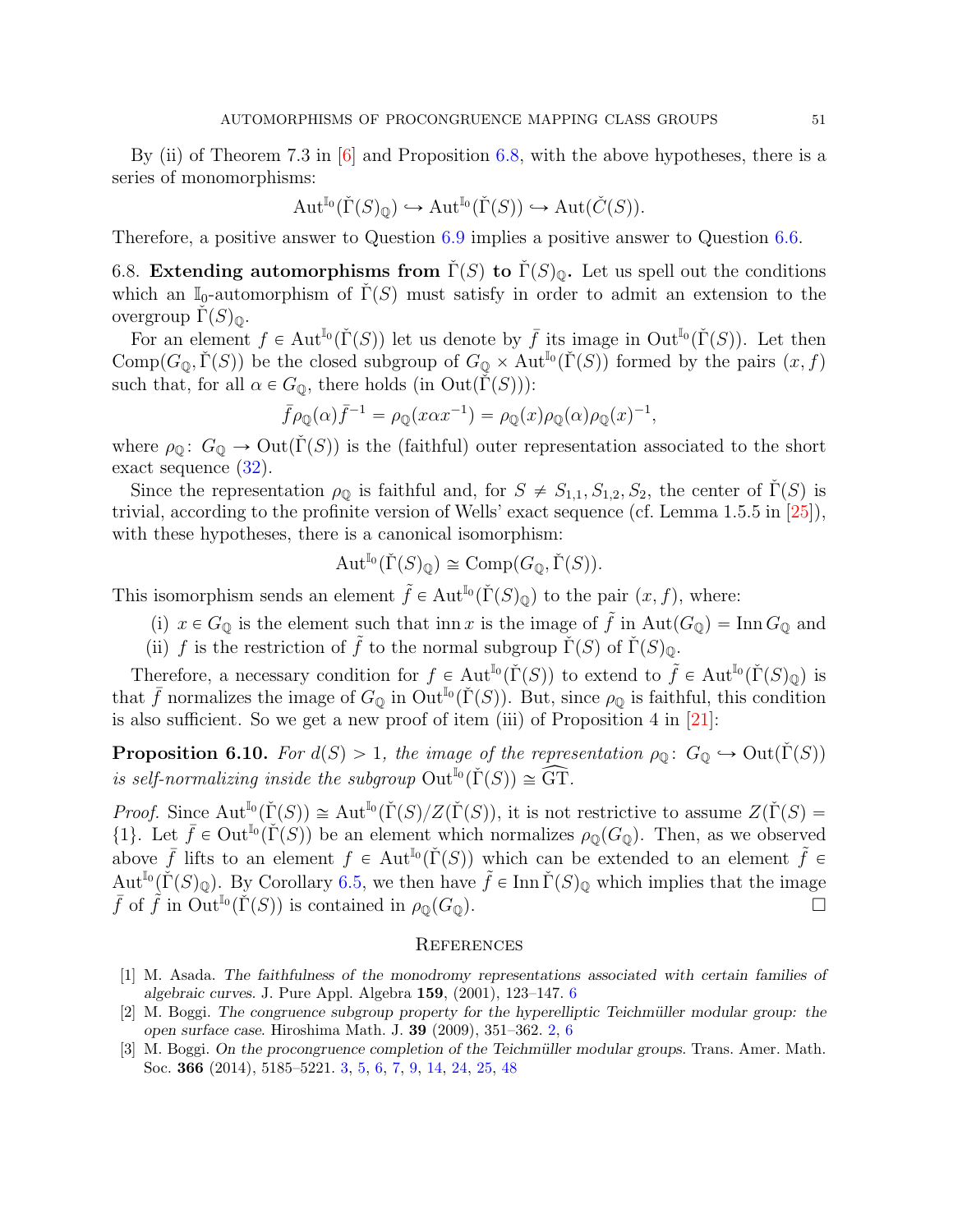- <span id="page-51-8"></span>[4] M. Boggi, P. Zalesskii. A restricted Magnus property for profinite surface groups. Trans. Amer. Math. Soc. 371 (2019), 729–753. [3](#page-2-1)
- <span id="page-51-2"></span>[5] M. Boggi. Congruence topologies on the mapping class groups. J. of Algebra 546 (2020), 518–552. [2,](#page-1-0) [3,](#page-2-1) [5,](#page-4-1) [6,](#page-5-1) [20,](#page-19-1) [29,](#page-28-2) [45](#page-44-1)
- <span id="page-51-9"></span>[6] M. Boggi, L. Funar. Automorphisms of procongruence curve and pants complexes. [https://arxiv.](https://arxiv.org/abs/2004.04135v3) [org/abs/2004.04135v3](https://arxiv.org/abs/2004.04135v3) (2021). [4,](#page-3-1) [6,](#page-5-1) [7,](#page-6-2) [9,](#page-8-3) [12,](#page-11-1) [13,](#page-12-2) [14,](#page-13-1) [15,](#page-14-2) [16,](#page-15-2) [17,](#page-16-3) [18,](#page-17-1) [19,](#page-18-3) [20,](#page-19-1) [22,](#page-21-2) [24,](#page-23-2) [26,](#page-25-1) [27,](#page-26-2) [34,](#page-33-0) [35,](#page-34-1) [37,](#page-36-1) [43,](#page-42-1) [44,](#page-43-3) [49,](#page-48-3) [50,](#page-49-4) [51](#page-50-3)
- <span id="page-51-16"></span>[7] M. Boggi. Notes on hyperelliptic mapping class groups. <https://arxiv.org/abs/2110.13534v2> (2022). [34,](#page-33-0) [35,](#page-34-1) [36,](#page-35-1) [37](#page-36-1)
- <span id="page-51-12"></span>[8] B. Collas. Action of the Grothendieck-Teichmüller group on torsion elements of full Teichmüller modular groups in genus zero. Journal de théorie des nombres de Bordeaux, Volume  $24$  (2012) no. 3, 605–622. [4](#page-3-1)
- <span id="page-51-4"></span>[9] V.G. Drinfeld. On quasitriangular quasi-Hopf algebras and a group closely connected with  $Gal(Q/\mathbb{Q})$ . Leningrad Math. J. Vol. 2 (1991), No. 4, 829–860. [2,](#page-1-0) [15,](#page-14-2) [30](#page-29-2)
- <span id="page-51-13"></span>[10] B. Farb and D. Margalit. A primer on mapping class groups. Princeton Math. Series, Vol. 49, 2012. [6,](#page-5-1) [35](#page-34-1)
- <span id="page-51-10"></span>[11] S. Gervais. A finite presentation of the mapping class group of a punctured surface. Topology 40 (2001), 703–725. [4,](#page-3-1) [40,](#page-39-1) [41](#page-40-3)
- <span id="page-51-3"></span>[12] A. Grothendieck. Esquisse d'un Programme. In Geometric Galois Actions I, edited by L. Schneps and P. Lochak, London Math. Soc. LNS 242 (1997), 5–48. [2,](#page-1-0) [30](#page-29-2)
- <span id="page-51-5"></span>[13] D. Harbater, L. Schneps. Fundamental groups of moduli and the Grothendieck-Teichmüller group. Trans. Amer. Math. Soc. 352 (2000), 3117–3148. [2,](#page-1-0) [3,](#page-2-1) [15,](#page-14-2) [26,](#page-25-1) [40](#page-39-1)
- <span id="page-51-6"></span>[14] A. Hatcher, P. Lochak, L. Schneps. On the Teichm¨uller tower of mapping class groups. J. Reine Angew. Math. 521 (2000), 1–24. [3,](#page-2-1) [4](#page-3-1)
- <span id="page-51-18"></span>[15] Y. Hoshi, S. Mochizuki. On the combinatorial anabelian geometry of nodally nondegenerate outer representations. Hiroshima Math. J. Volume 41, Number 3 (2011), 275–342. [48](#page-47-2)
- <span id="page-51-7"></span>[16] Y. Hoshi, A. Minamide, S. Mochizuki. Group-theoreticity of numerical invariants and distinguished subgroups of configuration space groups. RIMS Preprint 1870 (2017). [3,](#page-2-1) [15,](#page-14-2) [17](#page-16-3)
- <span id="page-51-20"></span>[17] J. Huisman. The equivariant fundamental group, uniformization of real algebraic curves, and global complex analytic coordinates on Teichmüller spaces. Annales de la Faculté de sciences de Toulouse  $6^e$ série, tome  $10, n^o4$  (2001), 659–682. [49](#page-48-3)
- <span id="page-51-19"></span>[18] Y. Ihara, H. Nakamura. Some illustrative examples for anabelian geometry in high dimensions. In Geometric Galois Actions I, edited by L. Schneps and P. Lochak, Lon. Math. Soc. LNS 242 (1997), 127-138. [49](#page-48-3)
- <span id="page-51-17"></span>[19] Y. Ihara. Some details on the  $\widehat{GT}$ -action on  $\widehat{B}_n$ . Appendix to: Y. Ihara and M. Matsumoto. On Galois Actions on Profinite Completions of Braid Groups. In Recent Developments in the Inverse Galois Problem. Contemp. Math. 186, AMS (1995), 173–200. [35](#page-34-1)
- <span id="page-51-0"></span>[20] N.V. Ivanov. Automorphisms of complexes of curves and of Teichmüller spaces. Int. Math. Res. Not. IMRN 14 (1997), 651–666. [1,](#page-0-1) [50](#page-49-4)
- <span id="page-51-21"></span>[21] P. Lochak, L. Schneps. A cohomological interpretation of the Grothendieck-Teichmüller group. Invent. math. 127 (1997), 571–600. [51](#page-50-3)
- <span id="page-51-11"></span>[22] P. Lochak, H. Nakamura, L. Schneps. On a new version of the Grothendieck-Teichm¨uller group. C. R. Acad. Sci. Paris, t. 325 (1997), 11–16. [4](#page-3-1)
- <span id="page-51-1"></span>[23] J.D. McCarthy. Automorphisms of surface mapping class groups: A recent theorem of N.Ivanov. Invent. Math. 84 (1986), 49–71. [1,](#page-0-1) [2,](#page-1-0) [50](#page-49-4)
- <span id="page-51-14"></span>[24] A. Minamide, H. Nakamura. The automorphism groups of the profinite braid groups. [https://arxiv.](https://arxiv.org/abs/1904.06749) [org/abs/1904.06749](https://arxiv.org/abs/1904.06749) (2019). [15,](#page-14-2) [16](#page-15-2)
- <span id="page-51-15"></span>[25] H. Nakamura. Galois rigidity of pure sphere braid groups and profinite calculus. J. Math. Sci. Univ. Tokyo 1 (1994), 72–136. [16,](#page-15-2) [51](#page-50-3)